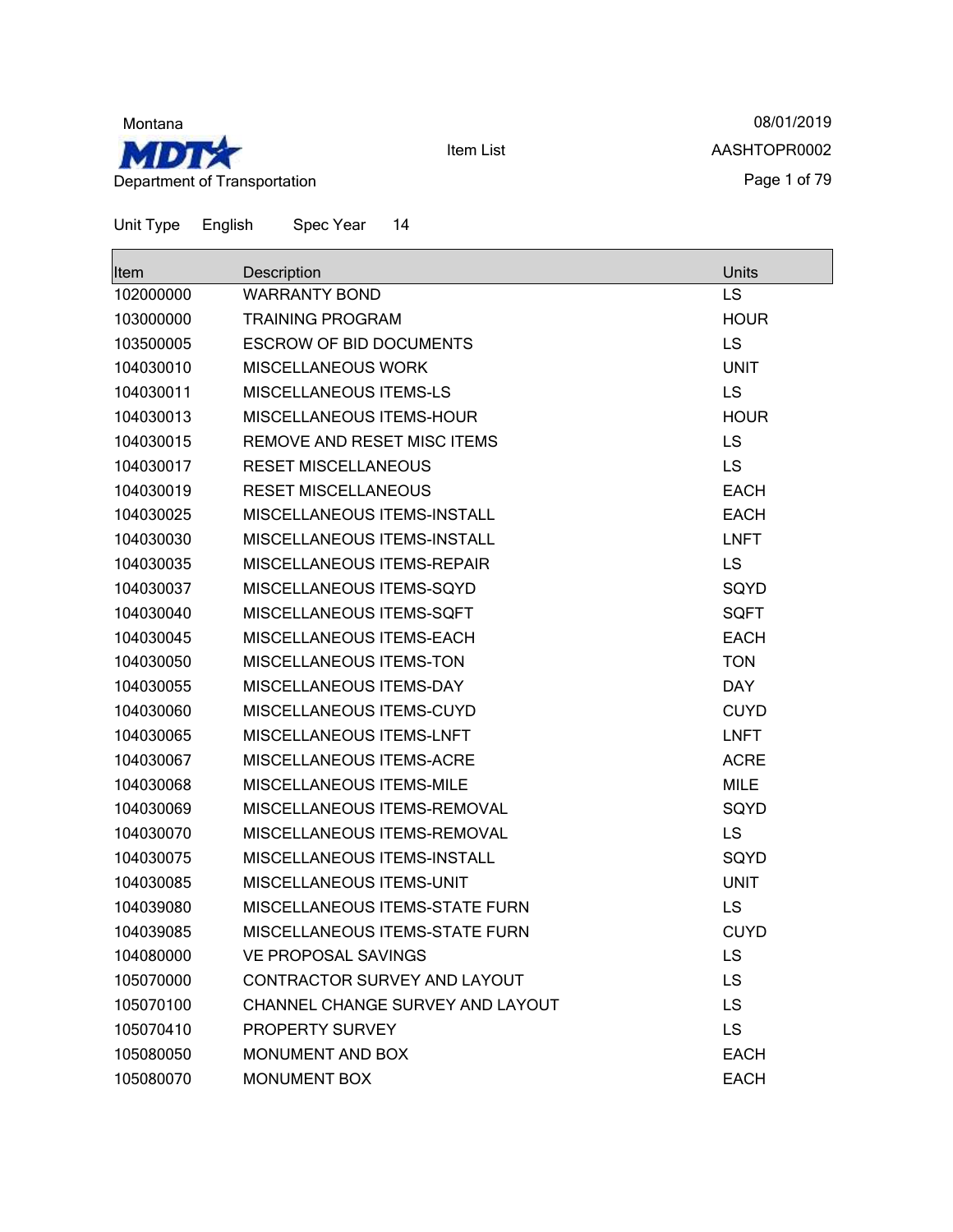

08/01/2019 AASHTOPR0002 Page 2 of 79

| Item      | Description                     | Units       |
|-----------|---------------------------------|-------------|
| 105080112 | ADJUST MONUMENT BOX             | <b>EACH</b> |
| 105080115 | <b>FINISH GRADE CONTROL</b>     | <b>CRFT</b> |
| 105080117 | <b>FINISH GRADE CONTROL</b>     | LS          |
| 105080200 | <b>BRIDGE SURVEY</b>            | <b>LS</b>   |
| 105160000 | ADMINISTRATIVE SETTLEMENT       | <b>EACH</b> |
| 107000010 | <b>CONTAMINATED WATER</b>       | <b>GAL</b>  |
| 107000020 | <b>CONTAMINATED SOIL</b>        | <b>UNIT</b> |
| 107000030 | <b>CONTAMINATED WATER</b>       | <b>UNIT</b> |
| 107000040 | <b>CONTAMINATED SOIL</b>        | <b>CUYD</b> |
| 107000050 | <b>CONTAMINATED SOIL</b>        | <b>TON</b>  |
| 107000060 | <b>NOXIOUS WEED CONTROL</b>     | <b>UNIT</b> |
| 107089000 | RAILROAD FLAGGING               | <b>UNIT</b> |
| 107089005 | RAILROAD CROSSING               | <b>LS</b>   |
| 107100000 | <b>PUBLIC RELATIONS</b>         | <b>LS</b>   |
| 107100010 | <b>CULTURAL RESOURCE PERSON</b> | <b>DAY</b>  |
| 108000000 | <b>CRITICAL PATH SCHEDULE</b>   | <b>LS</b>   |
| 109200005 | <b>MOBILIZATION</b>             | LS          |
| 109200008 | MOBILIZATION (ALTERNATE)        | <b>LS</b>   |
| 201110005 | <b>CLEARING</b>                 | <b>ACRE</b> |
| 201130000 | <b>CLEARING AND GRUBBING</b>    | <b>LS</b>   |
| 201130005 | <b>CLEARING AND GRUBBING</b>    | <b>ACRE</b> |
| 201311000 | <b>REMOVE TREES</b>             | <b>EACH</b> |
| 201311005 | <b>REMOVE TREES</b>             | LS          |
| 201311010 | REMOVE TREES AND BRUSH          | <b>LS</b>   |
| 202020040 | <b>REMOVE STRUCTURE</b>         | <b>EACH</b> |
| 202020041 | <b>REMOVE STRUCTURE</b>         | LS          |
| 202020055 | <b>REMOVE OBSTRUCTIONS</b>      | LS          |
| 202020056 | REMOVE STRUCT AND OBSTRUCTIONS  | LS          |
| 202020057 | REMOVE LATERAL BRACING          | <b>EACH</b> |
| 202020058 | REMOVE GUARD ANGLE              | <b>LNFT</b> |
| 202020095 | REMOVE BRIDGE APPROACH SLAB     | SQYD        |
| 202020097 | REMOVE BRIDGE APPROACH SLAB     | <b>EACH</b> |
| 202020100 | <b>REMOVE PIER</b>              | <b>CUYD</b> |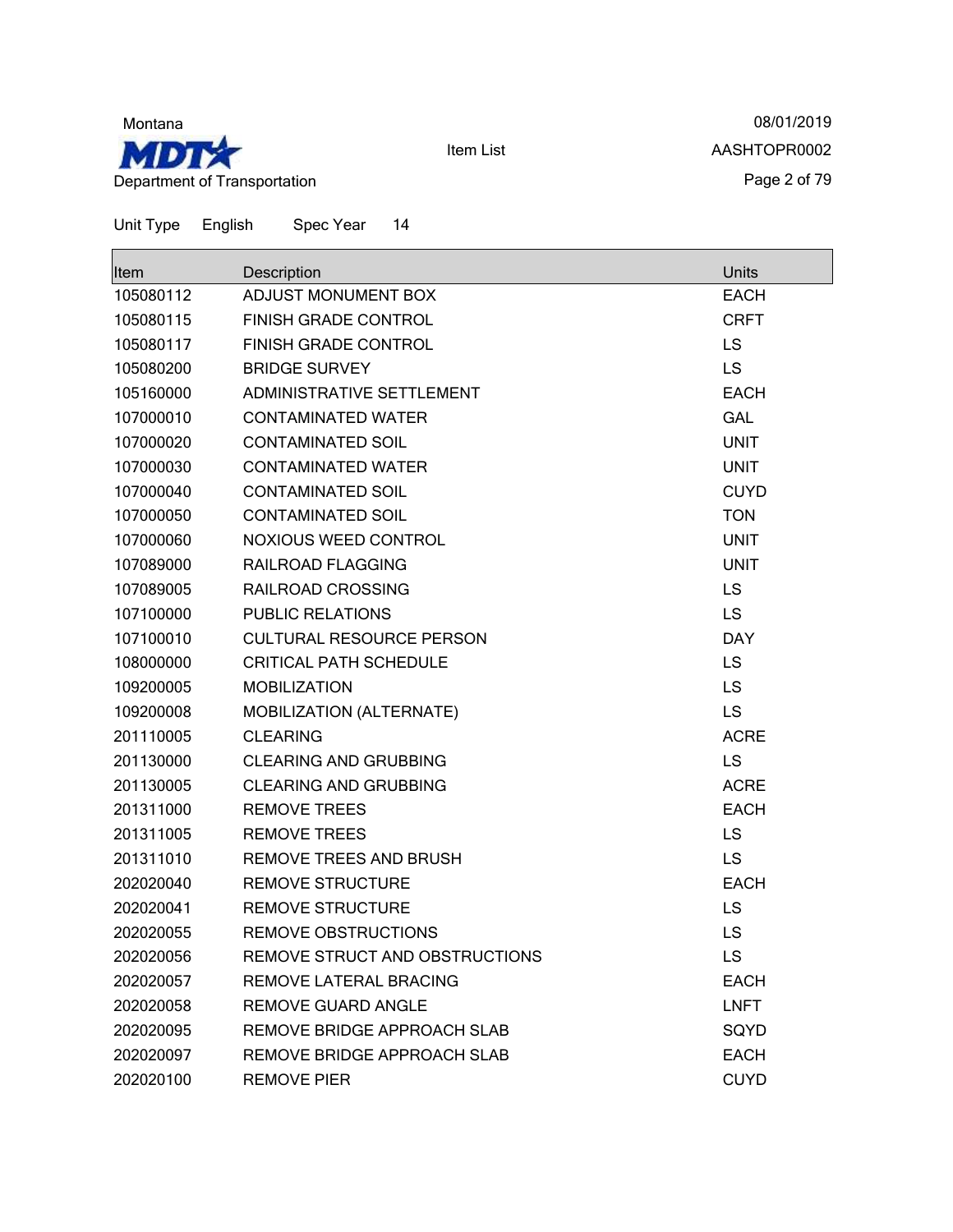

08/01/2019 AASHTOPR0002 Page 3 of 79

| Item      | Description                  | <b>Units</b> |
|-----------|------------------------------|--------------|
| 202020105 | REMOVE SLEEPER SLAB          | <b>EACH</b>  |
| 202020110 | REMOVE BACKWALL              | <b>LS</b>    |
| 202020115 | <b>REMOVE DECK</b>           | SQYD         |
| 202020136 | REMOVE CONCRETE PAVEMENT     | SQYD         |
| 202020139 | REMOVE ASPHALT FROM DECK     | SQYD         |
| 202020140 | REMOVE BITUMINOUS PAVEMENT   | SQYD         |
| 202020348 | <b>REMOVE PIER</b>           | LS           |
| 202020353 | <b>REMOVE CONCRETE</b>       | SQYD         |
| 202020358 | <b>ABANDON WELL</b>          | <b>EACH</b>  |
| 202020362 | <b>ABANDON WELL</b>          | <b>LS</b>    |
| 202020450 | <b>REMOVE SUMP</b>           | <b>EACH</b>  |
| 202020459 | <b>ABANDON SUMP</b>          | <b>EACH</b>  |
| 202020466 | ABANDON SEPTIC TANK          | <b>EACH</b>  |
| 202020539 | REMOVE MISCELLANEOUS ITEMS   | <b>EACH</b>  |
| 202020540 | REMOVE MISCELLANEOUS ITEMS   | <b>LS</b>    |
| 202020542 | <b>REMOVE DEBRIS</b>         | <b>LS</b>    |
| 202029090 | ADOPT A BRIDGE               | <b>LS</b>    |
| 203020100 | EXCAVATION-UNCLASSIFIED      | <b>CUYD</b>  |
| 203020175 | EXCAVATION-UNCLASS CHANNEL   | <b>CUYD</b>  |
| 203020180 | <b>CHANNEL RELOCATION</b>    | <b>LS</b>    |
| 203020185 | TEMPORARY CHANNEL DIVERSION  | <b>LS</b>    |
| 203020190 | ADJUST MONITORING WELL       | <b>EACH</b>  |
| 203020200 | EXCAVATION-UNCLASS BORROW    | <b>CUYD</b>  |
| 203020225 | EXCAVATION-STREET            | <b>CUYD</b>  |
| 203020250 | SPECIAL BORROW-EXCAVATION    | <b>CUYD</b>  |
| 203020275 | EXCAVATION-MUCK              | <b>CUYD</b>  |
| 203020276 | <b>SUBEXCAVATION</b>         | <b>CUYD</b>  |
| 203020278 | EXCAVATION-DIGOUTS           | <b>CUYD</b>  |
| 203020310 | SPECIAL BORROW-NEAT LINE     | <b>CUYD</b>  |
| 203020335 | ROCKFALL NETTING             | <b>SQFT</b>  |
| 203020337 | WIRE MESH STABILIZATION      | <b>SQFT</b>  |
| 203020350 | <b>SCALING-2 PERSON CREW</b> | <b>HOUR</b>  |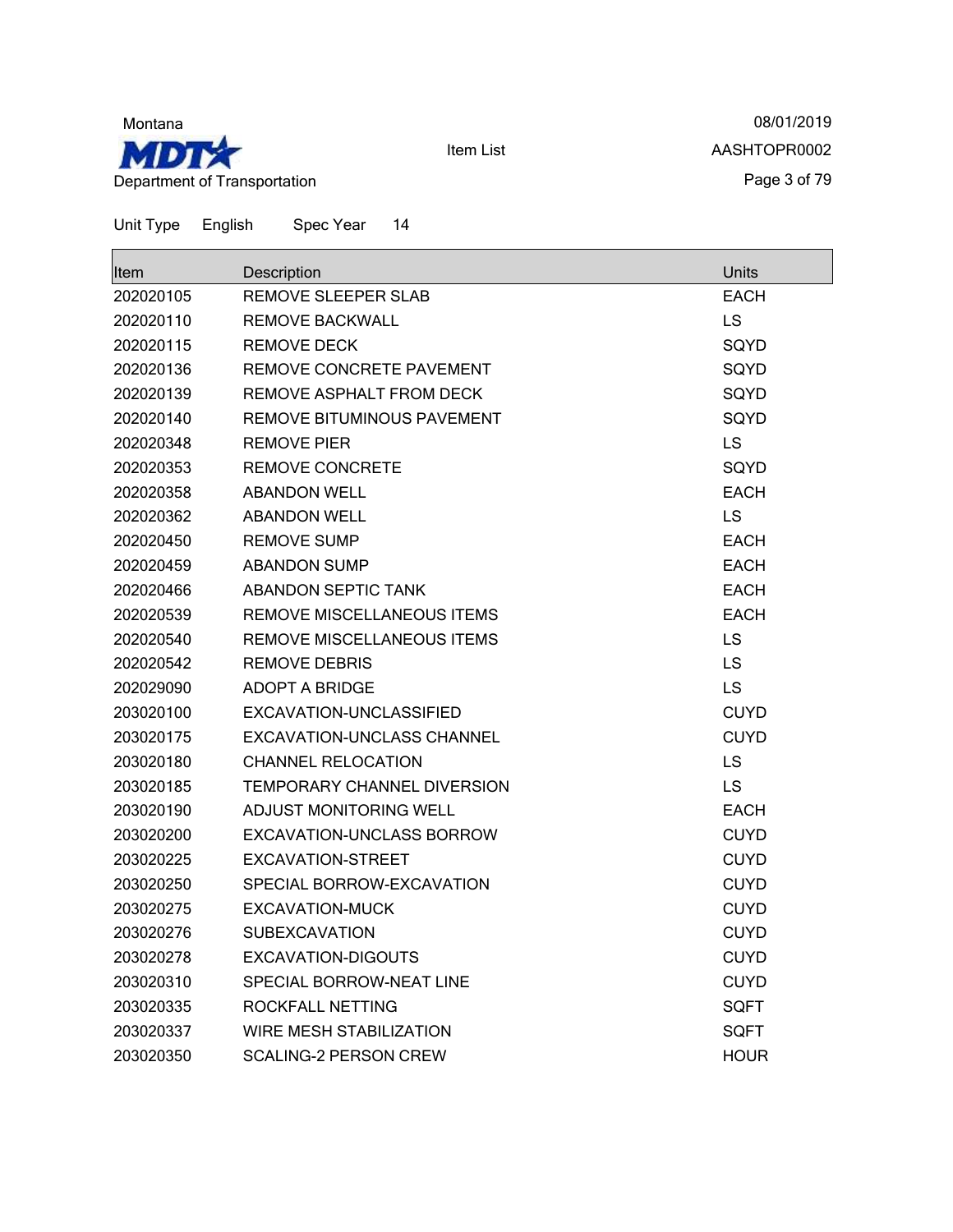

08/01/2019 AASHTOPR0002 Page 4 of 79

| lltem     | Description                        | <b>Units</b> |
|-----------|------------------------------------|--------------|
| 203020351 | <b>SCALING-3 PERSON CREW</b>       | <b>HOUR</b>  |
| 203020352 | <b>SCALING-4 PERSON CREW</b>       | <b>HOUR</b>  |
| 203020360 | <b>SCALING</b>                     | <b>HOUR</b>  |
| 203020375 | <b>EMBANKMENT IN PLACE</b>         | <b>CUYD</b>  |
| 203020377 | SPECIAL EMBANKMENT                 | LS           |
| 203020380 | <b>SPECIAL EMBANKMENT</b>          | <b>CUYD</b>  |
| 203020382 | <b>GEOFOAM</b>                     | <b>CUYD</b>  |
| 203020385 | MONITORING EMBANKMENT              | LS           |
| 203020405 | <b>SITE MONITORING</b>             | LS           |
| 203020430 | <b>SURCHARGE EMBANKMENT</b>        | <b>CUYD</b>  |
| 203020435 | SURCHARGE EMBANKMENT               | <b>LS</b>    |
| 203020450 | <b>DRILL BLAST HOLE</b>            | <b>LNFT</b>  |
| 203030105 | <b>INSTALL BOLTS</b>               | <b>EACH</b>  |
| 203030110 | <b>ROCK BOLT</b>                   | <b>LNFT</b>  |
| 203030112 | <b>ROCK DOWEL</b>                  | <b>LNFT</b>  |
| 203030115 | <b>MICROPILES</b>                  | <b>LNFT</b>  |
| 203030117 | <b>EXPLORATORY EXCAVATION</b>      | <b>HOUR</b>  |
| 203030130 | <b>REMOVE UNSTABLE ROCK</b>        | <b>CUYD</b>  |
| 203030140 | <b>REMOVE UNSTABLE ROCK</b>        | <b>UNIT</b>  |
| 203030150 | <b>REMOVE UNSTABLE ROCK</b>        | LS           |
| 203030170 | POST TENSIONED ANCHORS             | <b>LNFT</b>  |
| 203030180 | <b>CONCRETE ANCHOR BLOCK</b>       | <b>EACH</b>  |
| 203080100 | TOPSOIL-SALVAGING AND PLACING      | <b>CUYD</b>  |
| 203080110 | <b>WETLAND SOIL SALVAGE</b>        | <b>CUYD</b>  |
| 203080112 | WETLAND SOIL-SALVAGE AND PLACE     | <b>CUYD</b>  |
| 203080115 | <b>WETLAND SOD</b>                 | SQYD         |
| 204010185 | <b>BLASTING CONSULTANT</b>         | LS           |
| 204010190 | <b>BLASTING CONSULTANT</b>         | <b>DAY</b>   |
| 204010195 | <b>TRIM BLASTING</b>               | <b>CUYD</b>  |
| 204010215 | DRILL PRESPLITTING HOLES           | <b>LNFT</b>  |
| 206000000 | DETOUR-CONSTRUCT, MAINTAIN         | <b>LS</b>    |
| 206000010 | DETOUR-CONSTRUCT, MAINTAIN         | <b>EACH</b>  |
| 206000020 | DETOUR-CONSTRUCT, MAINTAIN, REMOVE | LS           |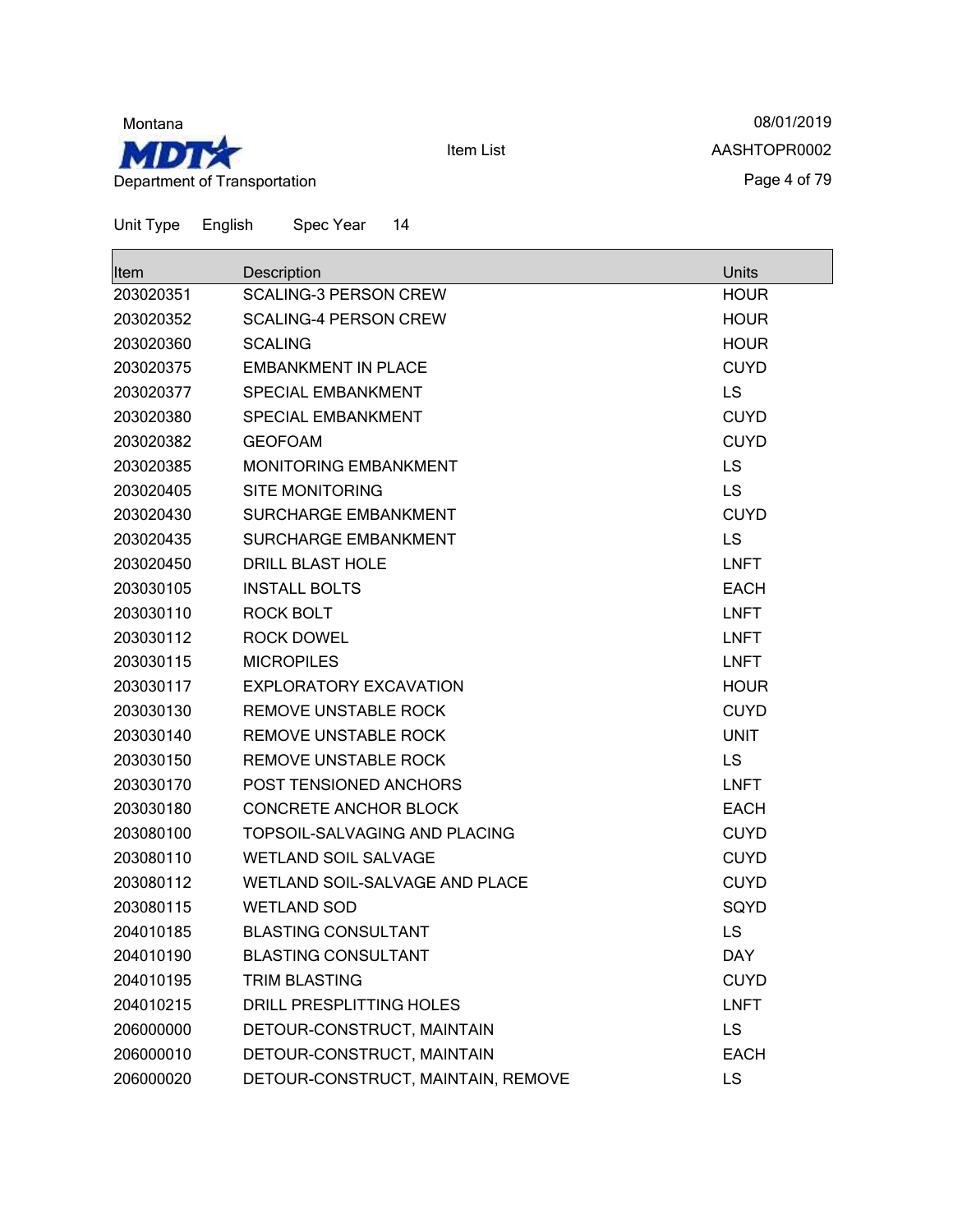

08/01/2019 AASHTOPR0002 Page 5 of 79

| Item      | Description                        | Units       |
|-----------|------------------------------------|-------------|
| 206000030 | DETOUR-CONSTRUCT, MAINTAIN, REMOVE | <b>EACH</b> |
| 206000040 | DETOUR-MAINTAIN, REMOVE            | <b>LS</b>   |
| 206000050 | <b>DETOUR-MAINTAIN</b>             | LS          |
| 206000060 | TEMP DETOUR-CONST, MAINTAIN & REM  | LS          |
| 208010000 | <b>BMP ADMINISTRATION</b>          | LS          |
| 208010150 | TEMPORARY EROSION CONTROL - LS     | LS          |
| 208010155 | TEMP EROSION CONTROL-LS (ALT)      | LS          |
| 208010200 | TEMPORARY EROSION CONTROL          | <b>UNIT</b> |
| 208010380 | <b>WILLOW CUTTINGS</b>             | LS          |
| 208010383 | <b>WILLOW CUTTINGS</b>             | <b>LNFT</b> |
| 208010400 | LOG DAM                            | <b>EACH</b> |
| 208010404 | <b>CONCRETE STEP POOL</b>          | <b>EACH</b> |
| 208010406 | ROCK STEP POOL                     | <b>EACH</b> |
| 208010485 | <b>BOULDERS</b>                    | <b>EACH</b> |
| 208010486 | <b>STREAMBED MATERIAL</b>          | <b>CUYD</b> |
| 208010496 | <b>BOULDER - SALVAGE</b>           | <b>EACH</b> |
| 208010500 | <b>BIOENGINEERED BANK</b>          | LS          |
| 208010502 | ENGINEERED LOG JAMS                | <b>EACH</b> |
| 208010510 | <b>WEIR</b>                        | <b>EACH</b> |
| 208010520 | WEIR DROP, GRADE CONTROL           | <b>EACH</b> |
| 208010543 | <b>FOOTER LOG</b>                  | <b>LNFT</b> |
| 208010546 | <b>BANK HABITAT LOG</b>            | <b>EACH</b> |
| 208010547 | <b>TOE LOG</b>                     | <b>EACH</b> |
| 208010548 | <b>OVERHANG LOG</b>                | <b>EACH</b> |
| 208010550 | <b>FASCINE</b>                     | <b>LNFT</b> |
| 208010555 | <b>COIR LOGS</b>                   | <b>LNFT</b> |
| 208010565 | <b>LOG AND ROOT WAD</b>            | <b>EACH</b> |
| 208010566 | ROOT WAD AGGREGATE                 | <b>CUYD</b> |
| 208010600 | <b>SEDIMENT TRAP</b>               | <b>EACH</b> |
| 208010768 | <b>CHANNEL PLUGS</b>               | <b>EACH</b> |
| 209010100 | <b>STRUCTURE EXCAVATION TYPE 1</b> | <b>CUYD</b> |
| 209010125 | STRUCTURE EXCAVATION TYPE 2        | <b>CUYD</b> |
| 209010150 | <b>SHORING AND CRIBS</b>           | <b>LS</b>   |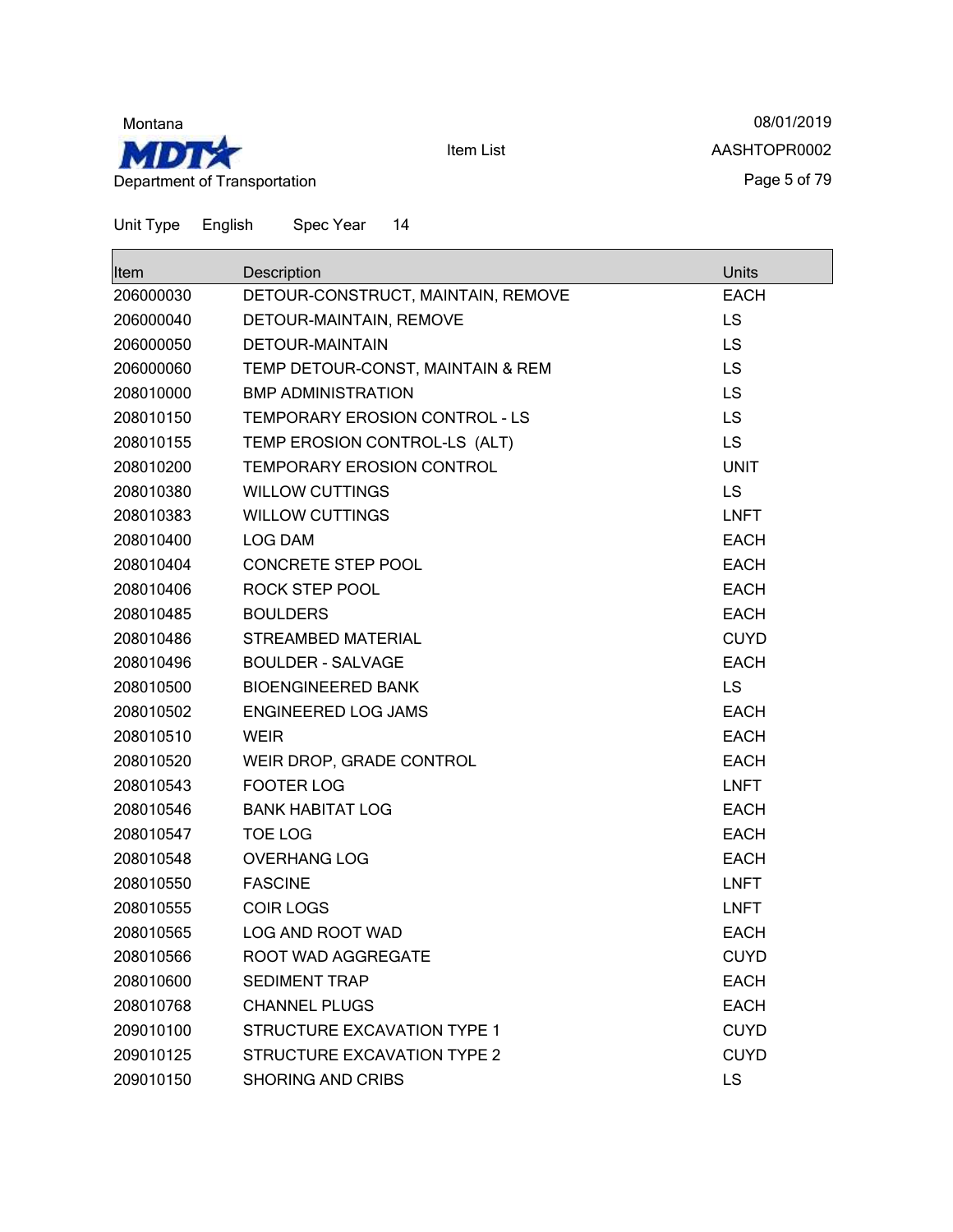

08/01/2019 AASHTOPR0002 Page 6 of 79

| Item      | Description                       | Units       |
|-----------|-----------------------------------|-------------|
| 209010160 | <b>TEMPORARY SHORING</b>          | LS          |
| 209010165 | <b>TEMPORARY SHORING</b>          | <b>LNFT</b> |
| 210020000 | <b>GRADER-MOTOR</b>               | <b>HOUR</b> |
| 210020010 | <b>DOZER</b>                      | <b>HOUR</b> |
| 210020155 | <b>BACKHOE</b>                    | <b>HOUR</b> |
| 210020160 | MISCELLANEOUS EQUIPMENT           | <b>HOUR</b> |
| 210020170 | TEST TRAILER-TRANSPORT, SETUP     | MILE        |
| 210020175 | <b>TRANSPORT-MISC ITEMS</b>       | LS          |
| 212000000 | <b>OBLITERATE ROADWAY</b>         | <b>STA</b>  |
| 301020111 | <b>SELECT SURFACING</b>           | <b>CUYD</b> |
| 301020252 | <b>BRIDGE END BACKFILL-TYPE 1</b> | <b>CUYD</b> |
| 301020253 | <b>BRIDGE END BACKFILL-TYPE 2</b> | <b>CUYD</b> |
| 301020254 | <b>BRIDGE END BACKFILL-TYPE 3</b> | <b>CUYD</b> |
| 301020268 | <b>TRAFFIC GRAVEL</b>             | <b>CUYD</b> |
| 301020269 | <b>TRAFFIC GRAVEL</b>             | <b>TON</b>  |
| 301020340 | CRUSHED AGGREGATE COURSE          | <b>CUYD</b> |
| 301020345 | <b>CRUSHED AGGREGATE COURSE</b>   | <b>TON</b>  |
| 301020348 | DRAIN AGGREGATE                   | <b>CUYD</b> |
| 301020415 | <b>SHOULDER GRAVEL</b>            | <b>TON</b>  |
| 301020416 | <b>SHOULDER GRAVEL</b>            | <b>CUYD</b> |
| 301020450 | <b>SPECIAL BACKFILL</b>           | <b>CUYD</b> |
| 301020451 | <b>SPECIAL BACKFILL</b>           | <b>TON</b>  |
| 301020453 | NON-FROST SUSCEPTIBLE BACKFILL    | <b>CUYD</b> |
| 301020465 | <b>LOW PERMEABILITY BACKFILL</b>  | <b>CUYD</b> |
| 301020520 | TOP SURFACING GR 2A               | <b>TON</b>  |
| 301020521 | TOP SURFACING GR 2A               | <b>CUYD</b> |
| 301020525 | TOP SURFACING GR 3B               | <b>TON</b>  |
| 301020526 | TOP SURFACING GR 3B               | <b>CUYD</b> |
| 301020528 | STOCKPILE TOP SURFACING GR 3B     | <b>CUYD</b> |
| 301020550 | <b>CEMENT STABILIZED BASE</b>     | <b>CUYD</b> |
| 301020625 | <b>AGGREGATE TREATMENT</b>        | SQYD        |
| 301020635 | <b>BASE ONE</b>                   | SQYD        |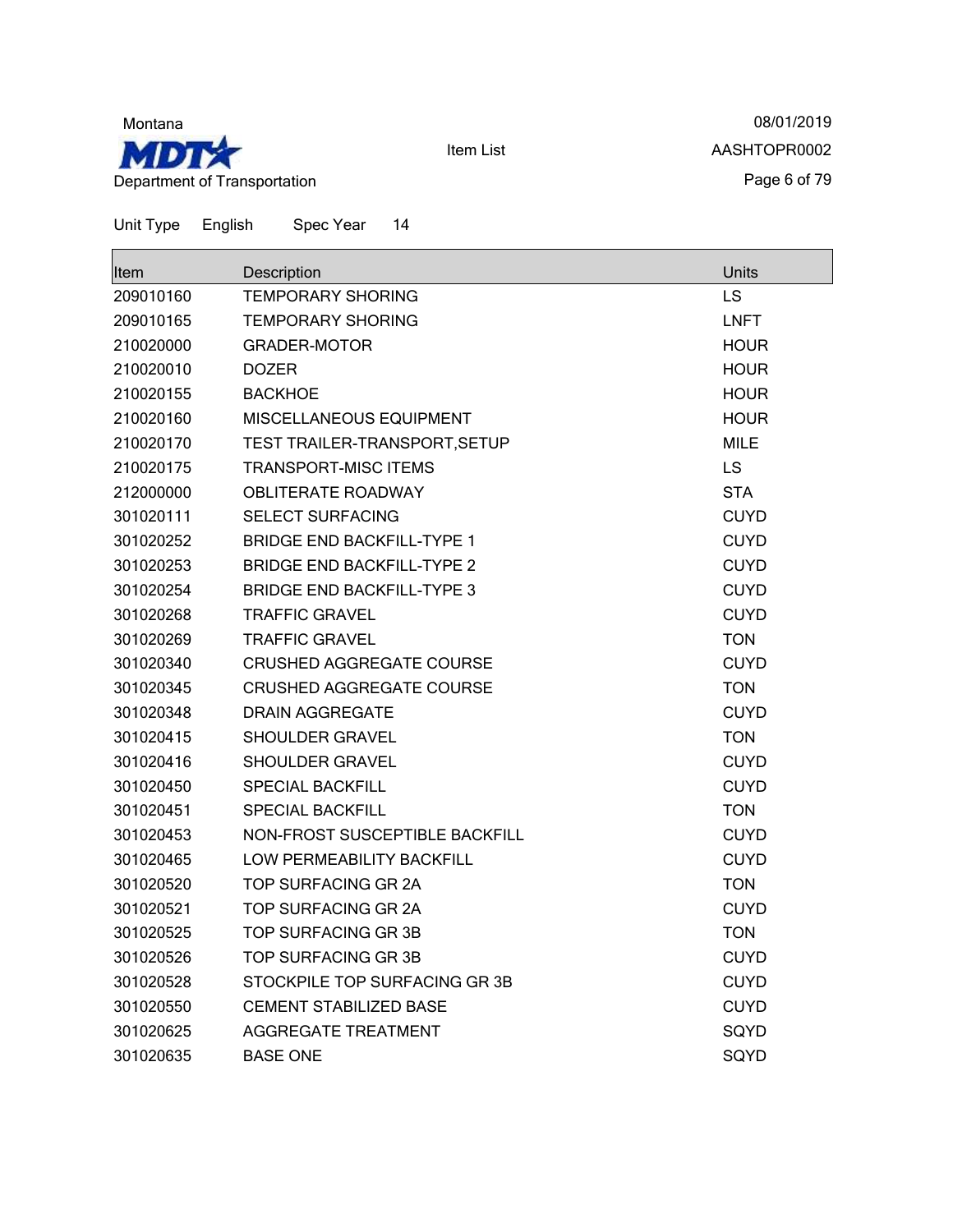

08/01/2019 AASHTOPR0002 Page 7 of 79

| Item      | Description                             | Units       |
|-----------|-----------------------------------------|-------------|
| 302000000 | PAVEMENT PULVERIZATION                  | SQYD        |
| 303050420 | CRUSH/STKPL COVER MATL-TYPE 1           | <b>TON</b>  |
| 304010000 | PORTLAND CEMENT                         | <b>TON</b>  |
| 304010002 | <b>BLOTTER MATERIAL</b>                 | SQYD        |
| 304010005 | <b>BASE-CEMENT TREATED</b>              | <b>CUYD</b> |
| 304010012 | BASE-CEMENT TREATED-PULVERIZED          | SQYD        |
| 401020010 | <b>SURFACING REPAIR</b>                 | SQYD        |
| 401020021 | <b>COMMERCIAL MIX-PG 70-28</b>          | <b>TON</b>  |
| 401020022 | COMMERCIAL MIX-PG 64-28                 | <b>TON</b>  |
| 401020023 | <b>COMMERCIAL MIX-PG 58-28</b>          | <b>TON</b>  |
| 401020037 | PLANT MIX SEAL COURSE                   | <b>TON</b>  |
| 401020045 | PLANT MIX SURF GR S-3/4 IN              | <b>TON</b>  |
| 401020046 | PLANT MIX BIT SURF GR S-MISC            | <b>TON</b>  |
| 401020047 | PLANT MIX SURF GR S-3/4 IN-RAP          | <b>TON</b>  |
| 401020048 | PLANT MIX SURF GR S-1/2 IN              | <b>TON</b>  |
| 401020050 | PLANT MIX SURF GR S-1/2 IN-RAP          | <b>TON</b>  |
| 401020053 | WARM MIX SURF GR S-3/4 IN               | <b>TON</b>  |
| 401020055 | COMMERCIAL MIX-3/8 IN-PG 64-28          | <b>TON</b>  |
| 401020056 | WARM MIX SURF GR S-1/2 IN               | <b>TON</b>  |
| 401020057 | COMMERCIAL MIX-3/8 IN-PG 58-28          | <b>TON</b>  |
| 401020060 | COMMERCIAL MIX-3/8 IN-PG 70-28          | <b>TON</b>  |
| 401020061 | COMMERCIAL MIX-1/2 IN-PG 58-28          | <b>TON</b>  |
| 401020062 | COMMERCIAL MIX-1/2 IN-PG 64-28          | <b>TON</b>  |
| 401020063 | COMMERCIAL MIX-1/2 IN-PG 70-28          | <b>TON</b>  |
| 401020064 | <b>COMMERCIAL PLANT MIX-MISC</b>        | <b>TON</b>  |
| 401020065 | PLANT MIX SURF GR S-3/8 IN              | <b>TON</b>  |
| 401020067 | MICROSURFACING AGGREGATE-TYPE 2         | <b>TON</b>  |
| 401020068 | MICROSURFACING AGGREGATE-TYPE 3         | <b>TON</b>  |
| 401020250 | <b>MINERAL FILLER-CIR</b>               | <b>TON</b>  |
| 401020255 | HIGH TENSILE STRENGTH REINFORCING FIBER | LB          |
| 401020300 | <b>HYDRATED LIME</b>                    | <b>TON</b>  |
| 401020301 | <b>LIME SLURRY</b>                      | <b>TON</b>  |
| 401020303 | SLURRY SEAL AGGREGATE                   | SQYD        |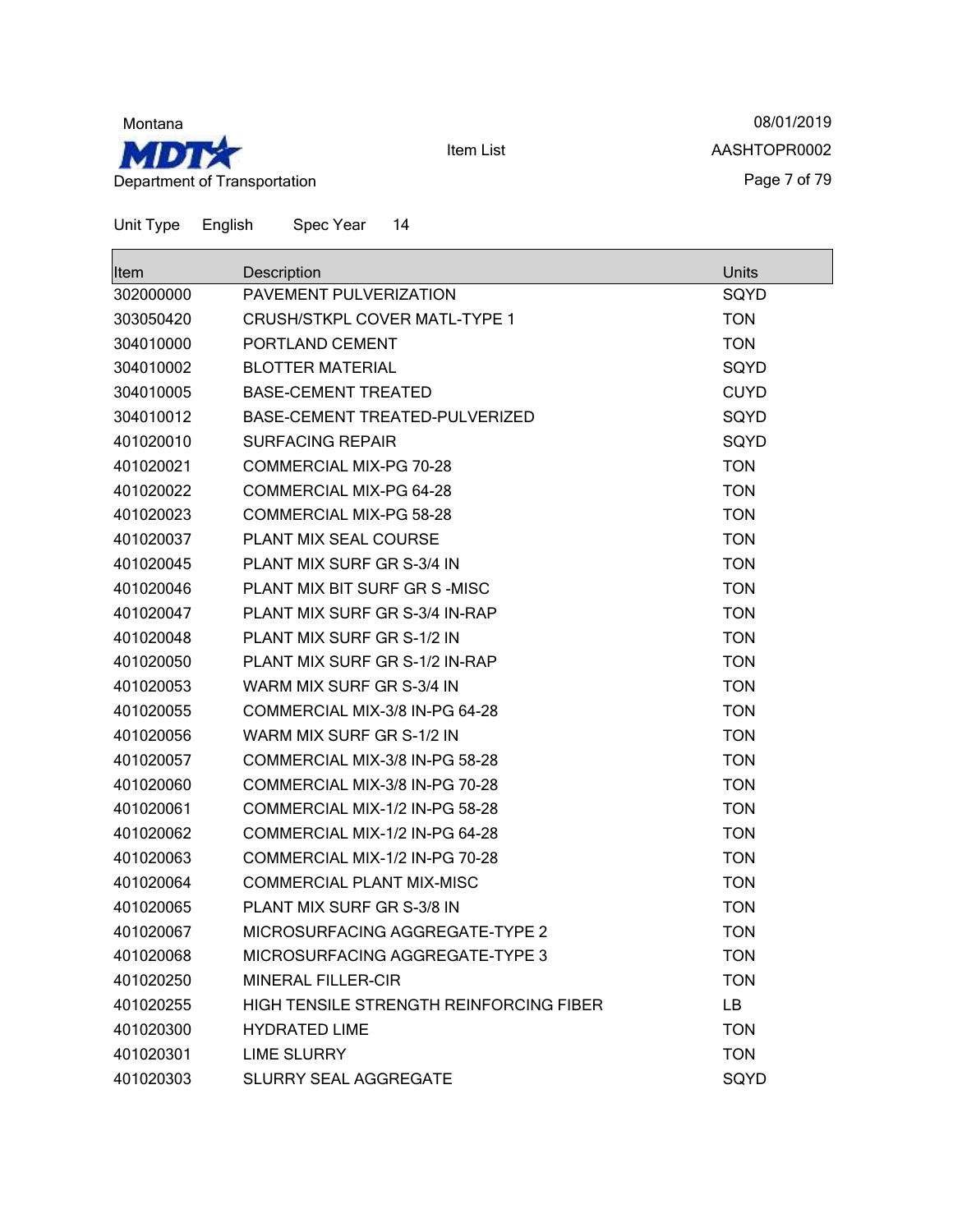

08/01/2019 AASHTOPR0002 Page 8 of 79

| <b>Item</b> | Description                         | Units       |
|-------------|-------------------------------------|-------------|
| 401020304   | HOT RECYCLED PLANT MIX              | SQYD        |
| 401020325   | <b>COLD RECYCLED PLANT MIX</b>      | SQYD        |
| 401020340   | <b>PLANT MIX REPAIR</b>             | SQYD        |
| 402020089   | <b>ASPHALT CEMENT PG 58-28</b>      | <b>TON</b>  |
| 402020091   | <b>ASPHALT CEMENT PG 64-22</b>      | <b>TON</b>  |
| 402020092   | <b>ASPHALT CEMENT PG 64-28</b>      | <b>TON</b>  |
| 402020095   | <b>ASPHALT CEMENT PG 70-28</b>      | <b>TON</b>  |
| 402020305   | <b>EMULSIFIED ASPHALT SS-1</b>      | <b>GAL</b>  |
| 402020310   | <b>EMULSIFIED ASPHALT</b>           | <b>TON</b>  |
| 402020315   | EMULSIFIED ASPHALT-TACK COAT        | <b>GAL</b>  |
| 402020320   | EMULSIFIED ASPHALT-FOG SEAL         | <b>GAL</b>  |
| 402020337   | <b>MICROSURFACING EMULSION</b>      | <b>TON</b>  |
| 402020360   | <b>EMULSIFIED ASPHALT CRS-2</b>     | <b>TON</b>  |
| 402020368   | <b>EMULSIFIED ASPHALT CRS-2P</b>    | <b>TON</b>  |
| 402020370   | <b>EMULS ASPH-HIGH FLOAT HF-100</b> | <b>TON</b>  |
| 402020375   | EMULSIFIED ASPHALT CHFRS-2P         | <b>TON</b>  |
| 402020377   | <b>SCRUB SEAL EMULSION</b>          | <b>TON</b>  |
| 402020380   | <b>RUT FILLING</b>                  | <b>LNFT</b> |
| 402020420   | <b>SLURRY SEAL EMULSION</b>         | <b>TON</b>  |
| 402020470   | <b>RECYCLING AGENT-HIR</b>          | <b>TON</b>  |
| 402020476   | <b>RECYCLING AGENT CIR-EE</b>       | <b>TON</b>  |
| 403010240   | <b>ROUT CRACKS</b>                  | <b>LNFT</b> |
| 403010245   | <b>CRACK FILLING</b>                | <b>LNFT</b> |
| 403010250   | <b>CRACK SEALING</b>                | <b>LNFT</b> |
| 403010255   | <b>CRACK SEALING</b>                | LB          |
| 403010257   | <b>CRACK FILLING-MASTIC</b>         | LВ          |
| 403010258   | <b>CRACK FILLING-MASTIC</b>         | <b>LNFT</b> |
| 403010260   | TRANVERSE CRACK SEALING             | <b>LNFT</b> |
| 403010270   | LONGITUDINAL CRACK SEALING          | <b>LNFT</b> |
| 403010280   | <b>CRACK CLEANING AND FILLING</b>   | <b>LS</b>   |
| 409000000   | FINAL SWEEP AND BROOM               | <b>CRMI</b> |
| 409000010   | COVER-TYPE 1                        | SQYD        |
| 409000020   | COVER-TYPE 2                        | SQYD        |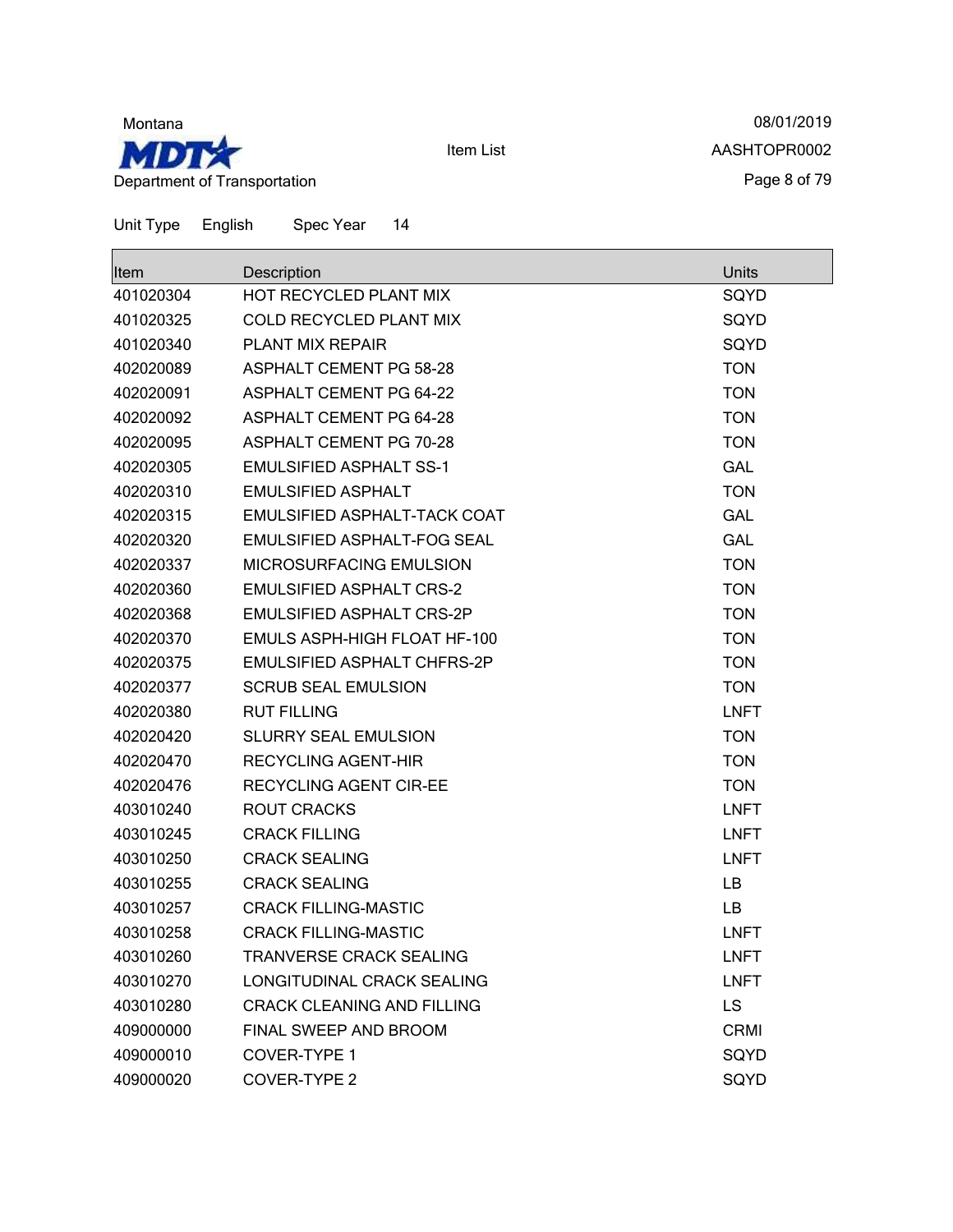

08/01/2019 AASHTOPR0002 Page 9 of 79

| <b>Item</b> | Description                            | Units       |
|-------------|----------------------------------------|-------------|
| 409000030   | COVER-TYPE 3                           | SQYD        |
| 411010000   | <b>COLD MILLING</b>                    | SQYD        |
| 411011048   | <b>MICRO MILLING</b>                   | SQYD        |
| 411011120   | <b>CENTERLINE RUMBLE STRIPS-TYPE 1</b> | <b>MILE</b> |
| 411011125   | <b>CENTERLINE RUMBLE STRIPS-TYPE 2</b> | MILE        |
| 411011130   | <b>CENTERLINE RUMBLE STRIPS-TYPE 3</b> | <b>MILE</b> |
| 411011135   | <b>RUMBLE STRIPS</b>                   | <b>MILE</b> |
| 411011140   | <b>TRANSVERSE RUMBLE STRIPS</b>        | <b>LS</b>   |
| 501000100   | PCCP JOINT SEAL                        | <b>LNFT</b> |
| 501000150   | <b>CRACK AND SEAT</b>                  | SQYD        |
| 501010045   | PORT CEM CONC PAVE 4 IN                | SQYD        |
| 501010050   | PORT CEM CONC PAVE 5 IN                | SQYD        |
| 501010110   | PORT CEM CONC PAVE 6 IN                | SQYD        |
| 501010118   | PORT CEM CONC PAVE 7 IN                | SQYD        |
| 501010119   | PORT CEM CONC PAVE 7 IN COLORED        | SQYD        |
| 501010120   | PORT CEM CONC PAVE 8 IN                | SQYD        |
| 501010122   | PORT CEM CONC PAVE 8 IN COLORED        | SQYD        |
| 501010125   | PORT CEM CONC PAVE 9 IN                | SQYD        |
| 501010126   | PORT CEM CONC PAVE 9 IN COLORED        | SQYD        |
| 501010200   | <b>PCCP-9 IN REINFORCED</b>            | SQYD        |
| 501010210   | PORT CEM CONC PAVE 10 IN               | SQYD        |
| 501010215   | PORT CEM CONC PAVE 10 IN COLORED       | SQYD        |
| 501010220   | PORT CEM CONC PAVE 11 IN               | SQYD        |
| 501010225   | PORT CEM CONC PAVE 11 IN COLORED       | SQYD        |
| 501010400   | <b>FULL DEPTH CONCRETE REPAIR</b>      | SQYD        |
| 501010401   | <b>CONCRETE-SHALLOW REPAIR</b>         | SQYD        |
| 501010404   | PCCP SLAB REPLACEMENT                  | SQYD        |
| 501010415   | <b>BOND BREAKER</b>                    | SQYD        |
| 501010422   | CONCRETE PAVEMENT GRINDING             | SQYD        |
| 501010505   | DOWEL BAR RETROFIT                     | <b>EACH</b> |
| 501010507   | <b>CROSS STICHING</b>                  | <b>EACH</b> |
| 551010110   | CONCRETE-CLASS DECK-1.5 IN             | <b>CUYD</b> |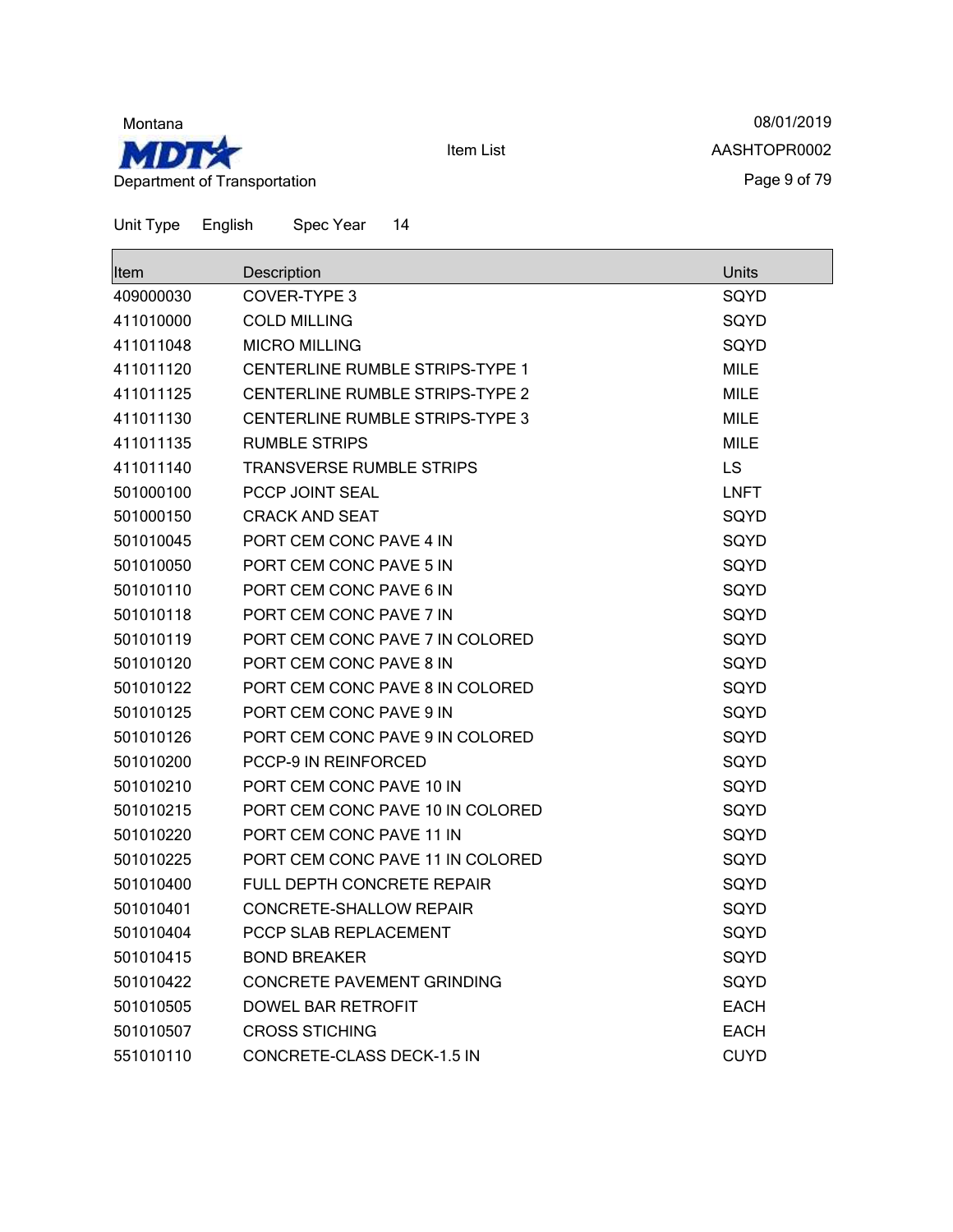

 $\blacksquare$ 

Item List

08/01/2019 AASHTOPR0002 Page 10 of 79

 $\overline{\phantom{0}}$ 

| <b>Item</b> | Description                              | Units       |
|-------------|------------------------------------------|-------------|
| 551020030   | CONCRETE-CLASS GENERAL                   | <b>CUYD</b> |
| 551020034   | CONCRETE-CLASS STRUCTURE COLORED         | <b>CUYD</b> |
| 551020035   | CONCRETE-CLASS STRUCTURE                 | <b>CUYD</b> |
| 551020050   | CONCRETE-CLASS PAVE                      | <b>CUYD</b> |
| 551020070   | CONCRETE-LEAN                            | <b>CUYD</b> |
| 551020107   | <b>CONCRETE-CLASS DECK</b>               | <b>CUYD</b> |
| 551020109   | CONCRETE-CLASS SCC                       | <b>CUYD</b> |
| 551020111   | SHRINKAGE REDUCING ADMIXTURE             | <b>GAL</b>  |
| 551020112   | <b>MACRO SYNTHETIC FIBER REINFORCING</b> | LB          |
| 551020120   | <b>CEMENT GROUT</b>                      | <b>CUYD</b> |
| 551020126   | CONTROLLED LOW STRENGTH MATL             | <b>CUYD</b> |
| 551020130   | CONCRETE-SEAL                            | <b>CUYD</b> |
| 551020135   | <b>CONCRETE APRON</b>                    | SQYD        |
| 551020140   | <b>ARCH FOUNDATION</b>                   | <b>LS</b>   |
| 551020166   | CONCRETE-CLASS DRILLED SHAFT             | <b>CUYD</b> |
| 552010036   | <b>RELOCATE STRUCTURE</b>                | <b>LS</b>   |
| 552010037   | REVISE TIMBER BRIDGE SUPERSTRUCTURE      | <b>LS</b>   |
| 552010038   | REVISE TIMBER BRIDGE SUBSTRUCTURE        | <b>LS</b>   |
| 552010040   | <b>REVISE STRUCTURE</b>                  | <b>LS</b>   |
| 552010041   | <b>REVISE JOINT</b>                      | <b>LNFT</b> |
| 552010043   | FRP REINFORCEMENT                        | <b>SQFT</b> |
| 552010045   | SUPERSTRUCTURE JACKING                   | <b>LS</b>   |
| 552010053   | <b>BRIDGE SUPERSTRUCTURE</b>             | <b>LS</b>   |
| 552010054   | <b>BRIDGE SUBSTRUCTURE</b>               | <b>LS</b>   |
| 552010059   | <b>EPOXY INJECTION</b>                   | <b>LNFT</b> |
| 552010060   | <b>REPAIR STRUCTURE</b>                  | <b>LS</b>   |
| 552010061   | <b>EPOXY INJECTION</b>                   | <b>GAL</b>  |
| 552010080   | <b>DRILLING</b>                          | <b>LNFT</b> |
| 552010140   | TRANSVERSE DECK GROOVING                 | SQYD        |
| 552010160   | <b>BRIDGE DECK CRACK SEAL</b>            | SQYD        |
| 552010180   | <b>SILANE SEALER</b>                     | SQYD        |
| 552010199   | <b>BRIDGE DECK HYDRODEMOLITION</b>       | SQYD        |
| 552010303   | CONCRETE STRUCT MODIFICATION             | <b>CUYD</b> |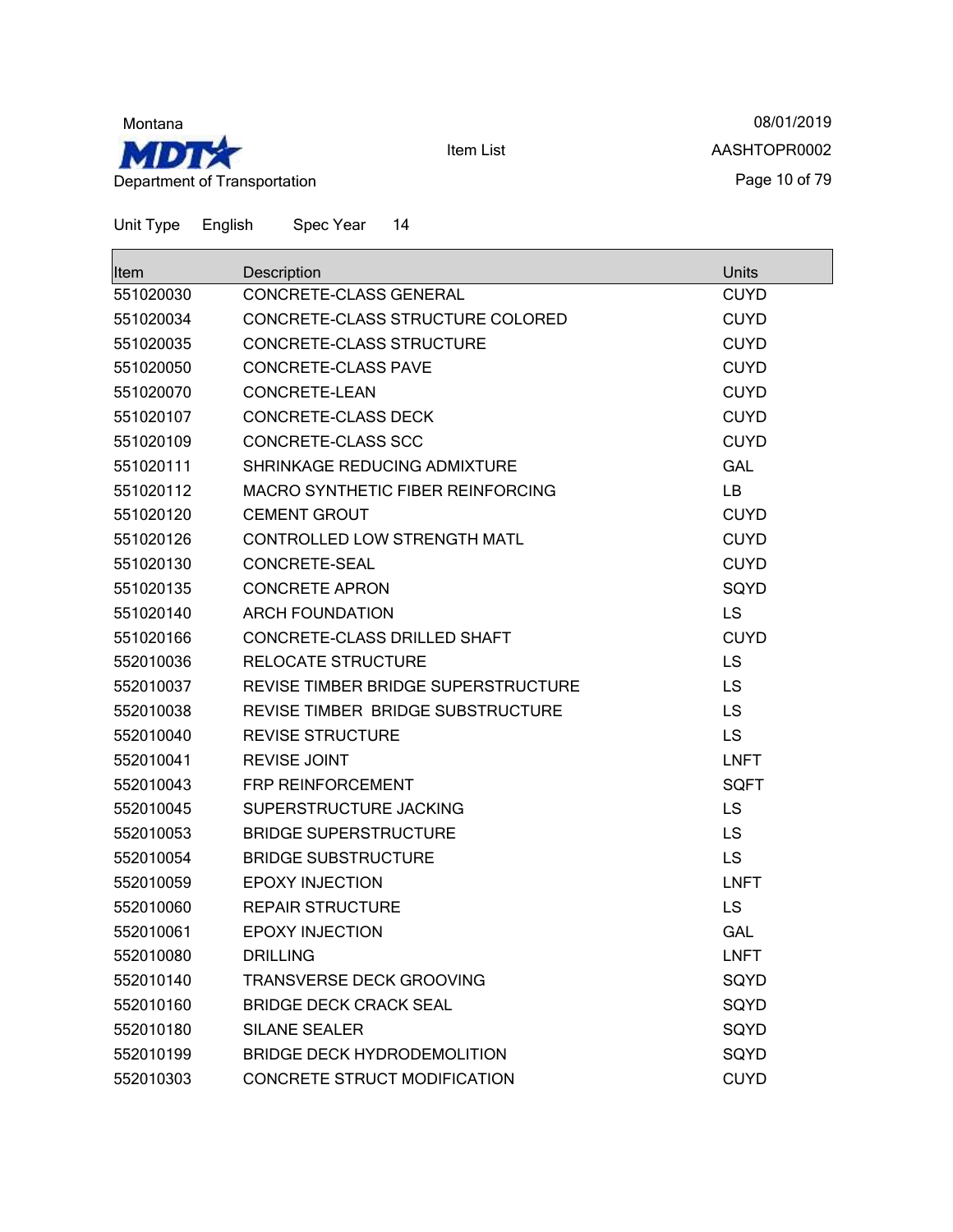

08/01/2019 AASHTOPR0002 Page 11 of 79

| <b>Item</b> | Description                         | Units       |
|-------------|-------------------------------------|-------------|
| 552010426   | <b>COLORED SEALER COATING</b>       | SQYD        |
| 552010435   | <b>ANTI-ICING SYSTEM</b>            | LS          |
| 552010550   | POST-TENSIONING                     | <b>LS</b>   |
| 552010551   | POST-TENSIONING-CANTILEVER          | LS          |
| 552010552   | POST-TENSIONING-CONTINUITY          | LS          |
| 552010553   | POST-TENSIONING-TRANSVERSE          | <b>LS</b>   |
| 552010560   | <b>SEISMIC RESTRAINERS</b>          | <b>EACH</b> |
| 552010700   | <b>STEEL COLUMN CASING</b>          | LB          |
| 552010805   | MODIFY BRIDGE APPROACH SLAB         | <b>EACH</b> |
| 552010810   | APPROACH SLAB-CONCRETE              | SQYD        |
| 552010820   | SLEEPER SLAB-CONCRETE               | SQYD        |
| 552010830   | RAISE BRIDGE APPROACH SLAB          | <b>EACH</b> |
| 552010840   | <b>HIGH DENSITY POLYURETHANE</b>    | LВ          |
| 552011000   | <b>EXPANSION JOINT</b>              | <b>LNFT</b> |
| 552011010   | <b>EXPANSION JOINT STRIP SEAL</b>   | <b>LNFT</b> |
| 552011020   | <b>EXPANSION JOINT-MODULAR</b>      | <b>LNFT</b> |
| 552011030   | <b>EXPANSION JOINT-ASPHALT PLUG</b> | <b>LNFT</b> |
| 552011040   | REFURBISH EXPANSION JOINT           | <b>LNFT</b> |
| 552011100   | <b>JOINT SEALS-NEOPRENE</b>         | <b>LNFT</b> |
| 552011110   | <b>JOINT SEALS-SILICONE</b>         | <b>LNFT</b> |
| 552011120   | JOINT SEALS-POLYURETHANE            | <b>LNFT</b> |
| 552011130   | <b>JOINT NOSING</b>                 | <b>LNFT</b> |
| 552011140   | <b>RESEAL EXISTING JOINTS</b>       | <b>LNFT</b> |
| 552011300   | <b>SCUPPER</b>                      | <b>EACH</b> |
| 552011310   | <b>REVISE DECK DRAIN</b>            | <b>EACH</b> |
| 552020000   | ARCHITECTURAL TREATMENT             | SQYD        |
| 553005000   | <b>BEAM - INSTALL</b>               | LS          |
| 553010010   | PRESTRESSED BEAM-TYPE A             | <b>LNFT</b> |
| 553010020   | PRESTRESSED BEAM-TYPE BOX           | <b>LNFT</b> |
| 553010050   | PRESTRESSED BEAM-TYPE 1             | <b>LNFT</b> |
| 553010090   | PRESTRESSED BEAM-TYPE 4             | <b>LNFT</b> |
| 553010151   | PRESTRESSED BEAM-TYPE MTS-36        | <b>LNFT</b> |
| 553010152   | PRESTRESSED BEAM-TYPE MTS-45        | <b>LNFT</b> |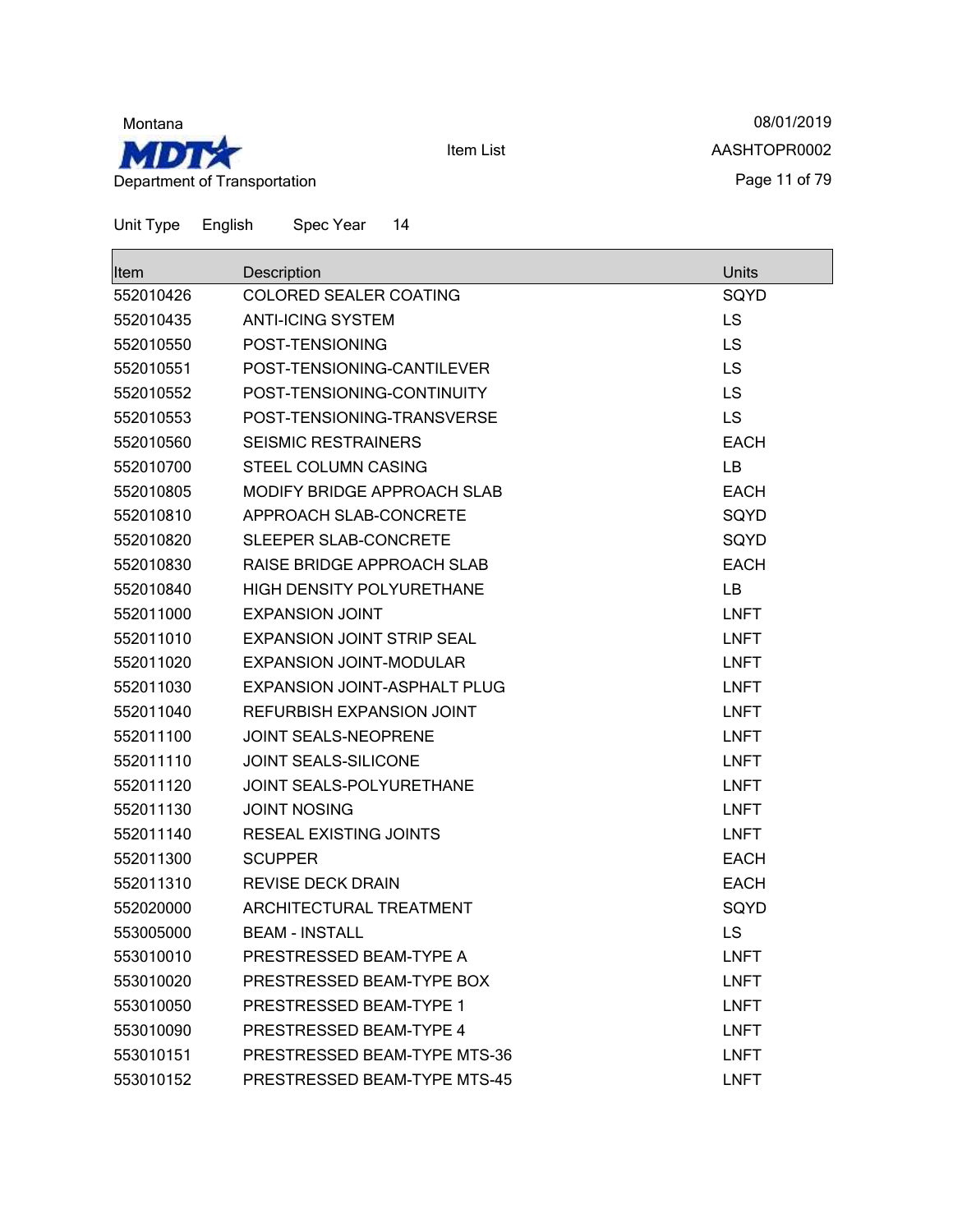

08/01/2019 AASHTOPR0002 Page 12 of 79

| Item      | Description                     | Units       |
|-----------|---------------------------------|-------------|
| 553010155 | PRESTRESSED BEAM-TYPE MTS-54    | <b>LNFT</b> |
| 553010157 | PRESTRESSED BEAM-TYPE MTS-63    | <b>LNFT</b> |
| 553010160 | PRESTRESSED BEAM-TYPE M-72      | <b>LNFT</b> |
| 553010161 | PRESTRESSED BEAM-TYPE MTS-72    | <b>LNFT</b> |
| 553010165 | PRESTRESSED BEAM-TYPE M-81      | <b>LNFT</b> |
| 553010170 | PRESTRESSED BEAM-TYPE MT-28     | <b>LNFT</b> |
| 553010300 | PRESTRESSED BEAM-BULB TEE       | LNFT        |
| 553010480 | PRESTRESSED TRI DECK BEAMS      | LNFT        |
| 553010630 | PRESTRESSED GIRDER-VOIDED SLAB  | <b>LNFT</b> |
| 553010632 | PRESTRESSED GIRDER-SLAB         | <b>LNFT</b> |
| 554010235 | PRECAST BRIDGE SUBSTRUCTURE     | <b>CUYD</b> |
| 554010250 | PRECAST CONC FASCIA PANEL       | <b>SQFT</b> |
| 554010251 | PRECAST BACKWALL                | <b>EACH</b> |
| 554010253 | PRECAST END BENT                | <b>EACH</b> |
| 554010254 | PRECAST CONCRETE ARCH           | <b>SQFT</b> |
| 554010260 | PRECAST INTERMEDIATE BENT       | <b>EACH</b> |
| 554010351 | PRECAST DECK PANEL              | SQFT        |
| 554010400 | PRECAST CONCRETE SLAB           | SQYD        |
| 555010000 | <b>REINFORCING STEEL</b>        | LS          |
| 555010100 | <b>REINFORCING STEEL</b>        | LB.         |
| 555010200 | REINFORCING STEEL-EPOXY COATED  | <b>LB</b>   |
| 555010210 | REINFORCING STEEL-STAINLESS     | <b>LB</b>   |
| 555010400 | REINFORCING STEEL-SEISMIC       | <b>LB</b>   |
| 555010410 | REINFORCING STEEL-CR-CLASS 1    | LB          |
| 556000100 | PAINT EXISTING STRUCTURAL STEEL | SQYD        |
| 556000110 | <b>PAINT STRUCTURE</b>          | <b>LS</b>   |
| 556010010 | STRUCTURAL STEEL - MISC         | <b>LS</b>   |
| 556010011 | STRUCTURAL STEEL - GIRDER       | LS          |
| 556010100 | NON-DESTRUCTIVE TESTING         | <b>EACH</b> |
| 556010110 | <b>WELDED STIFFENER REPAIR</b>  | <b>EACH</b> |
| 556010120 | STOP-DRILL FATIGUE CRACKS       | <b>EACH</b> |
| 557010011 | <b>BRIDGE RAIL-W740</b>         | <b>LNFT</b> |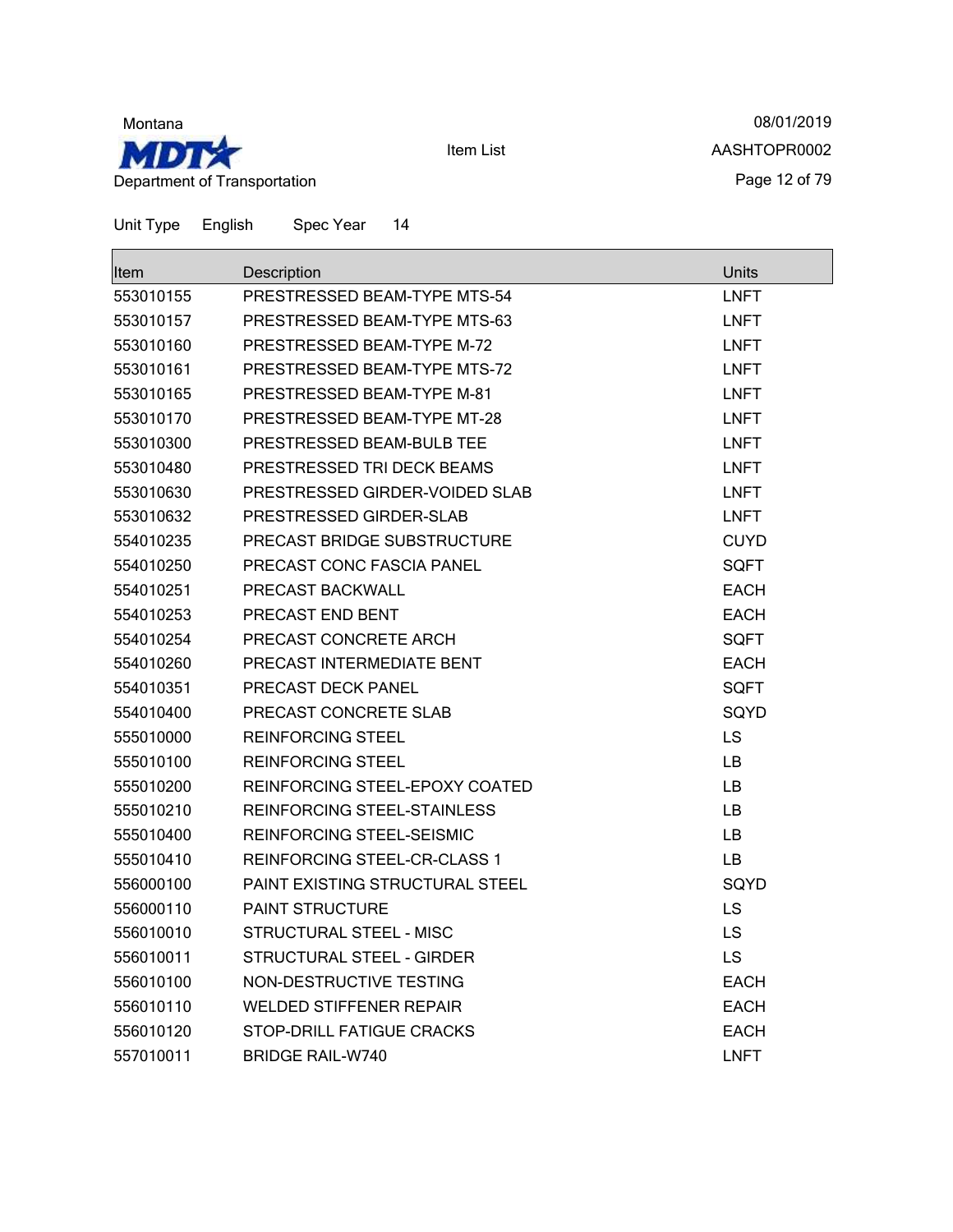

08/01/2019 AASHTOPR0002 Page 13 of 79

| Item      | Description                          | <b>Units</b> |
|-----------|--------------------------------------|--------------|
| 557010012 | <b>BRIDGE RAIL-T 101</b>             | <b>LNFT</b>  |
| 557010013 | <b>BRIDGE RAIL-W830</b>              | <b>LNFT</b>  |
| 557010050 | 42 IN OPEN RAIL-BR                   | <b>LNFT</b>  |
| 557010055 | <b>42 IN OPEN RAIL PARAPET-BR</b>    | <b>EACH</b>  |
| 557010060 | 42 IN OPEN RAIL PICKET-BR            | <b>LNFT</b>  |
| 557010095 | <b>GUARD FENCE</b>                   | <b>LNFT</b>  |
| 557010100 | <b>SAFETY RAIL</b>                   | <b>LNFT</b>  |
| 557010105 | PEDESTRIAN RAIL                      | <b>LNFT</b>  |
| 557010107 | <b>PAINT HAND RAIL</b>               | <b>LNFT</b>  |
| 557010110 | <b>HAND RAIL</b>                     | <b>LNFT</b>  |
| 557010120 | <b>HANDRAIL TYPE B</b>               | <b>LNFT</b>  |
| 557010121 | <b>BICYCLE RAIL</b>                  | <b>LNFT</b>  |
| 557010122 | <b>LIVESTOCK RAIL</b>                | <b>LNFT</b>  |
| 557010270 | <b>BRIDGE RAIL-3 TUBE</b>            | <b>LNFT</b>  |
| 557010500 | <b>REVISE BRIDGE RAIL</b>            | <b>LNFT</b>  |
| 557010505 | REVISE BRIDGE RAIL-THRIE BEAM        | <b>LNFT</b>  |
| 557010535 | <b>REVISE BRIDGE RAIL-W740</b>       | <b>LNFT</b>  |
| 557010537 | REVISE BRIDGE RAIL-W830              | <b>LNFT</b>  |
| 557010544 | REVISE TIMBER BRIDGE RAIL-THRIE BEAM | <b>LNFT</b>  |
| 557010545 | REVISE TIMBER BRIDGE RAIL-BOX BEAM   | <b>LNFT</b>  |
| 557010546 | REVISE TIMBER BRIDGE RAIL-T101       | <b>LNFT</b>  |
| 557010547 | <b>REVISE BRIDGE RAIL T-101</b>      | <b>LNFT</b>  |
| 557010606 | <b>REMOVE BRIDGE RAIL</b>            | <b>LNFT</b>  |
| 557010608 | PAINT BRIDGE RAIL                    | <b>LNFT</b>  |
| 558000100 | DRILLED SHAFT - 2.5 FT               | <b>LNFT</b>  |
| 558000120 | DRILLED SHAFT - 3.0 FT               | <b>LNFT</b>  |
| 558000130 | DRILLED SHAFT - 3.5 FT               | <b>LNFT</b>  |
| 558000140 | DRILLED SHAFT - 4.0 FT               | <b>LNFT</b>  |
| 558000150 | DRILLED SHAFT - 4.5 FT               | <b>LNFT</b>  |
| 558000160 | DRILLED SHAFT - 5.0 FT               | <b>LNFT</b>  |
| 558000170 | DRILLED SHAFT - 6.0 FT               | <b>LNFT</b>  |
| 558000180 | DRILLED SHAFT - 7.0 FT               | <b>LNFT</b>  |
| 558000185 | DRILLED SHAFT-5.5 FT                 | <b>LNFT</b>  |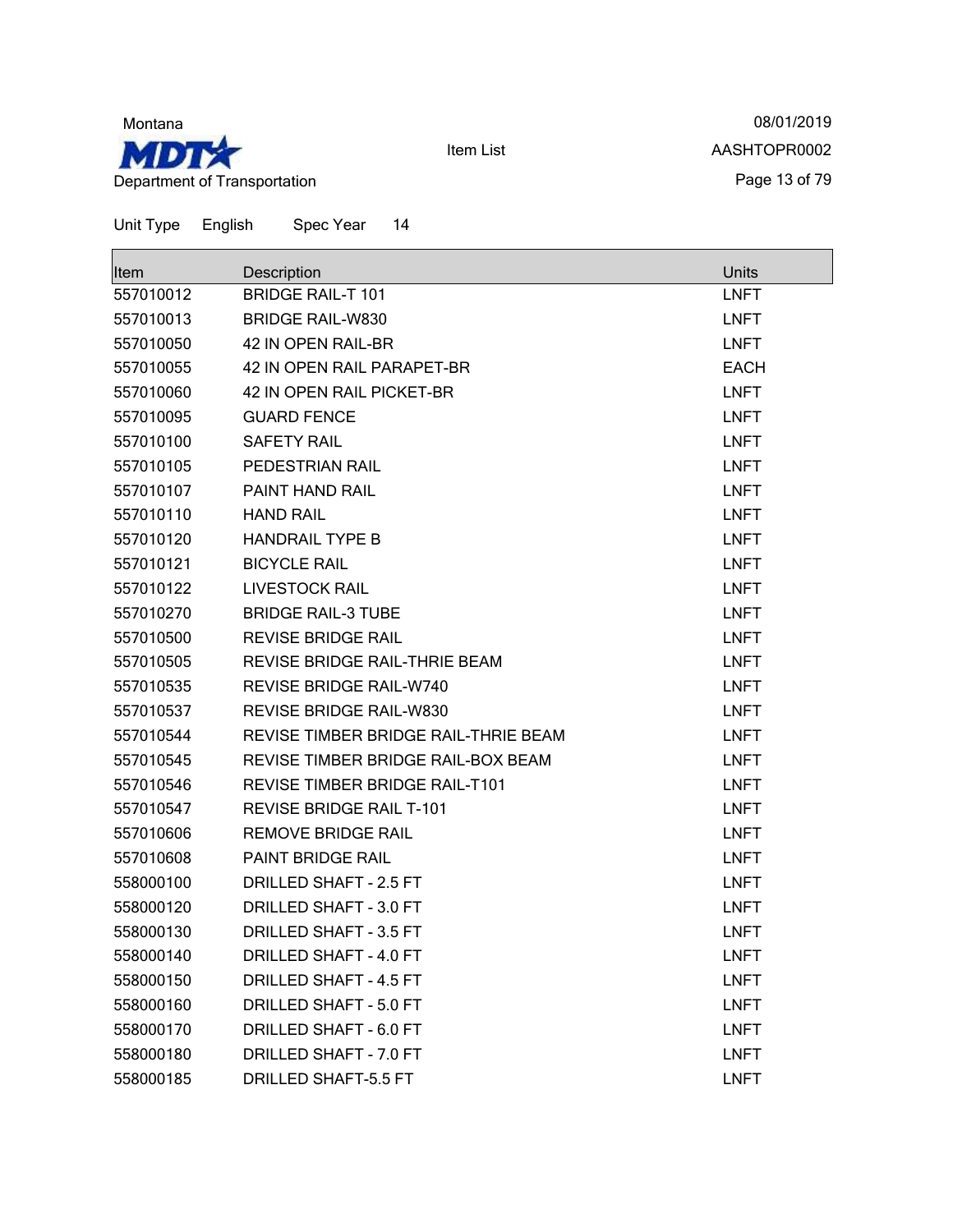

08/01/2019 AASHTOPR0002 Page 14 of 79

| lltem     | Description                          | <b>Units</b> |
|-----------|--------------------------------------|--------------|
| 558000190 | DRILLED SHAFT - 7.5 FT               | <b>LNFT</b>  |
| 558000200 | DRILLED SHAFT - 8.0 FT               | <b>LNFT</b>  |
| 558000205 | <b>DRILLED SHAFT-9 FT</b>            | <b>LNFT</b>  |
| 558000210 | DRILLED SHAFT - 8.5 FT               | <b>LNFT</b>  |
| 558000220 | DRILLED SHAFT - 11.5 FT              | <b>LNFT</b>  |
| 558001000 | DRILLED SHAFT CASING - 2.5 FT        | <b>LNFT</b>  |
| 558001020 | DRILLED SHAFT CASING - 3.0 FT        | <b>LNFT</b>  |
| 558001040 | DRILLED SHAFT CASING - 3.5 FT        | <b>LNFT</b>  |
| 558001060 | DRILLED SHAFT CASING - 4.0 FT        | <b>LNFT</b>  |
| 558001080 | DRILLED SHAFT CASING - 5.0 FT        | <b>LNFT</b>  |
| 558001100 | DRILLED SHAFT CASING - 6.0 FT        | <b>LNFT</b>  |
| 558001120 | DRILLED SHAFT CASING - 6.5 FT        | <b>LNFT</b>  |
| 558001140 | DRILLED SHAFT CASING - 7.0 FT        | <b>LNFT</b>  |
| 558001160 | <b>DRILLED SHAFT CASING - 7.5 FT</b> | <b>LNFT</b>  |
| 558001165 | DRILLED SHAFT CASING-5.5 FT          | <b>LNFT</b>  |
| 558001180 | DRILLED SHAFT CASING - 8.0 FT        | <b>LNFT</b>  |
| 558001200 | DRILLED SHAFT CASING - 8.5 FT        | <b>LNFT</b>  |
| 558001220 | DRILLED SHAFT CASING - 11.75 FT      | <b>LNFT</b>  |
| 558001225 | <b>DRILLED SHAFT CASING</b>          | LB           |
| 558001300 | <b>TEMP DRILLED SHAFT CASING</b>     | <b>LNFT</b>  |
| 558010000 | STATIC LOAD TEST-DRILLED SHAFT       | <b>LS</b>    |
| 558010050 | THERMAL INTEGRITY PROFILER           | <b>EACH</b>  |
| 559010028 | <b>STONE COLUMNS</b>                 | <b>LNFT</b>  |
| 559010190 | PILE SPLICES                         | <b>EACH</b>  |
| 559010195 | <b>DRILLED PILING</b>                | <b>LNFT</b>  |
| 559010200 | PILE - PREBORE                       | <b>LNFT</b>  |
| 559010202 | <b>RE-DRIVE TEST PILE</b>            | <b>EACH</b>  |
| 559030043 | TEST PILE STEEL HP 10 X 42           | LS           |
| 559030045 | TEST PILE STEEL HP 12 X 53           | LS           |
| 559030047 | TEST PILE STEEL HP 14 X 73           | LS           |
| 559030048 | TEST PILE STEEL HP 14 X 117          | <b>LS</b>    |
| 559030049 | TEST PILE STEEL HP 14 X 89           | LS           |
| 559030070 | TEST PILE STEEL PIPE 16 X 1/2 IN     | LS           |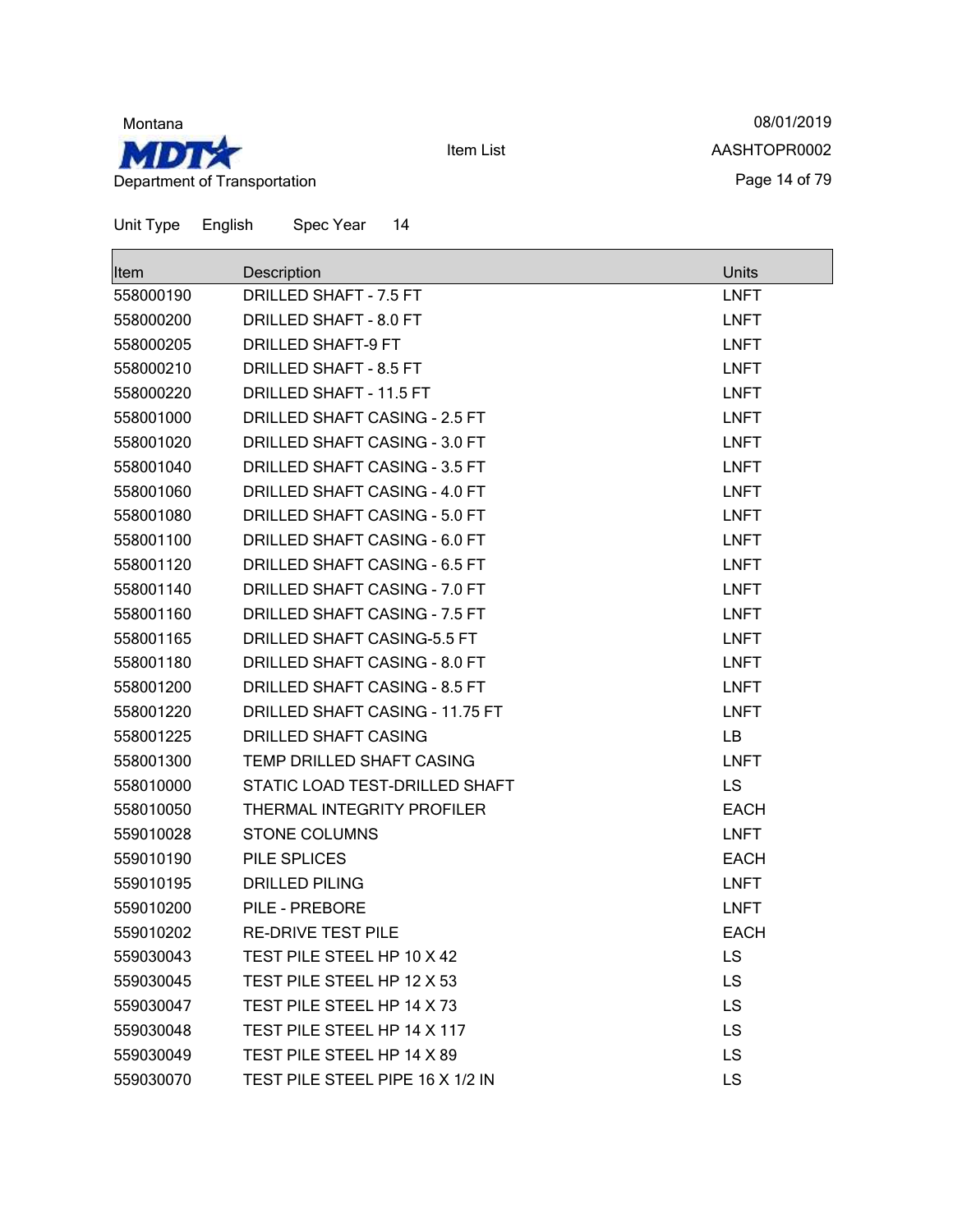

08/01/2019 AASHTOPR0002 Page 15 of 79

| Item      | Description                          | Units       |
|-----------|--------------------------------------|-------------|
| 559030091 | FURN STEEL PIPE PILE 24 X 3/4 IN     | <b>LNFT</b> |
| 559030092 | DRIVE STEEL PIPE PILE 24 X 3/4 IN    | <b>LNFT</b> |
| 559040000 | PILE DRILL AND SOCKET                | <b>LNFT</b> |
| 559040025 | <b>STATIC LOAD TEST</b>              | <b>EACH</b> |
| 559040035 | DYNAMIC LOAD TEST                    | <b>EACH</b> |
| 559040040 | PERFORMANCE TEST                     | <b>EACH</b> |
| 559050080 | FURN STEEL PILE HP 14 X 89           | <b>LNFT</b> |
| 559050090 | FURN STEEL PIPE PILE 12 X 1/2 IN     | <b>LNFT</b> |
| 559050092 | FURN STEEL PIPE PILE 12 3/4 X 1/2 IN | <b>LNFT</b> |
| 559050093 | FURN STEEL PIPE PILE 14 X 1/2 IN     | <b>LNFT</b> |
| 559050095 | FURN STEEL PIPE PILE 14 X 3/8 IN     | <b>LNFT</b> |
| 559050103 | FURN STEEL PIPE PILE 16 X 1/2 IN     | <b>LNFT</b> |
| 559050104 | FURN STEEL PIPE PILE 16 X 5/8 IN     | LNFT        |
| 559050105 | FURN STEEL PIPE PILE 16 X 3/4 IN     | <b>LNFT</b> |
| 559050106 | FURN STEEL PIPE PILE 18 X 1/2 IN     | <b>LNFT</b> |
| 559050110 | FURN STEEL PIPE PILE 20 X 1/2 IN     | <b>LNFT</b> |
| 559050112 | FURN STEEL PIPE PILE 24 X 1/2 IN     | <b>LNFT</b> |
| 559050114 | FURN STEEL PIPE PILE 24 X 1 IN       | <b>LNFT</b> |
| 559050115 | <b>FURN STEEL PILE</b>               | LB.         |
| 559050141 | <b>SHEET PILE WALL</b>               | <b>SQFT</b> |
| 559050145 | <b>SHEET PILE WALL</b>               | <b>LNFT</b> |
| 559055000 | <b>INSTALL STEEL SHEETPILE</b>       | <b>LNFT</b> |
| 559060081 | DRIVE STEEL PILE HP 14 X 89          | <b>LNFT</b> |
| 559060090 | DRIVE STEEL PIPE PILE 12 X 1/2       | <b>LNFT</b> |
| 559060091 | DRIVE STEEL PIPE PILE 18 X 1/2       | <b>LNFT</b> |
| 559060092 | DRIVE STEEL PIPE PILE 12 3/4 X 1/2   | <b>LNFT</b> |
| 559060096 | DRIVE STEEL PIPE PILE 14 X 1/2 IN    | <b>LNFT</b> |
| 559060101 | DRIVE STEEL PIPE PILE 14 X 3/8       | LNFT        |
| 559060103 | DRIVE STEEL PIPE PILE 16 X 1/2       | <b>LNFT</b> |
| 559060105 | DRIVE STEEL PIPE PILE 20 X 3/4       | <b>LNFT</b> |
| 559060106 | DRIVE STEEL PIPE PILE 22 X 1/2       | <b>LNFT</b> |
| 559060107 | DRIVE STEEL PIPE PILE 16 X 3/4       | LNFT        |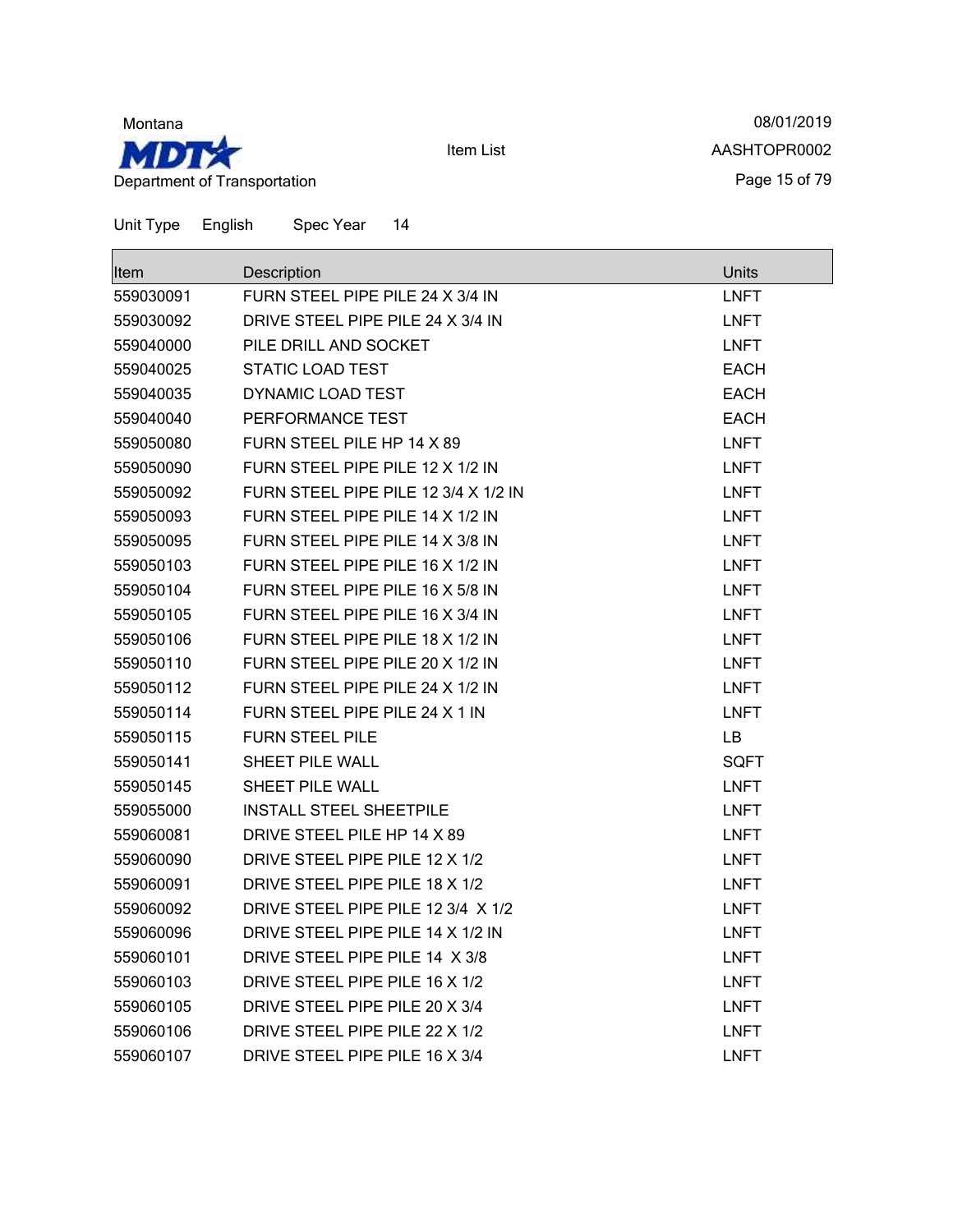

08/01/2019 AASHTOPR0002 Page 16 of 79

| <b>Item</b> | Description                            | Units       |
|-------------|----------------------------------------|-------------|
| 559060110   | DRIVE STEEL PIPE PILE 20 X 1/2         | <b>LNFT</b> |
| 559060112   | DRIVE STEEL PIPE PILE 24 X 1/2         | <b>LNFT</b> |
| 559060115   | DRIVE STEEL PILE                       | <b>LNFT</b> |
| 559060120   | ROTARY DRILL STEEL PILE                | <b>LNFT</b> |
| 559060200   | PILE CUTTING SHOE                      | <b>EACH</b> |
| 559060300   | PILE DRIVING POINT                     | <b>EACH</b> |
| 559060350   | PILE CONICAL DRIVING POINT             | <b>EACH</b> |
| 561010441   | <b>GEOFOAM</b>                         | SQYD        |
| 561010525   | EXPANSION JOINT-PRECOMPRESSED          | <b>LNFT</b> |
| 561020100   | <b>BRIDGE DECK SCARIFICATION</b>       | SQYD        |
| 561020110   | <b>BRIDGE DECK MILLING</b>             | SQYD        |
| 562000000   | <b>CLASS A BRIDGE DECK POLY REPAIR</b> | SQYD        |
| 562000010   | <b>CLASS B BRIDGE DECK POLY REPAIR</b> | SQYD        |
| 562000020   | <b>CLASS A BRIDGE DECK REPAIR</b>      | SQYD        |
| 562000030   | <b>CLASS B BRIDGE DECK REPAIR</b>      | SQYD        |
| 563000000   | CONCRETE-CLASS OVERLAY                 | <b>CUYD</b> |
| 563000020   | <b>FURNISH PPC OVERLAY</b>             | <b>CUYD</b> |
| 563000030   | PLACE PPC OVERLAY                      | SQYD        |
| 563000040   | POLYMER OVERLAY                        | SQYD        |
| 563000045   | POLYMER OVERLAY PRIMER                 | SQYD        |
| 563000050   | <b>HIGH FRICTION SURFACE TREATMENT</b> | SQYD        |
| 563000100   | PREPARE DECK                           | SQYD        |
| 563000110   | <b>WATERPROOF MEMBRANE</b>             | SQYD        |
| 563000120   | <b>WATERPROOFING</b>                   | SQYD        |
| 565000010   | <b>ELASTOMERIC BEARING DEVICES</b>     | <b>EACH</b> |
| 565000020   | ELASTOMERIC BEARING DEV-PTFE           | <b>EACH</b> |
| 565000030   | <b>TRANSVERSE STOP BEARING</b>         | <b>EACH</b> |
| 565000040   | <b>DISC BEARINGS</b>                   | <b>EACH</b> |
| 601000100   | WELL-DEVELOP PUMP AND TEST             | <b>EACH</b> |
| 601000120   | <b>WATER WELL</b>                      | <b>LS</b>   |
| 601000130   | <b>WATER WELL PUMP</b>                 | <b>EACH</b> |
| 601010060   | <b>WATER SERVICE - 1 IN</b>            | <b>EACH</b> |
| 601010770   | ADJUST WATER SERVICE LINE              | <b>EACH</b> |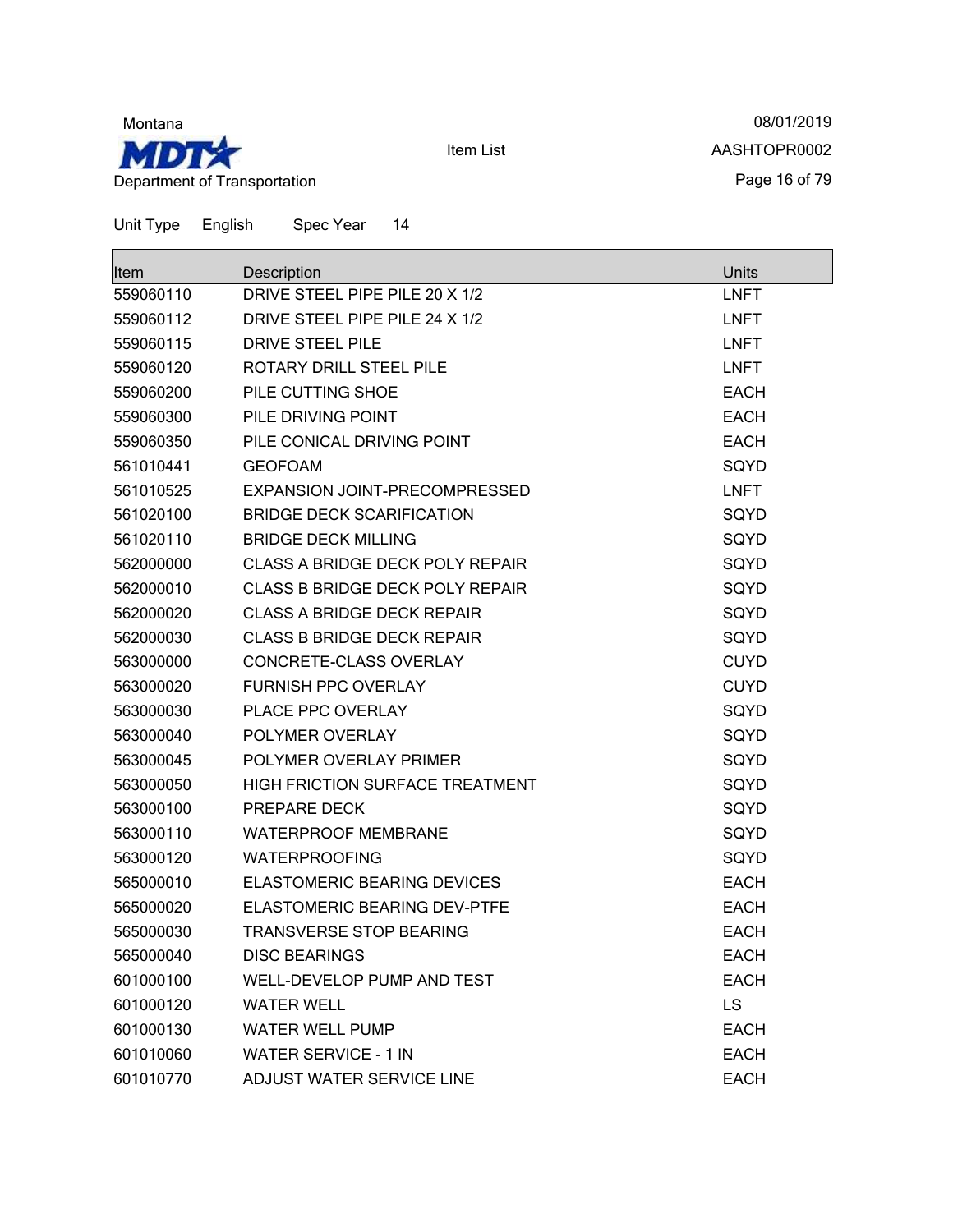

08/01/2019 AASHTOPR0002 Page 17 of 79

| <b>Item</b> | Description                      | Units       |
|-------------|----------------------------------|-------------|
| 601010775   | <b>WATER SERVICE</b>             | <b>EACH</b> |
| 601011800   | PIPE-PRESS POLYETHYLENE 1 IN     | <b>LNFT</b> |
| 601011810   | PIPE-PRESS POLYETHYLENE 1 1/2 IN | <b>LNFT</b> |
| 601011820   | PIPE-PRESS POLYETHYLENE 2 IN     | <b>LNFT</b> |
| 601011920   | <b>INSULATION</b>                | <b>SQFT</b> |
| 601012015   | <b>TEMPORARY WATER SERVICE</b>   | <b>EACH</b> |
| 601012035   | <b>ABANDON WATER SERVICE</b>     | <b>EACH</b> |
| 601012040   | <b>WATER SERVICE 3/4 IN</b>      | <b>EACH</b> |
| 601012041   | WATER SERVICE-COPPER 3/4 IN      | <b>LNFT</b> |
| 601012050   | <b>WATER SERVICE 1 IN</b>        | <b>LNFT</b> |
| 601012051   | WATER SERVICE-COPPER 1 IN        | <b>LNFT</b> |
| 601012062   | WATER SERVICE-COPPER 1 1/2 IN    | <b>LNFT</b> |
| 601012070   | WATER SERVICE 1 1/2 IN           | <b>EACH</b> |
| 601012071   | WATER SERVICE 1 1/2 IN           | <b>LNFT</b> |
| 601012073   | WATER SERVICE - COPPER 2 IN      | <b>LNFT</b> |
| 601012078   | <b>WATER SERVICE 2 IN</b>        | <b>EACH</b> |
| 601012082   | <b>WATER SERVICE 2 IN</b>        | <b>LNFT</b> |
| 601012125   | <b>CURB STOP VALVE</b>           | <b>EACH</b> |
| 601012300   | ADJUST WATER METER PIT           | <b>EACH</b> |
| 601012301   | RELOCATE WATER METER             | <b>EACH</b> |
| 601012350   | <b>WATER METER VAULT</b>         | <b>EACH</b> |
| 601013010   | <b>WATER SUPPLY</b>              | <b>LS</b>   |
| 601013106   | <b>WATER LINE RELOCATION</b>     | <b>LS</b>   |
| 601022222   | <b>CHECK VALVE</b>               | <b>EACH</b> |
| 603000012   | 12 INCH - LINER PIPE             | <b>LNFT</b> |
| 603000013   | 15 INCH - LINER PIPE             | <b>LNFT</b> |
| 603000015   | 18 INCH - LINER PIPE             | <b>LNFT</b> |
| 603000020   | 24 INCH - LINER PIPE             | <b>LNFT</b> |
| 603000025   | 30 INCH - LINER PIPE             | <b>LNFT</b> |
| 603000030   | 36 INCH - LINER PIPE             | <b>LNFT</b> |
| 603000035   | 39 INCH - LINER PIPE             | <b>LNFT</b> |
| 603000037   | 42 INCH-LINER PIPE               | <b>LNFT</b> |
| 603000040   | 48 INCH - LINER PIPE             | <b>LNFT</b> |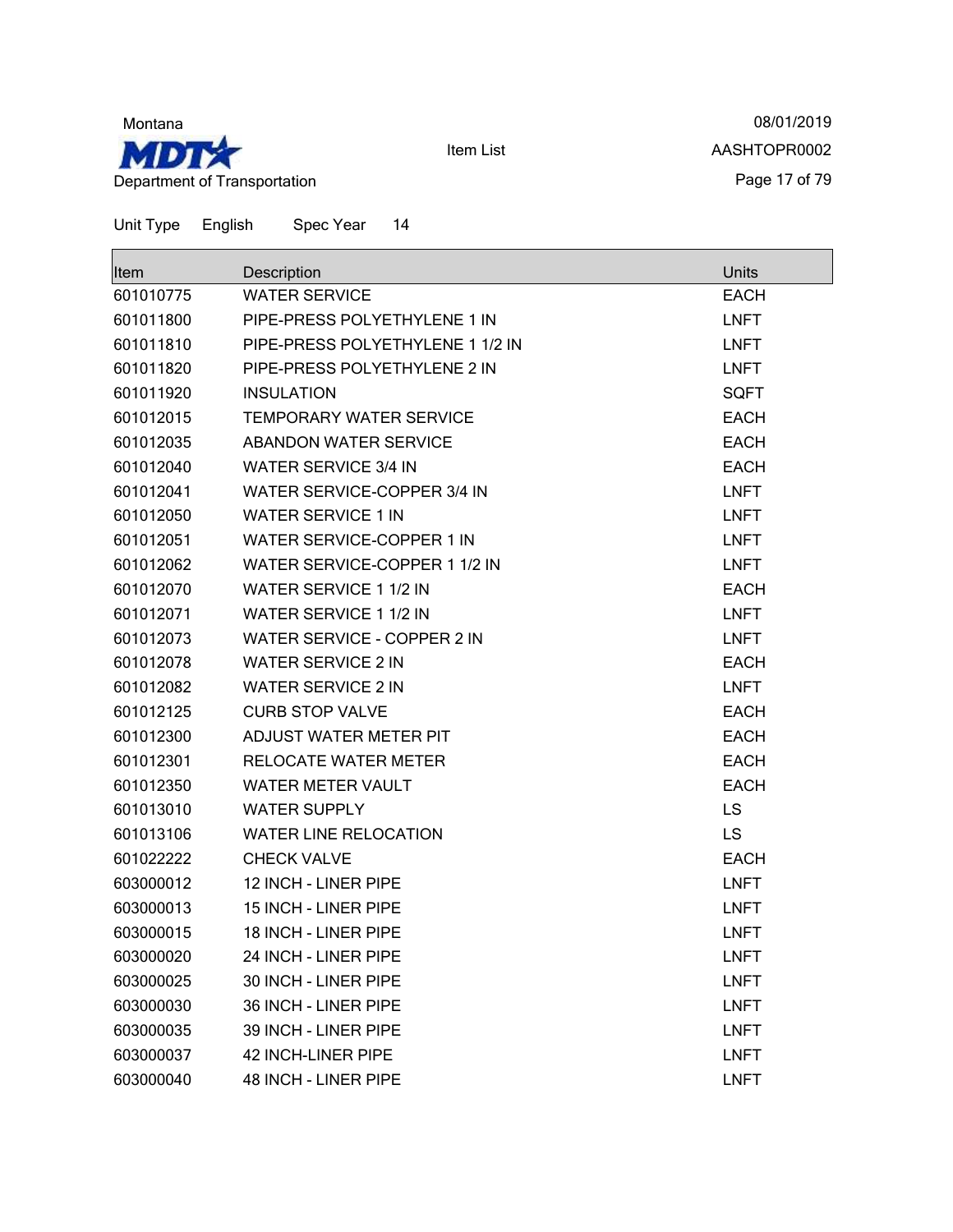

08/01/2019 AASHTOPR0002 Page 18 of 79

| <b>Item</b> | Description                            | Units       |
|-------------|----------------------------------------|-------------|
| 603000050   | <b>GRANULAR BEDDING MATERIAL</b>       | CUYD        |
| 603000055   | <b>BEDDING MATERIAL</b>                | <b>CUYD</b> |
| 603000060   | <b>FOUNDATION MATERIAL</b>             | <b>CUYD</b> |
| 603000065   | <b>TRENCH DRAIN</b>                    | <b>LNFT</b> |
| 603000070   | <b>SLOPE DRAIN</b>                     | <b>LNFT</b> |
| 603000071   | <b>DRAIN-SPECIAL DESIGN</b>            | <b>EACH</b> |
| 603000072   | ADJUST SEWER SERVICE LINE              | <b>EACH</b> |
| 603000075   | REMOVE SANITARY SEWER                  | <b>LNFT</b> |
| 603000076   | <b>REMOVE WATER LINE</b>               | <b>LNFT</b> |
| 603000078   | <b>ADJUST CURB BOX</b>                 | <b>EACH</b> |
| 603000080   | REMOVE WATER VALVE BOX                 | <b>EACH</b> |
| 603000083   | ABANDON MAIN-WATER                     | LS          |
| 603000085   | ADJUST WATER MAIN                      | <b>EACH</b> |
| 603000087   | <b>ABANDON SANITARY SERVICE</b>        | <b>EACH</b> |
| 603000090   | <b>CURED IN PLACE PIPE LINER-18 IN</b> | <b>LNFT</b> |
| 603000100   | <b>CURED IN PLACE PIPE LINER-24 IN</b> | <b>LNFT</b> |
| 603000105   | <b>CURED IN PLACE PIPE LINER-30 IN</b> | <b>LNFT</b> |
| 603000110   | <b>CURED IN PLACE PIPE LINER-36 IN</b> | <b>LNFT</b> |
| 603000121   | CURED IN PLACE PIPE LINER-48 IN        | <b>LNFT</b> |
| 603000126   | <b>CURED IN PLACE PIPE LINER-54 IN</b> | <b>LNFT</b> |
| 603000128   | <b>CURED IN PLACE PIPE LINER-58 IN</b> | <b>LNFT</b> |
| 603000131   | CURED IN PLACE PIPE LINER-60 IN        | <b>LNFT</b> |
| 603000136   | <b>CURED IN PLACE PIPE LINER-72 IN</b> | <b>LNFT</b> |
| 603000420   | RECTANGULAR BEAM STIFFENERS            | <b>LNFT</b> |
| 603000430   | STEEL PIPE RIB STIFFENERS              | <b>LNFT</b> |
| 603010000   | <b>SIDE DRAIN</b>                      | <b>EACH</b> |
| 603010020   | FILL AND ABANDON PIPE                  | CUYD        |
| 603010025   | PLUG ENDS AND ABANDON PIPE             | <b>EACH</b> |
| 603010032   | DRAINAGE PIPE 12 IN                    | <b>LNFT</b> |
| 603010036   | DRAINAGE PIPE 15 IN                    | <b>LNFT</b> |
| 603010040   | DRAINAGE PIPE 18 IN                    | <b>LNFT</b> |
| 603010048   | DRAINAGE PIPE 24 IN                    | <b>LNFT</b> |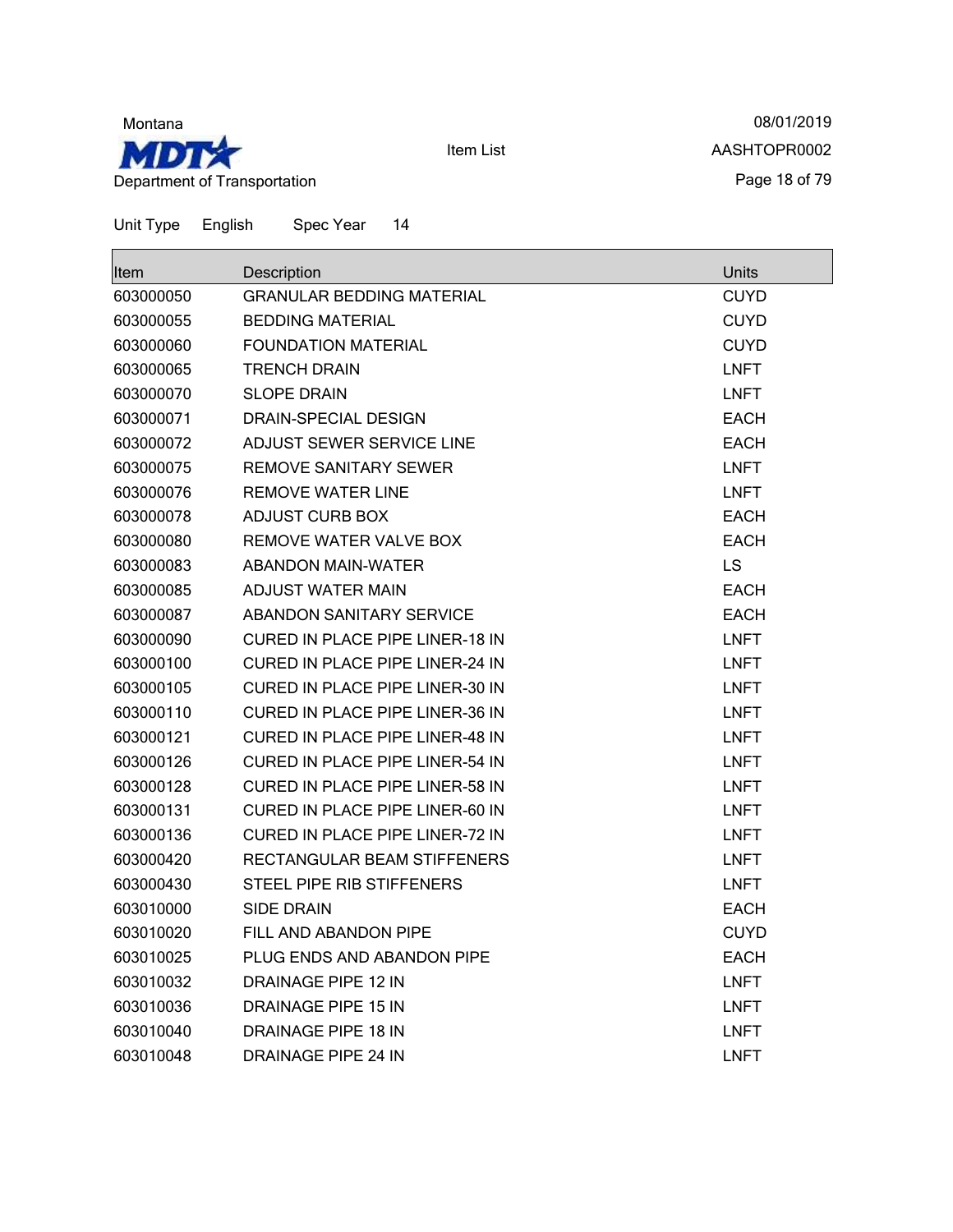

08/01/2019 AASHTOPR0002 Page 19 of 79

| Item      | Description                     | <b>Units</b> |
|-----------|---------------------------------|--------------|
| 603010052 | <b>DRAINAGE PIPE 27 IN</b>      | <b>LNFT</b>  |
| 603010056 | DRAINAGE PIPE 30 IN             | <b>LNFT</b>  |
| 603010064 | <b>DRAINAGE PIPE 42 IN</b>      | <b>LNFT</b>  |
| 603010066 | <b>DRAINAGE PIPE 36 IN</b>      | <b>LNFT</b>  |
| 603010068 | <b>DRAINAGE PIPE 48 IN</b>      | <b>LNFT</b>  |
| 603010072 | <b>DRAINAGE PIPE 54 IN</b>      | <b>LNFT</b>  |
| 603010076 | DRAINAGE PIPE 60 IN             | <b>LNFT</b>  |
| 603010080 | DRAINAGE PIPE 66 IN             | <b>LNFT</b>  |
| 603010084 | <b>DRAINAGE PIPE 72 IN</b>      | <b>LNFT</b>  |
| 603010088 | DRAINAGE PIPE 78 IN             | <b>LNFT</b>  |
| 603010092 | <b>DRAINAGE PIPE 84 IN</b>      | <b>LNFT</b>  |
| 603010096 | DRAINAGE PIPE 90 IN             | <b>LNFT</b>  |
| 603010100 | DRAINAGE PIPE 96 IN             | <b>LNFT</b>  |
| 603010108 | DRAINAGE PIPE 108 IN            | <b>LNFT</b>  |
| 603010112 | DRAINAGE PIPE 120 IN            | <b>LNFT</b>  |
| 603010140 | <b>DRAINAGE PIPE ARCH 22 IN</b> | <b>LNFT</b>  |
| 603010148 | DRAINAGE PIPE ARCH 28 IN        | <b>LNFT</b>  |
| 603010152 | DRAINAGE PIPE ARCH 29 IN        | <b>LNFT</b>  |
| 603010160 | DRAINAGE PIPE ARCH 36 IN        | <b>LNFT</b>  |
| 603010166 | DRAINAGE PIPE ARCH 42 IN        | <b>LNFT</b>  |
| 603010172 | DRAINAGE PIPE ARCH 44 IN        | <b>LNFT</b>  |
| 603010174 | DRAINAGE PIPE ARCH 49 IN        | <b>LNFT</b>  |
| 603010176 | DRAINAGE PIPE ARCH 51 IN        | <b>LNFT</b>  |
| 603010177 | DRAINAGE PIPE ARCH 53 IN        | <b>LNFT</b>  |
| 603010179 | <b>DRAINAGE PIPE ARCH 57 IN</b> | <b>LNFT</b>  |
| 603010180 | DRAINAGE PIPE ARCH 58 IN        | <b>LNFT</b>  |
| 603010182 | DRAINAGE PIPE ARCH 60 IN        | <b>LNFT</b>  |
| 603010183 | DRAINAGE PIPE ARCH 64 IN        | <b>LNFT</b>  |
| 603010184 | DRAINAGE PIPE ARCH 65 IN        | <b>LNFT</b>  |
| 603010192 | DRAINAGE PIPE ARCH 73 IN        | <b>LNFT</b>  |
| 603010195 | DRAINAGE PIPE ARCH 77 IN        | <b>LNFT</b>  |
| 603010202 | DRAINAGE PIPE ARCH 88 IN        | <b>LNFT</b>  |
| 603010209 | DRAINAGE PIPE ARCH 102 IN       | <b>LNFT</b>  |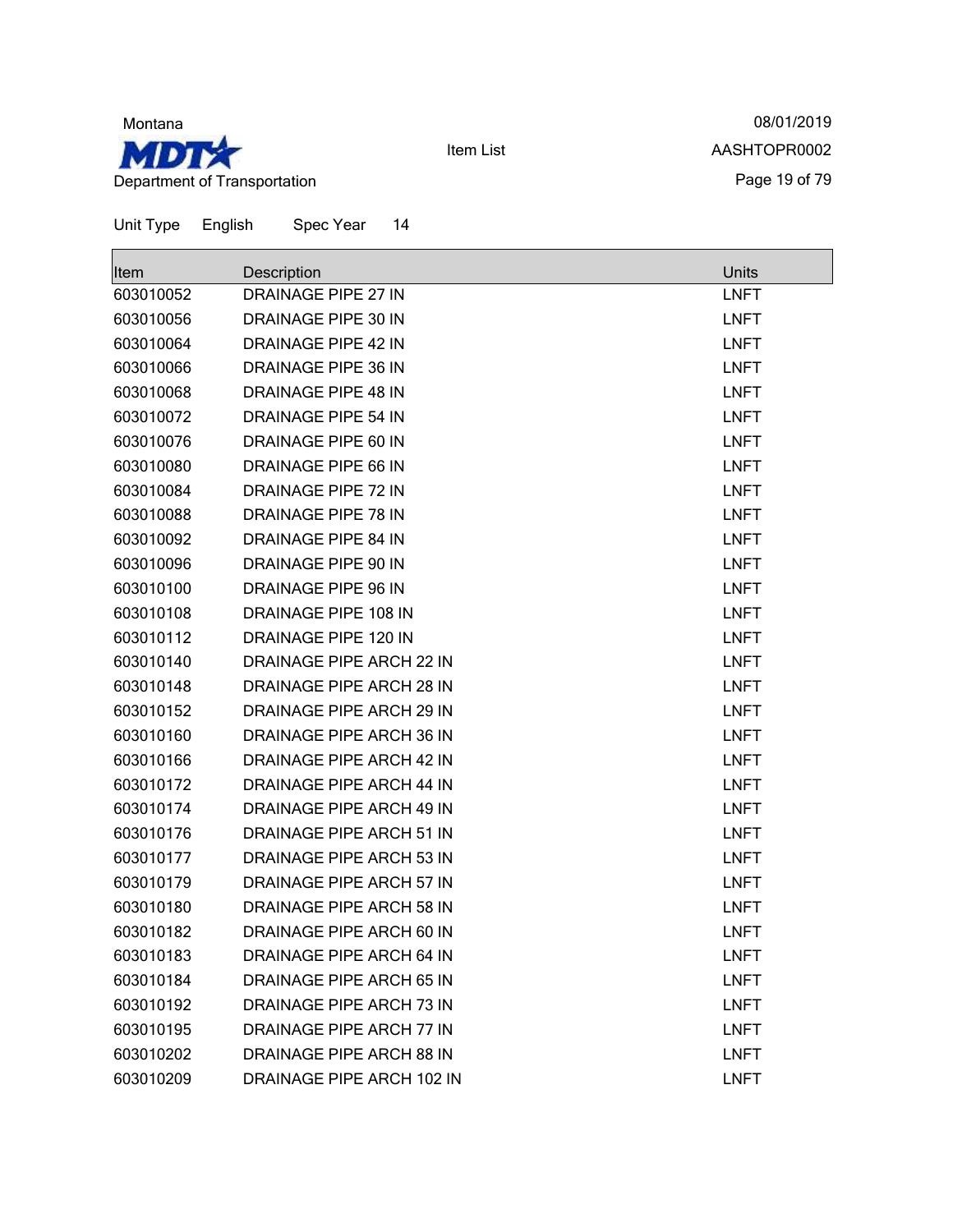

08/01/2019 AASHTOPR0002 Page 20 of 79

| <b>Item</b> | Description                    | Units       |
|-------------|--------------------------------|-------------|
| 603010214   | DRAINAGE PIPE ARCH 128 IN      | <b>LNFT</b> |
| 603010264   | DRAINAGE PIPE 12 IN IRR        | <b>LNFT</b> |
| 603010265   | <b>DRAINAGE PIPE 15 IN IRR</b> | <b>LNFT</b> |
| 603010268   | DRAINAGE PIPE 18 IN IRR        | <b>LNFT</b> |
| 603010276   | DRAINAGE PIPE 24 IN IRR        | <b>LNFT</b> |
| 603010284   | DRAINAGE PIPE 30 IN IRR        | <b>LNFT</b> |
| 603010288   | DRAINAGE PIPE 36 IN IRR        | <b>LNFT</b> |
| 603010292   | DRAINAGE PIPE 42 IN IRR        | <b>LNFT</b> |
| 603010296   | DRAINAGE PIPE 48 IN IRR        | <b>LNFT</b> |
| 603010300   | DRAINAGE PIPE 54 IN IRR        | <b>LNFT</b> |
| 603010302   | DRAINAGE PIPE 60 IN IRR        | <b>LNFT</b> |
| 603010304   | DRAINAGE PIPE 66 IN IRR        | <b>LNFT</b> |
| 603010305   | DRAINAGE PIPE 120 IN IRR       | <b>LNFT</b> |
| 603010306   | DRAINAGE PIPE 72 IN IRR        | <b>LNFT</b> |
| 603010307   | DRAINAGE PIPE 96 IN IRR        | <b>LNFT</b> |
| 603010350   | DRAINAGE PIPE ARCH 22 IN IRR   | <b>LNFT</b> |
| 603010363   | DRAINAGE PIPE ARCH 28 IN IRR   | <b>LNFT</b> |
| 603010376   | DRAINAGE PIPE ARCH 51 IN IRR   | <b>LNFT</b> |
| 603010385   | DRAINAGE PIPE ARCH 65 IN IRR   | <b>LNFT</b> |
| 603010400   | DRAINAGE PIPE ARCH 73 IN IRR   | <b>LNFT</b> |
| 603010426   | DRAINAGE PIPE ARCH 106 IN IRR  | <b>LNFT</b> |
| 603010480   | CAP 42 IN 0.060                | <b>LNFT</b> |
| 603010485   | CAP 6 IN WATER MAIN            | <b>EACH</b> |
| 603010500   | CAP-CONCRETE 7 IN              | <b>EACH</b> |
| 603010510   | <b>STEEL PLATE ORIFICE</b>     | <b>EACH</b> |
| 603010515   | CSP 12 IN                      | <b>LNFT</b> |
| 603010518   | CSP 15 IN 0.064                | <b>LNFT</b> |
| 603010519   | <b>CSP 15 IN</b>               | <b>LNFT</b> |
| 603010522   | CSP 18 IN 0.064                | <b>LNFT</b> |
| 603010528   | CSP 18 IN                      | <b>LNFT</b> |
| 603010532   | CSP 24 IN 0.064                | <b>LNFT</b> |
| 603010538   | CSP 24 IN 0.079-CTD            | <b>LNFT</b> |
| 603010539   | CSP 24 IN 0.079                | <b>LNFT</b> |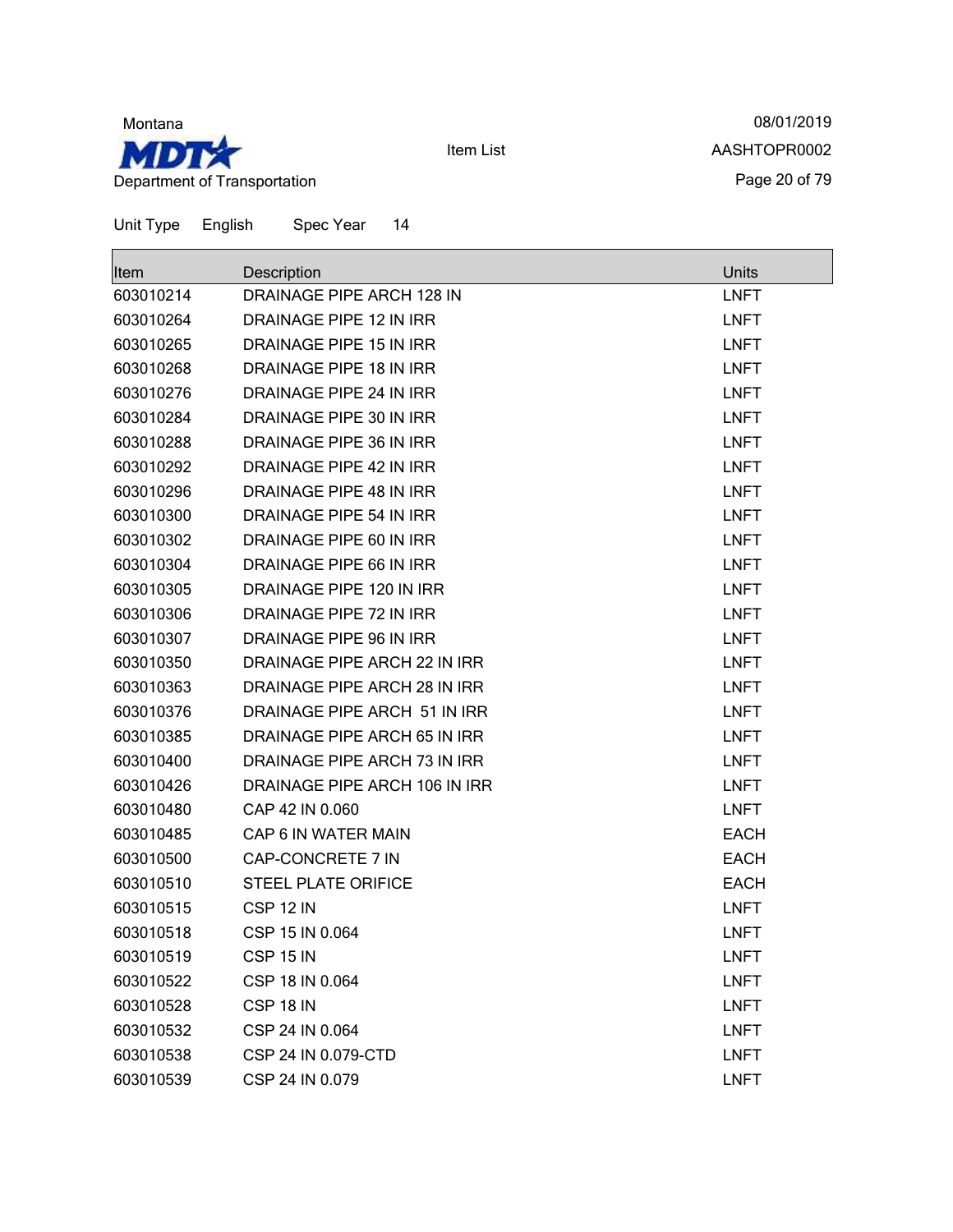

08/01/2019 AASHTOPR0002 Page 21 of 79

| Item      | Description          | Units       |
|-----------|----------------------|-------------|
| 603010540 | CSP 24 IN            | <b>LNFT</b> |
| 603010554 | CSP 30 IN 0.064      | <b>LNFT</b> |
| 603010560 | CSP 30 IN 0.079-CTD  | <b>LNFT</b> |
| 603010566 | CSP 30 IN            | <b>LNFT</b> |
| 603010574 | CSP 36 IN            | <b>LNFT</b> |
| 603010580 | CSP 36 IN 0.079-CTD  | <b>LNFT</b> |
| 603010586 | CSP 36 IN 0.109-CTD  | <b>LNFT</b> |
| 603010596 | CSP 42 IN            | <b>LNFT</b> |
| 603010602 | CSP 42 IN 0.079-CTD  | <b>LNFT</b> |
| 603010610 | CSP 48 IN            | <b>LNFT</b> |
| 603010632 | <b>CSP 54 IN</b>     | <b>LNFT</b> |
| 603010636 | CSP 54 IN 0.079-CTD  | <b>LNFT</b> |
| 603010642 | CSP 60 IN            | <b>LNFT</b> |
| 603010648 | CSP 60 IN-INSERT     | <b>LNFT</b> |
| 603010657 | <b>CSP 66 IN</b>     | <b>LNFT</b> |
| 603010679 | CSP 72 IN            | <b>LNFT</b> |
| 603010686 | CSP 78 IN INSERT     | <b>LNFT</b> |
| 603010692 | CSP 84 IN            | <b>LNFT</b> |
| 603010694 | CSP 84 IN 0.079-CTD  | <b>LNFT</b> |
| 603010704 | <b>CSP 90 IN</b>     | <b>LNFT</b> |
| 603010713 | CSP 96 IN 0.109-CTD  | <b>LNFT</b> |
| 603010714 | <b>CSP 96 IN</b>     | <b>LNFT</b> |
| 603010720 | CSP 108 IN 0.109     | <b>LNFT</b> |
| 603010722 | <b>CSP 108 IN</b>    | <b>LNFT</b> |
| 603010729 | CSP 120 IN 0.138-CTD | <b>LNFT</b> |
| 603010730 | <b>CSP 120 IN</b>    | <b>LNFT</b> |
| 603010738 | <b>CSP 144 IN</b>    | <b>LNFT</b> |
| 603010740 | CSP 144 IN 0.168-CTD | <b>LNFT</b> |
| 603010742 | CSP IRR 12 IN        | <b>LNFT</b> |
| 603010751 | CSP IRR 18 IN        | <b>LNFT</b> |
| 603010754 | CSP IRR 24 IN 0.064  | <b>LNFT</b> |
| 603010758 | CSP IRR 24 IN        | <b>LNFT</b> |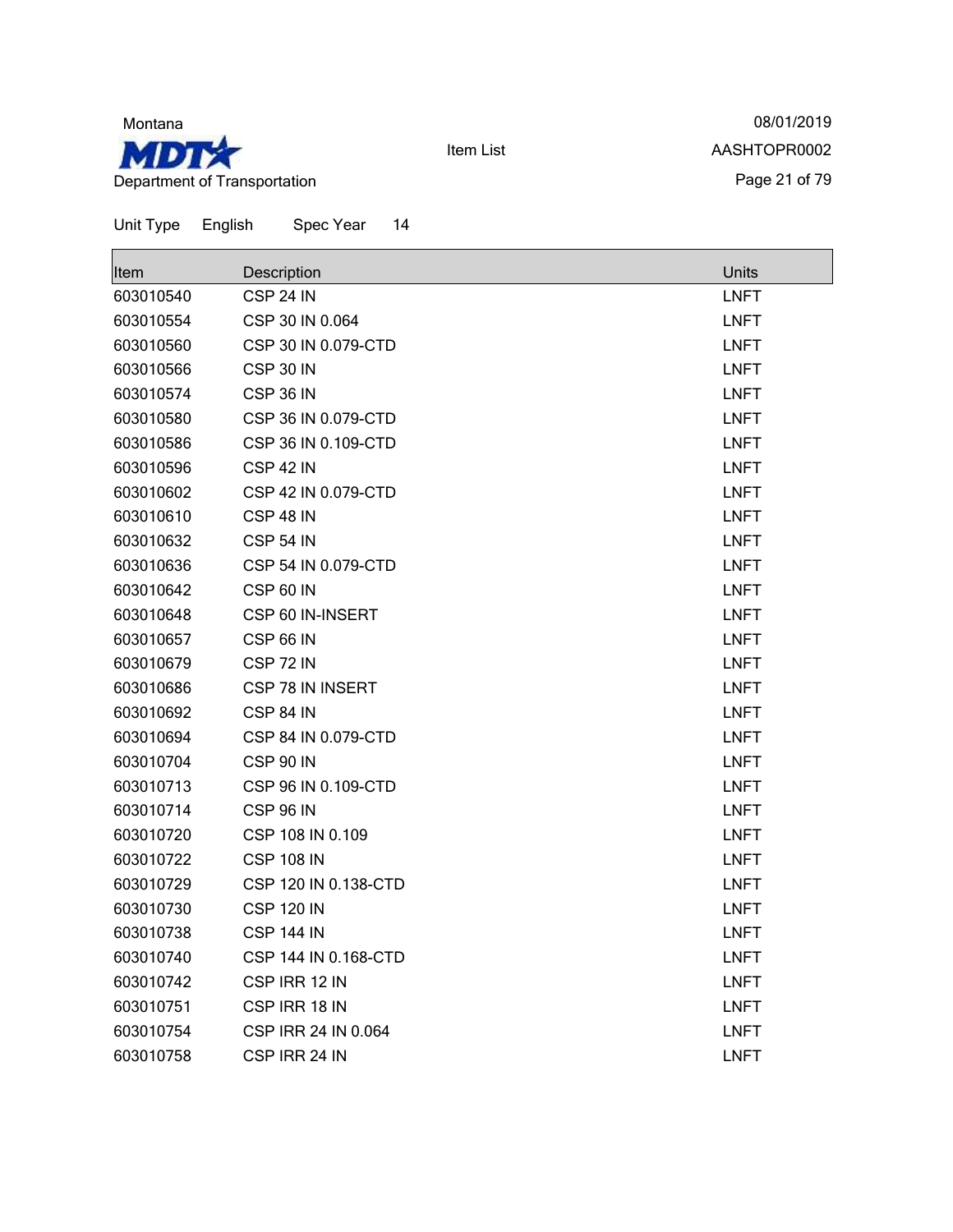

08/01/2019 AASHTOPR0002 Page 22 of 79

| Item      | Description          | Units       |
|-----------|----------------------|-------------|
| 603010765 | CSP IRR 30 IN        | <b>LNFT</b> |
| 603010786 | CSP IRR 36 IN        | <b>LNFT</b> |
| 603010792 | CSP IRR 42 IN        | <b>LNFT</b> |
| 603010795 | CSP IRR 54 IN        | <b>LNFT</b> |
| 603010796 | CSP IRR 60 IN        | <b>LNFT</b> |
| 603010797 | CSP IRR 64 IN        | <b>LNFT</b> |
| 603010801 | CSP IRR 48 IN        | <b>LNFT</b> |
| 603010803 | CSP IRR 72 IN        | <b>LNFT</b> |
| 603010805 | CSP IRR 84 IN        | <b>LNFT</b> |
| 603010810 | CSP IRR 96 IN        | <b>LNFT</b> |
| 603010825 | CSP IRR 120 IN       | <b>LNFT</b> |
| 603010958 | CSPA 21 IN 0.079     | <b>LNFT</b> |
| 603010970 | CSPA 28 IN           | <b>LNFT</b> |
| 603010975 | CSPA 28 IN 0.064-CTD | <b>LNFT</b> |
| 603011070 | CSPA 57 IN           | <b>LNFT</b> |
| 603011148 | CSPA 60 IN 0.079     | <b>LNFT</b> |
| 603011150 | CSPA 60 IN           | <b>LNFT</b> |
| 603011166 | CSPA 64 IN           | <b>LNFT</b> |
| 603011170 | CSPA 66 IN           | <b>LNFT</b> |
| 603011270 | CSPA 95 IN           | <b>LNFT</b> |
| 603011285 | CSPA 112 IN          | <b>LNFT</b> |
| 603011510 | SSPP 60 IN           | <b>LNFT</b> |
| 603011590 | SSPP 84 IN           | <b>LNFT</b> |
| 603011635 | SSPP 90 IN           | <b>LNFT</b> |
| 603011650 | SSPP 96 IN           | <b>LNFT</b> |
| 603011695 | SSPP 108 IN          | <b>LNFT</b> |
| 603011720 | <b>SSPP 120 IN</b>   | <b>LNFT</b> |
| 603011780 | SSPP 132 IN          | LNFT        |
| 603011827 | SSPP 144 IN          | <b>LNFT</b> |
| 603011829 | <b>SSPP 150 IN</b>   | <b>LNFT</b> |
| 603011885 | SSPP 180 IN          | <b>LNFT</b> |
| 603011900 | SSPP 216 IN          | <b>LNFT</b> |
| 603011973 | SSPPA 6 FT 9 IN      | <b>LNFT</b> |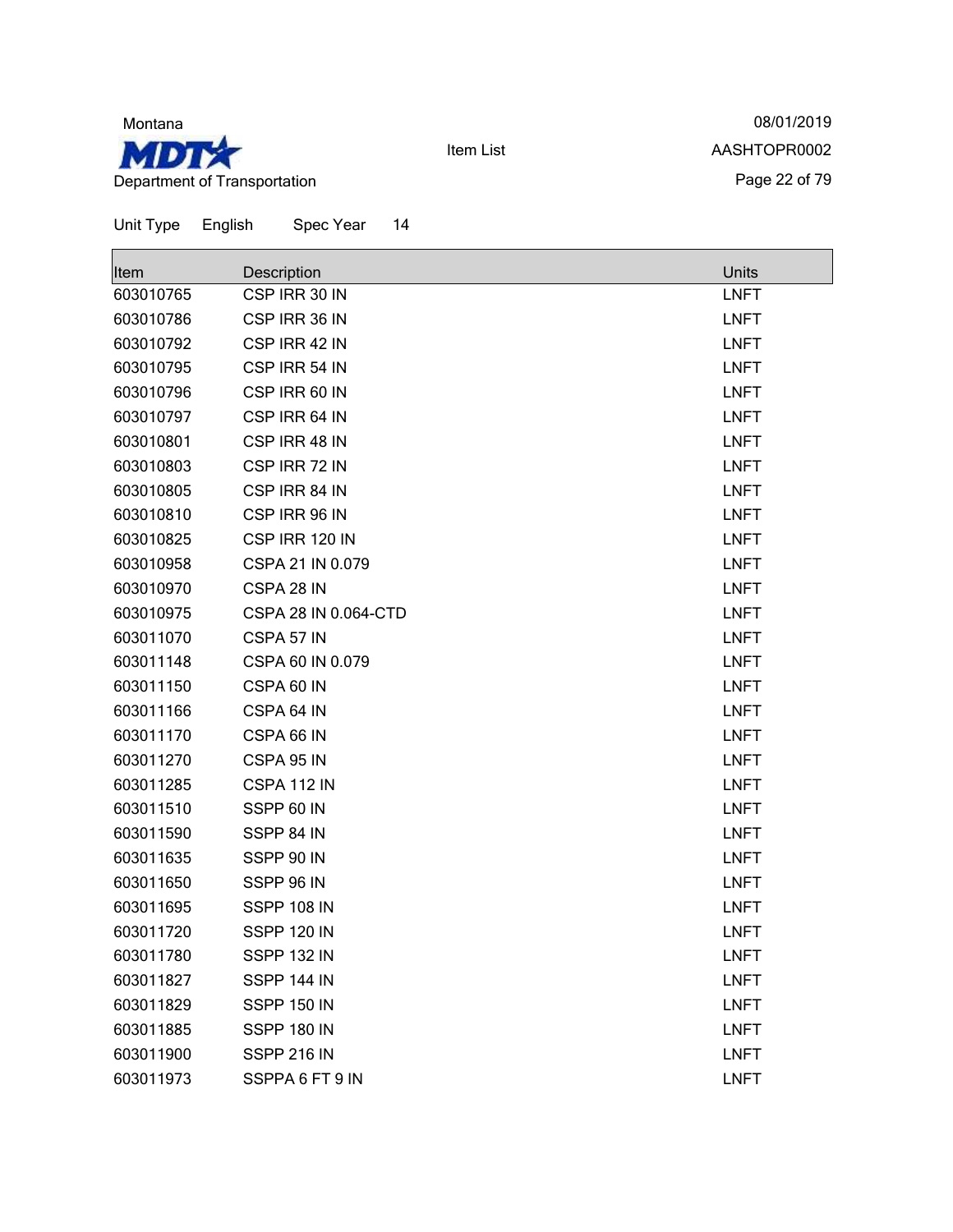

08/01/2019 AASHTOPR0002 Page 23 of 79

| Item      | Description       | <b>Units</b> |
|-----------|-------------------|--------------|
| 603012020 | SSPPA 9 FT 4 IN   | <b>LNFT</b>  |
| 603012055 | SSPPA 9 FT 9 IN   | <b>LNFT</b>  |
| 603012262 | SSPPA 14 FT 3 IN  | <b>LNFT</b>  |
| 603012264 | SSPPA 15 FT 7 IN  | <b>LNFT</b>  |
| 603012265 | SSPPA 15 FT 10 IN | <b>LNFT</b>  |
| 603012506 | <b>RCP 12 IN</b>  | <b>LNFT</b>  |
| 603012521 | <b>RCP 15 IN</b>  | <b>LNFT</b>  |
| 603012529 | RCP 15 IN CLASS 3 | <b>LNFT</b>  |
| 603012530 | <b>RCP 18 IN</b>  | <b>LNFT</b>  |
| 603012535 | RCP 18 IN CLASS 3 | <b>LNFT</b>  |
| 603012540 | RCP 18 IN CLASS 4 | <b>LNFT</b>  |
| 603012555 | <b>RCP 24 IN</b>  | <b>LNFT</b>  |
| 603012565 | RCP 24 IN CLASS 3 | <b>LNFT</b>  |
| 603012575 | RCP 24 IN CLASS 4 | <b>LNFT</b>  |
| 603012585 | RCP 24 IN CLASS 5 | <b>LNFT</b>  |
| 603012610 | RCP 30 IN CLASS 2 | <b>LNFT</b>  |
| 603012615 | RCP 30 IN CLASS 3 | <b>LNFT</b>  |
| 603012625 | <b>RCP 30 IN</b>  | <b>LNFT</b>  |
| 603012645 | RCP 36 IN CLASS 2 | <b>LNFT</b>  |
| 603012655 | RCP 36 IN CLASS 3 | <b>LNFT</b>  |
| 603012660 | <b>RCP 36 IN</b>  | <b>LNFT</b>  |
| 603012665 | RCP 36 IN CLASS 5 | <b>LNFT</b>  |
| 603012670 | <b>RCP 42 IN</b>  | <b>LNFT</b>  |
| 603012685 | RCP 42 IN CLASS 5 | <b>LNFT</b>  |
| 603012690 | RCP 48 IN CLASS 2 | <b>LNFT</b>  |
| 603012695 | RCP 48 IN CLASS 3 | <b>LNFT</b>  |
| 603012705 | <b>RCP 48 IN</b>  | <b>LNFT</b>  |
| 603012725 | <b>RCP 54 IN</b>  | LNFT         |
| 603012730 | RCP 60 IN CLASS 2 | <b>LNFT</b>  |
| 603012741 | <b>RCP 60 IN</b>  | <b>LNFT</b>  |
| 603012750 | <b>RCP 66 IN</b>  | <b>LNFT</b>  |
| 603012768 | RCP 72 IN CLASS 4 | <b>LNFT</b>  |
| 603012769 | RCP 72 IN         | <b>LNFT</b>  |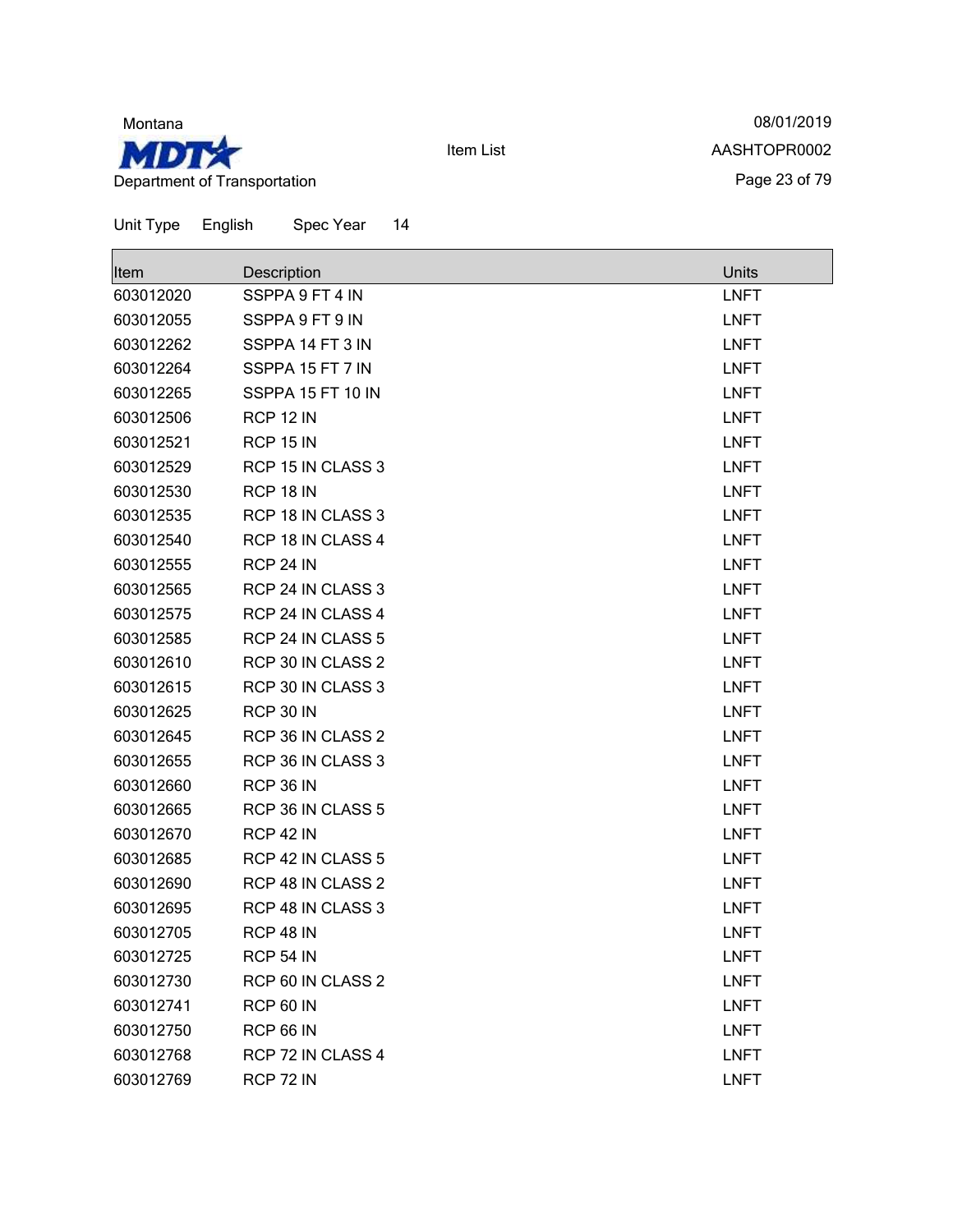

08/01/2019 AASHTOPR0002 Page 24 of 79

| Item      | Description           | Units       |
|-----------|-----------------------|-------------|
| 603012777 | <b>RCP 78 IN</b>      | <b>LNFT</b> |
| 603012780 | RCP 84 IN CLASS 2     | <b>LNFT</b> |
| 603012790 | RCP 84 IN             | <b>LNFT</b> |
| 603012793 | <b>RCP 90 IN</b>      | <b>LNFT</b> |
| 603012795 | <b>RCP 96 IN</b>      | <b>LNFT</b> |
| 603012800 | RCP IRR 12 IN         | <b>LNFT</b> |
| 603012805 | RCP IRR 12 IN CLASS 3 | <b>LNFT</b> |
| 603012810 | RCP IRR 12 IN CLASS 4 | <b>LNFT</b> |
| 603012815 | RCP IRR 12 IN CLASS 5 | <b>LNFT</b> |
| 603012820 | RCP IRR 15 IN         | <b>LNFT</b> |
| 603012847 | RCP IRR 18 IN         | <b>LNFT</b> |
| 603012860 | RCP IRR 21 IN         | <b>LNFT</b> |
| 603012880 | RCP IRR 24 IN CLASS 3 | <b>LNFT</b> |
| 603012885 | RCP IRR 24 IN CLASS 4 | <b>LNFT</b> |
| 603012890 | RCP IRR 24 IN CLASS 5 | <b>LNFT</b> |
| 603012892 | RCP IRR 24 IN         | <b>LNFT</b> |
| 603012895 | RCP IRR 27 IN         | <b>LNFT</b> |
| 603012910 | RCP IRR 30 IN CLASS 2 | <b>LNFT</b> |
| 603012915 | RCP IRR 30 IN CLASS 3 | <b>LNFT</b> |
| 603012920 | RCP IRR 30 IN CLASS 4 | <b>LNFT</b> |
| 603012922 | RCP IRR 30 IN CLASS 5 | <b>LNFT</b> |
| 603012925 | RCP IRR 30 IN         | <b>LNFT</b> |
| 603012930 | RCP IRR 33 IN         | <b>LNFT</b> |
| 603012935 | RCP IRR 36 IN CLASS 2 | <b>LNFT</b> |
| 603012938 | RCP IRR 36 IN         | <b>LNFT</b> |
| 603012940 | RCP IRR 36 IN CLASS 3 | <b>LNFT</b> |
| 603012945 | RCP IRR 36 IN CLASS 4 | <b>LNFT</b> |
| 603012950 | RCP IRR 36 IN CLASS 5 | LNFT        |
| 603012955 | RCP IRR 42 IN CLASS 2 | <b>LNFT</b> |
| 603012960 | RCP IRR 42 IN         | <b>LNFT</b> |
| 603012965 | RCP IRR 42 IN CLASS 5 | <b>LNFT</b> |
| 603012970 | RCP IRR 48 IN CLASS 2 | <b>LNFT</b> |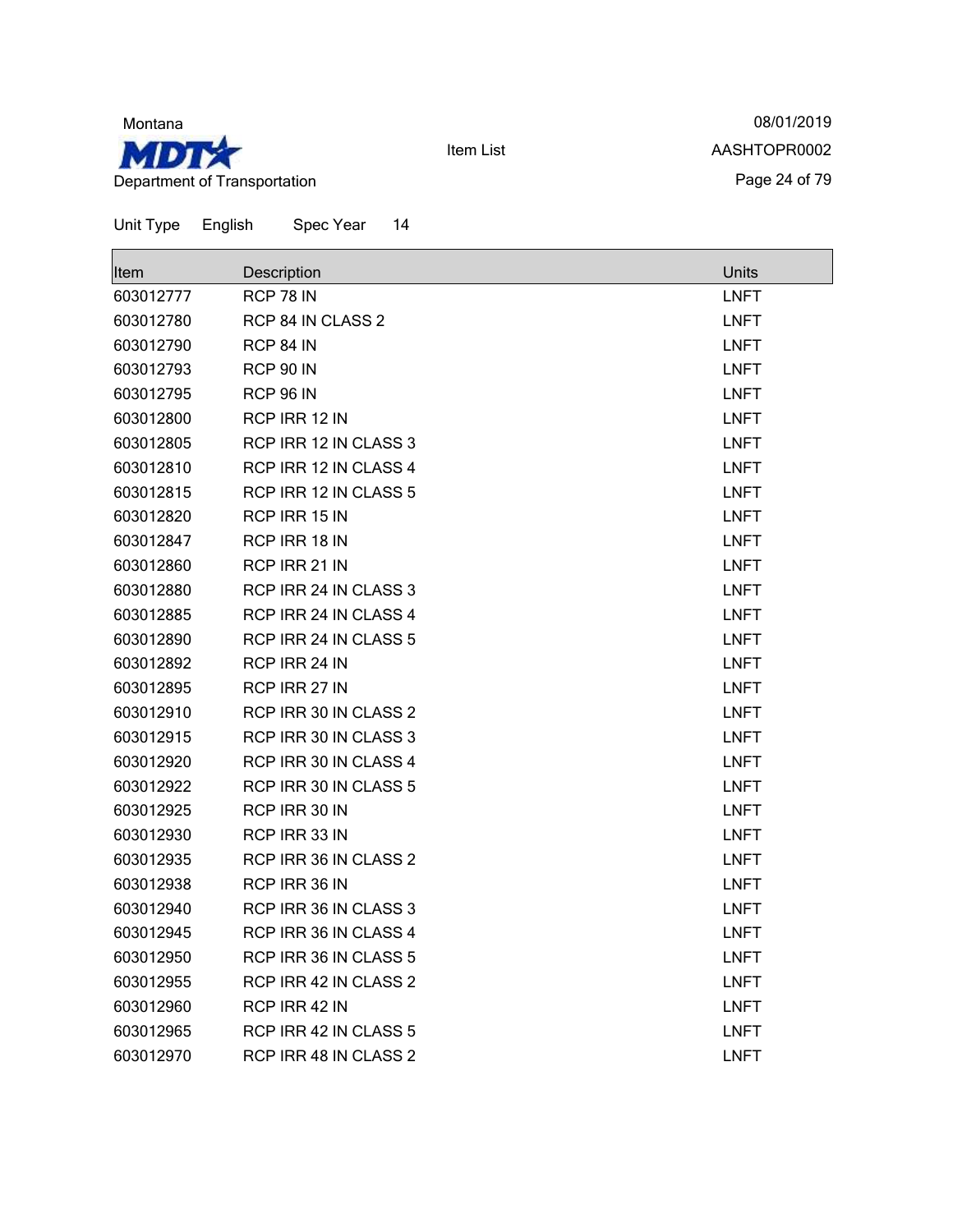

08/01/2019 AASHTOPR0002 Page 25 of 79

| <b>Item</b> | Description                     | Units       |
|-------------|---------------------------------|-------------|
| 603012975   | RCP IRR 48 IN                   | <b>LNFT</b> |
| 603012980   | RCP IRR 48 IN CLASS 4           | <b>LNFT</b> |
| 603012990   | RCP IRR 54 IN CLASS 2           | <b>LNFT</b> |
| 603012992   | RCP IRR 54 IN                   | <b>LNFT</b> |
| 603012998   | RCP IRR 54 IN CLASS 4           | <b>LNFT</b> |
| 603013005   | RCP IRR 60 IN                   | <b>LNFT</b> |
| 603013006   | RCP IRR 60 IN CLASS 3           | <b>LNFT</b> |
| 603013007   | RCP IRR 60 IN CLASS 4           | <b>LNFT</b> |
| 603013017   | RCP IRR 66 IN                   | <b>LNFT</b> |
| 603013019   | RCP IRR 72 IN                   | <b>LNFT</b> |
| 603013020   | RCP IRR 72 IN CLASS 3           | <b>LNFT</b> |
| 603013030   | RCP IRR 84 IN                   | <b>LNFT</b> |
| 603013032   | RCP IRR 90 IN                   | <b>LNFT</b> |
| 603013034   | RCP IRR 96 IN                   | <b>LNFT</b> |
| 603013038   | <b>RCP SIPHON 18 IN CLASS 3</b> | <b>LNFT</b> |
| 603013042   | STEEL CASING 16 IN              | <b>LNFT</b> |
| 603013045   | <b>RCP SIPHON 18 IN</b>         | <b>LNFT</b> |
| 603013051   | RCP SIPHON 24 IN CLASS 3        | <b>LNFT</b> |
| 603013053   | <b>RCP SIPHON 24 IN</b>         | <b>LNFT</b> |
| 603013054   | RCP SIPHON 24 IN B 50           | <b>LNFT</b> |
| 603013055   | RCP SIPHON 30 IN CLASS 2        | <b>LNFT</b> |
| 603013060   | <b>RCP SIPHON 30 IN</b>         | <b>LNFT</b> |
| 603013075   | <b>RCP SIPHON 36 IN</b>         | <b>LNFT</b> |
| 603013090   | RCP SIPHON 42 IN CLASS 2        | <b>LNFT</b> |
| 603013190   | RCPA 18 IN                      | <b>LNFT</b> |
| 603013202   | RCPA 24 IN                      | <b>LNFT</b> |
| 603013203   | RCPA 22 IN                      | <b>LNFT</b> |
| 603013206   | RCPA 22 IN CL 4                 | <b>LNFT</b> |
| 603013207   | RCPA 28 IN                      | <b>LNFT</b> |
| 603013210   | RCPA 29 IN                      | <b>LNFT</b> |
| 603013212   | RCPA 30 IN                      | <b>LNFT</b> |
| 603013216   | RCPA 36 IN                      | <b>LNFT</b> |
| 603013217   | RCPA 36 IN CL 3                 | <b>LNFT</b> |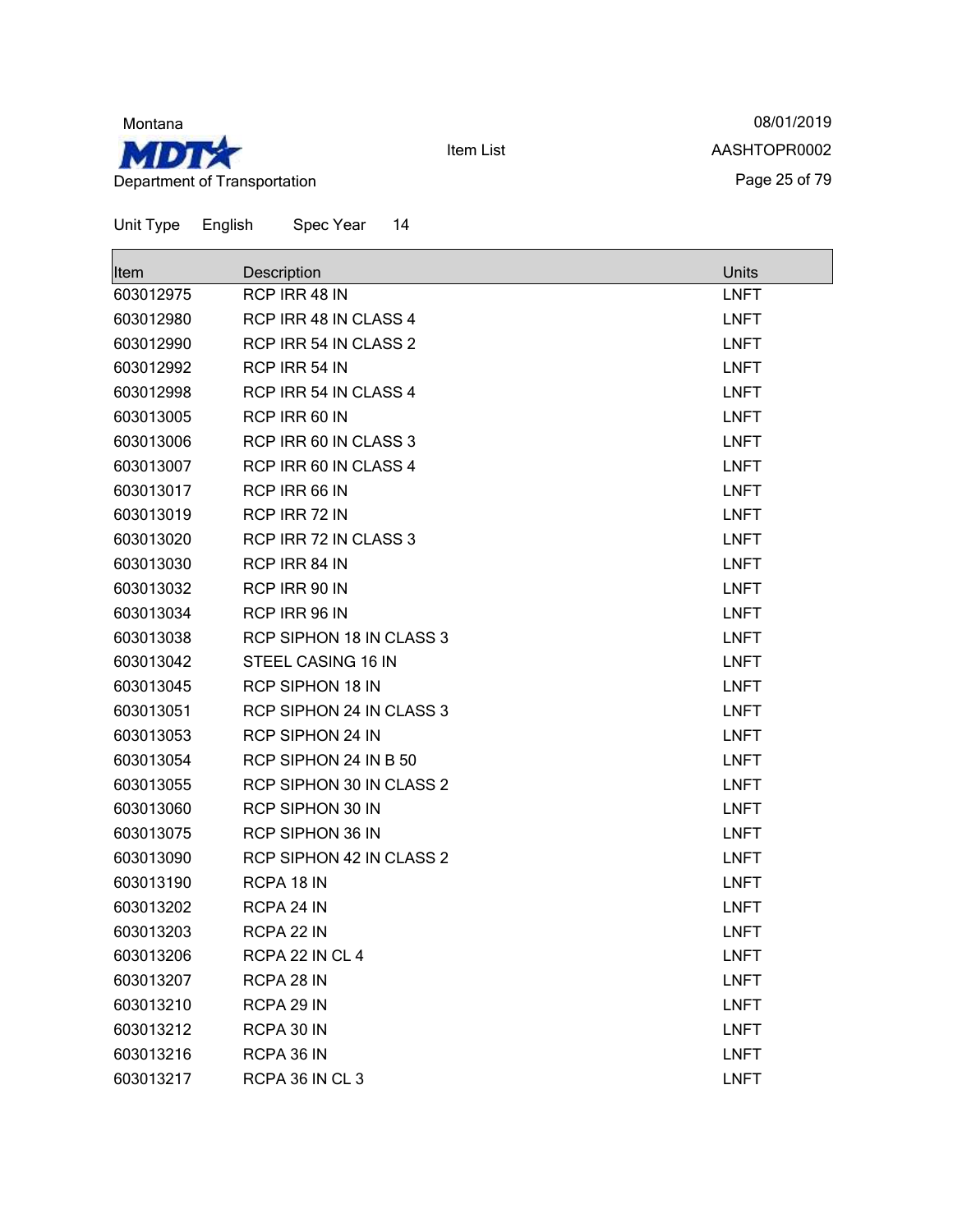

08/01/2019 AASHTOPR0002 Page 26 of 79

| Item      | Description               | <b>Units</b> |
|-----------|---------------------------|--------------|
| 603013220 | RCPA 44 IN                | <b>LNFT</b>  |
| 603013223 | RCPA 44 IN CL 4           | <b>LNFT</b>  |
| 603013226 | RCPA 51 IN                | <b>LNFT</b>  |
| 603013233 | RCPA 58 IN CL 3           | <b>LNFT</b>  |
| 603013235 | RCPA 58 IN                | <b>LNFT</b>  |
| 603013240 | RCPA 65 IN CL 3           | <b>LNFT</b>  |
| 603013241 | RCPA 65 IN                | <b>LNFT</b>  |
| 603013250 | RCPA 73 IN                | <b>LNFT</b>  |
| 603013263 | RCPA 88 IN                | <b>LNFT</b>  |
| 603013295 | REIN CONC BOX 18 X 15     | <b>LNFT</b>  |
| 603013296 | REIN CONC BOX 19 X 7      | <b>LNFT</b>  |
| 603013297 | REIN CONC BOX 11 X 5      | <b>LNFT</b>  |
| 603013298 | REIN CONC BOX 11 X 10     | <b>LNFT</b>  |
| 603013299 | REIN CONC BOX 8 X 10      | <b>LNFT</b>  |
| 603013300 | REIN CONC BOX 19 X 6      | <b>LNFT</b>  |
| 603013301 | REIN CONC BOX 15 X 8      | <b>LNFT</b>  |
| 603013302 | REIN CONC BOX 9 X 9 DBL   | <b>LNFT</b>  |
| 603013304 | REIN CONC BOX 9 X 4 DBL   | <b>LNFT</b>  |
| 603013305 | REIN CONC BOX 12 X 13     | <b>LNFT</b>  |
| 603013306 | REIN CONC BOX 14 X 7 DBL  | <b>LNFT</b>  |
| 603013307 | REIN CONC BOX 8 X 3       | <b>LNFT</b>  |
| 603013308 | REIN CONC BOX 16 X 4 DBL  | <b>LNFT</b>  |
| 603013309 | REIN CONC BOX 14 X 5      | <b>LNFT</b>  |
| 603013310 | REIN CONC BOX 15 X 8 DBL  | <b>LNFT</b>  |
| 603013313 | REIN CONC BOX 7 X 5       | <b>LNFT</b>  |
| 603013314 | REIN CONC BOX 6 X 5       | <b>LNFT</b>  |
| 603013315 | REIN CONC BOX 18 X 4      | <b>LNFT</b>  |
| 603013316 | REIN CONC BOX 11 X 7      | <b>LNFT</b>  |
| 603013317 | REIN CONC BOX 7 X 6 DBL   | <b>LNFT</b>  |
| 603013318 | REIN CONC BOX 16 X 8      | <b>LNFT</b>  |
| 603013319 | REIN CONC BOX 11 X 9      | <b>LNFT</b>  |
| 603013323 | REIN CONC BOX 11 X 11     | <b>LNFT</b>  |
| 603013324 | REIN CONC BOX 11 X 11 DBL | <b>LNFT</b>  |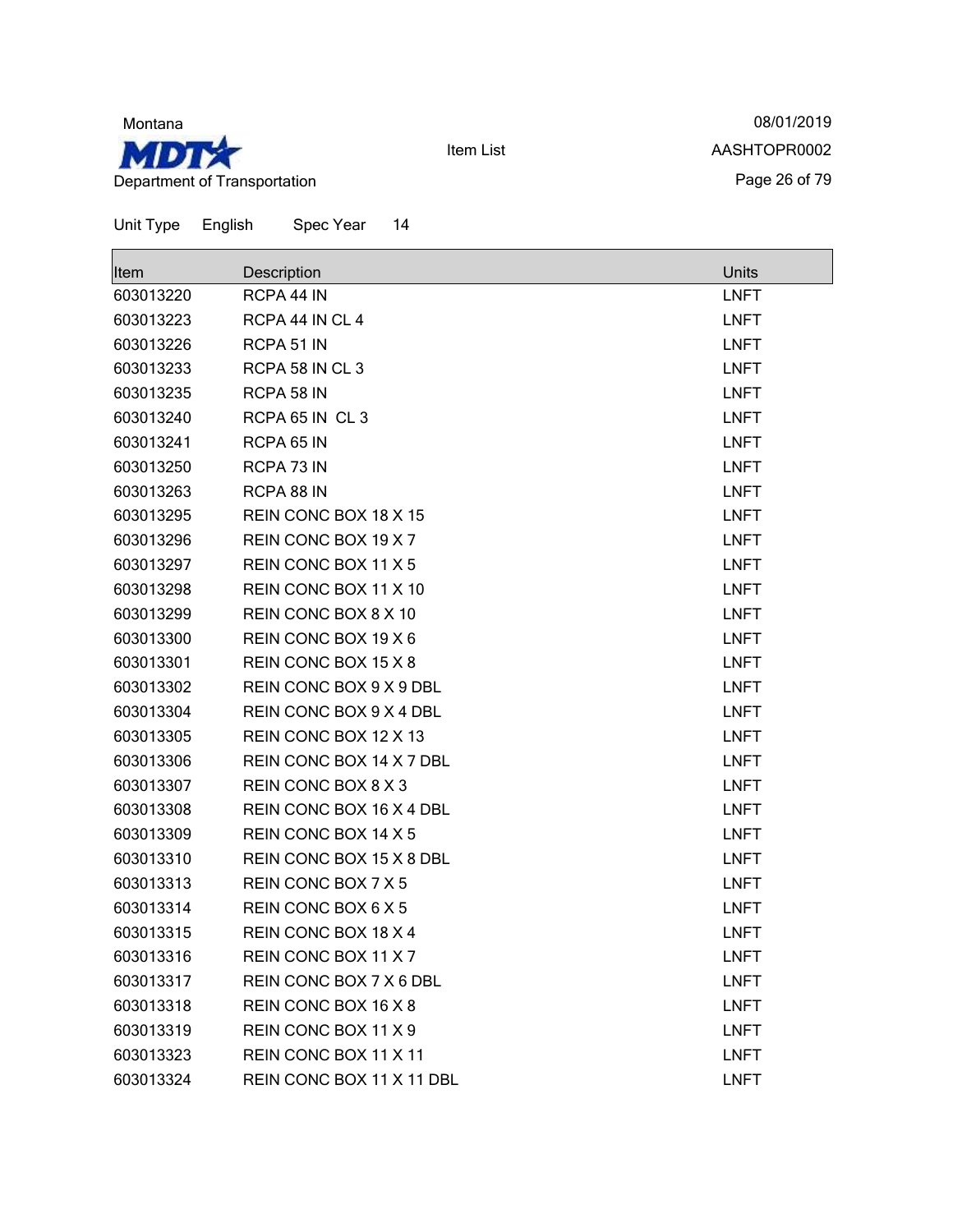

08/01/2019 AASHTOPR0002 Page 27 of 79

| Unit Type | English<br>Spec Year<br>14 |             |
|-----------|----------------------------|-------------|
| Item      | Description                | Units       |
| 603013327 | REIN CONC BOX 7 X 3 DBL    | <b>LNFT</b> |
| 603013331 | REIN CONC BOX 8 X 5        | <b>LNFT</b> |
| 603013334 | REIN CONC BOX 4 X 6        | <b>LNFT</b> |
| 603013338 | REIN CONC BOX 8 X 4        | <b>LNFT</b> |
| 603013339 | REIN CONC BOX 5 X 3 DBL    | <b>LNFT</b> |
| 603013340 | REIN CONC BOX 10 X 6       | <b>LNFT</b> |
| 603013341 | REIN CONC BOX 10 X 6 DBL   | <b>LNFT</b> |
| 603013342 | REIN CONC BOX 10 X 8       | <b>LNFT</b> |
| 603013343 | REIN CONC BOX 12 X 4       | <b>LNFT</b> |
| 603013344 | REIN CONC BOX 12 X 5       | <b>LNFT</b> |
| 603013345 | REIN CONC BOX 12 X 6       | <b>LNFT</b> |
| 603013346 | REIN CONC BOX 20 X 6       | <b>LNFT</b> |
| 603013347 | REIN CONC BOX 10 X 10      | <b>LNFT</b> |
| 603013348 | REIN CONC BOX 12 X 7       | <b>LNFT</b> |
| 603013349 | REIN CONC BOX 20 X 7       | <b>LNFT</b> |
| 603013350 | REIN CONC BOX 6 X 3        | <b>LNFT</b> |
| 603013351 | REIN CONC BOX 9 X 6        | <b>LNFT</b> |
| 603013352 | REIN CONC BOX 7 X 3        | <b>LNFT</b> |
| 603013353 | REIN CONC BOX 10 X 7 DBL   | <b>LNFT</b> |
| 603013355 | REIN CONC BOX 7 X 6        | <b>LNFT</b> |
| 603013356 | REIN CONC BOX 6 X 4        | <b>LNFT</b> |
| 603013357 | REIN CONC BOX 7 X 7        | <b>LNFT</b> |
| 603013358 | REIN CONC BOX 14 X 6       | <b>LNFT</b> |
| 603013359 | REIN CONC BOX 8 X 8        | <b>LNFT</b> |
| 603013361 | REIN CONC BOX 8 X 6        | <b>LNFT</b> |
| 603013363 | REIN CONC BOX 10 X 4       | <b>LNFT</b> |
| 603013364 | REIN CONC BOX 10 X 5       | <b>LNFT</b> |
| 603013366 | REIN CONC BOX 9 X 5 DBL    | <b>LNFT</b> |
| 603013367 | REIN CONC BOX 8 X 7        | <b>LNFT</b> |
| 603013368 | REIN CONC BOX 8 X 6 DBL    | <b>LNFT</b> |
| 603013369 | REIN CONC BOX 7 X 5 DBL    | <b>LNFT</b> |

603013370 REIN CONC BOX 12 X 10 CONCRETE AND REIN CONCRETE AND REAL LINET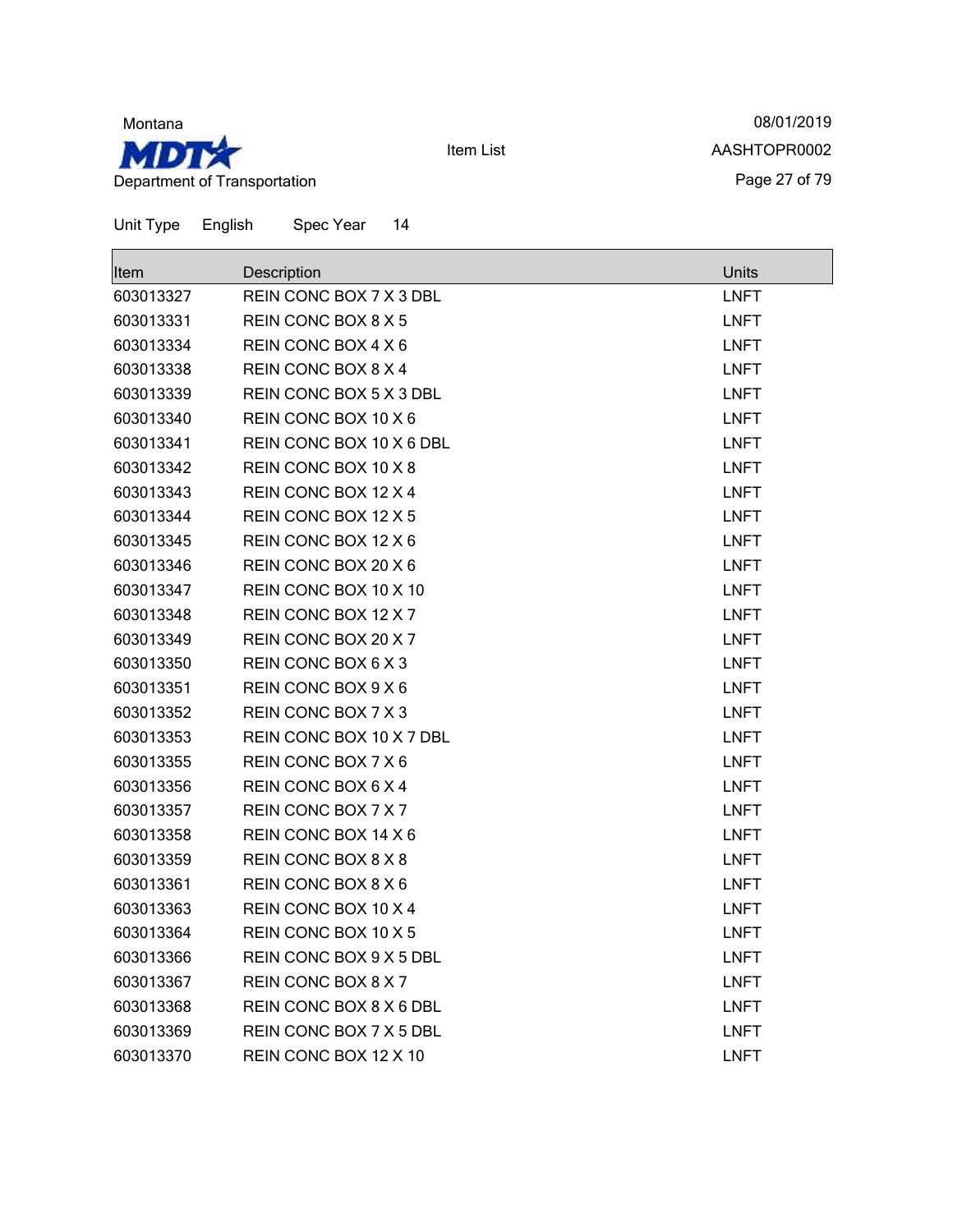

08/01/2019 AASHTOPR0002 Page 28 of 79

| Item      | Description                | <b>Units</b> |
|-----------|----------------------------|--------------|
| 603013371 | REIN CONC BOX 9 X 9        | <b>LNFT</b>  |
| 603013373 | REIN CONC BOX 10 X 2.5     | <b>LNFT</b>  |
| 603013374 | REIN CONC BOX 9 X 8 DBL    | <b>LNFT</b>  |
| 603013375 | REIN CONC BOX 11 X 8       | <b>LNFT</b>  |
| 603013376 | REIN CONC BOX 6 X 6        | <b>LNFT</b>  |
| 603013377 | REIN CONC BOX 11 X 8 DBL   | <b>LNFT</b>  |
| 603013378 | REIN CONC BOX 14 X 8       | <b>LNFT</b>  |
| 603013379 | REIN CONC BOX 12 X 8 DBL   | <b>LNFT</b>  |
| 603013380 | REIN CONC BOX 16 X 9       | <b>LNFT</b>  |
| 603013381 | REIN CONC BOX 12 X 8       | <b>LNFT</b>  |
| 603013382 | REIN CONC BOX 12 X 12      | <b>LNFT</b>  |
| 603013383 | REIN CONC BOX 14 X 7       | <b>LNFT</b>  |
| 603013384 | REIN CONC BOX 11 X 7 DBL   | <b>LNFT</b>  |
| 603013385 | REIN CONC BOX 12 X 7 DBL   | <b>LNFT</b>  |
| 603013386 | REIN CONC BOX 14 X 12 DBL  | <b>LNFT</b>  |
| 603013387 | REIN CONC BOX 14 X 10      | <b>LNFT</b>  |
| 603013388 | REIN CONC BOX 14 X 12      | <b>LNFT</b>  |
| 603013389 | REIN CONC BOX 14 X 11      | <b>LNFT</b>  |
| 603013390 | REIN CONC BOX 14 X 9       | <b>LNFT</b>  |
| 603013391 | REIN CONC BOX 10 X 3       | <b>LNFT</b>  |
| 603013392 | REIN CONC BOX 11 X 6       | <b>LNFT</b>  |
| 603013393 | REIN CONC BOX 12 X 6 DBL   | <b>LNFT</b>  |
| 603013394 | REIN CONC BOX 14 X 4       | <b>LNFT</b>  |
| 603013396 | PIPE-SW-POLYETHYLENE 8 IN  | <b>LNFT</b>  |
| 603013397 | PIPE-SW-POLYETHYLENE 16 IN | <b>LNFT</b>  |
| 603013398 | REIN CONC BOX 16 X 7       | <b>LNFT</b>  |
| 603013399 | PIPE-SW-POLYETHYLENE 24 IN | <b>LNFT</b>  |
| 603013400 | PIPE-SW-POLYETHYLENE 30 IN | <b>LNFT</b>  |
| 603013401 | PIPE-SW-POLYETHYLENE 36 IN | <b>LNFT</b>  |
| 603013403 | REIN CONC BOX 7 X 4        | <b>LNFT</b>  |
| 603013404 | REIN CONC BOX 10 X 9       | <b>LNFT</b>  |
| 603013406 | REIN CONC BOX 16 X 5       | <b>LNFT</b>  |
| 603013407 | REIN CONC BOX 12 X 10 DBL  | <b>LNFT</b>  |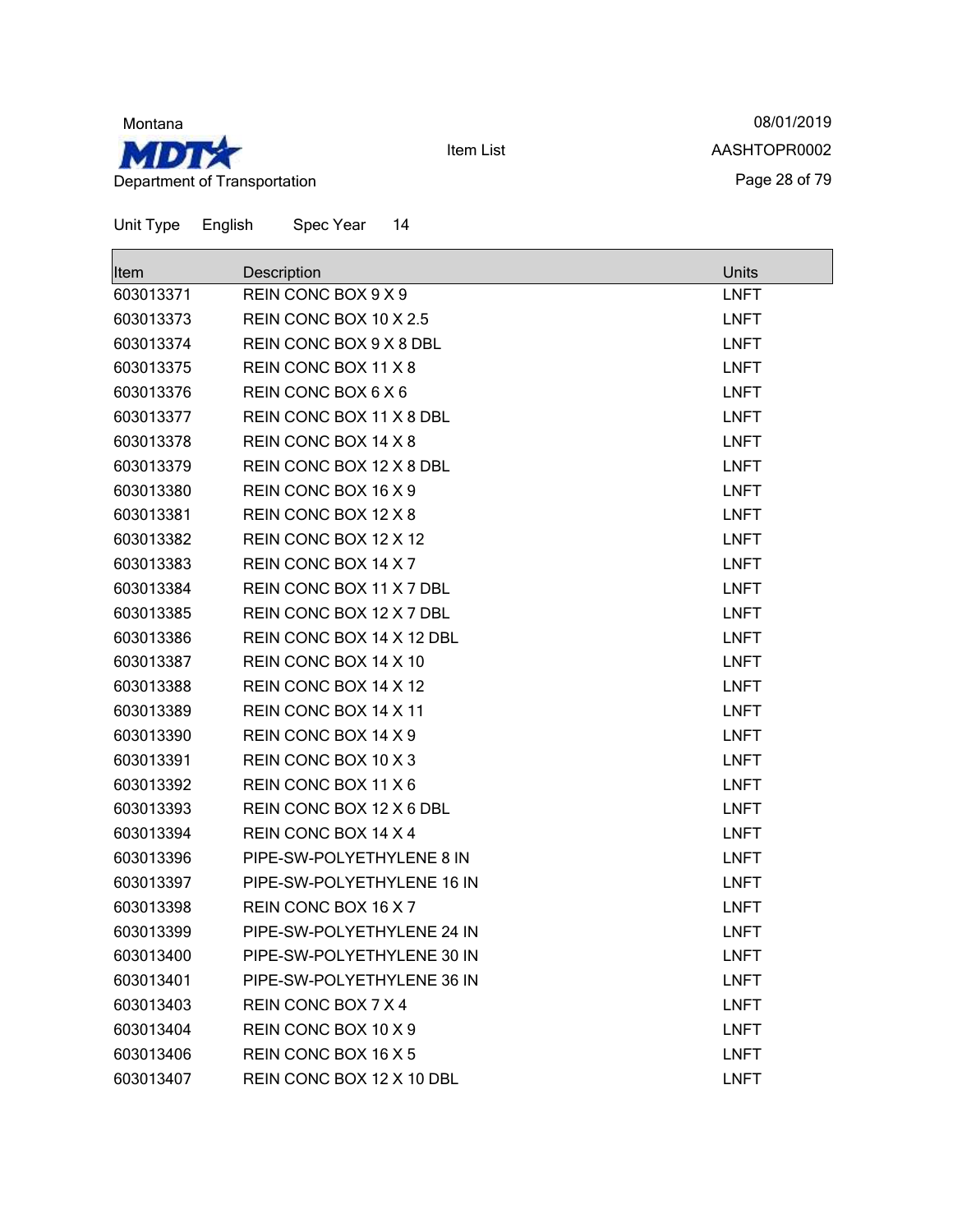

08/01/2019 AASHTOPR0002 Page 29 of 79

| Item      | Description                    | Units       |
|-----------|--------------------------------|-------------|
| 603013409 | REIN CONC BOX 12 X 12 DBL      | <b>LNFT</b> |
| 603013410 | REIN CONC BOX 16 X 12          | <b>LNFT</b> |
| 603013411 | PIPE-SW-POLYETHYLENE 18 IN     | <b>LNFT</b> |
| 603013413 | PIPE-CORR POLYETHYLENE DR 8 IN | <b>LNFT</b> |
| 603013414 | PIPE-CORR POLYETHYLENE 4 IN    | <b>LNFT</b> |
| 603013415 | REIN CONC BOX 14 X 10 DBL      | <b>LNFT</b> |
| 603013416 | REIN CONC BOX 14 X 11 DBL      | <b>LNFT</b> |
| 603013417 | PIPE-CORR POLYETHYLENE 18 IN   | <b>LNFT</b> |
| 603013418 | PIPE-POLYPROPYLENE 24 IN       | <b>LNFT</b> |
| 603013419 | PIPE-POLYPROPYLENE 42 IN       | <b>LNFT</b> |
| 603013420 | PIPE-CORR POLYETHYLENE 15 IN   | <b>LNFT</b> |
| 603013424 | REIN CONC BOX 14 X 13          | <b>LNFT</b> |
| 603013425 | PIPE-CORR POLYETHYLENE 12 IN   | <b>LNFT</b> |
| 603013426 | PIPE-POLYPROPYLENE 18 IN       | <b>LNFT</b> |
| 603013428 | PIPE-CORR POLYETHYLENE 24 IN   | <b>LNFT</b> |
| 603013429 | PIPE-CORR POLYETHYLENE 48 IN   | <b>LNFT</b> |
| 603013430 | REIN CONC BOX 16 X 6           | <b>LNFT</b> |
| 603013432 | PIPE-CORR POLYETHYLENE 36 IN   | <b>LNFT</b> |
| 603013434 | PIPE-CORR POLYETHLYENE 42 IN   | <b>LNFT</b> |
| 603013435 | REIN CONC BOX 8 X 8 DBL        | <b>LNFT</b> |
| 603013436 | REIN CONC BOX 10 X 7           | <b>LNFT</b> |
| 603013437 | REIN CONC BOX 12 X 9           | <b>LNFT</b> |
| 603013438 | REIN CONC BOX 14 X 6 DBL       | <b>LNFT</b> |
| 603013442 | REIN CONC BOX 12 X 4 DBL       | <b>LNFT</b> |
| 603013444 | PIPE-PVC PRESS 4 IN WATER      | <b>LNFT</b> |
| 603013446 | <b>PVC TEE ASSEMBLY</b>        | <b>EACH</b> |
| 603013447 | <b>PVC CROSS ASSEMBLY</b>      | <b>EACH</b> |
| 603013448 | REIN CONC BOX 20 X 10          | <b>LNFT</b> |
| 603013452 | PIPE-PVC 12 IN                 | <b>LNFT</b> |
| 603013453 | PIPE-PVC 18 IN                 | <b>LNFT</b> |
| 603013454 | PIPE-PVC PRESS 15 IN WATER     | <b>LNFT</b> |
| 603013457 | PIPE-PVC 8 IN                  | <b>LNFT</b> |
| 603013459 | PIPE-PVC 4 IN                  | <b>LNFT</b> |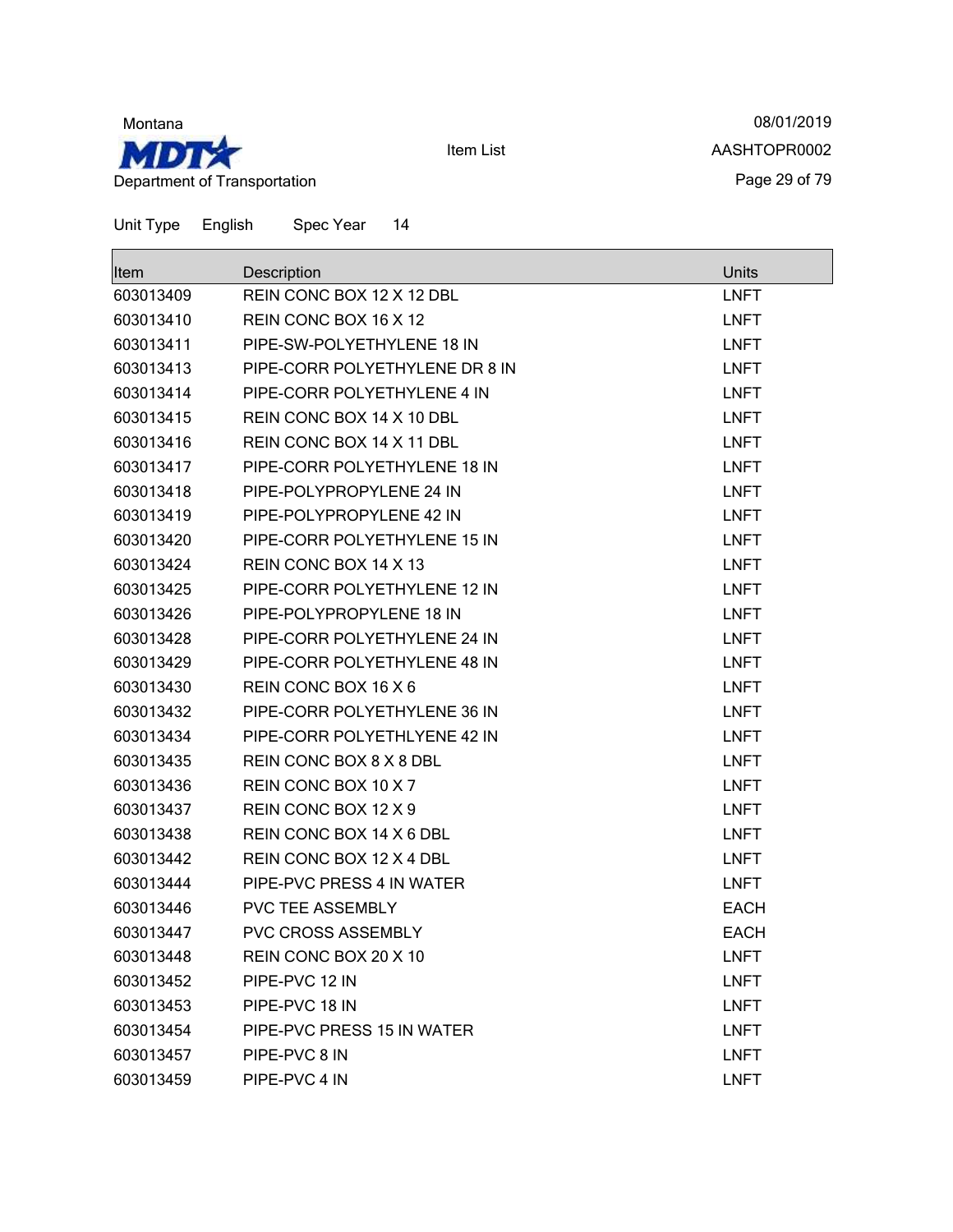

08/01/2019 AASHTOPR0002 Page 30 of 79

| Item      | Description                    | Units       |
|-----------|--------------------------------|-------------|
| 603013460 | PIPE-PVC 6 IN SANITARY         | <b>LNFT</b> |
| 603013461 | PIPE-PVC PRESS 6 IN WATER      | <b>LNFT</b> |
| 603013462 | PIPE-PVC 6 IN                  | <b>LNFT</b> |
| 603013465 | PIPE-PVC PRESS 8 IN SANITARY   | <b>LNFT</b> |
| 603013466 | PIPE-PVC PRESS 8 IN WATER      | LNFT        |
| 603013468 | PIPE-PVC PRESS 16 IN WATER     | <b>LNFT</b> |
| 603013469 | PIPE-PVC PRESS 10 IN WATER     | <b>LNFT</b> |
| 603013470 | PIPE-PVC 10 IN                 | <b>LNFT</b> |
| 603013473 | PIPE-PVC 12 IN GATED           | <b>LNFT</b> |
| 603013474 | PIPE-PVC 15 IN                 | <b>LNFT</b> |
| 603013475 | PIPE-PVC PRESS 12 IN SANITARY  | <b>LNFT</b> |
| 603013478 | PIPE-PVC PRESS 12 IN WATER     | <b>LNFT</b> |
| 603013482 | PIPE-PVC PRESS 18 IN SANITARY  | <b>LNFT</b> |
| 603013483 | PIPE-PVC PRESS 24 IN SANITARY  | <b>LNFT</b> |
| 603013485 | PIPE-PROFILE WALL PVC 8 IN     | <b>LNFT</b> |
| 603013486 | PIPE-PROFILE WALL PVC 12 IN    | <b>LNFT</b> |
| 603013488 | PIPE-PROFILE WALL PVC 18 IN    | <b>LNFT</b> |
| 603013490 | PIPE-CORR POLYETHYLENE DR 4 IN | <b>LNFT</b> |
| 603013491 | PIPE-PVC PRESS 18 IN WATER     | <b>LNFT</b> |
| 603013493 | PIPE-PVC 24 IN                 | <b>LNFT</b> |
| 603013494 | PIPE-PVC 42 IN                 | <b>LNFT</b> |
| 603013495 | PIPE-CORR POLYETHYLENE DR 6 IN | <b>LNFT</b> |
| 603013498 | PIPE-PVC 10 IN GATED           | <b>LNFT</b> |
| 603013501 | PIPE-RELOCATE                  | <b>LNFT</b> |
| 603013508 | PIPE-PVC PRESS 24 IN WATER     | <b>LNFT</b> |
| 603013509 | PIPE-PROFILE WALL PVC 24 IN    | <b>LNFT</b> |
| 603013510 | PIPE-CORR POLYETHYLENE 12 IN   | <b>LNFT</b> |
| 603013519 | RISER PIPE-PVC PERF 24 IN      | <b>LNFT</b> |
| 603013522 | PIPE-PVC 30 IN                 | <b>LNFT</b> |
| 603013523 | PIPE-PVC 36 IN                 | <b>LNFT</b> |
| 603013525 | PIPE-PVC CONDUIT 2 IN          | <b>LNFT</b> |
| 603013526 | PIPE-PVC CONDUIT 3 IN          | <b>LNFT</b> |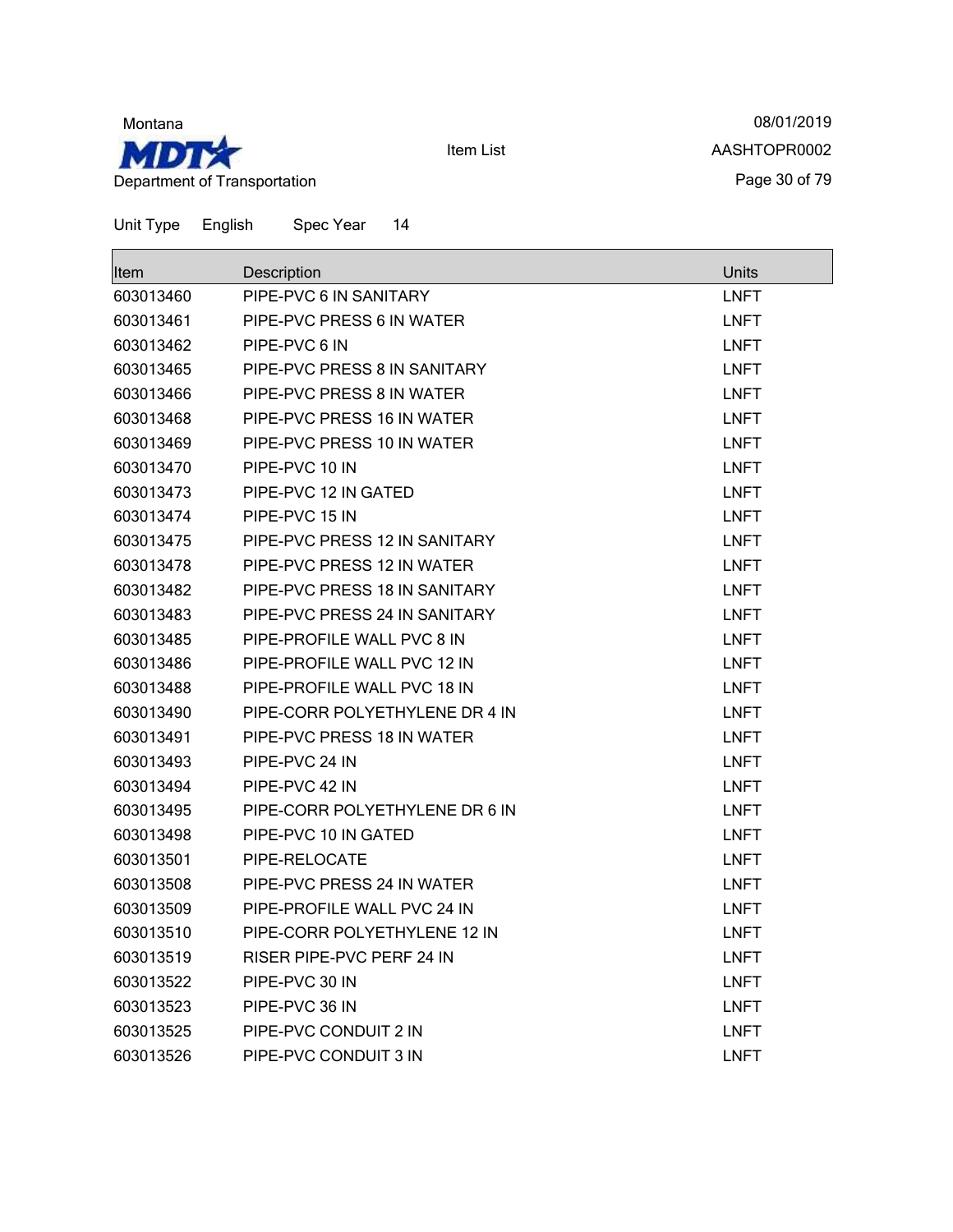

08/01/2019 AASHTOPR0002 Page 31 of 79

| <b>Item</b> | Description                      | <b>Units</b> |
|-------------|----------------------------------|--------------|
| 603013528   | PIPE-PVC CONDUIT 4 IN            | <b>LNFT</b>  |
| 603013532   | <b>CONNECT TO MAIN</b>           | <b>EACH</b>  |
| 603013539   | <b>CONNECT TO MAIN-10 IN</b>     | <b>EACH</b>  |
| 603013542   | <b>CONNECT TO MAIN-16 IN</b>     | <b>EACH</b>  |
| 603013545   | <b>WATER SERVICE CONNECTION</b>  | <b>EACH</b>  |
| 603013549   | <b>CONNECT TO EXISTING PIPE</b>  | <b>EACH</b>  |
| 603013550   | SEWER SERVICE CONNECTION         | <b>EACH</b>  |
| 603013551   | PRESSURIZED SEWER SERVICE ASSBLY | <b>EACH</b>  |
| 603013552   | CONNECT TO EXISTING INLET        | <b>EACH</b>  |
| 603013553   | CONNECT TO EXISTING MANHOLE      | <b>EACH</b>  |
| 603013562   | <b>CONNECT WATER LINE-6 IN</b>   | <b>EACH</b>  |
| 603013564   | CONNECT WATER LINE-8 IN (200 MM) | <b>EACH</b>  |
| 603013575   | 10" WATER MAIN OPEN CUT          | <b>LNFT</b>  |
| 603013577   | 10" WATER MAIN CARRIER           | <b>LNFT</b>  |
| 603013580   | <b>WATER MAIN CROSSING</b>       | <b>EACH</b>  |
| 603013582   | SANITARY SEWER CROSSING          | <b>EACH</b>  |
| 603013585   | SANITARY SEWER LINE              | <b>EACH</b>  |
| 603013590   | <b>WATER SERVICE 3 IN</b>        | <b>LNFT</b>  |
| 603013592   | WATER SERVICE 4 IN (100 MM)      | <b>EACH</b>  |
| 603013650   | <b>ENCASEMENT PIPE - 4 IN</b>    | <b>LNFT</b>  |
| 603013655   | <b>ENCASEMENT PIPE-15 IN</b>     | <b>LNFT</b>  |
| 603013660   | <b>ENCASEMENT PIPE - 18 IN</b>   | <b>LNFT</b>  |
| 603013662   | <b>ENCASEMENT PIPE-24 IN</b>     | <b>LNFT</b>  |
| 603013670   | DUCTILE IRON PIPE 4 IN           | <b>LNFT</b>  |
| 603013675   | DUCTILE IRON PIPE 6 IN CL 51     | <b>LNFT</b>  |
| 603013680   | DUCTILE IRON PIPE 6 IN           | <b>LNFT</b>  |
| 603013690   | DUCTILE IRON PIPE 8 IN           | <b>LNFT</b>  |
| 603013726   | DUCTILE IRON PIPE 12 IN          | <b>LNFT</b>  |
| 603013740   | <b>DUCTILE IRON PIPE 14 IN</b>   | <b>LNFT</b>  |
| 603013754   | DUCTILE IRON PIPE 16 IN CL 52    | <b>LNFT</b>  |
| 603013765   | DUCTILE IRON PIPE 20 IN          | <b>LNFT</b>  |
| 603013770   | DUCTILE IRON PIPE 24 IN          | <b>LNFT</b>  |
| 603013828   | <b>DUCTILE IRON FITTINGS</b>     | LB           |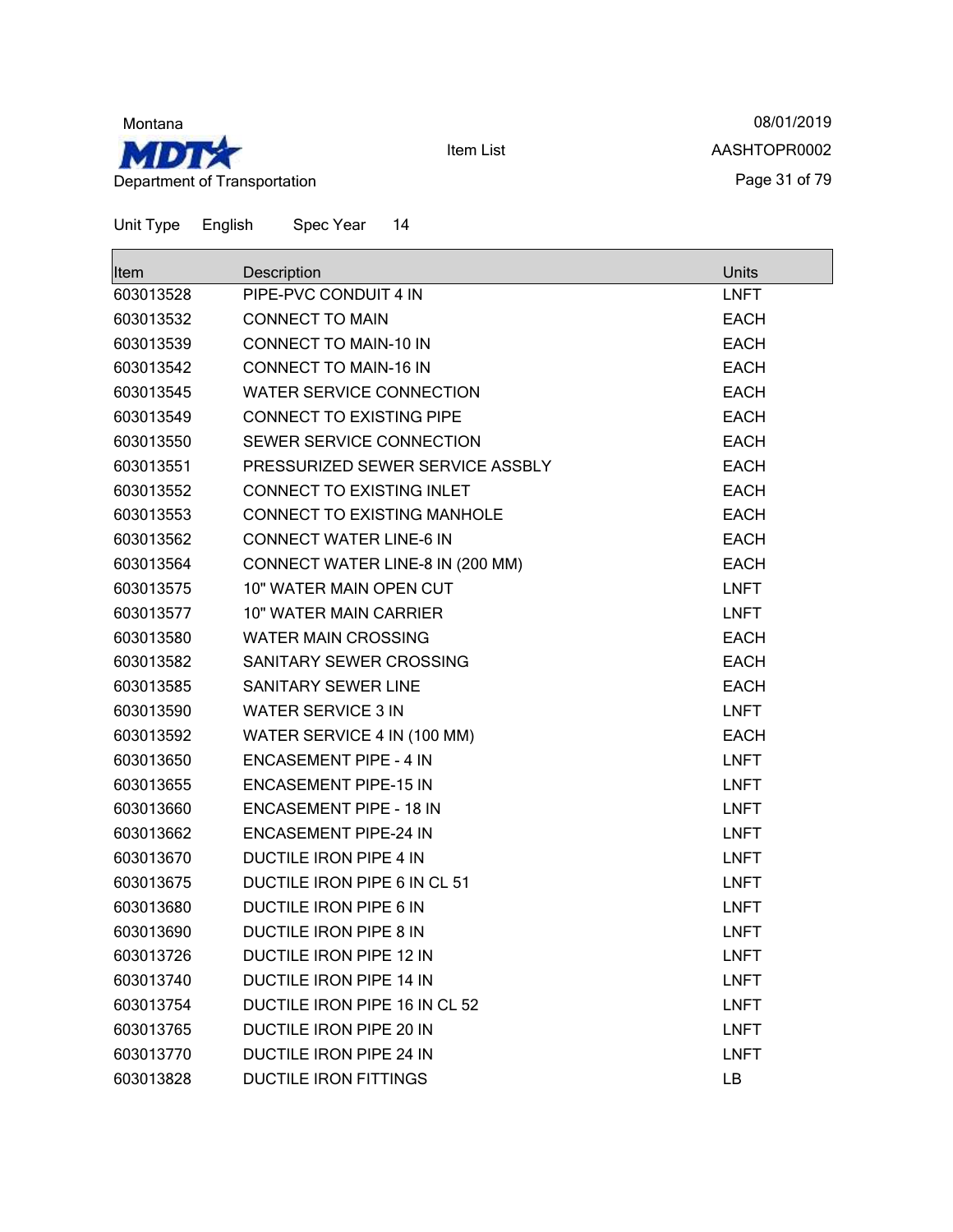

08/01/2019 AASHTOPR0002 Page 32 of 79

| <b>Item</b> | Description                           | <b>Units</b> |
|-------------|---------------------------------------|--------------|
| 603013845   | REDUCER 12 X 10                       | <b>EACH</b>  |
| 603014242   | ADJUST VALVE BOX                      | <b>EACH</b>  |
| 603014244   | <b>RESET VALVE BOX</b>                | <b>EACH</b>  |
| 603014299   | VALVE-BUTTERFLY 24 IN W/BOX           | <b>EACH</b>  |
| 603014309   | VALVE-BUTTERFLY 18 IN                 | <b>EACH</b>  |
| 603014312   | VALVE-BUTTERFLY 16 IN                 | <b>EACH</b>  |
| 603014369   | PIPE PLUG                             | <b>EACH</b>  |
| 603014380   | PIPE PLUG-16 IN                       | <b>EACH</b>  |
| 603014385   | PIPE PLUG-24 IN                       | <b>EACH</b>  |
| 603014450   | RCP BEND-30 IN                        | <b>EACH</b>  |
| 603014470   | <b>RCP TEE</b>                        | <b>EACH</b>  |
| 603014480   | RCP PLUG 8 IN                         | <b>EACH</b>  |
| 603014490   | <b>FIRE HYDRANT</b>                   | <b>EACH</b>  |
| 603014492   | <b>HYDRANT ASSEMBLY</b>               | <b>EACH</b>  |
| 603014493   | <b>BLOWOFF ASSEMBLY</b>               | <b>EACH</b>  |
| 603015260   | <b>EMBANKMENT PROTECTOR 12 IN</b>     | <b>LNFT</b>  |
| 603015270   | <b>EMBANKMENT PROTECTOR 18 IN</b>     | <b>LNFT</b>  |
| 603015275   | <b>EMBANKMENT PROTECTOR 24 IN</b>     | <b>LNFT</b>  |
| 603015350   | STEEL CASING 14 IN                    | <b>LNFT</b>  |
| 603015360   | <b>CONCRETE CASING-24"</b>            | <b>LNFT</b>  |
| 603015370   | <b>CONCRETE CASING-36"</b>            | <b>LNFT</b>  |
| 603015380   | <b>CONCRETE-CASING 60"</b>            | <b>LNFT</b>  |
| 603016003   | SPECIAL INSTALLATION OF PIPE          | <b>LNFT</b>  |
| 603016005   | SPECIAL INSTALLATION OF PIPE-CONCRETE | <b>LNFT</b>  |
| 603016009   | ALUMINUM BOX CULVERT                  | <b>LNFT</b>  |
| 603016011   | ALUMINUM ARCH PIPE 28FT 8IN X 9FT 4IN | <b>LNFT</b>  |
| 603016015   | <b>BACKFILL DRAINAGE SYSTEM</b>       | LS           |
| 603016033   | STEEL CASING 8 IN                     | <b>LNFT</b>  |
| 603016036   | STEEL CASING 6 IN                     | <b>LNFT</b>  |
| 603016037   | STEEL CASING 54 IN                    | <b>LNFT</b>  |
| 603016043   | STEEL CASING 18 IN                    | <b>LNFT</b>  |
| 603016044   | STEEL CASING 20 IN                    | <b>LNFT</b>  |
| 603016045   | STEEL CASING 24 IN                    | <b>LNFT</b>  |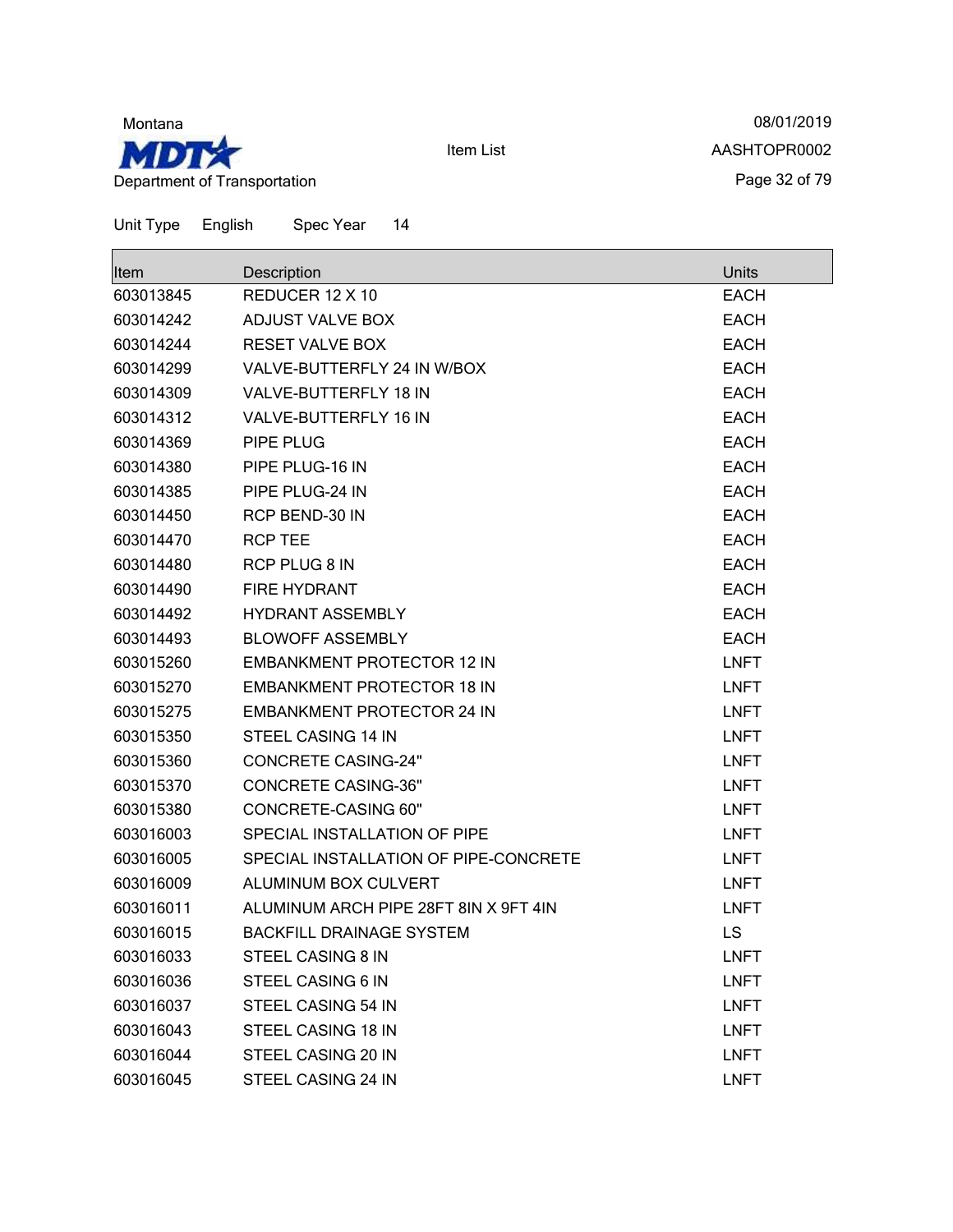

08/01/2019 AASHTOPR0002 Page 33 of 79

| <b>Item</b> | Description                             | <b>Units</b> |
|-------------|-----------------------------------------|--------------|
| 603016047   | STEEL CASING 15 IN                      | <b>LNFT</b>  |
| 603016048   | STEEL CASING 30 IN 0.512                | <b>LNFT</b>  |
| 603016049   | STEEL CASING 36 IN 0.512                | <b>LNFT</b>  |
| 603016050   | STEEL CASING 30 IN                      | <b>LNFT</b>  |
| 603016054   | STEEL CASING 48 IN                      | <b>LNFT</b>  |
| 603016055   | STEEL CASING 42 IN 0.512                | <b>LNFT</b>  |
| 603016056   | STEEL CASING 36 IN                      | <b>LNFT</b>  |
| 603016059   | STEEL CASING 60 IN 0.625                | <b>LNFT</b>  |
| 603016060   | STEEL CASING 42 IN                      | <b>LNFT</b>  |
| 603016061   | STEEL CASING 12 IN                      | <b>LNFT</b>  |
| 603016070   | STEEL CASING 72 IN 0.750                | <b>LNFT</b>  |
| 603016071   | STORMWATER TREATMENT SYSTEM             | <b>EACH</b>  |
| 603016079   | <b>SERVICE SADDLE</b>                   | <b>EACH</b>  |
| 603016085   | <b>CULVERT-LINER CONCRETE</b>           | <b>LNFT</b>  |
| 603016090   | <b>CLEAN CULVERT PIPE</b>               | <b>LNFT</b>  |
| 603016100   | STRUCTURAL CULVERT LINING               | <b>LNFT</b>  |
| 603016150   | <b>RELAY PIPE CULVERT</b>               | <b>LNFT</b>  |
| 603017022   | <b>BYPASS PUMPING</b>                   | <b>LS</b>    |
| 603017025   | STORM WATER PUMP STATION                | <b>LS</b>    |
| 603017040   | STORM DRAIN PIPE-12 IN                  | <b>LNFT</b>  |
| 603017045   | STORM DRAIN PIPE-15 IN                  | <b>LNFT</b>  |
| 603017050   | STORM DRAIN PIPE-18 IN                  | <b>LNFT</b>  |
| 603424060   | REIN CONC BOX 9 X 4                     | <b>LNFT</b>  |
| 603424070   | REIN CONC BOX 9 X 5                     | <b>LNFT</b>  |
| 603584329   | REIN CONC BOX 16 X 4                    | <b>LNFT</b>  |
| 603584333   | REIN CONC BOX 16 X 6                    | <b>LNFT</b>  |
| 603584355   | VALVE-BUTTERFLY 12 IN (300 MM)          | <b>EACH</b>  |
| 603586125   | ENERGY DISSAPATOR BAFFLE-24 IN (610 MM) | <b>EACH</b>  |
| 603587000   | REMOVE EMBANKMENT PROTECTOR             | <b>EACH</b>  |
| 603587010   | REMOVE EMBANKMENT PROTECTOR             | <b>LNFT</b>  |
| 603587020   | REMOVE PIPE CULVERT                     | <b>LNFT</b>  |
| 603587030   | <b>REMOVE STORM DRAIN</b>               | <b>LNFT</b>  |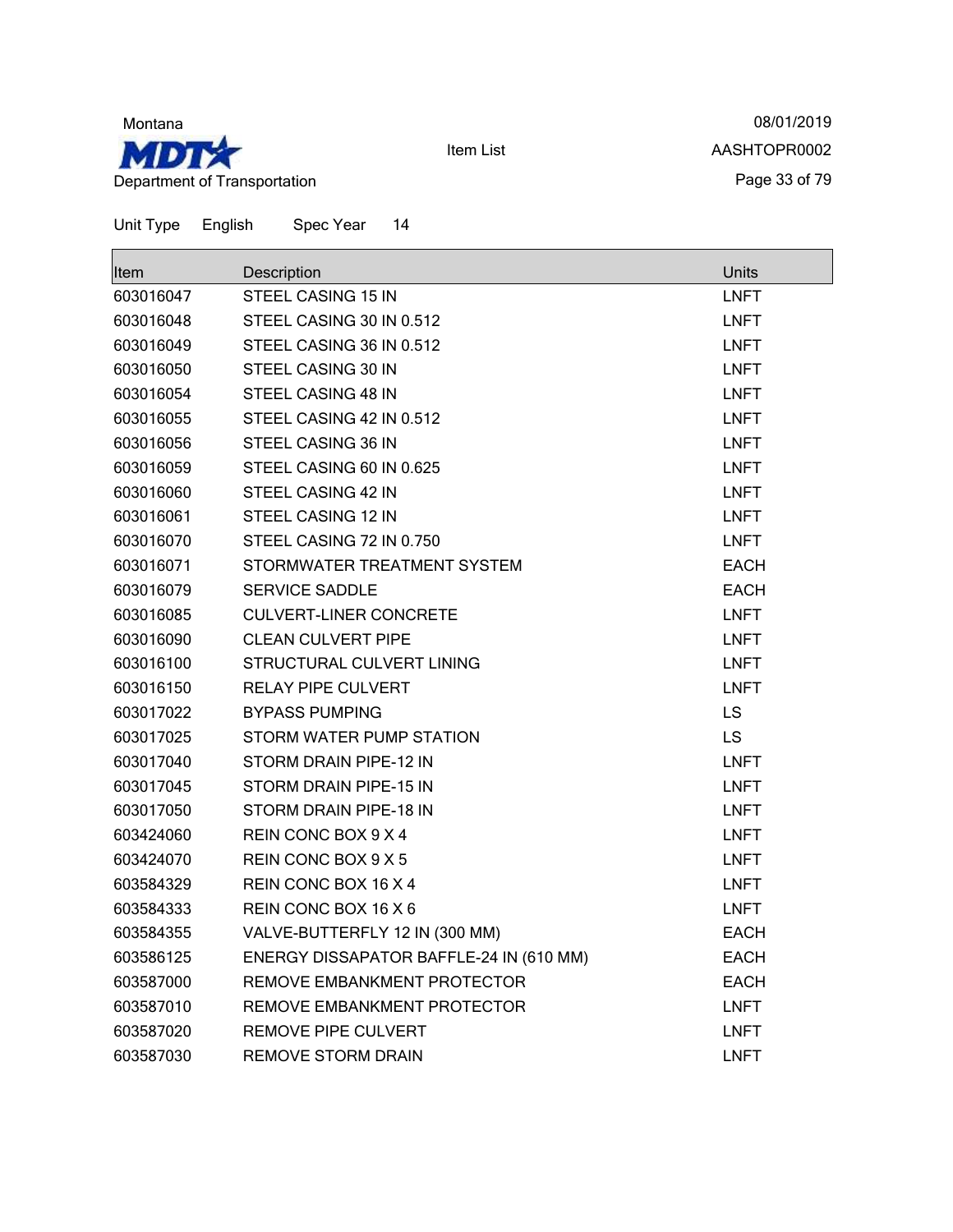

08/01/2019 AASHTOPR0002 Page 34 of 79

| ∣ltem     | Description                    | Units       |
|-----------|--------------------------------|-------------|
| 603587035 | <b>ABANDON MAIN-STORM</b>      | LS          |
| 603587040 | REMOVE AND SALVAGE CULVERT     | <b>LNFT</b> |
| 603750300 | DRAINAGE-STRUCTURE             | <b>LS</b>   |
| 604000100 | <b>ADJUST MANHOLE</b>          | <b>EACH</b> |
| 604000120 | <b>REMOVE FIRE HYDRANT</b>     | <b>EACH</b> |
| 604000140 | <b>REMOVE DROP INLET</b>       | <b>EACH</b> |
| 604000160 | <b>REMOVE CURB INLET</b>       | <b>EACH</b> |
| 604000170 | <b>ADJUST SUMP</b>             | <b>EACH</b> |
| 604000180 | PLUG AND ABANDON MANHOLE       | <b>EACH</b> |
| 604000190 | <b>RESET CURB STOP AND BOX</b> | <b>EACH</b> |
| 604000200 | <b>RESET FIRE HYDRANT</b>      | <b>EACH</b> |
| 604000210 | <b>RESET DROP INLET</b>        | <b>EACH</b> |
| 604000220 | <b>RESET CURB INLET</b>        | <b>EACH</b> |
| 604000230 | <b>ADJUST CURB INLET</b>       | <b>EACH</b> |
| 604000240 | <b>FLUSH HYDRANT</b>           | <b>EACH</b> |
| 604000250 | ADJUST FIRE HYDRANT            | <b>EACH</b> |
| 604000260 | <b>ADJUST DROP INLET</b>       | <b>EACH</b> |
| 604000270 | ADJUST MEDIAN INLET            | <b>EACH</b> |
| 604010001 | BOX MANHOLE 10 X 12            | <b>EACH</b> |
| 604010002 | <b>BOX MANHOLE 16 X 9</b>      | <b>EACH</b> |
| 604010003 | BOX MANHOLE 12 X 8             | <b>EACH</b> |
| 604010004 | <b>BOX MANHOLE 13 X 4</b>      | <b>EACH</b> |
| 604010005 | <b>BOX MANHOLE 6 X 4</b>       | <b>EACH</b> |
| 604010010 | <b>BOX MANHOLE 8 X 5</b>       | <b>EACH</b> |
| 604010015 | BOX MANHOLE 12 X 6             | <b>EACH</b> |
| 604010025 | MANHOLE-30 IN TYPE 3           | <b>EACH</b> |
| 604010030 | MANHOLE-36 IN TYPE 3           | <b>EACH</b> |
| 604010035 | <b>MANHOLE-48 IN TYPE 1</b>    | <b>EACH</b> |
| 604010045 | MANHOLE-48 IN TYPE 3           | <b>EACH</b> |
| 604010055 | MANHOLE-54 IN TYPE 3           | <b>EACH</b> |
| 604010061 | MANHOLE-60 IN TYPE 1           | <b>EACH</b> |
| 604010065 | MANHOLE-60 IN TYPE 3           | <b>EACH</b> |
| 604010070 | MANHOLE-66 IN TYPE 3           | <b>EACH</b> |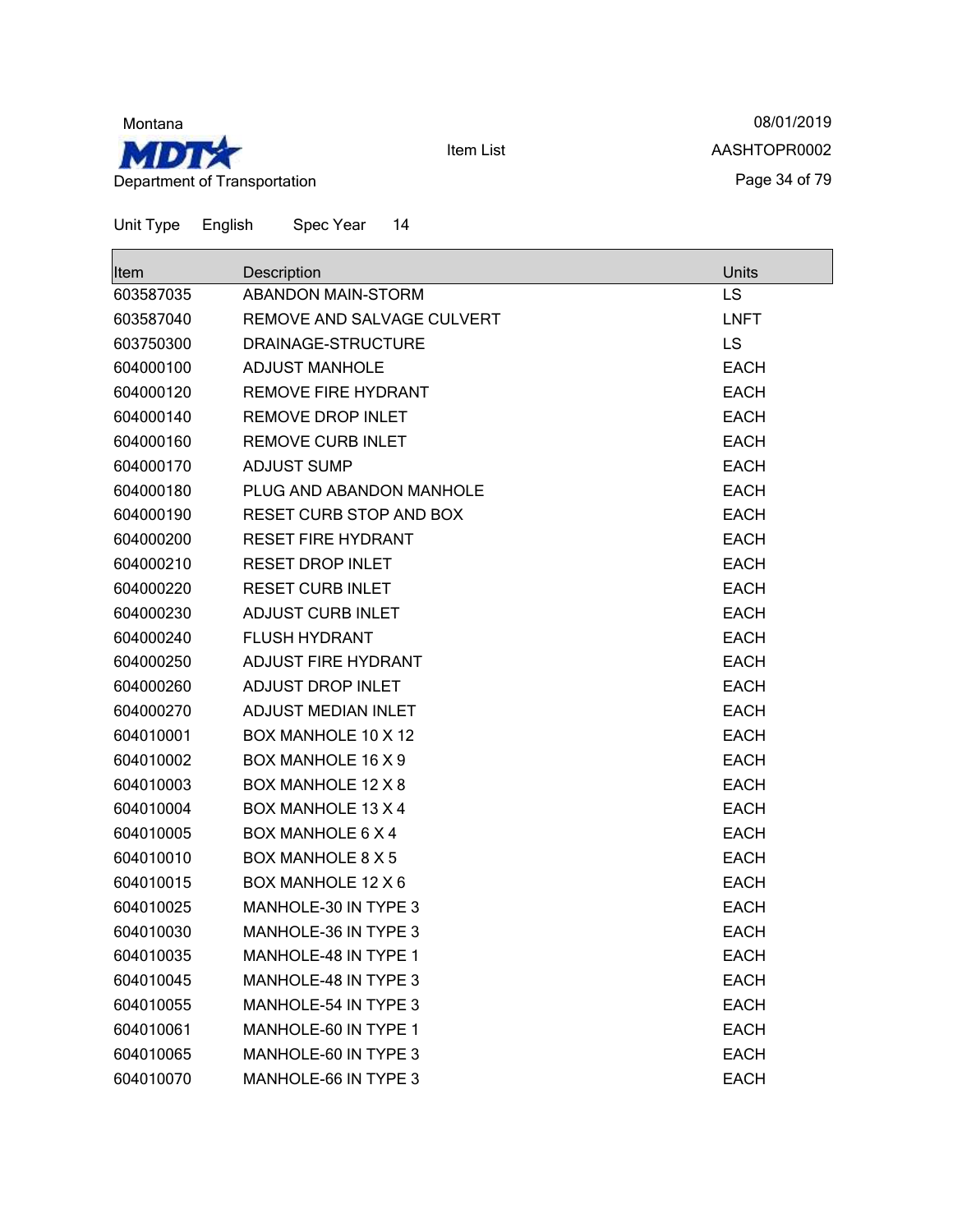

08/01/2019 AASHTOPR0002 Page 35 of 79

| ∣ltem     | Description                       | Units       |
|-----------|-----------------------------------|-------------|
| 604010071 | <b>MANHOLE-72 IN TYPE 1</b>       | <b>EACH</b> |
| 604010075 | <b>MANHOLE-72 IN TYPE 3</b>       | <b>EACH</b> |
| 604010080 | MANHOLE-78 IN TYPE 3              | <b>EACH</b> |
| 604010085 | <b>MANHOLE-84 IN TYPE 3</b>       | <b>EACH</b> |
| 604010090 | MANHOLE-90 IN TYPE 3              | <b>EACH</b> |
| 604010096 | MANHOLE-96 IN TYPE 3              | <b>EACH</b> |
| 604010097 | EXTRA DEPTH MANHOLE 72 IN         | <b>LNFT</b> |
| 604010100 | MANHOLE -102 IN TYPE 3            | <b>EACH</b> |
| 604010101 | EXTRA DEPTH MANHOLE 48 IN         | <b>LNFT</b> |
| 604010102 | EXTRA DEPTH MANHOLE 60 IN         | <b>LNFT</b> |
| 604010103 | COMB 72 IN T3 MH-T1 DR INLET      | <b>EACH</b> |
| 604010105 | MANHOLE-108 IN TYPE 3             | <b>EACH</b> |
| 604010106 | COMB 66 IN T3 MH-T4 DR INLET      | <b>EACH</b> |
| 604010107 | MANHOLE-96 IN TYPE 1              | <b>EACH</b> |
| 604010108 | MANHOLE-120 IN TYPE 3             | <b>EACH</b> |
| 604010109 | RISER TEE INLET 24 X 72           | <b>EACH</b> |
| 604010110 | <b>RISER MANHOLE 48 IN TYPE 1</b> | <b>EACH</b> |
| 604010112 | <b>MANHOLE TEE-30 IN</b>          | <b>EACH</b> |
| 604010114 | <b>MANHOLE TEE-36 IN</b>          | <b>EACH</b> |
| 604010116 | <b>MANHOLE TEE-42 IN</b>          | <b>EACH</b> |
| 604010121 | MANHOLE TEE-48 X 54               | <b>EACH</b> |
| 604010125 | MANHOLE-SPECIAL DESIGN            | <b>EACH</b> |
| 604010126 | MANHOLE TEE-48 X 60               | <b>EACH</b> |
| 604010130 | MANHOLE TEE-60 X 72               | <b>EACH</b> |
| 604010145 | MANHOLE TEE-24 X 30 RISER         | <b>EACH</b> |
| 604010148 | MANHOLE TEE-30 X 42 RISER         | <b>EACH</b> |
| 604010149 | MANHOLE TEE-48 X 30 RISER         | <b>EACH</b> |
| 604010150 | MANHOLE TEE-48 X 48 RISER         | EACH        |
| 604010155 | MANHOLE TEE-54 X 48 RISER         | <b>EACH</b> |
| 604010156 | MANHOLE TEE-72 IN X 48 IN RISER   | <b>EACH</b> |
| 604010158 | MANHOLE TEE-88 X 54-48 RISER      | <b>EACH</b> |
| 604010170 | <b>RESET MANHOLE</b>              | <b>EACH</b> |
| 604010172 | <b>REMOVE MANHOLE</b>             | <b>EACH</b> |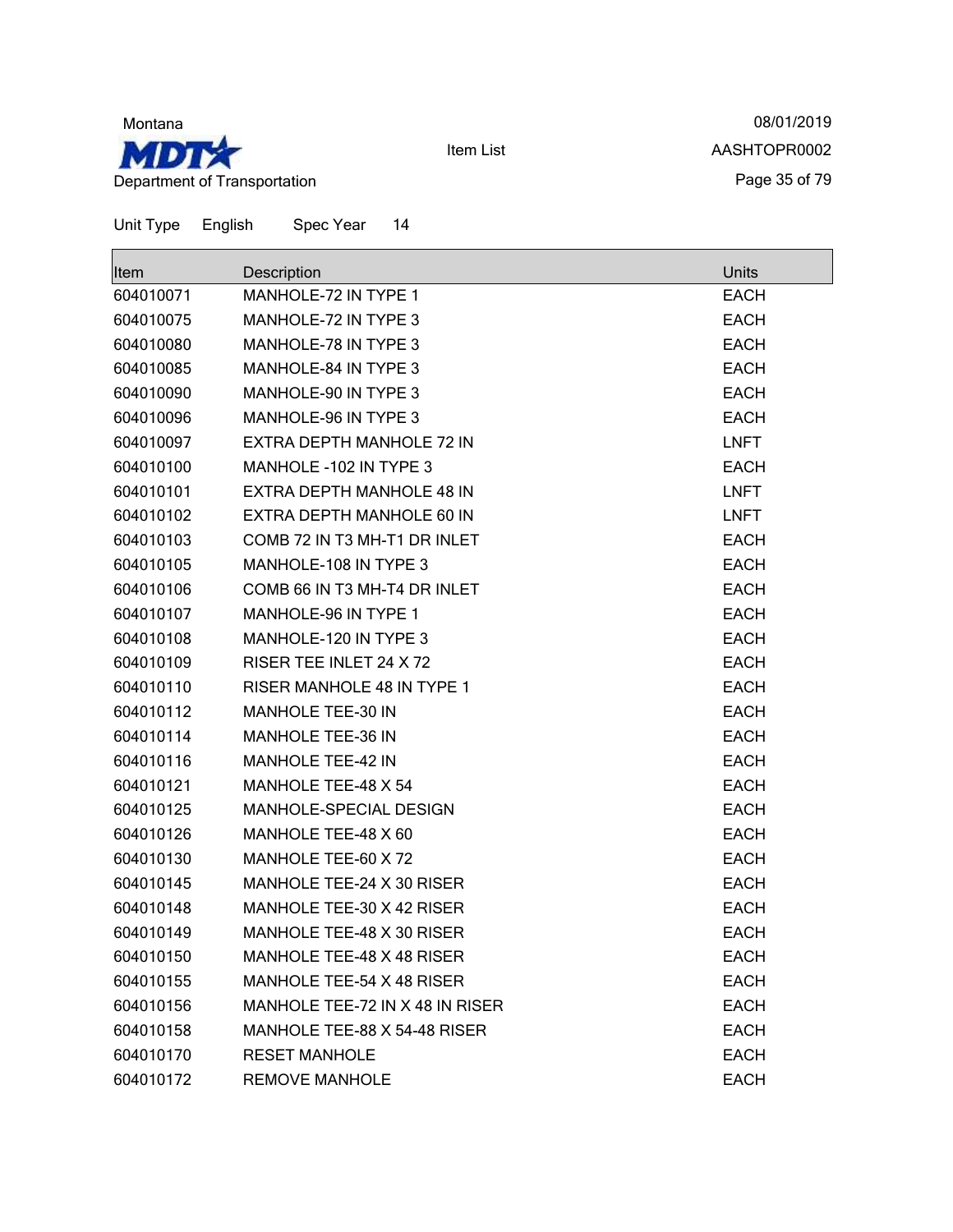

08/01/2019 AASHTOPR0002 Page 36 of 79

| Item      | Description                        | Units       |
|-----------|------------------------------------|-------------|
| 604010184 | <b>CONCRETE APRON</b>              | <b>EACH</b> |
| 604010210 | <b>INLET DROP-TYPE 3</b>           | <b>EACH</b> |
| 604010212 | <b>INLET DROP-TYPE 4</b>           | <b>EACH</b> |
| 604010213 | INLET DROP-TYPE 5                  | <b>EACH</b> |
| 604010214 | <b>INLET DROP-TYPE 6</b>           | <b>EACH</b> |
| 604010220 | INLET DROP-SPECIAL DESIGN          | <b>EACH</b> |
| 604010221 | <b>INLET DROP-TYPE 1</b>           | <b>EACH</b> |
| 604010222 | INLET DROP-TYPE 2                  | <b>EACH</b> |
| 604010230 | <b>INLET CURB-TYPE 1</b>           | <b>EACH</b> |
| 604010240 | <b>INLET CURB-TYPE 2</b>           | <b>EACH</b> |
| 604010245 | <b>INLET CURB-TYPE 3</b>           | <b>EACH</b> |
| 604010247 | <b>INLET CURB-TYPE 4</b>           | <b>EACH</b> |
| 604010250 | <b>INLET CURB-SPECIAL DESIGN</b>   | <b>EACH</b> |
| 604010253 | <b>INLET CURB-TYPE A</b>           | <b>EACH</b> |
| 604010255 | <b>INLET CURB-TYPE B</b>           | <b>EACH</b> |
| 604010262 | <b>INLET GRATE-MODIFIED</b>        | <b>EACH</b> |
| 604010265 | INLET FRAME AND GRATE-REPLACE      | <b>EACH</b> |
| 604010270 | <b>INLET MEDIAN-TYPE 1</b>         | <b>EACH</b> |
| 604010273 | <b>INLET MEDIAN-TYPE 2</b>         | <b>EACH</b> |
| 604010274 | <b>INLET MEDIAN-TYPE 3</b>         | <b>EACH</b> |
| 604010475 | <b>CATCH BASIN</b>                 | <b>EACH</b> |
| 604010509 | <b>COMB MANHOLE AND CURB INLET</b> | EACH        |
| 604010510 | COMB MANHOLE AND DROP INLET        | <b>EACH</b> |
| 604010512 | COMB 48 T5 MH-48 RISER             | <b>EACH</b> |
| 604010514 | COMB 48 IN T3 MH-T4 COVER          | <b>EACH</b> |
| 604010516 | COMB 48 IN T3 MH-T5 COVER          | <b>EACH</b> |
| 604010518 | COMB 48 IN T3 MH-TA CURB INLET     | <b>EACH</b> |
| 604010521 | COMB 48 T1 MH-48 RISER             | <b>EACH</b> |
| 604010522 | COMB 48 T4 MH-48 RISER             | <b>EACH</b> |
| 604010523 | COMB 72 IN T3 MH-T4 CURB INL       | <b>EACH</b> |
| 604010524 | COMB 66 IN T3 MH-TB CURB INLET     | <b>EACH</b> |
| 604010525 | COMB 60 IN T3 MH-TA CURB INLET     | <b>EACH</b> |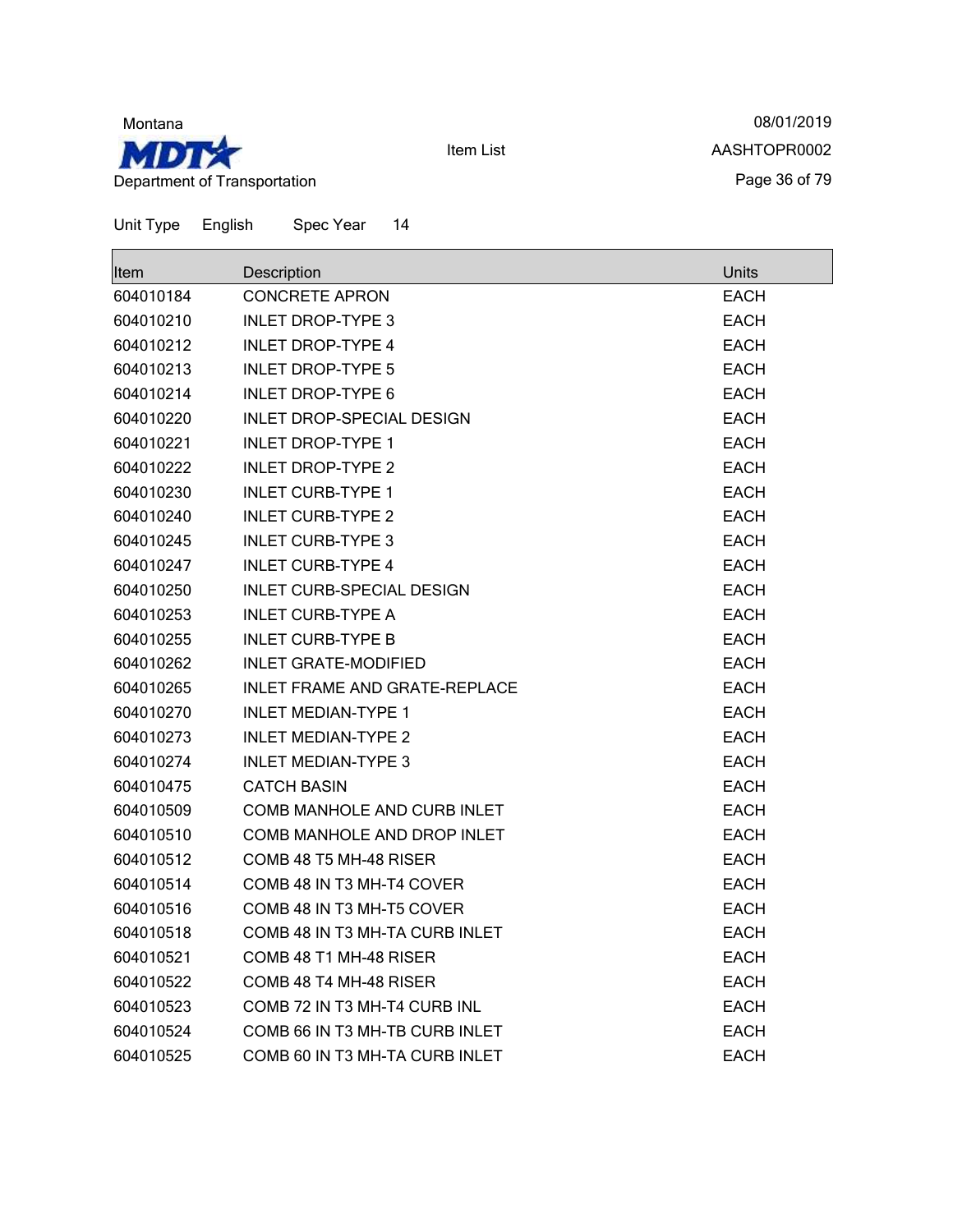

08/01/2019 AASHTOPR0002 Page 37 of 79

| Item      | Description                     | Units       |
|-----------|---------------------------------|-------------|
| 604010526 | COMB 60 IN T3 MH-TB CURB INLET  | <b>EACH</b> |
| 604010527 | COMB 66 IN T3 MH-T2 CURB INLET  | <b>EACH</b> |
| 604010529 | COMB 84 IN T3 MH-TA CURB INLET  | <b>EACH</b> |
| 604010530 | COMB 54 IN T3 MH-T 1 DROP INL   | <b>EACH</b> |
| 604010532 | COMB 48 IN T3 MH-T2 CURB INL    | <b>EACH</b> |
| 604010533 | COMB 48 IN T3 MH-T1 DROP INL    | <b>EACH</b> |
| 604010534 | COMB 48 IN T3 MH-T4 DROP INL    | <b>EACH</b> |
| 604010535 | COMB 48 IN T3 MH-T3 MED INL     | <b>EACH</b> |
| 604010537 | COMB 72 IN T3 MH-T 4 DROP INL   | <b>EACH</b> |
| 604010538 | COMB 72 IN T3 MH-T 5 DROP INL   | <b>EACH</b> |
| 604010539 | COMB 60 IN T3 MH-T 4 DROP INL   | <b>EACH</b> |
| 604010540 | COMB 84 IN T3 MH-T 4 DROP INL   | <b>EACH</b> |
| 604010541 | COMB 60 IN T3 MH-T1 DR INLET    | <b>EACH</b> |
| 604010543 | COMB 84 IN T3 MH-T1 DR INLET    | <b>EACH</b> |
| 604010545 | COMB 96 IN T3 MH-T4 DR INLET    | <b>EACH</b> |
| 604010547 | COMB 54 IN T3 MH-T4 DROP INLET  | <b>EACH</b> |
| 604010548 | COMB 96 IN T3 MH-T1 DR INLET    | <b>EACH</b> |
| 604010549 | COMB 48 IN T3 MH-TB CURB INLET  | <b>EACH</b> |
| 604010550 | COMB 96 IN T3 MH-TB CURB INLET  | <b>EACH</b> |
| 604010551 | COMB 78 IN T3 MH-T4 DROP INL    | <b>EACH</b> |
| 604010552 | COMB 48 IN T3 MH-T5 DROP INL    | <b>EACH</b> |
| 604010553 | COMB 60 IN T3 MH-T5 DROP INLET  | <b>EACH</b> |
| 604010554 | COMB 106 IN T3 MH-T1 DR INL     | <b>EACH</b> |
| 604010555 | <b>RISER INLET</b>              | <b>EACH</b> |
| 604010556 | COMB 90 IN T3 MH-T1 DROP INL    | <b>EACH</b> |
| 604010557 | COMB 72 IN T3 MH-TB INLET       | <b>EACH</b> |
| 604010559 | COMB 90 IN T3 MH-T4 DROP INL    | <b>EACH</b> |
| 604010561 | COMB 120 IN T3 MH-T1 DROP INLET | <b>EACH</b> |
| 604010570 | COMB 54 IN TB MH-48 IN RISER    | <b>EACH</b> |
| 604010575 | COMB 60 IN T1 MH-48 IN RISER    | <b>EACH</b> |
| 604010580 | COMB 60 IN TA MH-48 IN RISER    | <b>EACH</b> |
| 604010581 | COMB 60 IN T5 MH-48 IN RISER    | <b>EACH</b> |
| 604010582 | COMB 66 IN TA MH-48 IN RISER    | <b>EACH</b> |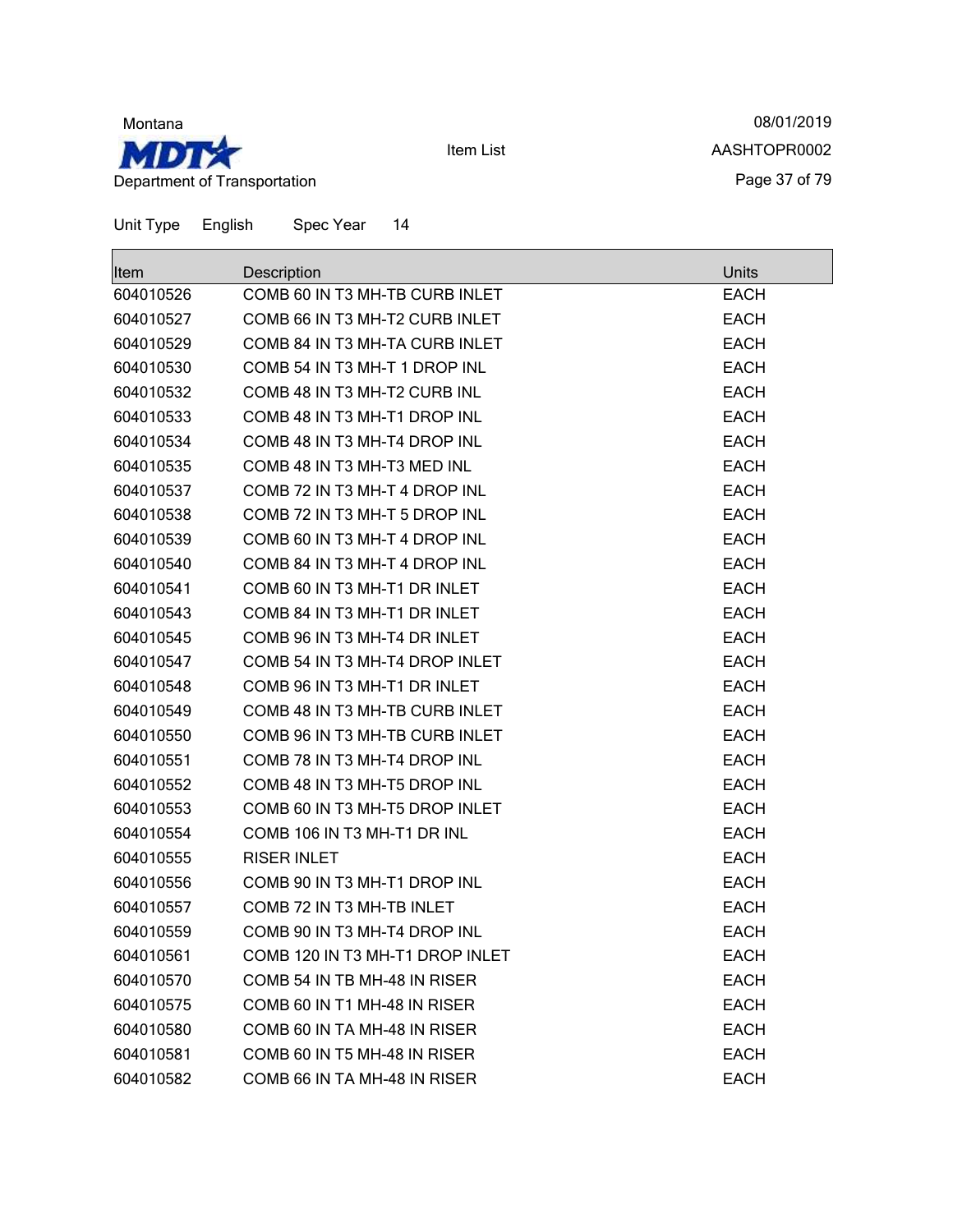

08/01/2019 AASHTOPR0002 Page 38 of 79

| ⊪tem      | Description                             | Units       |
|-----------|-----------------------------------------|-------------|
| 604010584 | COMB 66 IN TB MH-48 IN RISER            | <b>EACH</b> |
| 604010586 | COMB 66 IN T1 MH-48 IN RISER            | <b>EACH</b> |
| 604010590 | COMB 72 IN TA MH-48 IN RISER            | <b>EACH</b> |
| 604010595 | COMB 54 IN T3 MH-T5 D1                  | <b>EACH</b> |
| 604010597 | COMB 66 IN T3 MH-T5 DI                  | <b>EACH</b> |
| 604010600 | COMB 66 IN T3 MH-T1 DI                  | <b>EACH</b> |
| 604010605 | <b>DROP INLET-GRATE</b>                 | <b>EACH</b> |
| 604010615 | <b>MODIFY DROP INLETS</b>               | <b>EACH</b> |
| 604010630 | <b>DRAINAGE STRUCTURE</b>               | <b>LS</b>   |
| 604010650 | <b>GRATE</b>                            | <b>EACH</b> |
| 604010660 | MANHOLE LID AND FRAME                   | <b>EACH</b> |
| 604010710 | <b>MODIFY MANHOLE</b>                   | <b>EACH</b> |
| 604020090 | <b>HYDRODYNAMIC SEPARATOR</b>           | <b>EACH</b> |
| 604020100 | <b>OIL SEPARATOR</b>                    | <b>EACH</b> |
| 604020200 | <b>DETENTION POND</b>                   | <b>LS</b>   |
| 604020400 | CSP SLOTTED 12 IN 0.064                 | <b>LNFT</b> |
| 604020430 | CSP SLOTTED 18 IN 0.064                 | <b>LNFT</b> |
| 604100020 | AIR RELEASE VALVE ASSEMBLY              | <b>EACH</b> |
| 605000000 | <b>CONCRETE BARRIER RAIL TRANSITION</b> | <b>EACH</b> |
| 605000010 | TEMPORARY CONCRETE BARRIER RAIL         | <b>EACH</b> |
| 605000020 | <b>BARRIER RAIL-CAST IN PLACE</b>       | <b>LNFT</b> |
| 605000030 | <b>BARRIER RAIL-CAST IN PLACE-BR</b>    | <b>LNFT</b> |
| 605000040 | REVISE CONCRETE BARRIER RAIL-BR         | <b>LNFT</b> |
| 605000045 | REVISE CONC BARRIER RAIL END-BR         | <b>EACH</b> |
| 605000050 | RESET CONCRETE BARRIER RAIL             | <b>EACH</b> |
| 605000060 | ONE-WAY DEPART CONC BARRIER SECT        | <b>EACH</b> |
| 605000070 | REMOVE CONCRETE BARRIER RAIL            | <b>EACH</b> |
| 605000075 | <b>MODIFIED CONCRETE BARRIER RAIL</b>   | <b>EACH</b> |
| 605000080 | TALL CONCRETE BARRIER RAIL              | <b>EACH</b> |
| 605000090 | <b>CONCRETE BARRIER RAIL</b>            | <b>EACH</b> |
| 605000092 | 36 IN SS CONCRETE BARRIER RAIL-BR       | <b>LNFT</b> |
| 605000094 | 42 IN SS CONCRETE BARRIER RAIL-BR       | <b>LNFT</b> |
| 605000100 | RESET TEMP CONC BARRIER RAIL            | <b>EACH</b> |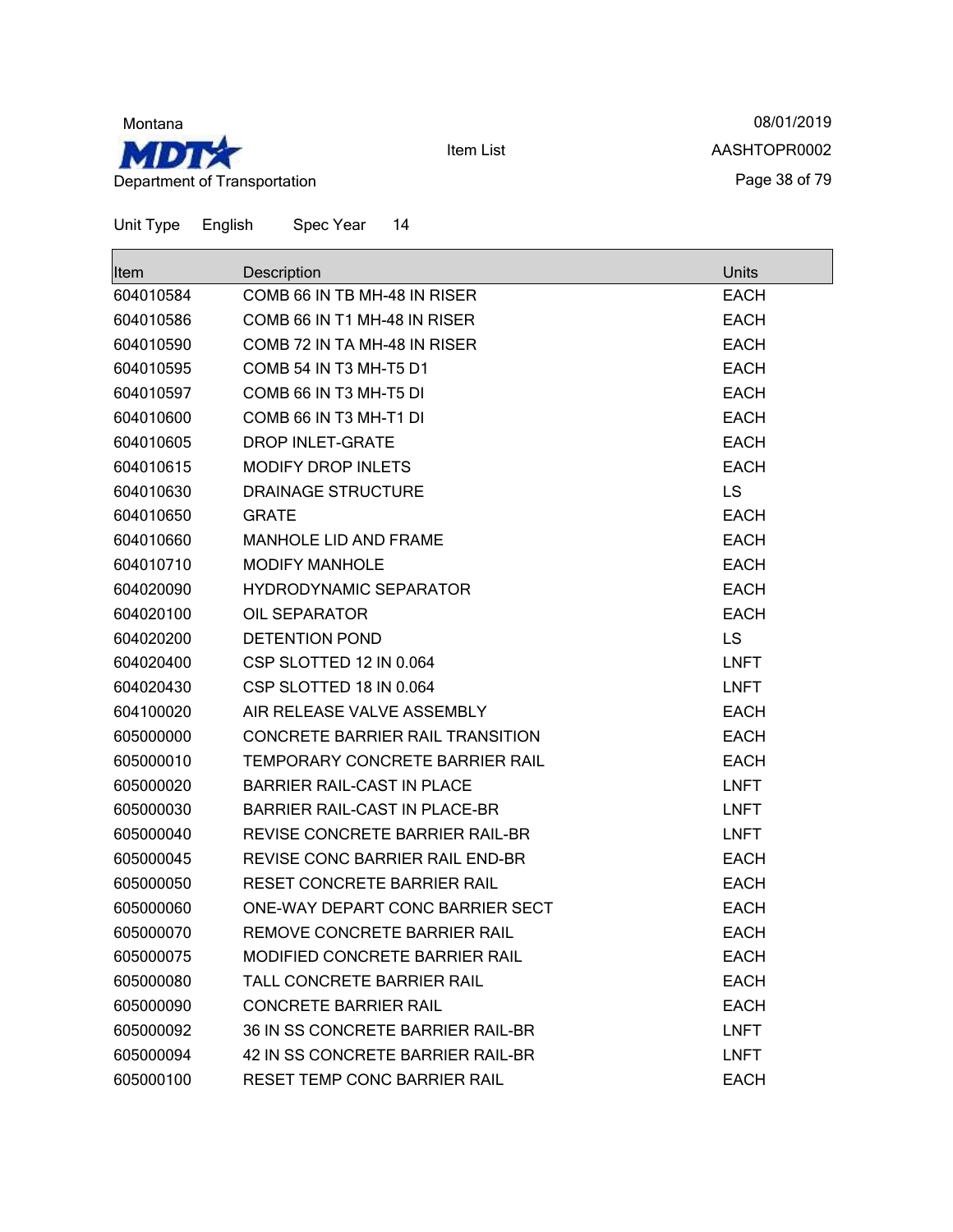

08/01/2019 AASHTOPR0002 Page 39 of 79

| Item      | Description                               | <b>Units</b> |
|-----------|-------------------------------------------|--------------|
| 606010012 | <b>GUARDRAIL-STIFFENED</b>                | <b>LNFT</b>  |
| 606010019 | TEMP GD RAIL-STL/BR APPR-TY 2             | <b>EACH</b>  |
| 606010020 | <b>GUARDRAIL-TEMPORARY</b>                | <b>LNFT</b>  |
| 606010021 | TEMP GD RAIL-STL/BR APPR-TY 1             | <b>EACH</b>  |
| 606010022 | TEMP GD RAIL-STL/BR APPR-TY 3             | <b>EACH</b>  |
| 606010023 | ONE-WAY DEPART TERM SECTION               | <b>EACH</b>  |
| 606010024 | <b>TEMP OPTIONAL TERM SECT</b>            | <b>EACH</b>  |
| 606010026 | <b>GRD RL-OPT TERM SEC-SPECIAL DESIGN</b> | <b>EACH</b>  |
| 606010028 | <b>GUARDRAIL-OPTIONAL TERM SEC TL-2</b>   | <b>EACH</b>  |
| 606010030 | <b>GUARDRAIL-STEEL</b>                    | <b>LNFT</b>  |
| 606010033 | <b>GUARDRAIL-STEEL/7 FOOT POSTS</b>       | <b>LNFT</b>  |
| 606010038 | <b>GUARDRAIL-STEEL/LONG POSTS</b>         | <b>LNFT</b>  |
| 606010040 | <b>GUARDRAIL-STEEL BOX BEAM</b>           | LNFT         |
| 606010041 | GUARDRAIL-BOX BEAM/8 FT POST              | <b>LNFT</b>  |
| 606010042 | <b>GUARDRAIL-NESTED</b>                   | <b>LNFT</b>  |
| 606010044 | DOUBLE SIDED GD RL-STL                    | <b>LNFT</b>  |
| 606010047 | GD RAIL-STL INT RDWY TERM SECT            | LNFT         |
| 606010050 | <b>FLEXIBLE ROCKFALL BARRIER</b>          | <b>LNFT</b>  |
| 606010097 | <b>TEMPORARY ROCKFALL PROTECTION</b>      | <b>LS</b>    |
| 606010100 | GUARDRAIL-STEEL-ROCKFALL                  | <b>LNFT</b>  |
| 606010102 | DRAPED MESH-HTS                           | SQFT         |
| 606010104 | <b>DRAPED MESH-TW</b>                     | SQFT         |
| 606010110 | <b>GUARDRAIL-CABLE</b>                    | <b>LNFT</b>  |
| 606010111 | <b>MEDIAN CABLE RAIL</b>                  | <b>LNFT</b>  |
| 606010113 | <b>MEDIAN CABLE RAIL TERMINAL SECTION</b> | <b>EACH</b>  |
| 606010115 | <b>LOW-TENSION CABLE RAIL</b>             | <b>LNFT</b>  |
| 606010117 | <b>HIGH-TENSION CABLE RAIL</b>            | <b>LNFT</b>  |
| 606010118 | HIGH-TENSION CABLE RAIL-TERMINAL SECTION  | <b>EACH</b>  |
| 606010120 | REMOVE CABLE GUARDRAIL                    | <b>LNFT</b>  |
| 606010125 | REMOVE AND SALVAGE CABLE GUARDRAIL        | <b>LNFT</b>  |
| 606010130 | <b>RESET CABLE GUARDRAIL</b>              | <b>LNFT</b>  |
| 606010135 | <b>ANCHOR POST</b>                        | <b>EACH</b>  |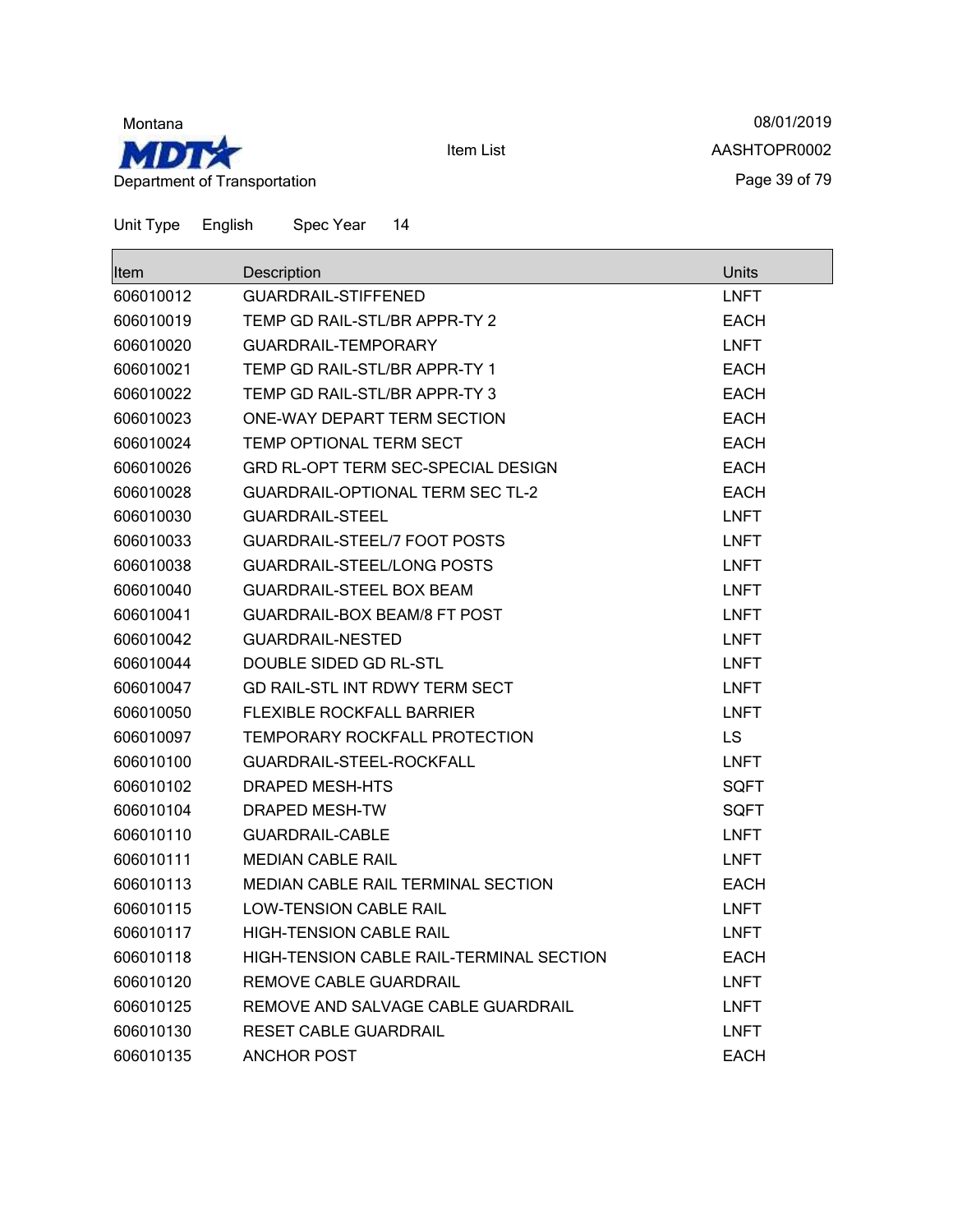

08/01/2019 AASHTOPR0002 Page 40 of 79

| ∣ltem     | Description                             | Units       |
|-----------|-----------------------------------------|-------------|
| 606010140 | <b>GUARDRAIL END SECTION WIDENING</b>   | <b>EACH</b> |
| 606010150 | <b>GUARDRAIL-STL/BR APPR-TY 1</b>       | <b>EACH</b> |
| 606010190 | <b>GUARDRAIL-STL/BR APPR-TY 2</b>       | <b>EACH</b> |
| 606010230 | <b>GUARDRAIL-STL/BR APPR-TY 3</b>       | <b>EACH</b> |
| 606010265 | GRD RL-BOX BEAM/BR APP-SEC TYPE 1       | <b>EACH</b> |
| 606010266 | GRD RL-BOX BEAM/BR APP-SEC TYPE 2       | <b>EACH</b> |
| 606010268 | GRD RL-BOX BEAM/BR APP-SEC-TYPE 3       | <b>EACH</b> |
| 606010325 | GRD RL-BOX BEAM TO W-BEAM TRANS         | <b>EACH</b> |
| 606010327 | GRD RL-BOX BEAM TO BARRIER RL TRANS     | <b>EACH</b> |
| 606010330 | <b>MGS GUARDRAIL</b>                    | <b>LNFT</b> |
| 606010335 | <b>MASH W-BEAM TERMINAL SECTION</b>     | <b>EACH</b> |
| 606010337 | <b>MGS GUARDRAIL/LONG POSTS</b>         | <b>LNFT</b> |
| 606010338 | <b>MGS LONGSPAN GUARDRAIL</b>           | <b>LNFT</b> |
| 606010339 | MGS GRDL STIFF 1/4 POST SPACING         | <b>LNFT</b> |
| 606010341 | MGS GRDL STIFF 1/2 POST SPACING         | <b>LNFT</b> |
| 606010342 | MASH THRIE BEAM BR APPRCH SECTION       | <b>EACH</b> |
| 606010343 | MGS TO METAL GRDL TRANS/LONG POST       | <b>EACH</b> |
| 606010345 | MGS ONE-WAY DEPARTURE TERMINAL SECTION  | <b>EACH</b> |
| 606010346 | MGS INTERSECTING RDWAY TERMINAL SECTION | <b>LNFT</b> |
| 606010347 | MGS LONG SPAN GRDL/LONG POSTS           | <b>LNFT</b> |
| 606010350 | <b>RAISE GUARDRAIL</b>                  | <b>LNFT</b> |
| 606010360 | <b>REVISE GUARDRAIL</b>                 | <b>LNFT</b> |
| 606010370 | <b>RESET GUARDRAIL</b>                  | <b>LNFT</b> |
| 606010385 | <b>REMOVE GUARDRAIL</b>                 | <b>LNFT</b> |
| 606010386 | REMOVE AND SALVAGE GUARDRAIL            | <b>LNFT</b> |
| 606010387 | <b>REMOVE GUARDRAIL POSTS</b>           | <b>EACH</b> |
| 606010400 | REMOVE SANDING MATERIAL                 | <b>LNFT</b> |
| 606010500 | <b>GUARDRAIL WOOD BLOCK</b>             | <b>EACH</b> |
| 606010510 | <b>GUARDRAIL POST</b>                   | <b>EACH</b> |
| 606010555 | GUARDRAIL POST-WOOD 7 FT (2.1 M)        | <b>EACH</b> |
| 606010556 | GUARDRAIL POST-WOOD 7.5 FT (2.3 M)      | <b>EACH</b> |
| 606010641 | GD RL BOX BEAM OPT TERM SEC             | <b>EACH</b> |
| 606010642 | <b>GUARDRAIL-OPTIONAL TERM SECT</b>     | <b>EACH</b> |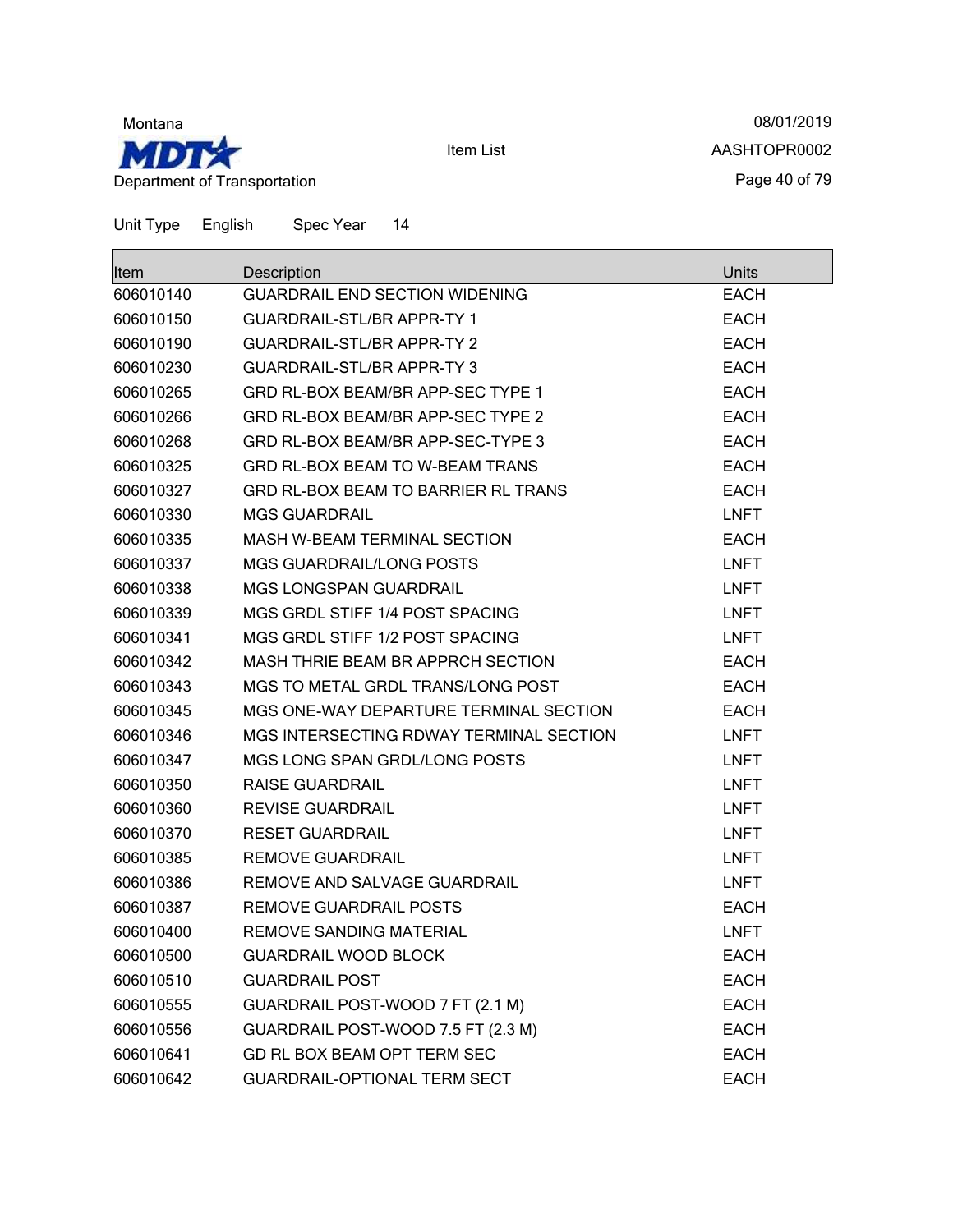

08/01/2019 AASHTOPR0002 Page 41 of 79

| <b>Item</b> | Description                          | <b>Units</b> |
|-------------|--------------------------------------|--------------|
| 606010655   | <b>GUARDRAIL-CABLE/TERM SECTION</b>  | <b>EACH</b>  |
| 606010670   | <b>BOX BEAM DEPART TERM SEC</b>      | <b>EACH</b>  |
| 606010720   | <b>GUARDRAIL-STEEL BEAM UNIT</b>     | <b>LNFT</b>  |
| 606011081   | TEMP CONCRETE BARRIER RAIL           | <b>EACH</b>  |
| 606011106   | BARRIER RAIL-CAST IN PLACE-BR        | <b>LNFT</b>  |
| 606011130   | REVISE CONCRETE BARRIER RAIL-BR      | <b>LNFT</b>  |
| 606011150   | REMOVE CONCRETE BARRIER RAIL         | <b>EACH</b>  |
| 606011244   | <b>CONCRETE BARRIER RAIL</b>         | <b>EACH</b>  |
| 606011287   | <b>RESET TEMP CONCR BARRIER RAIL</b> | <b>EACH</b>  |
| 606011288   | RESET BRIDGE APPROACH SECTION        | <b>EACH</b>  |
| 606011297   | <b>TEMPORARY END PROTECTION</b>      | <b>EACH</b>  |
| 606011298   | <b>RESET TEMP END PROTECTION</b>     | <b>EACH</b>  |
| 606011300   | <b>RESET OPTIONAL TERMINAL SECT</b>  | <b>EACH</b>  |
| 606011350   | <b>WATER FILLED BARRIER</b>          | <b>LNFT</b>  |
| 606011359   | <b>RESET WATER FILLED BARRIER</b>    | <b>LNFT</b>  |
| 606011360   | <b>WATER FILLED BARRIER-INSTALL</b>  | <b>EACH</b>  |
| 606011365   | <b>WATER FILLED BARRIER-INSTALL</b>  | <b>LNFT</b>  |
| 606011502   | <b>RESET IMPACT ATTENUATOR</b>       | <b>EACH</b>  |
| 606011503   | <b>RESET TEMP IMPACT ATTENUATOR</b>  | <b>EACH</b>  |
| 606011504   | RESET ONE-WAY DEPART TERM SECT       | <b>EACH</b>  |
| 606011510   | REMOVE IMPACT ATTENUATOR             | <b>EACH</b>  |
| 606011516   | <b>INSTALL IMPACT ATTENUATOR</b>     | <b>EACH</b>  |
| 606011518   | <b>TEMPORARY IMPACT ATTENUATOR</b>   | <b>EACH</b>  |
| 606011520   | <b>IMPACT ATTENUATOR</b>             | <b>EACH</b>  |
| 606011548   | <b>IMPACT ATTENUATOR-3 BAY</b>       | <b>EACH</b>  |
| 606011549   | <b>IMPACT ATTENUATOR-4 BAY</b>       | <b>EACH</b>  |
| 606011550   | <b>IMPACT ATTENUATOR-5 BAY</b>       | <b>EACH</b>  |
| 606011552   | <b>IMPACT ATTENUATOR-6 BAY</b>       | <b>EACH</b>  |
| 606011560   | <b>IMPACT ATTENUATOR-8 BAY</b>       | <b>EACH</b>  |
| 606011570   | <b>IMPACT ATTENUATOR-9 BAY</b>       | <b>EACH</b>  |
| 606011580   | ATTENUATOR TRANSITION-W BEAM         | <b>EACH</b>  |
| 606011585   | ATTENUATOR TRANSITION-THRIE BEAM     | <b>EACH</b>  |
| 606400120   | <b>BOLLARDS</b>                      | <b>EACH</b>  |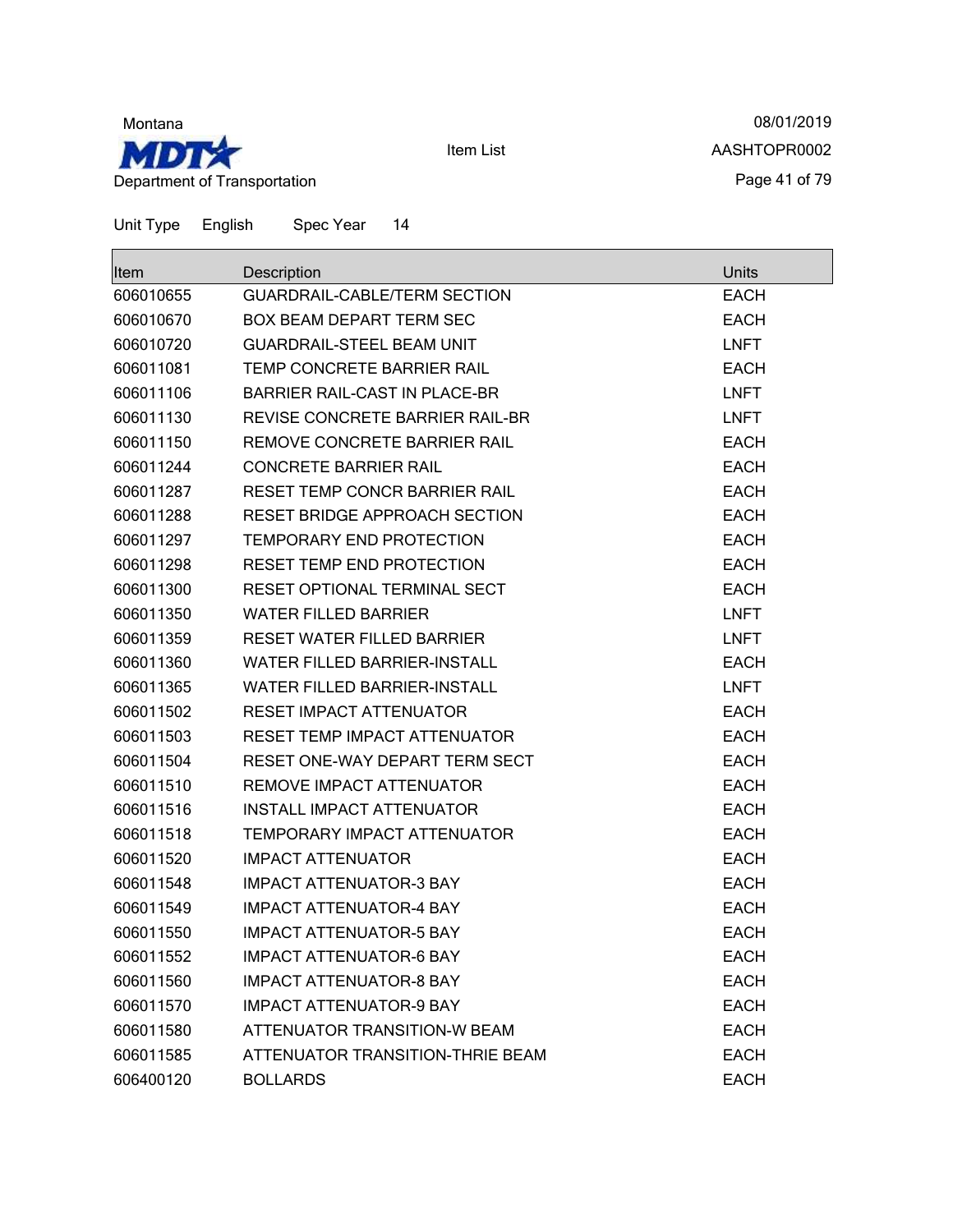

08/01/2019 AASHTOPR0002 Page 42 of 79

| <b>Item</b> | Description                            | <b>Units</b> |
|-------------|----------------------------------------|--------------|
| 606400130   | <b>REMOVABLE BOLLARD</b>               | <b>EACH</b>  |
| 606400140   | REMOVE BOLLARD                         | <b>EACH</b>  |
| 607000004   | <b>FENCE-CHAIN LINK</b>                | <b>LNFT</b>  |
| 607000006   | PANEL-SINGLE CHAIN LINK                | <b>EACH</b>  |
| 607000007   | FENCE-TEMPORARY-CHAIN LINK 6 FT        | LNFT         |
| 607000008   | PANEL-DOUBLE CHAIN LINK                | <b>EACH</b>  |
| 607000009   | <b>FENCE-CHAIN LINK 5 FT</b>           | <b>LNFT</b>  |
| 607000013   | FENCE-CHAIN LINK 3 FT                  | <b>LNFT</b>  |
| 607000015   | FENCE-CHAIN LINK 3.5 FT                | <b>LNFT</b>  |
| 607000030   | FENCE-CHAIN LINK 4 FT                  | <b>LNFT</b>  |
| 607000050   | FENCE-CHAIN LINK 6 FT                  | <b>LNFT</b>  |
| 607000051   | FENCE-CHAIN LINK 7 FT W/3BW            | <b>LNFT</b>  |
| 607000054   | FENCE-CHAIN LINK 6 FT W/3BW            | <b>LNFT</b>  |
| 607000075   | FENCE-CHAIN LINK 8 FT                  | <b>LNFT</b>  |
| 607000080   | FENCE-TEMPORARY-CHAIN LINK 8 FT        | <b>LNFT</b>  |
| 607000260   | <b>GATE-CHAIN LINK</b>                 | <b>LNFT</b>  |
| 607000265   | <b>GATE-CHAIN LINK DOUBLE</b>          | <b>LNFT</b>  |
| 607000355   | FENCE-JACKLEG WIRE                     | <b>LNFT</b>  |
| 607000360   | <b>FENCE-JACKLEG POLE</b>              | <b>LNFT</b>  |
| 607100001   | FENCE-SPECIAL DESIGN - C               | LNFT         |
| 607100002   | FENCE-SPECIAL DESIGN - D               | <b>LNFT</b>  |
| 607100003   | FENCE-SPECIAL DESIGN - E               | <b>LNFT</b>  |
| 607100004   | FENCE-SPECIAL TRANSITION               | <b>LS</b>    |
| 607100005   | FENCE-SPECIAL DESIGN - A               | <b>LNFT</b>  |
| 607100007   | FENCE-SPECIAL DESIGN - B               | <b>LNFT</b>  |
| 607100008   | <b>FENCE-SPECIAL DESIGN</b>            | <b>LNFT</b>  |
| 607100009   | FENCE - WILDLIFE FRIENDLY FW           | <b>LNFT</b>  |
| 607100010   | FENCE-WILDLIFE FRIENDLY FW/FM          | <b>LNFT</b>  |
| 607100012   | FENCE - WILDLIFE FRIENDLY FM           | <b>LNFT</b>  |
| 607100013   | <b>FENCE - WILDLIFE</b>                | <b>LNFT</b>  |
| 607100014   | <b>FENCE - PANEL/SINGLE - WILDLIFE</b> | <b>EACH</b>  |
| 607100015   | FENCE - PANEL/DOUBLE - WILDLIFE        | <b>EACH</b>  |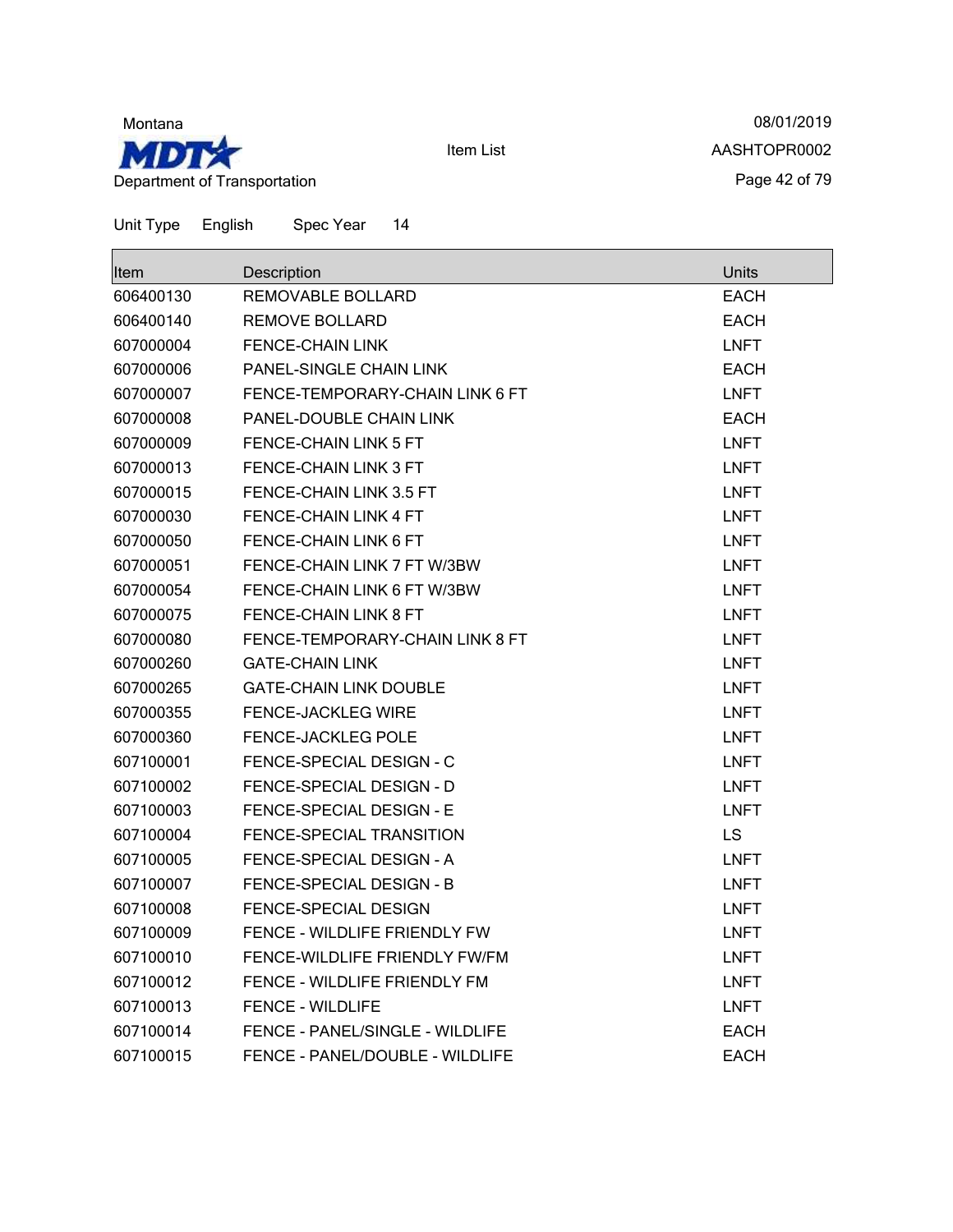

08/01/2019 AASHTOPR0002 Page 43 of 79

| <b>Item</b> | Description                         | Units       |
|-------------|-------------------------------------|-------------|
| 607100016   | <b>GATE - WILDLIFE</b>              | <b>LNFT</b> |
| 607100017   | WILDLIFE FENCE PANEL-SPECIAL DESIGN | <b>EACH</b> |
| 607100020   | <b>WILDLIFE JUMPOUT</b>             | <b>EACH</b> |
| 607100095   | FARM FENCE-TYPE F1W-32 IN WW        | <b>LNFT</b> |
| 607100098   | FARM FENCE-TYPE F2W F2M-32 IN WW    | <b>LNFT</b> |
| 607100099   | FARM FENCE-TYPE F2W F2M-39 IN WW    | <b>LNFT</b> |
| 607100100   | FARM FENCE-TYPE F2W-36 IN WW        | <b>LNFT</b> |
| 607100103   | FARM FENCE-TYPE F3W F3M-32 IN WW    | <b>LNFT</b> |
| 607100111   | FARM FENCE-TYPE F2W-39 IN WW        | <b>LNFT</b> |
| 607100114   | FARM FENCE-TYPE F2W-32 IN WW        | <b>LNFT</b> |
| 607100116   | FARM FENCE-TYPE F1W-39 IN WW        | <b>LNFT</b> |
| 607100117   | FARM FENCE-TYPE F1W-47 IN WW        | <b>LNFT</b> |
| 607100129   | FARM FENCE-TYPE F2M-36 IN WW        | <b>LNFT</b> |
| 607100130   | FARM FENCE-TYPE F2M-42 IN WW        | <b>LNFT</b> |
| 607100134   | FARM FENCE-TYPE F3W-36 IN WW        | <b>LNFT</b> |
| 607100143   | FARM FENCE-TYPE F2W-47 IN WW        | <b>LNFT</b> |
| 607100147   | FARM FENCE-TYPE F2M-32 IN WW        | <b>LNFT</b> |
| 607100148   | FARM FENCE-TYPE F2M-39 IN WW        | <b>LNFT</b> |
| 607100149   | FARM FENCE-TYPE F3W-32 IN WW        | <b>LNFT</b> |
| 607100151   | FARM FENCE-TYPE F3W-39IN WW         | <b>LNFT</b> |
| 607100152   | FARM FENCE-TYPE F3M-32 IN WW        | <b>LNFT</b> |
| 607100153   | FARM FENCE-TYPE F3M-39 IN WW        | <b>LNFT</b> |
| 607100154   | FARM FENCE-TYPE F2M-48 IN WW        | <b>LNFT</b> |
| 607100155   | FARM FENCE-TYPE F4W-32 IN WW        | <b>LNFT</b> |
| 607100159   | <b>FARM FENCE-TYPE FW-SMOOTH</b>    | <b>LNFT</b> |
| 607100161   | FARM FENCE-TYPE FM-SMOOTH           | <b>LNFT</b> |
| 607100175   | FARM FENCE-TYPE F2M                 | <b>LNFT</b> |
| 607100202   | FARM FENCE-TYPE F3W                 | <b>LNFT</b> |
| 607100219   | <b>FARM FENCE-TYPE F3M</b>          | <b>LNFT</b> |
| 607100229   | <b>FARM FENCE-TYPE F4W</b>          | <b>LNFT</b> |
| 607100241   | FARM FENCE-TYPE F4W AND F4M         | <b>LNFT</b> |
| 607100251   | FARM FENCE-TYPE F4M-8 FT POST       | <b>LNFT</b> |
| 607100252   | FARM FENCE-TYPE F4M                 | <b>LNFT</b> |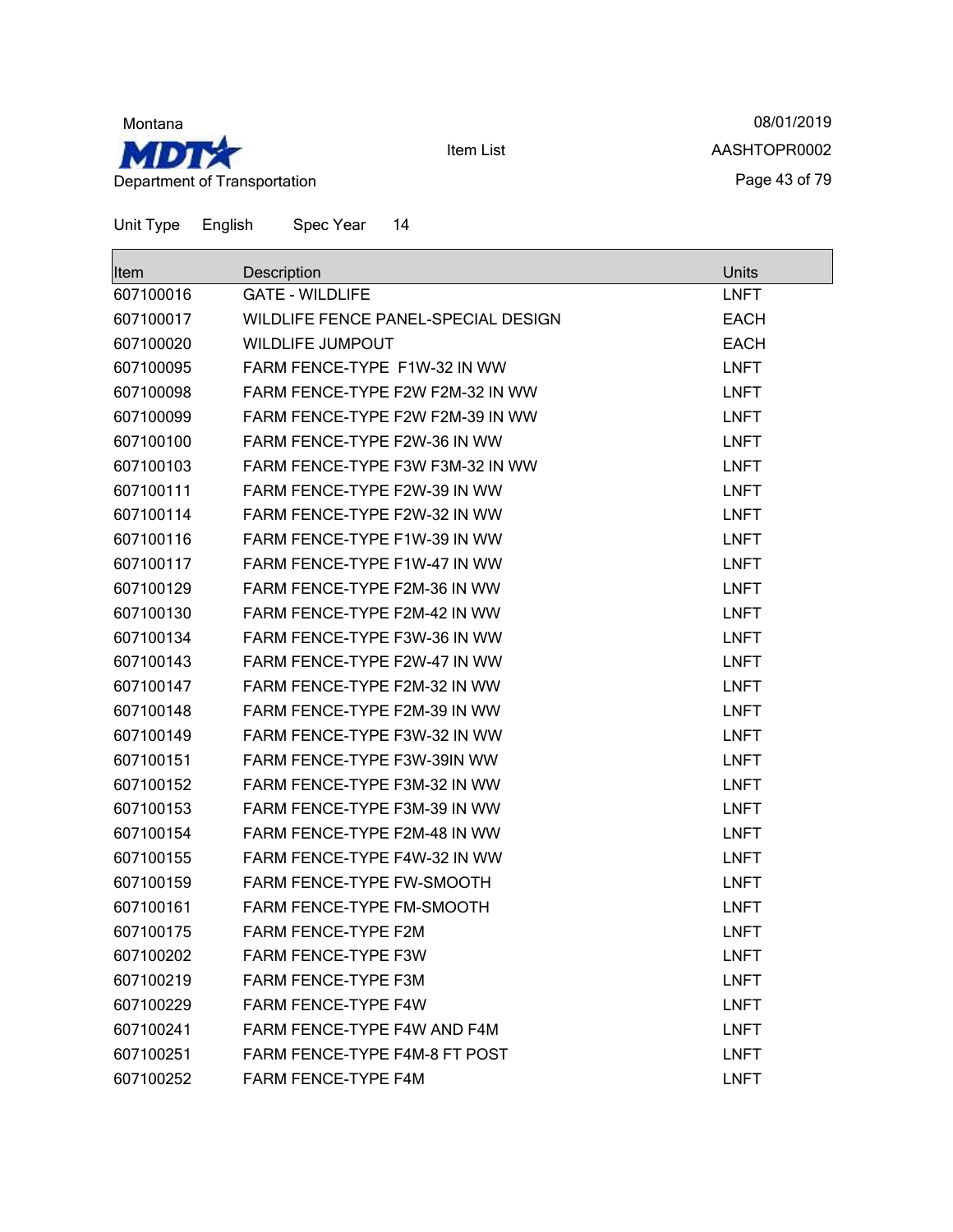

08/01/2019 AASHTOPR0002 Page 44 of 79

| lltem     | Description                        | <b>Units</b> |
|-----------|------------------------------------|--------------|
| 607100259 | <b>FARM FENCE-TYPE F5W</b>         | <b>LNFT</b>  |
| 607100262 | FARM FENCE-TYPE F5W-8 FT POST      | <b>LNFT</b>  |
| 607100271 | FARM FENCE-TYPE F5W AND F5M        | <b>LNFT</b>  |
| 607100281 | <b>FARM FENCE-TYPE F5M</b>         | <b>LNFT</b>  |
| 607100291 | FARM FENCE-TYPE F6W                | <b>LNFT</b>  |
| 607100293 | <b>FARM FENCE-TYPE F6M</b>         | LNFT         |
| 607100295 | FARM FENCE-TYPE F6M-8 FT POST      | <b>LNFT</b>  |
| 607100317 | FARM FENCE-TYPE FW-32 IN WW        | <b>LNFT</b>  |
| 607100319 | FARM FENCE-TYPE FW-39 IN WW        | <b>LNFT</b>  |
| 607100321 | FARM FENCE-TYPE FW-48 IN WW        | <b>LNFT</b>  |
| 607100324 | FARM FENCE-TYPE F4M-39 IN WW       | <b>LNFT</b>  |
| 607100360 | <b>FARM FENCE-PANEL/SINGLE FW</b>  | <b>EACH</b>  |
| 607100362 | <b>FARM FENCE-PANEL/SINGLE FM</b>  | <b>EACH</b>  |
| 607100380 | FARM FENCE-PANEL/DOUBLE FW         | <b>EACH</b>  |
| 607100385 | FARM FENCE-PANEL/DOUBLE FM         | <b>EACH</b>  |
| 607100386 | <b>FENCE-VINYL</b>                 | <b>LNFT</b>  |
| 607100387 | FENCE-WOOD PANEL                   | <b>LNFT</b>  |
| 607100388 | FENCE-WOOD-3 RAIL                  | <b>LNFT</b>  |
| 607100389 | FENCE-WOOD-2 RAIL                  | <b>LNFT</b>  |
| 607100390 | FENCE-PANEL/SNGL-SPECIAL DESIGN    | <b>EACH</b>  |
| 607100391 | FENCE-WOOD-4 RAIL                  | <b>LNFT</b>  |
| 607100395 | FENCE-PANEL/DBL-SPECIAL DESIGN     | <b>EACH</b>  |
| 607100420 | FARM GATE-WOOD TYPE G1             | <b>LNFT</b>  |
| 607100430 | <b>FARM GATE-WIRE-TYPE G-2</b>     | <b>LNFT</b>  |
| 607100440 | <b>FARM GATE-METAL-TYPE G-3</b>    | <b>LNFT</b>  |
| 607100450 | <b>FENCE-PEDESTRIAN PASS</b>       | <b>EACH</b>  |
| 607100455 | <b>GATE-SPECIAL DESIGN</b>         | <b>LNFT</b>  |
| 607100551 | <b>FENCE-TEMPORARY</b>             | <b>LNFT</b>  |
| 607100555 | FENCE-STREAM CROSSING              | <b>EACH</b>  |
| 607100640 | SNOW FENCE - 8 FT                  | <b>LNFT</b>  |
| 607100650 | SNOW FENCE-WOOD 12 FT              | <b>LNFT</b>  |
| 607100660 | ROCKFALL ATTENUATOR FENCE-6' TALL  | <b>SQFT</b>  |
| 607100665 | ROCKFALL ATTENUATOR FENCE-10' TALL | <b>SQFT</b>  |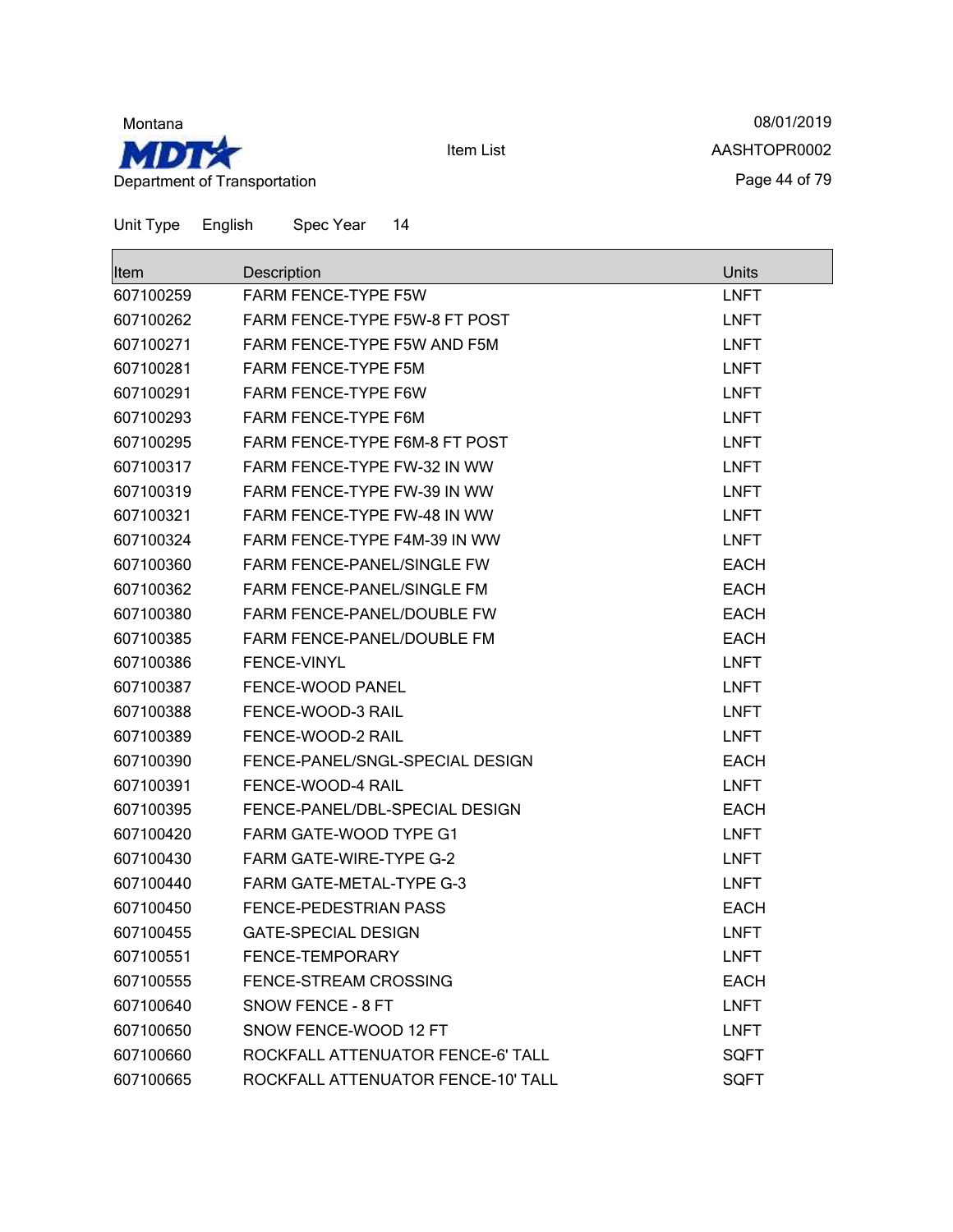

08/01/2019 AASHTOPR0002 Page 45 of 79

| <b>Item</b> | Description                        | Units       |
|-------------|------------------------------------|-------------|
| 607100667   | ROCKFALL ATTENUATOR FENCE-12' TALL | <b>SQFT</b> |
| 607100670   | ROCKFALL ATTENUATOR FENCE-15' TALL | <b>SQFT</b> |
| 607100675   | SHEAR PIN TOE SUPPORT              | <b>LNFT</b> |
| 607100700   | LOW ENERGY-ROCKFALL BARRIER        | <b>LNFT</b> |
| 607100720   | <b>DEADMAN</b>                     | EACH        |
| 607150014   | <b>REVISE FENCE</b>                | <b>LNFT</b> |
| 607150015   | <b>REMOVE FENCE</b>                | <b>LNFT</b> |
| 607150020   | <b>REMOVE CHAIN LINK FENCE</b>     | <b>LNFT</b> |
| 607150030   | <b>RESET CHAIN LINK FENCE</b>      | <b>LNFT</b> |
| 607150117   | <b>RAIL FENCE</b>                  | <b>LNFT</b> |
| 607150125   | <b>RESET FENCE</b>                 | <b>LNFT</b> |
| 607150131   | <b>RESET GATE</b>                  | <b>EACH</b> |
| 608000010   | <b>TREE GRATE</b>                  | <b>EACH</b> |
| 608000020   | <b>SIDEWALK DRAIN</b>              | <b>EACH</b> |
| 608000040   | <b>VAULT CLOSURE</b>               | <b>LS</b>   |
| 608010011   | SIDEWALK-CONCRETE-HEATED           | SQYD        |
| 608010012   | SIDEWALK MODIFICATIONS             | <b>LS</b>   |
| 608010014   | <b>STAIR NOSING</b>                | <b>LNFT</b> |
| 608010016   | PEDESTRIAN STAIRWAY                | <b>LS</b>   |
| 608010017   | PEDESTRIAN STAIRWAY-STEEL          | <b>LS</b>   |
| 608010018   | SIDEWALK-SPECIAL DESIGN            | SQYD        |
| 608010020   | SIDEWALK-CONCRETE 4 IN             | SQYD        |
| 608010035   | SIDEWALK-CONCRETE 4 IN COLORED     | SQYD        |
| 608010050   | SIDEWALK-CONCRETE 6 IN             | SQYD        |
| 608010051   | SIDEWALK-PATTERNED CONC 4 IN       | SQYD        |
| 608010052   | SIDEWALK-CONCRETE 8 IN             | SQYD        |
| 608010056   | SIDEWALK-PATTERNED CONC 6 IN       | SQYD        |
| 608010059   | SIDEWALK-REINFORCED 4 IN           | SQYD        |
| 608010060   | SIDEWALK-REINFORCED 6 IN           | SQYD        |
| 608010061   | SIDEWALK-REINFORCED 7 IN           | SQYD        |
| 608010062   | SIDEWALK-REINFORCED 5 IN           | SQYD        |
| 608010067   | <b>REMOVE SIDEWALK</b>             | SQYD        |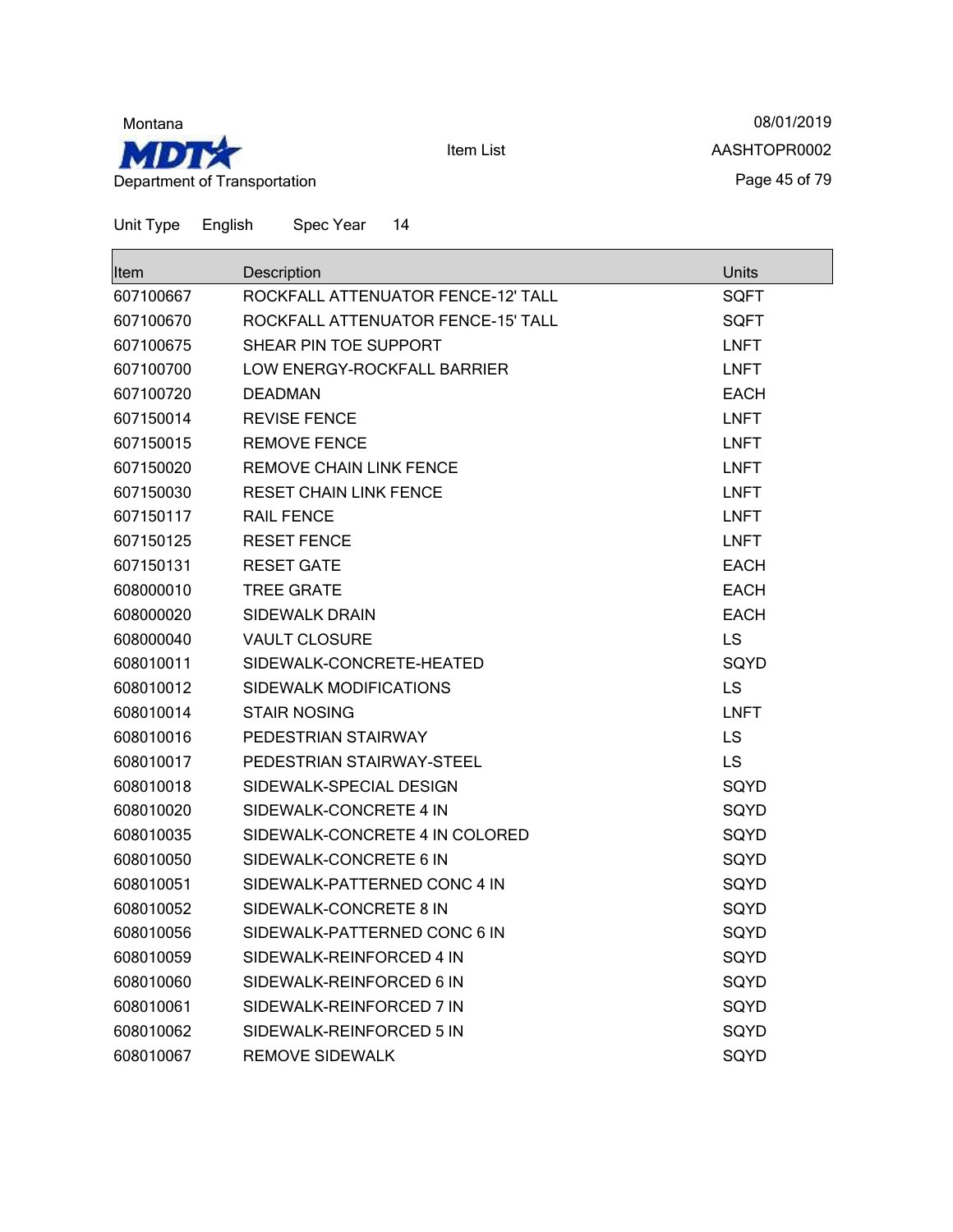

08/01/2019 AASHTOPR0002 Page 46 of 79

| <b>Item</b> | Description                      | <b>Units</b> |
|-------------|----------------------------------|--------------|
| 608010090   | <b>CONCRETE 3 IN</b>             | SQYD         |
| 608010100   | <b>CONCRETE 4 IN</b>             | SQYD         |
| 608010110   | <b>CONCRETE 6 IN</b>             | SQYD         |
| 608010111   | <b>CONCRETE 8 IN</b>             | SQYD         |
| 608010112   | DECORATIVE CONCRETE              | SQYD         |
| 608010113   | DECORATIVE CONCRETE - 3 IN       | SQYD         |
| 608010125   | DETEC WARNING DEVICES-TYPE 1     | SQYD         |
| 608010126   | DETEC WARNING DEVICES-TYPE 2     | SQYD         |
| 609010010   | <b>CURB-CONCRETE</b>             | <b>LNFT</b>  |
| 609010013   | PIN DOWN CURB                    | <b>EACH</b>  |
| 609010030   | <b>CURB-CONC MEDIAN TYPE A</b>   | <b>LNFT</b>  |
| 609010040   | <b>RELAY PIN DOWN CURB</b>       | <b>LNFT</b>  |
| 609010050   | <b>RESET MEDIAN CURB</b>         | <b>LNFT</b>  |
| 609010097   | <b>CONCRETE CURB TAPER</b>       | <b>EACH</b>  |
| 609010112   | <b>CURB 4 IN-CONCRETE</b>        | <b>LNFT</b>  |
| 609010121   | <b>CURB-SPECIAL DESIGN</b>       | <b>LNFT</b>  |
| 609010130   | <b>LANE SEPARATOR</b>            | <b>LNFT</b>  |
| 609010160   | <b>GUTTER-CONC VALLEY</b>        | SQYD         |
| 609010200   | <b>CURB AND GUTTER-CONC</b>      | <b>LNFT</b>  |
| 609010203   | <b>REMOVE CURB</b>               | <b>LNFT</b>  |
| 609010209   | <b>REMOVE MEDIAN CURB</b>        | <b>LNFT</b>  |
| 609010215   | CURB MEDIAN-SPECIAL DESIGN COLOR | <b>LNFT</b>  |
| 609010305   | <b>REMOVE CURB AND GUTTER</b>    | <b>LNFT</b>  |
| 609010320   | <b>CURB GRINDING</b>             | <b>LNFT</b>  |
| 610010000   | LANDSCAPING TOPSOIL              | <b>CUYD</b>  |
| 610010100   | <b>TOPSOIL</b>                   | <b>CUYD</b>  |
| 610010105   | <b>TOPSOIL-PLACE</b>             | <b>CUYD</b>  |
| 610100060   | <b>WETLAND SEEDING - UPLAND</b>  | <b>ACRE</b>  |
| 610100065   | <b>WETLAND SEEDING - WETLAND</b> | <b>ACRE</b>  |
| 610100101   | SEEDING AREA NO 1                | <b>ACRE</b>  |
| 610100102   | SEEDING AREA NO 2                | <b>ACRE</b>  |
| 610100103   | SEEDING AREA NO 3                | <b>ACRE</b>  |
| 610100104   | SEEDING AREA NO 4                | <b>ACRE</b>  |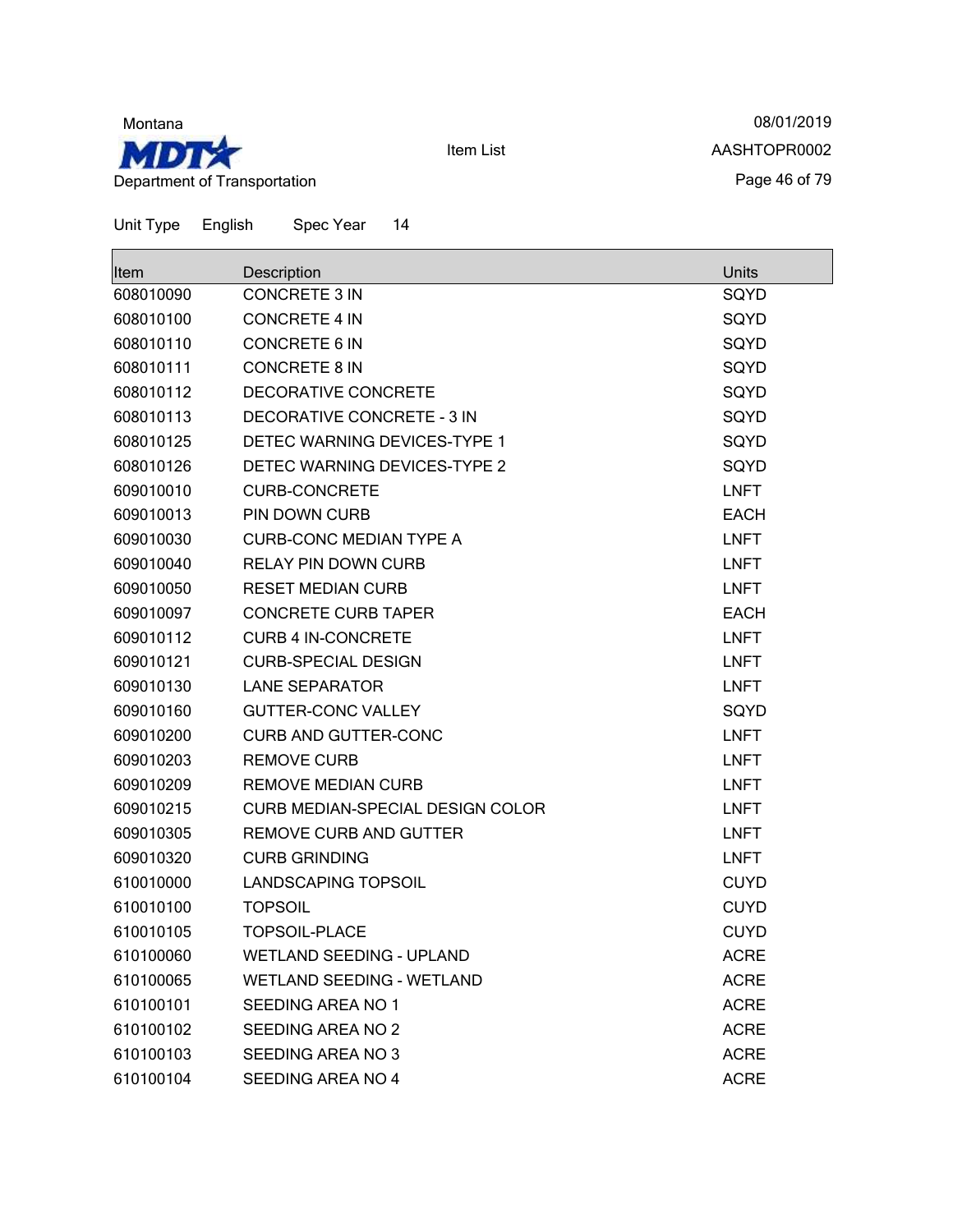

08/01/2019 AASHTOPR0002 Page 47 of 79

| <b>Item</b> | Description                             | <b>Units</b> |
|-------------|-----------------------------------------|--------------|
| 610100126   | SEEDING-LAWN                            | <b>ACRE</b>  |
| 610100323   | <b>FERTILIZER-LAWN</b>                  | <b>ACRE</b>  |
| 610100326   | <b>FERTILIZING AREA NO 1</b>            | <b>ACRE</b>  |
| 610100327   | <b>FERTILIZING AREA NO 2</b>            | <b>ACRE</b>  |
| 610100328   | <b>FERTILIZING AREA NO 3</b>            | <b>ACRE</b>  |
| 610100329   | <b>FERTILIZING AREA NO 4</b>            | <b>ACRE</b>  |
| 610100470   | <b>SODDING</b>                          | SQYD         |
| 610100480   | TURF REINF MAT-SYNTHETIC FIBER          | SQYD         |
| 610100490   | TURF REINF MAT-NATURAL FIBER            | SQYD         |
| 610100500   | <b>GROUND REINFORCEMENT MESH SYSTEM</b> | <b>LS</b>    |
| 610100545   | RIPRAP RESTORATION AND REVEG            | SQYD         |
| 610100555   | <b>CONDITION SEEDBED SURFACE</b>        | <b>ACRE</b>  |
| 610100556   | <b>HERBICIDE APPLICATION</b>            | <b>ACRE</b>  |
| 610100557   | <b>REVEGETATION</b>                     | <b>ACRE</b>  |
| 610100558   | <b>REVEGETATION</b>                     | SQYD         |
| 610100559   | <b>REVEGETATION</b>                     | LS           |
| 610100560   | <b>RIPRAP REVEGETATION</b>              | SQYD         |
| 610100561   | EROSION CONTROL BLANKET-LONG-TERM       | SQYD         |
| 610100563   | <b>WEED CONTROL MAT</b>                 | SQYD         |
| 610100565   | EROSION CONTROL BLANKET-HIGH-PERFORM    | SQYD         |
| 610100566   | EROSION CONTROL BLANKET-SHORT-TERM      | SQYD         |
| 610100570   | <b>CHANNEL RESTORATION REVEG</b>        | <b>LS</b>    |
| 610100575   | COIR EROSION CONTROL NET                | SQYD         |
| 610100620   | HANGING BASKET ASSEMBLY                 | <b>EACH</b>  |
| 610100625   | <b>LANDSCAPING</b>                      | <b>LS</b>    |
| 610100650   | STREAM RESTORATION SPECIALIST           | <b>LS</b>    |
| 610100720   | <b>LANDSCAPE ROCK</b>                   | <b>CUYD</b>  |
| 610100723   | <b>WASHED ROCK</b>                      | <b>CUYD</b>  |
| 610220050   | MULCH-COMPOST                           | <b>ACRE</b>  |
| 610220100   | <b>MULCH</b>                            | <b>ACRE</b>  |
| 610220120   | <b>COMPOST</b>                          | <b>ACRE</b>  |
| 610310000   | <b>WETLAND SITE</b>                     | LS           |
| 610400012   | REVEGETATION-STREAMBANK                 | <b>ACRE</b>  |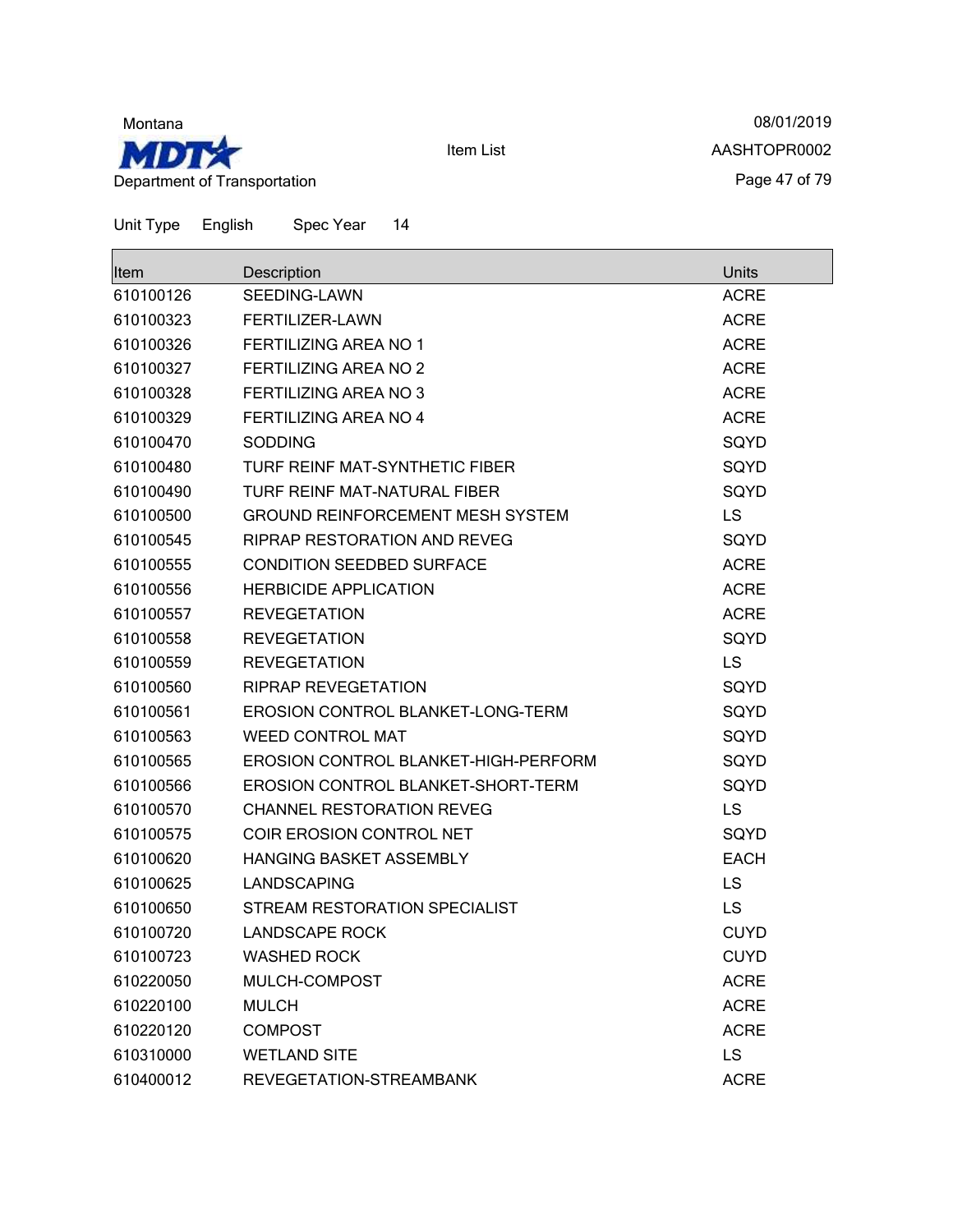

08/01/2019 AASHTOPR0002 Page 48 of 79

| <b>Item</b> | Description                            | Units       |
|-------------|----------------------------------------|-------------|
| 610507010   | <b>IRRIGATION SYSTEM</b>               | <b>LS</b>   |
| 610508013   | <b>RELOCATE SPRINKLER</b>              | LS          |
| 610580000   | <b>CONTAINERIZED TREE</b>              | EACH        |
| 610590028   | <b>TREE</b>                            | <b>EACH</b> |
| 610650028   | TREE AND SHRUB PLANTING                | <b>LS</b>   |
| 610650060   | <b>CONTAINERIZED SHRUB</b>             | <b>EACH</b> |
| 611010010   | CATTLE GUARD 10 FT-LIGHT DUTY (3.0 M)  | <b>EACH</b> |
| 611010012   | CATTLE GUARD 12 FT-LIGHT DUTY (3.6 M)  | <b>EACH</b> |
| 611010015   | CATTLE GUARD 16 FT-HEAVY DUTY (4.8 M)  | <b>EACH</b> |
| 611010016   | CATTLE GUARD 16 FT-LIGHT DUTY (4.8 M)  | <b>EACH</b> |
| 611010020   | CATTLE GUARD 20 FT-LIGHT DUTY (6.0 M)  | <b>EACH</b> |
| 611010022   | CATTLE GUARD 20 FT-HEAVY DUTY (6.0 M)  | <b>EACH</b> |
| 611010024   | CATTLE GUARD 24 FT-LIGHT DUTY (7.2 M)  | <b>EACH</b> |
| 611010025   | CATTLE GUARD 24 FT-HEAVY DUTY (7.2 M)  | <b>EACH</b> |
| 611010027   | CATTLE GUARD 28 FT-HEAVY DUTY          | <b>EACH</b> |
| 611010030   | CATTLE GUARD 30 FT-HEAVY DUTY (9.0 M)  | <b>EACH</b> |
| 611010031   | CATTLE GUARD 30 FT-LIGHT DUTY (9.1 M)  | <b>EACH</b> |
| 611010032   | CATTLE GUARD 32 FT-HEAVY DUTY (9.8 M)  | <b>EACH</b> |
| 611010034   | CATTLE GUARD 32 FT-LIGHT DUTY (9.8 M)  | <b>EACH</b> |
| 611010036   | CATTLE GUARD 36 FT-HEAVY DUTY (11.0 M) | <b>EACH</b> |
| 611010040   | CATTLE GUARD 40 FT-HEAVY DUTY          | <b>EACH</b> |
| 611010050   | CATTLE GUARD 42 FT-HEAVY DUTY (12.8 M) | <b>EACH</b> |
| 611010075   | CATTLE GUARD 64 FT-HEAVY DUTY (19.5 M) | <b>EACH</b> |
| 611010200   | <b>REMOVE CATTLE GUARD</b>             | <b>EACH</b> |
| 611010210   | REMOVE AND SALVAGE CATTLE GUARD        | <b>EACH</b> |
| 611010300   | <b>RESET CATTLE GUARD</b>              | <b>EACH</b> |
| 611010500   | CATTLE GUARD-WING END                  | <b>EACH</b> |
| 611010600   | <b>CLEAN CATTLE GUARD</b>              | <b>EACH</b> |
| 612010040   | LEAD PAINT REMOVAL AND DISPOSAL        | <b>LS</b>   |
| 612010041   | LEAD PAINT REMOVAL AND DISPOSAL        | SQYD        |
| 612020000   | ANTI-GRAFFITI COATING                  | SQYD        |
| 613100000   | <b>RIFFLE MATERIAL</b>                 | <b>CUYD</b> |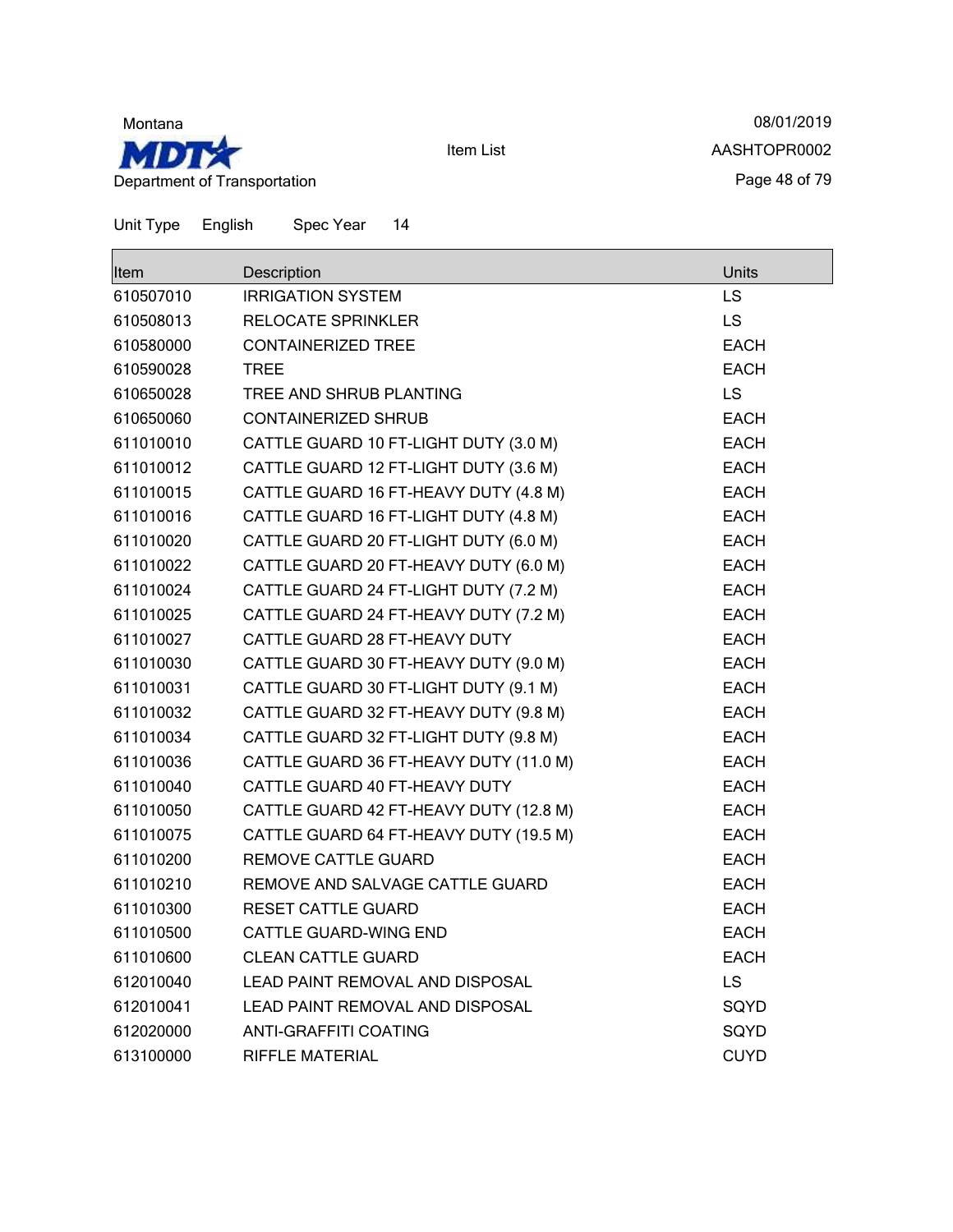

08/01/2019 AASHTOPR0002 Page 49 of 79

| lltem     | Description                         | Units       |
|-----------|-------------------------------------|-------------|
| 613100030 | RIPRAP-CLASS 1 RANDOM               | <b>CUYD</b> |
| 613100040 | RIPRAP-CLASS 2 RANDOM               | <b>CUYD</b> |
| 613100050 | RIPRAP-CLASS 3 RANDOM               | <b>CUYD</b> |
| 613100060 | RIPRAP-INSTALL                      | <b>CUYD</b> |
| 613100075 | RIPRAP-GROUTED                      | SQYD        |
| 613100080 | RIPRAP-INFILL                       | <b>CUYD</b> |
| 613100324 | <b>CHANNEL LINING</b>               | <b>CUYD</b> |
| 613100325 | <b>GABION STRUCTURE</b>             | <b>CUYD</b> |
| 613100326 | <b>CHANNEL LINING</b>               | <b>SQFT</b> |
| 613100330 | <b>GABION MATTRESS</b>              | <b>CUYD</b> |
| 613300030 | <b>BANK PROTECTION-TYPE 1</b>       | <b>CUYD</b> |
| 613300040 | <b>BANK PROTECTION-TYPE 2</b>       | <b>CUYD</b> |
| 613300050 | <b>BANK PROTECTION-TYPE 3</b>       | <b>CUYD</b> |
| 613300060 | <b>BANK PROTECTION-TYPE 4</b>       | <b>CUYD</b> |
| 613300100 | <b>FILTER MATERIAL</b>              | <b>CUYD</b> |
| 613300105 | PLANT MIX DITCH                     | <b>LNFT</b> |
| 613300110 | <b>CONCRETE DITCH</b>               | <b>LNFT</b> |
| 613400010 | SLOPE PROTECTION-CONCRETE           | SQYD        |
| 613400050 | <b>CONCRETE FILLED BAGS</b>         | <b>CUYD</b> |
| 613520000 | <b>BLOCK MATTRESS</b>               | SQYD        |
| 613520010 | <b>VEGETATED CONCRETE BLOCK MAT</b> | SQYD        |
| 614010001 | CMU BLOCK HOLLOW CORE               | SQYD        |
| 614010002 | CMU BLOCK SOLID CORE                | SQYD        |
| 614010008 | RETAINING WALL REPAIR               | LS          |
| 614010009 | <b>RETAINING WALL</b>               | SQYD        |
| 614010010 | <b>RETAINING WALL</b>               | <b>LNFT</b> |
| 614010011 | DESIGN, CONSTRUCT MSE WALLS         | SQYD        |
| 614010012 | DESIGN, CONSTRUCT SHEET PILE WALL   | <b>SQFT</b> |
| 614010015 | SOIL NAIL RETAINING WALL            | SQYD        |
| 614010020 | SOIL NAIL WALL FACING               | SQYD        |
| 614010025 | <b>VERIFICATION TEST-SOIL NAILS</b> | <b>EACH</b> |
| 614010030 | PRODUCTION SOIL NAILS               | <b>LNFT</b> |
| 614010040 | DSGN, CNST MSE WALL-CONC PANEL      | SQYD        |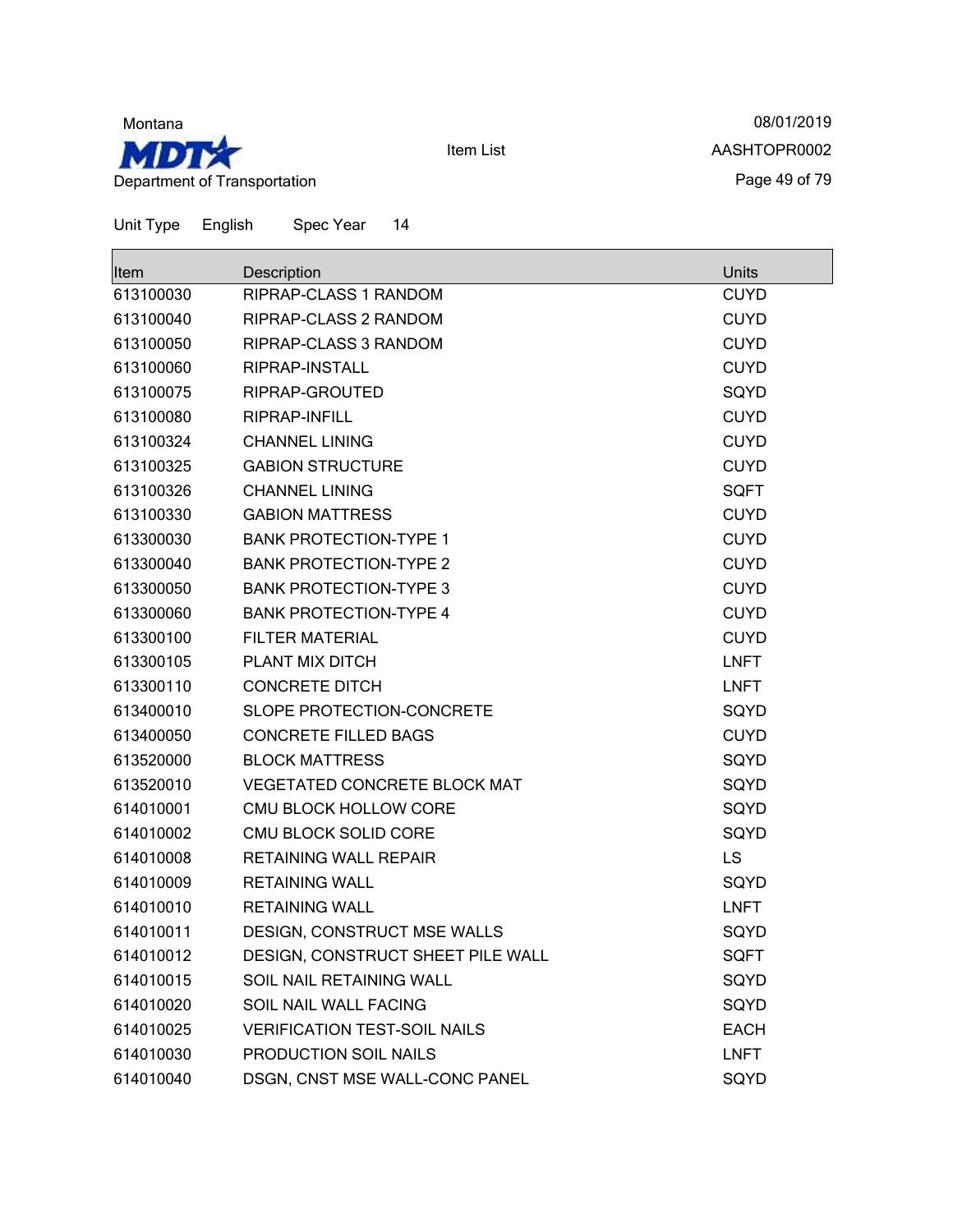

08/01/2019 AASHTOPR0002 Page 50 of 79

| ltem      | Description                               | Units       |
|-----------|-------------------------------------------|-------------|
| 614010045 | DSGN, CNST MSE WALL-CONC PANEL            | <b>SQFT</b> |
| 614010046 | DSGN & CNST MSE WALL-MODULAR BLOCK        | SQYD        |
| 614010047 | <b>DSGN &amp; CNST MSE WALL-WIRE FACE</b> | SQYD        |
| 614010050 | REINFORCED CONCRETE RETAINING WALL        | <b>SQFT</b> |
| 614010052 | NOISE BARRIER PRECAST                     | <b>SQFT</b> |
| 614010053 | NOISE BARRIER WALL-STRUC MOUNTED          | <b>LNFT</b> |
| 614010055 | <b>NOISE BARRIER WALL</b>                 | <b>SQFT</b> |
| 614010058 | NOISE BARRIER WALL-CONC MASONRY           | <b>SQFT</b> |
| 614010070 | <b>MSE WALL FACING</b>                    | SQYD        |
| 614010600 | REINFORCE CONC RETAINING WALL             | <b>LNFT</b> |
| 614010601 | REINFORCED SOIL SLOPE                     | SQYD        |
| 614011301 | SHOTCRETE WALL                            | <b>SQFT</b> |
| 614011307 | <b>SHOTCRETE</b>                          | <b>CUYD</b> |
| 614011309 | SHOTCRETE ANCHOR                          | <b>LNFT</b> |
| 614011310 | REMOVE RETAINING WALL                     | <b>LS</b>   |
| 614100014 | DESIGN, CONST RETAINING WALL              | SQYD        |
| 614100016 | DESIGN, CONSTRUCT RETAINING WALL          | <b>LS</b>   |
| 614100018 | DESIGN, CONSTRUCT REINFORCED SLOPE        | <b>LS</b>   |
| 614100020 | DSN, CNST GRAVITY RET WALL                | SQYD        |
| 615010017 | <b>RESET IRRIGATION STRUCTURE</b>         | <b>EACH</b> |
| 615010020 | <b>IRRIGATION DIVISION BOX</b>            | <b>EACH</b> |
| 615010022 | <b>IRRIGATION DIVISION BOX-TYPE 3</b>     | <b>EACH</b> |
| 615010025 | <b>CONCRETE CISTERN</b>                   | <b>EACH</b> |
| 615010029 | <b>WATER CONTROL STRUCTURE</b>            | <b>LS</b>   |
| 615010034 | <b>REMOVE IRRIGATION STRUCTURE</b>        | <b>EACH</b> |
| 615010035 | <b>INLET STRUCTURE</b>                    | <b>LS</b>   |
| 615010040 | HEADWALL-CONCRETE                         | <b>EACH</b> |
| 615010056 | SLUICE GATE VALVE 18 IN (460 MM)          | <b>EACH</b> |
| 615010062 | <b>IRRIGATION STRUCTURE</b>               | <b>LS</b>   |
| 615010063 | <b>IRRIGATION CLEANOUT</b>                | <b>EACH</b> |
| 615010068 | IRRIGATION CANAL GATE -16 IN (400 MM)     | <b>EACH</b> |
| 615010070 | IRRIGATION CANAL GATE-18 IN (460 MM)      | <b>EACH</b> |
| 615010071 | IRRIGATION CANAL GATE-12 IN (300 MM)      | <b>EACH</b> |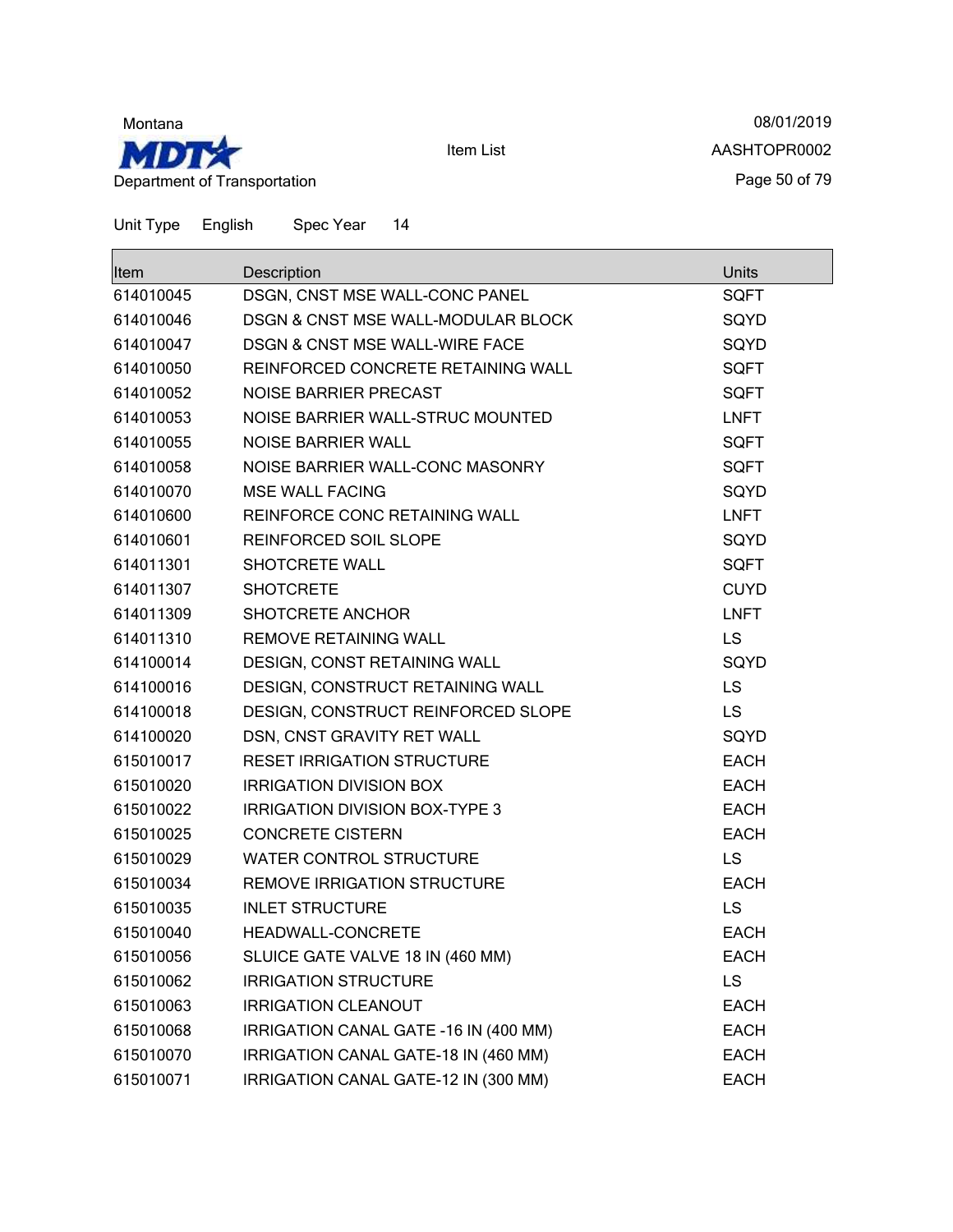

08/01/2019 AASHTOPR0002 Page 51 of 79

| Item      | Description                            | Units       |
|-----------|----------------------------------------|-------------|
| 615010080 | IRRIGATION CANAL GATE-15 IN (380 MM)   | <b>EACH</b> |
| 615010085 | IRR CANAL GATE 15 IN (380 MM)-UNSEATED | EACH        |
| 615010090 | IRR CANAL GATE 18 IN (460 MM)-UNSEATED | <b>EACH</b> |
| 615010120 | IRRIGATION CANAL GATE-24 IN (610 MM)   | <b>EACH</b> |
| 615010130 | IRRIGATION CANAL GATE-30 IN (760 MM)   | <b>EACH</b> |
| 615010135 | IRRIGATION CANAL GATE-36 IN (910 MM)   | <b>EACH</b> |
| 615010136 | IRR-48 IN (1220 MM) RCP STANDPIPE      | <b>EACH</b> |
| 615010138 | <b>IRRIGATION HEADWALL</b>             | <b>LS</b>   |
| 615010140 | IRR-36 IN CSP STANDPIPE                | <b>EACH</b> |
| 615010141 | IRR-48 IN (1220 MM) CSP STANDPIPE      | <b>EACH</b> |
| 615010150 | <b>18 IN IRRIGATION STRUCTURE</b>      | <b>EACH</b> |
| 615010155 | 24 IN IRRIGATION STRUCTURE             | <b>EACH</b> |
| 615010160 | <b>IRRIGATION ACCESS</b>               | <b>EACH</b> |
| 615010212 | <b>DISTRIBUTION GATE</b>               | <b>EACH</b> |
| 615010225 | <b>SLIDEGATE</b>                       | <b>EACH</b> |
| 615010580 | <b>TRASH GUARD</b>                     | <b>EACH</b> |
| 615010730 | <b>IRRIGATION DITCH</b>                | <b>LNFT</b> |
| 615010731 | VALVE-GATE 4 IN                        | EACH        |
| 615010734 | VALVE-GATE 6 IN                        | <b>EACH</b> |
| 615010737 | VALVE-GATE 6 IN W/BOX                  | EACH        |
| 615010739 | VALVE-GATE 8 IN                        | <b>EACH</b> |
| 615010741 | VALVE-GATE 8 IN W/BOX                  | <b>EACH</b> |
| 615010742 | VALVE-GATE 18 IN                       | <b>EACH</b> |
| 615010743 | VALVE-GATE 10 IN                       | EACH        |
| 615010744 | VALVE-GATE 24 IN                       | <b>EACH</b> |
| 615010745 | VALVE-GATE 16 IN                       | <b>EACH</b> |
| 615010746 | <b>VALVE-GATE 15 IN</b>                | <b>EACH</b> |
| 615010747 | VALVE-GATE 14 IN                       | <b>EACH</b> |
| 615010748 | VALVE-GATE 12 IN                       | <b>EACH</b> |
| 615010749 | VALVE-GATE 12 IN W/BOX                 | <b>EACH</b> |
| 615010750 | IRR ALFALFA VALVE-12 IN (300 MM)       | <b>EACH</b> |
| 615010752 | <b>IRR ALFALFA VALVE</b>               | EACH        |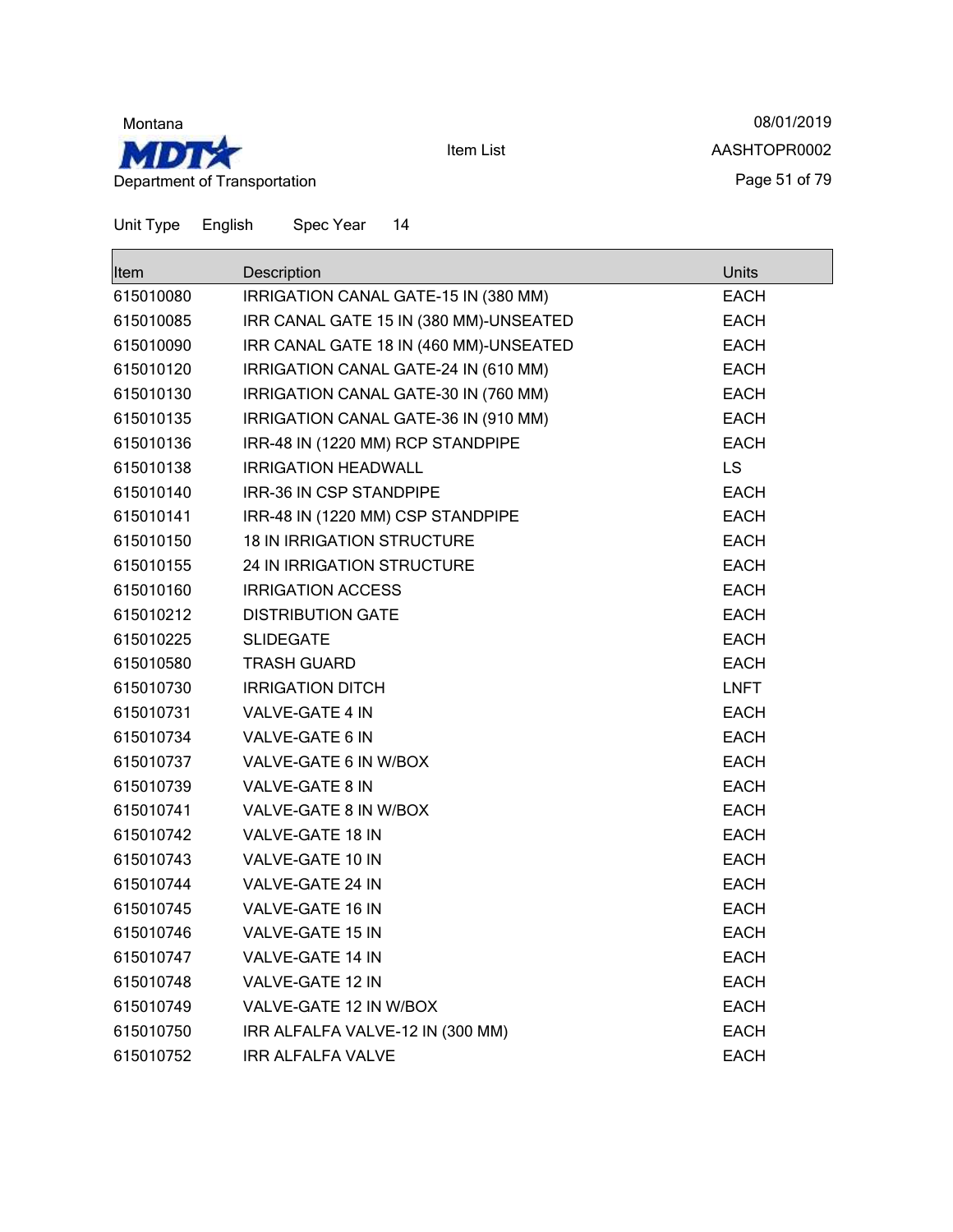

08/01/2019 AASHTOPR0002 Page 52 of 79

| ltem      | Description                       | Units       |
|-----------|-----------------------------------|-------------|
| 615014732 | VALVE-GATE 4 IN W/BOX             | <b>EACH</b> |
| 615020015 | IRR SURFACE GATE 12 IN (300 MM)   | <b>EACH</b> |
| 615020100 | <b>DRAIN ASSEMBLY</b>             | <b>EACH</b> |
| 616323104 | <b>CONDUIT-STEEL 1/2 IN RIGID</b> | <b>LNFT</b> |
| 616323106 | CONDUIT-STEEL 3/4 IN RIGID        | <b>LNFT</b> |
| 616323110 | <b>CONDUIT-STEEL 1 IN RIGID</b>   | <b>LNFT</b> |
| 616323112 | CONDUIT-STEEL 1 1/4 IN RIGID      | <b>LNFT</b> |
| 616323114 | CONDUIT-STEEL 1 1/2 IN RIGID      | <b>LNFT</b> |
| 616323120 | <b>CONDUIT-STEEL 2 IN RIGID</b>   | <b>LNFT</b> |
| 616323124 | CONDUIT-STEEL 2 1/2 IN RIGID      | <b>LNFT</b> |
| 616323130 | <b>CONDUIT-STEEL 3 IN RIGID</b>   | <b>LNFT</b> |
| 616323135 | CONDUIT-STEEL 3 1/2 IN RIGID      | <b>LNFT</b> |
| 616343909 | CONDUIT-PLASTIC 3/4 IN            | <b>LNFT</b> |
| 616343910 | <b>CONDUIT-PLASTIC 1 IN</b>       | <b>LNFT</b> |
| 616343914 | CONDUIT-PLASTIC 1 1/2 IN          | <b>LNFT</b> |
| 616343920 | <b>CONDUIT-PLASTIC 2 IN</b>       | <b>LNFT</b> |
| 616343924 | CONDUIT-PLASTIC 2 1/2 IN          | <b>LNFT</b> |
| 616343930 | <b>CONDUIT-PLASTIC 3 IN</b>       | <b>LNFT</b> |
| 616343931 | <b>CONDUIT-PLASTIC 4 IN</b>       | <b>LNFT</b> |
| 616343960 | <b>CONDUIT-PLASTIC 6 IN</b>       | <b>LNFT</b> |
| 616723003 | <b>JUNCTION BOX</b>               | <b>EACH</b> |
| 616782999 | <b>ADJUST PULL BOX</b>            | <b>EACH</b> |
| 616783001 | PULL BOX-CONCRETE TYPE 1          | <b>EACH</b> |
| 616783002 | PULL BOX-CONCRETE TYPE 2          | <b>EACH</b> |
| 616783003 | PULL BOX-CONCRETE TYPE 3          | <b>EACH</b> |
| 616783006 | PULL BOX-COMPOSITE TYPE 1         | <b>EACH</b> |
| 616783007 | PULL BOX-COMPOSITE TYPE 2         | <b>EACH</b> |
| 616783008 | PULL BOX-COMPOSITE TYPE 3         | <b>EACH</b> |
| 616783009 | PULL BOX-COMPOSITE TYPE 4         | <b>EACH</b> |
| 616783010 | PULL BOX-HEAVY DUTY               | <b>EACH</b> |
| 617000000 | FOUNDATION-CONCRETE               | <b>CUYD</b> |
| 617000050 | POLES-TREATED WOOD CLASS 4        | <b>LNFT</b> |
| 617000060 | <b>GATE-ROAD CLOSURE</b>          | <b>EACH</b> |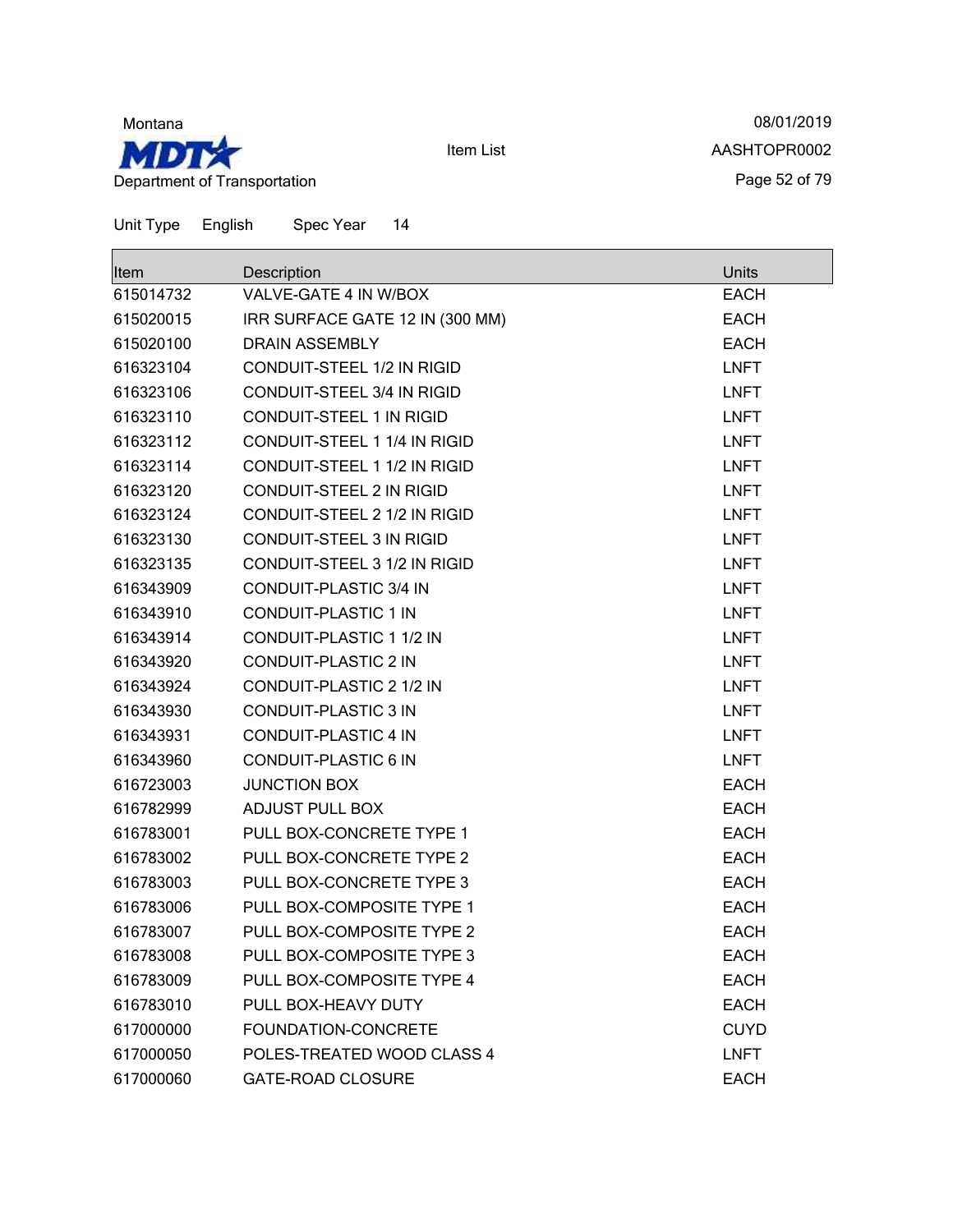

08/01/2019 AASHTOPR0002 Page 53 of 79

| ⊪ltem     | Description                        | Units       |
|-----------|------------------------------------|-------------|
| 617000110 | REVISE WEATHER MONITORING SYSTEM   | LS          |
| 617003085 | CABLE-ALUMINUM 2-2-4-600V          | <b>LNFT</b> |
| 617003090 | CABLE-ALUMINUM AWG 6-600V          | <b>LNFT</b> |
| 617033106 | CABLE-COPPER 2AWG6-600V            | <b>LNFT</b> |
| 617033108 | CABLE-COPPER 2AWG8-600V            | <b>LNFT</b> |
| 617033110 | CABLE-COPPER 2AWG10-600V           | <b>LNFT</b> |
| 617033112 | CABLE-COPPER 2AWG12-600V           | <b>LNFT</b> |
| 617033114 | CABLE-COPPER 2AWG14-600V           | <b>LNFT</b> |
| 617033210 | CABLE-COPPER 3AWG10-600V           | <b>LNFT</b> |
| 617033212 | CABLE-COPPER 3AWG12-600V           | <b>LNFT</b> |
| 617033214 | CABLE-COPPER 3AWG14-600V           | <b>LNFT</b> |
| 617033310 | CABLE-COPPER 4AWG10-600V           | <b>LNFT</b> |
| 617033312 | CABLE-COPPER 5AWG12-600V           | <b>LNFT</b> |
| 617033313 | CABLE-COPPER 4AWG12-600V           | <b>LNFT</b> |
| 617033314 | CABLE-COPPER 5AWG14-600V           | <b>LNFT</b> |
| 617033414 | CABLE-COPPER 7AWG14-600V           | <b>LNFT</b> |
| 617033420 | CABLE-COPPER 9AWG12-600V           | <b>LNFT</b> |
| 617033514 | CABLE-COPPER 9AWG14-600V           | <b>LNFT</b> |
| 617033516 | CABLE-COPPER 10AWG14-600V          | <b>LNFT</b> |
| 617033614 | CABLE-COPPER 12AWG14-600V          | <b>LNFT</b> |
| 617033714 | CABLE-COPPER 15AWG14-600V          | <b>LNFT</b> |
| 617033814 | CABLE-COPPER 16AWG14-600V          | <b>LNFT</b> |
| 617033864 | CABLE-COPPER 19 AWG14-600V         | <b>LNFT</b> |
| 617086919 | CABLE-COPPER 6 PAIR AWG 19 COM     | <b>LNFT</b> |
| 617086920 | CABLE-COPPER COAXIAL-VIDEO         | <b>LNFT</b> |
| 617090050 | CABLE-COPPER COAXIAL 50 OHM 3/8 IN | <b>LNFT</b> |
| 617099055 | CABLE-COPPER COAXIAL 50 OHM 1/2 IN | <b>LNFT</b> |
| 617123101 | CONDUCTOR-COPPER AWG1-600V         | <b>LNFT</b> |
| 617123102 | CONDUCTOR-COPPER AWG2-600V         | <b>LNFT</b> |
| 617123104 | CONDUCTOR-COPPER AWG4-600V         | <b>LNFT</b> |
| 617123106 | CONDUCTOR-COPPER AWG6-600V         | <b>LNFT</b> |
| 617123108 | CONDUCTOR-COPPER AWG8-600V         | <b>LNFT</b> |
| 617123110 | CONDUCTOR-COPPER AWG10-600V        | <b>LNFT</b> |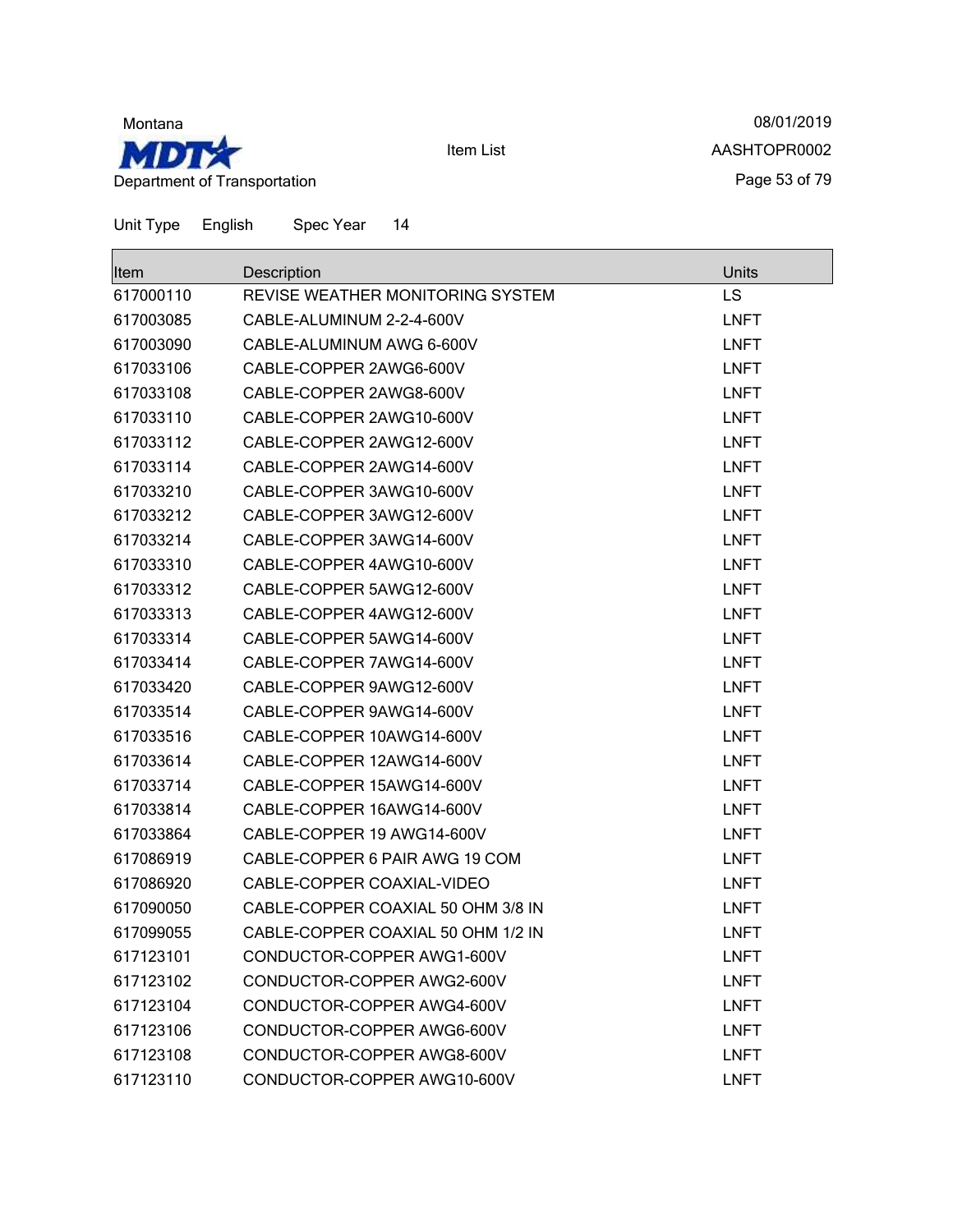

08/01/2019 AASHTOPR0002 Page 54 of 79

| <b>Item</b> | Description                           | <b>Units</b> |
|-------------|---------------------------------------|--------------|
| 617123112   | CONDUCTOR-COPPER AWG12-600V           | <b>LNFT</b>  |
| 617123114   | CONDUCTOR-COPPER AWG14-600V           | <b>LNFT</b>  |
| 617123181   | CONDUCTOR-COPPER 1/0 AWG-600 V        | <b>LNFT</b>  |
| 617123306   | CONDUCTOR-COPPER AWG6-BARE            | <b>LNFT</b>  |
| 617123310   | CONDUCTOR-COPPER AWG10-BARE           | <b>LNFT</b>  |
| 617130066   | DECORATIVE LUMINAIRE POLE-TYPE 1      | <b>EACH</b>  |
| 617130067   | DECORATIVE LUMINAIRE POLE-TYPE 2      | <b>EACH</b>  |
| 617130070   | DECORATIVE LUMINAIRE POLE-TYPE 3      | <b>EACH</b>  |
| 617183050   | STANDARD-STL TYPE 10-A-500-0          | EACH         |
| 617183051   | STANDARD-STL TYPE 10-A-500-1          | <b>EACH</b>  |
| 617183052   | STANDARD-STL TYPE 10-A-500-2          | <b>EACH</b>  |
| 617183053   | STANDARD-STL TYPE 10-A-500-3          | <b>EACH</b>  |
| 617183054   | STANDARD-STL TYPE 10-A-500-4          | <b>EACH</b>  |
| 617183055   | STANDARD-STL TYPE 10-A-500-5          | <b>EACH</b>  |
| 617183056   | STANDARD-STL TYPE 10-A-500-6          | <b>EACH</b>  |
| 617183057   | STANDARD-STL TYPE 10-A-500-7          | EACH         |
| 617183058   | STANDARD-STL TYPE 10-A-500-8          | <b>EACH</b>  |
| 617183059   | STANDARD-STL TYPE 10-A-500-9          | <b>EACH</b>  |
| 617183060   | STANDARD-STL TYPE 10-A-500-4DA        | <b>EACH</b>  |
| 617183061   | STANDARD-STL TYPE 10-A-500-7SL        | <b>EACH</b>  |
| 617183062   | STANDARD-STL TYPE 10-A-600-2          | <b>EACH</b>  |
| 617183067   | STANDARD-STL TYPE 10-A-500-6DA        | <b>EACH</b>  |
| 617183068   | STANDARD-STL TYPE 10-A-500-6SL        | <b>EACH</b>  |
| 617190065   | STANDARD-STL TYPE ANGLE               | EACH         |
| 617233020   | CONTROLLER-CAB PEDESTAL TYPE M        | <b>EACH</b>  |
| 617233030   | CONTROLLER-CAB PEDESTAL TYPE P        | <b>EACH</b>  |
| 617233040   | CONTROLLER-CAB PEDESTAL TYPE D        | <b>EACH</b>  |
| 617233100   | CONTROLLER-CAB PED-MODIFY             | EACH         |
| 617253000   | <b>GUY AND ANCHOR ASSEMBLY</b>        | <b>EACH</b>  |
| 617253010   | OVERHEAD GUY ASSEMBLY 3/8 IN (9.5 MM) | <b>EACH</b>  |
| 617273099   | DECORATIVE LIGHT STANDARD             | EACH         |
| 617273160   | LIGHTING BRACKET 16 FT (400 MM)       | <b>EACH</b>  |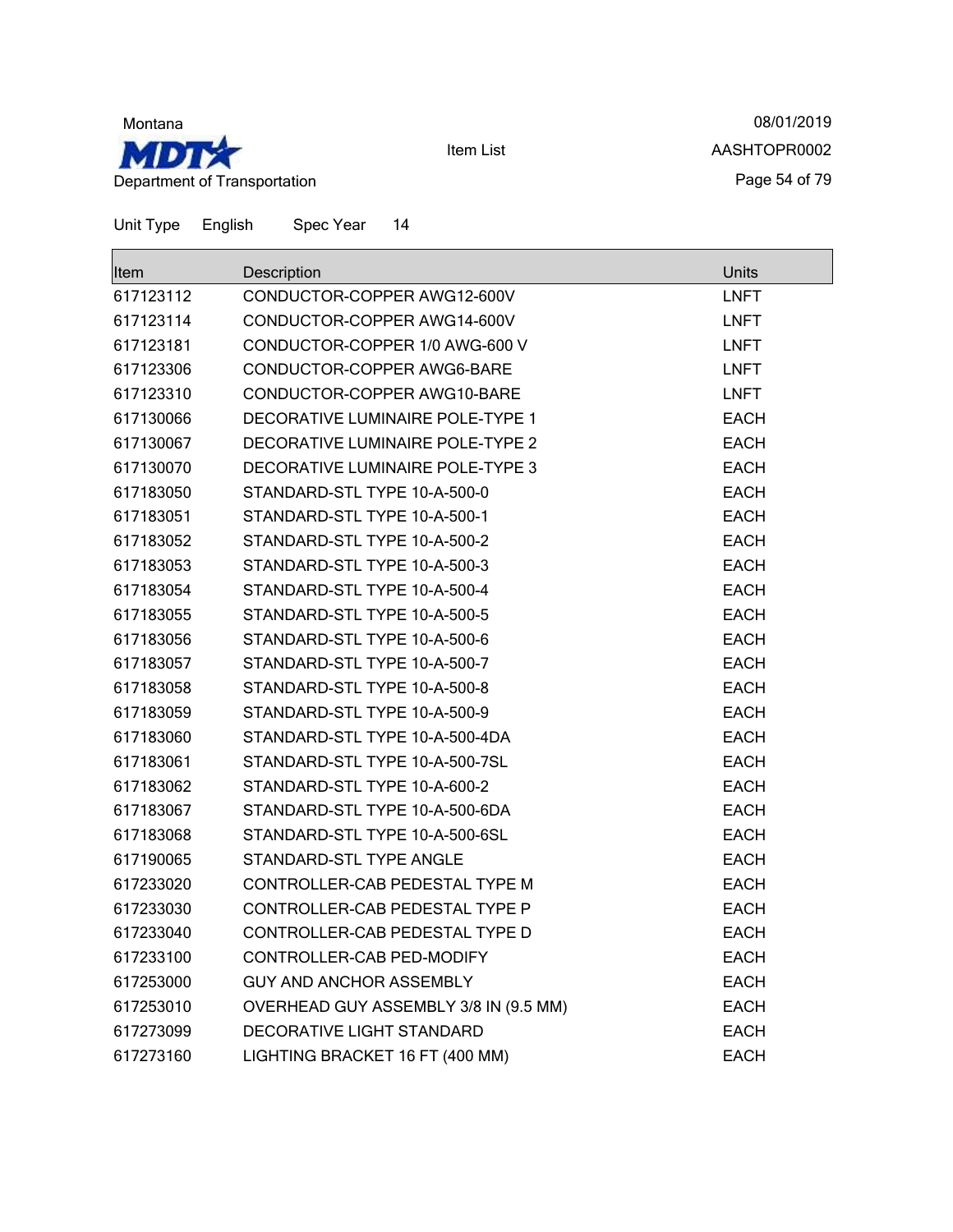

08/01/2019 AASHTOPR0002 Page 55 of 79

| <b>Item</b> | Description                        | <b>Units</b> |
|-------------|------------------------------------|--------------|
| 617300065   | <b>DECORATIVE LUMINAIRE</b>        | <b>EACH</b>  |
| 617303099   | DECORATIVE LUMINAIRE ASSEMBLY      | <b>EACH</b>  |
| 617303207   | LUMINAIRE ASSEMBLY-70 W S.V.       | <b>EACH</b>  |
| 617303210   | LUMINAIRE ASSEMBLY-100 W S.V.      | <b>EACH</b>  |
| 617303215   | LUMINAIRE ASSEMBLY-150 W S.V.      | <b>EACH</b>  |
| 617303220   | LUMINAIRE ASSEMBLY-200 W S.V.      | <b>EACH</b>  |
| 617303225   | LUMINAIRE ASSEMBLY-250 W S.V.      | <b>EACH</b>  |
| 617303240   | LUMINAIRE ASSEMBLY-400 W S.V.      | <b>EACH</b>  |
| 617303295   | LUMINAIRE ASSEMBLY-1000 W S.V.     | <b>EACH</b>  |
| 617303300   | <b>HIGH EFFICACY LUMINAIRE LED</b> | <b>EACH</b>  |
| 617303302   | UNDERPASS LUMINAIRE LED            | <b>EACH</b>  |
| 617303305   | UNDERPASS LUMINAIRE 50 W SV        | <b>EACH</b>  |
| 617303307   | UNDERPASS LUMINAIRE 70 W S.V.      | <b>EACH</b>  |
| 617303310   | UNDERPASS LUMINAIRE 100 W S.V.     | <b>EACH</b>  |
| 617303325   | UNDERPASS LUMINAIRE 250 W S.V.     | <b>EACH</b>  |
| 617303340   | UNDERPASS LUMINAIRE 400 W S.V.     | <b>EACH</b>  |
| 617303504   | FLUORESCENT LUMINAIRE-40 W         | <b>EACH</b>  |
| 617303800   | RESET LUMINAIRE ASSEMBLY           | <b>LS</b>    |
| 617305300   | HIGH EFFICACY LUMINAIRE LED        | <b>EACH</b>  |
| 617309300   | <b>HIGH EFFICACY LUMINAIRE LED</b> | <b>EACH</b>  |
| 617333000   | SERV ASSEMBLY-MODIFY               | <b>EACH</b>  |
| 617333105   | ELEC SERV ASSEMBLY                 | <b>EACH</b>  |
| 617333110   | SERV ASSEMB-10 AMP                 | <b>EACH</b>  |
| 617333115   | SERV ASSEMB-15 AMP                 | <b>EACH</b>  |
| 617333120   | SERV ASSEMB-20 AMP                 | <b>EACH</b>  |
| 617333125   | SERV ASSEMB-400 AMP                | <b>EACH</b>  |
| 617333130   | SERV ASSEMB-30 AMP                 | <b>EACH</b>  |
| 617333140   | SERV ASSEMB-40 AMP                 | <b>EACH</b>  |
| 617333145   | <b>SERV ASSEMB-45 AMP</b>          | <b>EACH</b>  |
| 617333150   | SERV ASSEMB-50 AMP                 | <b>EACH</b>  |
| 617333160   | SERV ASSEMB-60 AMP                 | <b>EACH</b>  |
| 617333170   | SERV ASSEMB-70 AMP                 | <b>EACH</b>  |
| 617333195   | SERV ASSEMB-100 AMP                | <b>EACH</b>  |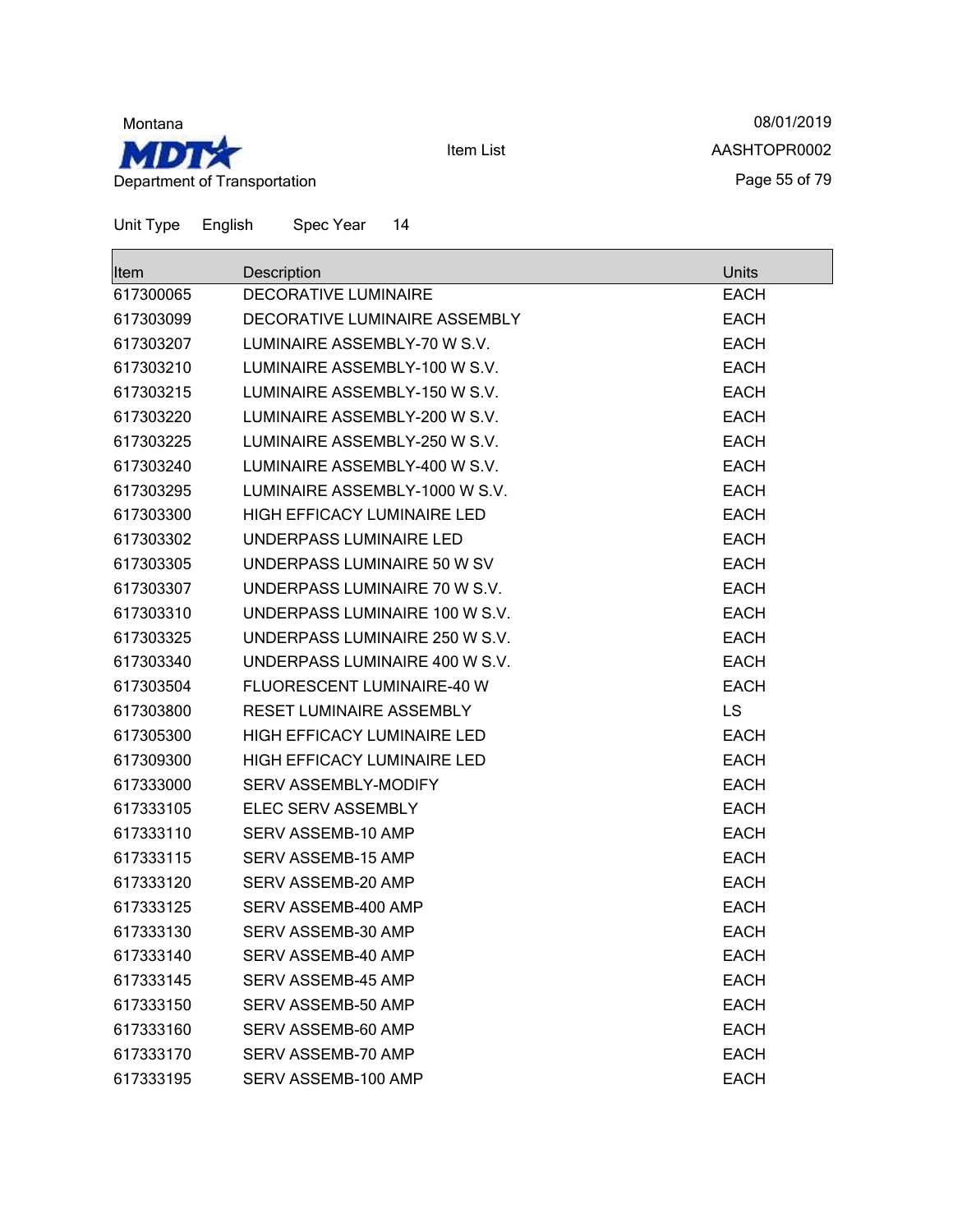

08/01/2019 AASHTOPR0002 Page 56 of 79

| Item      | Description                         | Units       |
|-----------|-------------------------------------|-------------|
| 617333198 | SERV ASSEMBLY-200 AMP               | <b>EACH</b> |
| 617343100 | <b>ENCLOSURE - NEMA TYPE 3R</b>     | <b>EACH</b> |
| 617453002 | <b>TEMPORARY TRAFFIC SIGNAL</b>     | <b>LS</b>   |
| 617453152 | <b>FLASHER</b>                      | <b>EACH</b> |
| 617453156 | <b>RESET FLASHER</b>                | <b>EACH</b> |
| 617483101 | SIG-TRAF 1 COL-1 WAY 8              | <b>EACH</b> |
| 617483110 | SIG-TRAF 1 COL-1 WAY 12             | <b>EACH</b> |
| 617483115 | SIG-TRAF 1 COL-1 WAY 12 BI-MOD      | <b>EACH</b> |
| 617493100 | SIG-TRAF 2 COL-1 WAY 8-8            | <b>EACH</b> |
| 617493110 | SIG-TRAF 2 COL-1 WAY 12-12          | <b>EACH</b> |
| 617503110 | SIG-TRAF 3 COL-1 WAY 12-8-8         | <b>EACH</b> |
| 617503130 | SIG-TRAF 3 COL-1 WAY 12-12-12       | <b>EACH</b> |
| 617503140 | SIG-TRAF 3 COL-1 WAY 8-8-8          | <b>EACH</b> |
| 617513125 | SIG TRAF 4 COL 1 W 12-12-12-12      | <b>EACH</b> |
| 617523000 | SOLAR SIG-TRAF 1 COLOR-1 WAY 8      | <b>EACH</b> |
| 617523010 | SOL SIG-TRAF 1 COLOR-1 WAY 12       | <b>EACH</b> |
| 617523125 | SIG-TRAF 5 COL 1 W 12-8-8-12        | <b>EACH</b> |
| 617523127 | SIG-TRAF 5 COL-1 W 12-12-12-12      | <b>EACH</b> |
| 617523201 | SIG-TRAF 12 IN LED RETROFIT         | <b>EACH</b> |
| 617525000 | SOLAR SIG-TRAF 1 COLOR-1 WAY 8      | <b>EACH</b> |
| 617525010 | SOLAR SIG-TRAF 1 COLOR-1 WAY 12     | <b>EACH</b> |
| 617525201 | SIG-TRAF 12 IN LED RETROFIT-INSTALL | <b>EACH</b> |
| 617529000 | SOLAR SIG-TRAF 1 COLOR-1 WAY 8      | <b>EACH</b> |
| 617529010 | SOLAR SIG-TRAF 1 COLOR-1 WAY 12     | <b>EACH</b> |
| 617529201 | SIG-TRAF 12 LED RETROFIT-MATERIAL   | <b>EACH</b> |
| 617533000 | SIG-TRAF-BACKPLATE-REFLECTIVE       | <b>EACH</b> |
| 617553010 | SIG-PEDESTRIAN TYPE 1               | <b>EACH</b> |
| 617553020 | <b>SIG-PEDESTRIAN TYPE 2</b>        | <b>EACH</b> |
| 617553022 | SIG-PEDESTRIAN AUDIBLE              | <b>EACH</b> |
| 617553030 | SIG-PEDESTRIAN RETROFIT             | <b>EACH</b> |
| 617555030 | SIG-PED RETROFIT-INSTALL            | <b>EACH</b> |
| 617559030 | SIG-PED RETROFIT-MATERIAL           | <b>EACH</b> |
| 617573050 | PEDESTRIAN HYBRID BEACON            | <b>EACH</b> |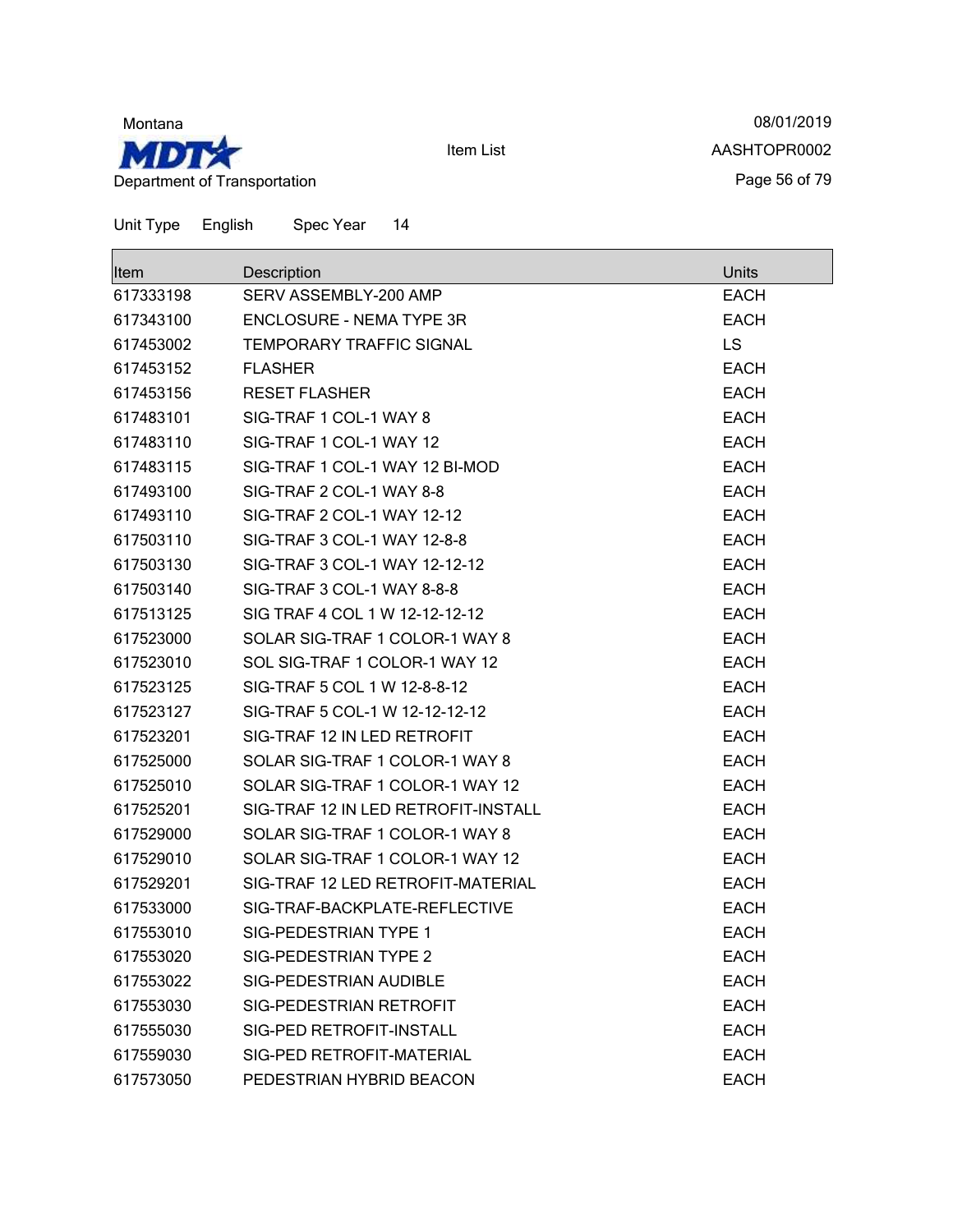

08/01/2019 AASHTOPR0002 Page 57 of 79

| <b>Item</b> | Description                       | Units       |
|-------------|-----------------------------------|-------------|
| 617573060   | ADVANCE FLASHING BEACON           | EACH        |
| 617573070   | RECTANGULAR RAPID FLASHING BEACON | <b>EACH</b> |
| 617573080   | LED EMBEDDED SIGN                 | <b>EACH</b> |
| 617573085   | SOLAR LED EMBEDDED SIGN           | <b>EACH</b> |
| 617583000   | <b>SCHOOL CROSSING BEACON</b>     | <b>EACH</b> |
| 617603005   | <b>MODIFY CONTROLLER</b>          | <b>EACH</b> |
| 617603120   | CABINET CONTROLLER TYPE P         | <b>EACH</b> |
| 617605041   | CONTLR/TRAF-ACTUAT TYPE 4-A       | <b>EACH</b> |
| 617605081   | CONTLR/TRAF-ACTUAT TYPE 8-A       | <b>EACH</b> |
| 617609041   | CONTLR/TRAF-ACTUAT TYPE 4-A       | <b>EACH</b> |
| 617609081   | CONTLR/TRAF-ACTUAT TYPE 8-A       | <b>EACH</b> |
| 617623270   | <b>BATTERY BACKUP SYSTEM</b>      | <b>EACH</b> |
| 617673080   | SIG STANDARD TYPE 1-80            | <b>EACH</b> |
| 617673100   | SIG STANDARD TYPE 1-100           | <b>EACH</b> |
| 617673120   | SIG STANDARD TYPE 1-120           | <b>EACH</b> |
| 617673140   | SIG STANDARD TYPE 1-140           | <b>EACH</b> |
| 617673160   | SIG STANDARD TYPE 1-160           | <b>EACH</b> |
| 617673170   | SIG STANDARD TYPE 1-170           | <b>EACH</b> |
| 617673200   | SIG STANDARD TYPE 1-200           | <b>EACH</b> |
| 617693502   | SIG STANDARD TYPE 2-A-500-2       | <b>EACH</b> |
| 617693503   | SIG STANDARD TYPE 2-A-500-3       | <b>EACH</b> |
| 617693504   | SIG STANDARD TYPE 2-A-500-4       | <b>EACH</b> |
| 617693523   | SIG STANDARD TYPE 2-A-502-3       | <b>EACH</b> |
| 617693905   | SIG STANDARD TYPE 2-A-900-5       | <b>EACH</b> |
| 617693906   | SIG STANDARD TYPE 2-A-900-6       | <b>EACH</b> |
| 617693907   | SIG STANDARD TYPE 2-A-900-7       | <b>EACH</b> |
| 617693908   | SIG STANDARD TYPE 2-A-900-8       | <b>EACH</b> |
| 617693909   | SIG STANDARD TYPE 2-A-900-9       | <b>EACH</b> |
| 617693936   | SIG STANDARD TYPE 2-A-503-6       | <b>EACH</b> |
| 617693938   | SIG STANDARD TYPE 2-A-503-8       | <b>EACH</b> |
| 617695501   | SIG STANDARD TYPE 2-A-500-1       | <b>EACH</b> |
| 617695502   | SIG STANDARD TYPE 2-A-500-2       | <b>EACH</b> |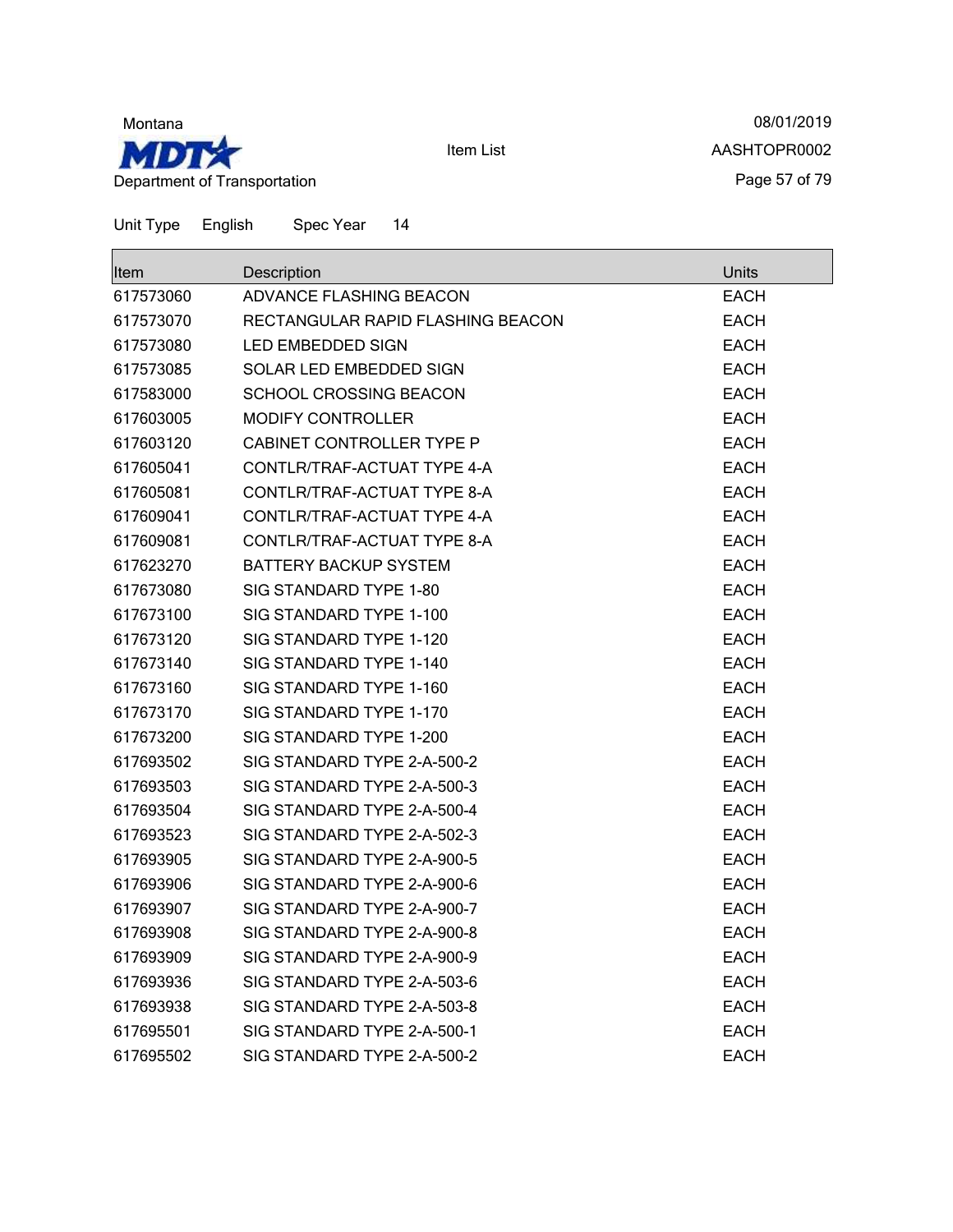

Unit Type English Spec Year 14

Item List

08/01/2019 AASHTOPR0002 Page 58 of 79

| Item      | Description                 | Units       |
|-----------|-----------------------------|-------------|
| 617695503 | SIG STANDARD TYPE 2-A-500-3 | <b>EACH</b> |
| 617695504 | SIG STANDARD TYPE 2-A-500-4 | <b>EACH</b> |
| 617695525 | SIG STANDARD TYPE 2-A-900-0 | <b>EACH</b> |
| 617695905 | SIG STANDARD TYPE 2-A-900-5 | <b>EACH</b> |
| 617695906 | SIG STANDARD TYPE 2-A-900-6 | <b>EACH</b> |
| 617695907 | SIG STANDARD TYPE 2-A-900-7 | <b>EACH</b> |
| 617695908 | SIG STANDARD TYPE 2-A-900-8 | <b>EACH</b> |
| 617695909 | SIG STANDARD TYPE 2-A-900-9 | <b>EACH</b> |
| 617699501 | SIG STANDARD TYPE 2-A-500-1 | <b>EACH</b> |
| 617699502 | SIG STANDARD TYPE 2-A-500-2 | <b>EACH</b> |
| 617699503 | SIG STANDARD TYPE 2-A-500-3 | <b>EACH</b> |
| 617699504 | SIG STANDARD TYPE 2-A-500-4 | <b>EACH</b> |
| 617699525 | SIG STANDARD TYPE 2-A-900-0 | <b>EACH</b> |
| 617699905 | SIG STANDARD TYPE 2-A-900-5 | <b>EACH</b> |
| 617699906 | SIG STANDARD TYPE 2-A-900-6 | <b>EACH</b> |
| 617699907 | SIG STANDARD TYPE 2-A-900-7 | <b>EACH</b> |
| 617699908 | SIG STANDARD TYPE 2-A-900-8 | <b>EACH</b> |
| 617699909 | SIG STANDARD TYPE 2-A-900-9 | <b>EACH</b> |
| 617713052 | SIG STANDARD TYPE 3-A-500-2 | <b>EACH</b> |
| 617713053 | SIG STANDARD TYPE 3-A-500-3 | <b>EACH</b> |
| 617713054 | SIG STANDARD TYPE 3-A-500-4 | <b>EACH</b> |
| 617713095 | SIG STANDARD TYPE 3-A-900-5 | <b>EACH</b> |
| 617713096 | SIG STANDARD TYPE 3-A-900-6 | <b>EACH</b> |
| 617713097 | SIG STANDARD TYPE 3-A-900-7 | <b>EACH</b> |
| 617713098 | SIG STANDARD TYPE 3-A-900-8 | <b>EACH</b> |
| 617713099 | SIG STANDARD TYPE 3-A-900-9 | <b>EACH</b> |
| 617713100 | SIG STANDARD TYPE 3-A-900-0 | <b>EACH</b> |
| 617713395 | SIG STANDARD TYPE 3-A-903-5 | <b>EACH</b> |
| 617713397 | SIG STANDARD TYPE 3-A-903-7 | <b>EACH</b> |
| 617715051 | SIG STANDARD TYPE 3-A-500-1 | <b>EACH</b> |
| 617715052 | SIG STANDARD TYPE 3-A-500-2 | <b>EACH</b> |
| 617715053 | SIG STANDARD TYPE 3-A-500-3 | <b>EACH</b> |
| 617715054 | SIG STANDARD TYPE 3-A-500-4 | <b>EACH</b> |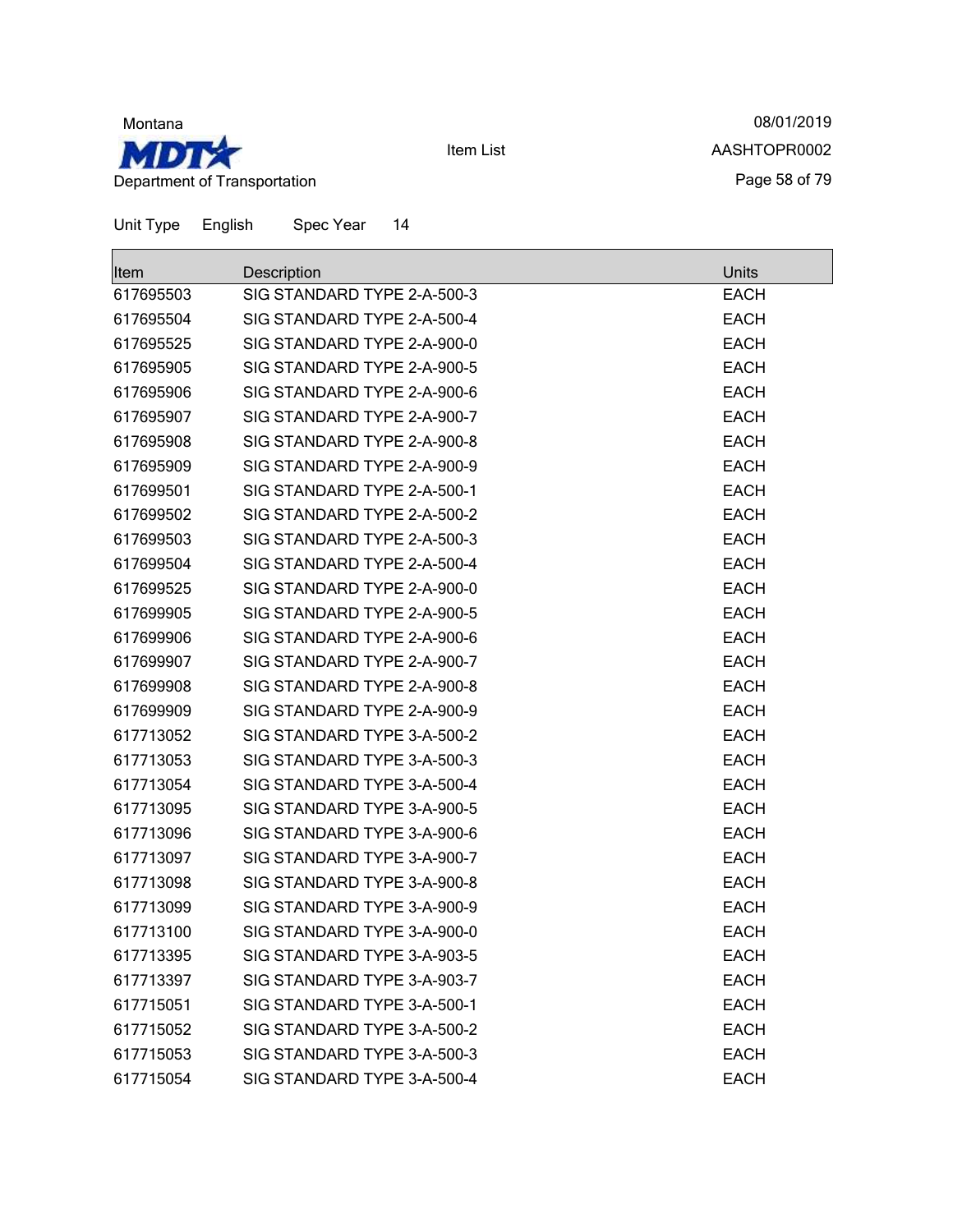

08/01/2019 AASHTOPR0002 Page 59 of 79

|  | Unit Type | English | Spec Year |  |  |
|--|-----------|---------|-----------|--|--|
|--|-----------|---------|-----------|--|--|

| Item      | Description                            | Units       |
|-----------|----------------------------------------|-------------|
| 617715095 | SIG STANDARD TYPE 3-A-900-5            | <b>EACH</b> |
| 617715096 | SIG STANDARD TYPE 3-A-900-6            | <b>EACH</b> |
| 617715097 | SIG STANDARD TYPE 3-A-900-7            | <b>EACH</b> |
| 617715098 | SIG STANDARD TYPE 3-A-900-8            | <b>EACH</b> |
| 617715099 | SIG STANDARD TYPE 3-A-900-9            | <b>EACH</b> |
| 617715100 | SIG STANDARD TYPE 3-A-900-0            | <b>EACH</b> |
| 617719051 | SIG STANDARD TYPE 3-A-500-1            | <b>EACH</b> |
| 617719052 | SIG STANDARD TYPE 3-A-500-2            | <b>EACH</b> |
| 617719053 | SIG STANDARD TYPE 3-A-500-3            | <b>EACH</b> |
| 617719054 | SIG STANDARD TYPE 3-A-500-4            | <b>EACH</b> |
| 617719095 | SIG STANDARD TYPE 3-A-900-5            | <b>EACH</b> |
| 617719096 | SIG STANDARD TYPE 3-A-900-6            | <b>EACH</b> |
| 617719097 | SIG STANDARD TYPE 3-A-900-7            | <b>EACH</b> |
| 617719098 | SIG STANDARD TYPE 3-A-900-8            | <b>EACH</b> |
| 617719099 | SIG STANDARD TYPE 3-A-900-9            | <b>EACH</b> |
| 617719100 | SIG STANDARD TYPE 3-A-900-0            | <b>EACH</b> |
| 617725601 | <b>SIG STANDARD MODIFY</b>             | <b>EACH</b> |
| 617729601 | SIG STANDARD MODIFY                    | <b>EACH</b> |
| 617731622 | REMOVE AND RESET EXIST POLES           | LS          |
| 617733621 | REMOVE AND RESET EXISTING POLE         | <b>EACH</b> |
| 617739000 | PIEZO SENSORS                          | LS          |
| 617739010 | TRAFFIC SIGNAL COMMUNICATION DEVICES   | LS          |
| 617739100 | <b>WEIGH-IN-MOTION</b>                 | LS          |
| 617740000 | ROADWAY TEMPERATURE SENSOR             | <b>EACH</b> |
| 617743100 | <b>WIND SPEED SENSOR</b>               | <b>EACH</b> |
| 617763101 | DETECTOR LOOP                          | <b>EACH</b> |
| 617763401 | <b>OVERHEIGHT DETECTOR</b>             | <b>EACH</b> |
| 617763405 | DETECTOR-VIDEO                         | <b>EACH</b> |
| 617763410 | RADAR VEHICLE DETECTION                | <b>EACH</b> |
| 617763500 | DETECTOR-RADAR/PRESENCE                | <b>EACH</b> |
| 617763601 | DETECTOR-LOOP SHLD CABLE               | <b>LNFT</b> |
| 617763700 | ELECTRIC WILDLIFE DETERRENT MAT SYSTEM | <b>EACH</b> |
| 617764000 | <b>REMOTE WEIGH DISPLAY</b>            | <b>EACH</b> |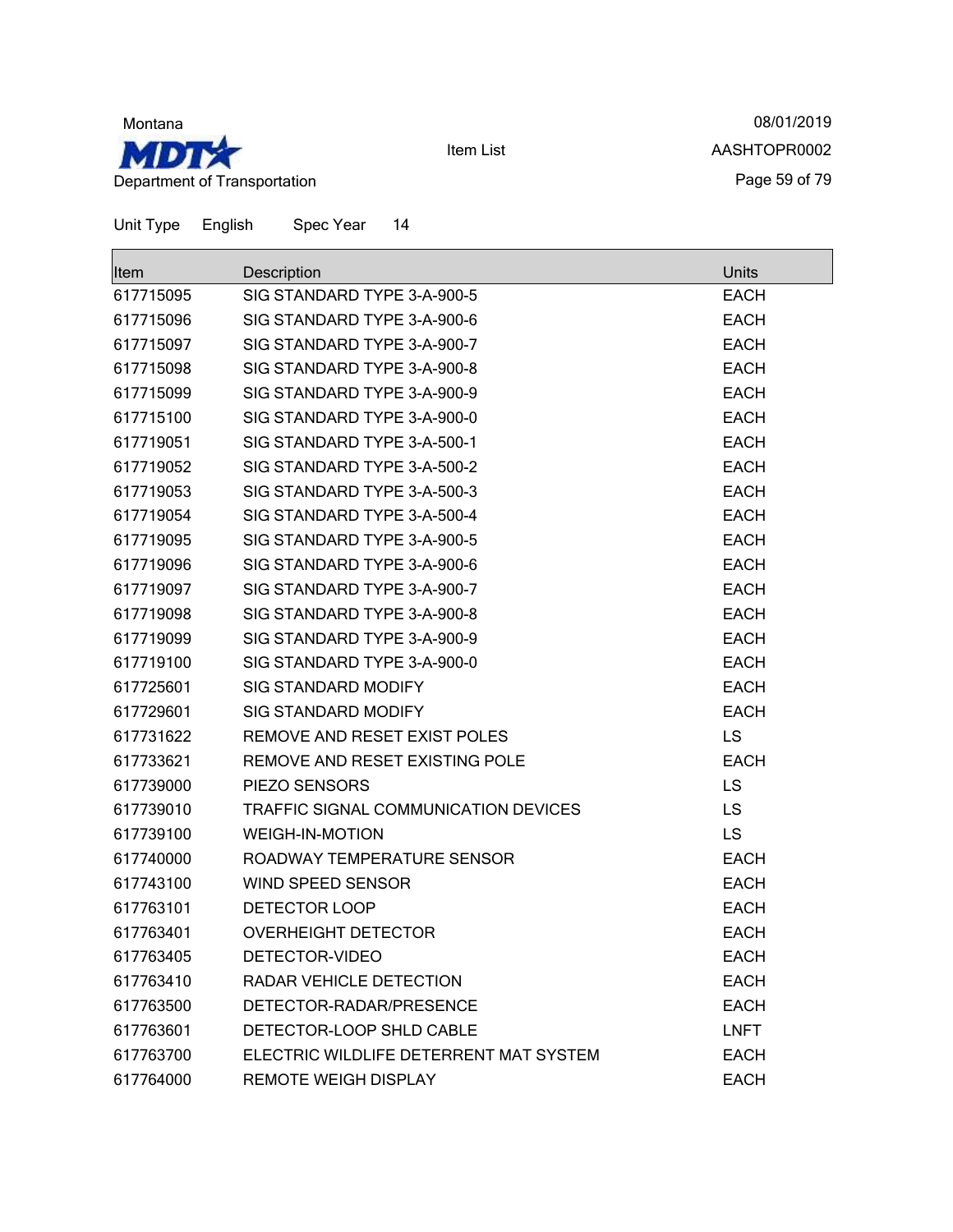

08/01/2019 AASHTOPR0002 Page 60 of 79

| <b>Item</b> | Description                          | Units       |
|-------------|--------------------------------------|-------------|
| 617764010   | REMOTE CAMERA SYSTEM                 | <b>EACH</b> |
| 617781000   | REMOVE AND SALVAGE MISC ELECTRICAL   | <b>LS</b>   |
| 617781001   | REMOVE AND SALVAGE MISC ELECTRICAL   | <b>LS</b>   |
| 617783020   | <b>REMOVE CLASS 4 POLE</b>           | <b>EACH</b> |
| 617783030   | REMOVE AND RESET MISC ELECTRICAL     | LS          |
| 617783035   | <b>OUTLET RECEPTACLE-120 VOLT</b>    | <b>EACH</b> |
| 617783040   | REMOVE AND RESET CONTROLLER          | <b>EACH</b> |
| 617903100   | <b>CONTROL UNIT</b>                  | <b>EACH</b> |
| 617903250   | PUSH BUTTON/PEDESTRIAN               | EACH        |
| 617903255   | PUSH BUTTON-PEDESTRIAN-TACTILE       | <b>EACH</b> |
| 617903260   | BIKE/PEDESTRIAN COUNTER-TYPE 1       | <b>EACH</b> |
| 617903265   | BIKE/PEDESTRIAN COUNTER-TYPE 2       | <b>EACH</b> |
| 617903459   | <b>BLANKOUT SIGN</b>                 | <b>EACH</b> |
| 617903460   | <b>VEHICLE SPEED FEEDBACK SIGN</b>   | <b>EACH</b> |
| 617903461   | VEHICLE SPEED FEEDBACK SIGN-SOLAR    | EACH        |
| 617903462   | CHANGEABLE MESSAGE SIGN              | EACH        |
| 617903463   | VARIABLE MESSAGE SIGN                | <b>EACH</b> |
| 617903485   | <b>MOBILE RADIO STATION</b>          | <b>EACH</b> |
| 617903502   | <b>EMER PRE-EMPTION DET CABLE</b>    | <b>LNFT</b> |
| 617903510   | ELECTRICAL MISCELLANEOUS             | <b>LS</b>   |
| 617903540   | YAGI ANTENNA-TYPE D                  | <b>EACH</b> |
| 617903550   | <b>MASTER ANTENNA</b>                | <b>EACH</b> |
| 617903703   | INNERDUCT SDR 13.5-3/4 IN            | <b>LNFT</b> |
| 617903706   | INNERDUCT SDR 13.5-1 1/2 IN          | LNFT        |
| 617903752   | 12 SM FIBER OPTIC CABLE (12 COUNT)   | <b>LNFT</b> |
| 617903801   | FIBER OPTIC CABLE TESTING            | <b>LS</b>   |
| 617903805   | FIBER TERM/FUSION SPLICE/PATCH CORDS | <b>EACH</b> |
| 617903810   | <b>FIBER CABLE TERM ENCLOSURES</b>   | EACH        |
| 617903820   | SIG CABINET INTERFACE SWITCH-FIBER   | <b>EACH</b> |
| 617905000   | PORT VAR MESSAGE SIGN-INSTALL        | <b>EACH</b> |
| 617905010   | VARIABLE MESSAGE SIGN-INSTALL        | EACH        |
| 617905502   | EMER PRE-EMPT DET CABLE-INSTALL      | <b>LNFT</b> |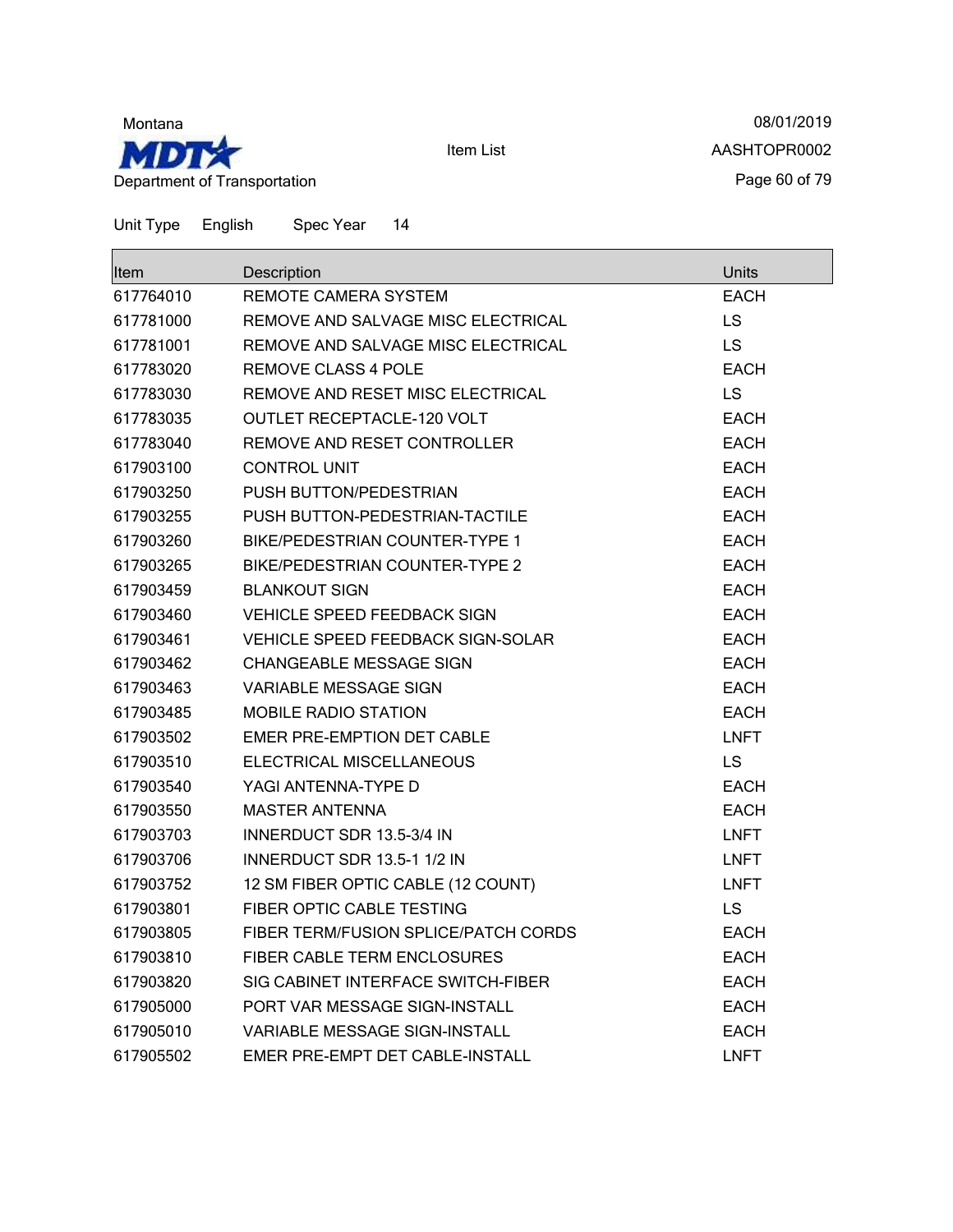

08/01/2019 AASHTOPR0002 Page 61 of 79

| lltem     | Description                            | Units       |
|-----------|----------------------------------------|-------------|
| 617905505 | EMER PRE-EMPT DET HEAD INSTALL         | <b>EACH</b> |
| 617906801 | FIBER OPTIC CABLE TESTING              | LS.         |
| 617909062 | DATA RADIO-LOCAL                       | <b>EACH</b> |
| 617909110 | <b>SERVICE CONNECT</b>                 | <b>EACH</b> |
| 617909470 | VARIABLE MESSAGE SIGN                  | <b>EACH</b> |
| 617909502 | EMER PRE-EMPT DET CABLE                | <b>LNFT</b> |
| 617909505 | EMER PRE-EMPTION DET HEAD              | <b>EACH</b> |
| 617909515 | ELECTRICAL MISCELLANEOUS               | LS          |
| 617909550 | RAILROAD SURFACE WORK                  | <b>LS</b>   |
| 617909575 | RAILROAD SIGNAL WORK                   | <b>LS</b>   |
| 618030005 | TRAFFIC CONTROL DEVICES CB             | <b>UNIT</b> |
| 618030006 | TRAFFIC CONTROL DEVICES CB (ALTERNATE) | <b>UNIT</b> |
| 618030015 | <b>TRAFFIC CONTROL-FIXED</b>           | <b>UNIT</b> |
| 618030050 | TRAFFIC CONTROL-SINGLE LANE CLOSURE    | <b>EACH</b> |
| 618030055 | TRAFFIC CONTROL-RAMP CROSSOVER         | <b>EACH</b> |
| 618030059 | TRAFFIC CONTROL-RAMP DETOUR            | <b>EACH</b> |
| 618030080 | <b>TRAFFIC CONTROL</b>                 | LS          |
| 618030085 | TRAFFIC CONTROL (ALT)                  | <b>LS</b>   |
| 618030180 | TRAFFIC CONTROL-CROSSOVER              | <b>EACH</b> |
| 618030190 | TRAFFIC CONTROL-TWO WAY TRAF           | <b>MILE</b> |
| 618030200 | TRAFFIC CONTROL PER MILE-CHIP SEAL     | <b>MILE</b> |
| 618030205 | TRAFFIC CONTROL PER MILE-CRACK SEAL    | <b>MILE</b> |
| 618030210 | CROSSOVER-MAINTAIN, REMOVE             | <b>EACH</b> |
| 618030220 | <b>REMOVE CROSSOVER</b>                | <b>EACH</b> |
| 618030240 | <b>RAMP CROSSOVER</b>                  | <b>EACH</b> |
| 618030250 | CROSSOVER-CONST, MAINTAIN, REMOVE      | <b>EACH</b> |
| 618030260 | CROSSOVER-CONST, MAINTAIN, CLOSE       | <b>EACH</b> |
| 618030270 | CROSSOVER-CONST, MAINTAIN              | <b>EACH</b> |
| 618030280 | <b>CROSSOVER RECLAMATION</b>           | <b>EACH</b> |
| 618030290 | CROSSOVER-MAINTAIN                     | <b>EACH</b> |
| 618030300 | CROSSOVER-MAINTAIN, CLOSE              | <b>EACH</b> |
| 618030310 | <b>CROSSOVER-MEDIAN BARRIER RAIL</b>   | <b>EACH</b> |
| 618100000 | SINGLE USE SIGNS                       | <b>SQFT</b> |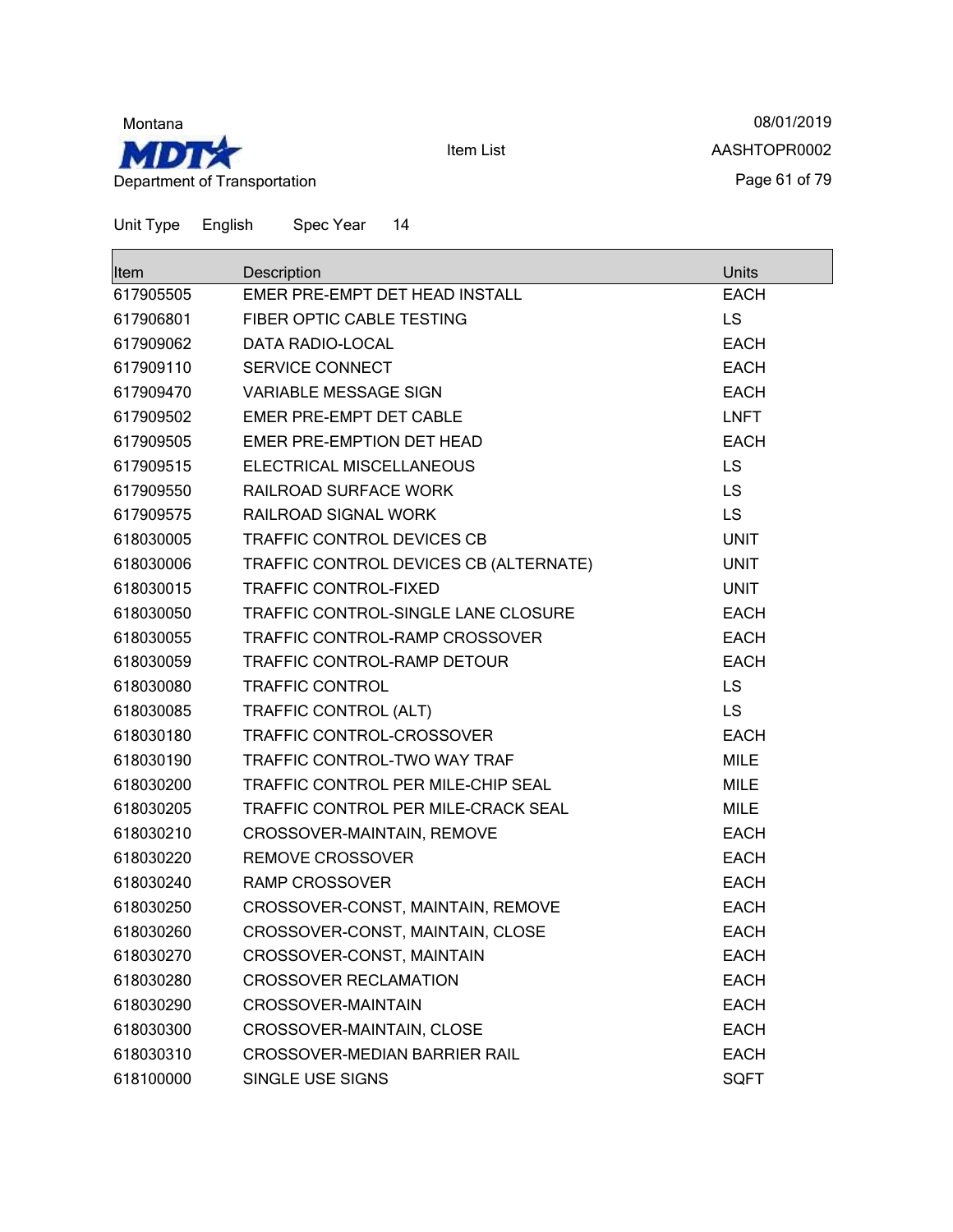

08/01/2019 AASHTOPR0002 Page 62 of 79

| Item      | Description                        | Units       |
|-----------|------------------------------------|-------------|
| 618100001 | MOTORCYCLE ADVISORY SIGN           | <b>EACH</b> |
| 618100005 | PORTABLE VARIABLE MESSAGE SIGN     | <b>EACH</b> |
| 618100007 | TRAFFIC ACTUATED TEMPORARY SIGNALS | <b>DAY</b>  |
| 618100008 | TRAFFIC ACTUATED TEMPORARY SIGNALS | <b>LS</b>   |
| 618100010 | SIGN-SPECIAL                       | <b>EACH</b> |
| 618100015 | SIGN-SPECIAL                       | LS          |
| 618100020 | <b>WATERWAY SIGNAGE</b>            | <b>LS</b>   |
| 618110000 | INSTALL, REMOVE CAMERA SYSTEM      | <b>LS</b>   |
| 618110010 | INSTALL, REMOVE CAMERA SYSTEM      | <b>EACH</b> |
| 618190100 | <b>TEMPORARY BARRIER RAIL</b>      | <b>LNFT</b> |
| 618190110 | <b>RESET TEMP BARRIER RAIL</b>     | <b>LNFT</b> |
| 619010051 | SIGNS-ALUM SHEET INCR (I)          | <b>SQFT</b> |
| 619010057 | SIGNS ALUM SHT INCR(DIAMOND)       | <b>SQFT</b> |
| 619010058 | SIGNS-ALUM SHEET INCR IV           | <b>SQFT</b> |
| 619010059 | SIGNS-SHEET ALUM SHT INCR IX       | <b>SQFT</b> |
| 619010062 | SIGNS-ALUM SHEET INCR XI           | <b>SQFT</b> |
| 619010075 | SIGNS-ALUM REFL SHEET (I)          | <b>SQFT</b> |
| 619010086 | SIGNS-ALUM REFL SHEET IV           | <b>SQFT</b> |
| 619010088 | SIGNS-ALUM REFL SHEET IX           | <b>SQFT</b> |
| 619010090 | SIGNS-ALUM REFL SHEET XI           | <b>SQFT</b> |
| 619010100 | OVERLAY-SHEET ALUM TYPE IV         | <b>SQFT</b> |
| 619010180 | <b>HISTORICAL MARKER</b>           | <b>EACH</b> |
| 619010200 | <b>RESET SIGNS</b>                 | <b>EACH</b> |
| 619010210 | <b>RESET SIGNS-GUIDE</b>           | <b>EACH</b> |
| 619010212 | <b>RESET SIGNS-MILEPOSTS</b>       | <b>EACH</b> |
| 619010221 | REMOVE HISTORICAL MARKER           | <b>EACH</b> |
| 619010222 | <b>RESET HISTORICAL MARKER</b>     | <b>EACH</b> |
| 619010226 | RELOCATE HISTORICAL MARKER         | <b>EACH</b> |
| 619010230 | <b>REMOVE SIGN</b>                 | <b>EACH</b> |
| 619010240 | <b>REMOVE SIGN-GUIDE</b>           | <b>EACH</b> |
| 619010300 | POSTS-TUBULAR STEEL                | <b>LB</b>   |
| 619010310 | POSTS-STEEL U SIGN                 | LB          |
| 619010320 | POSTS-STEEL STRUCTURAL SIGN        | LB          |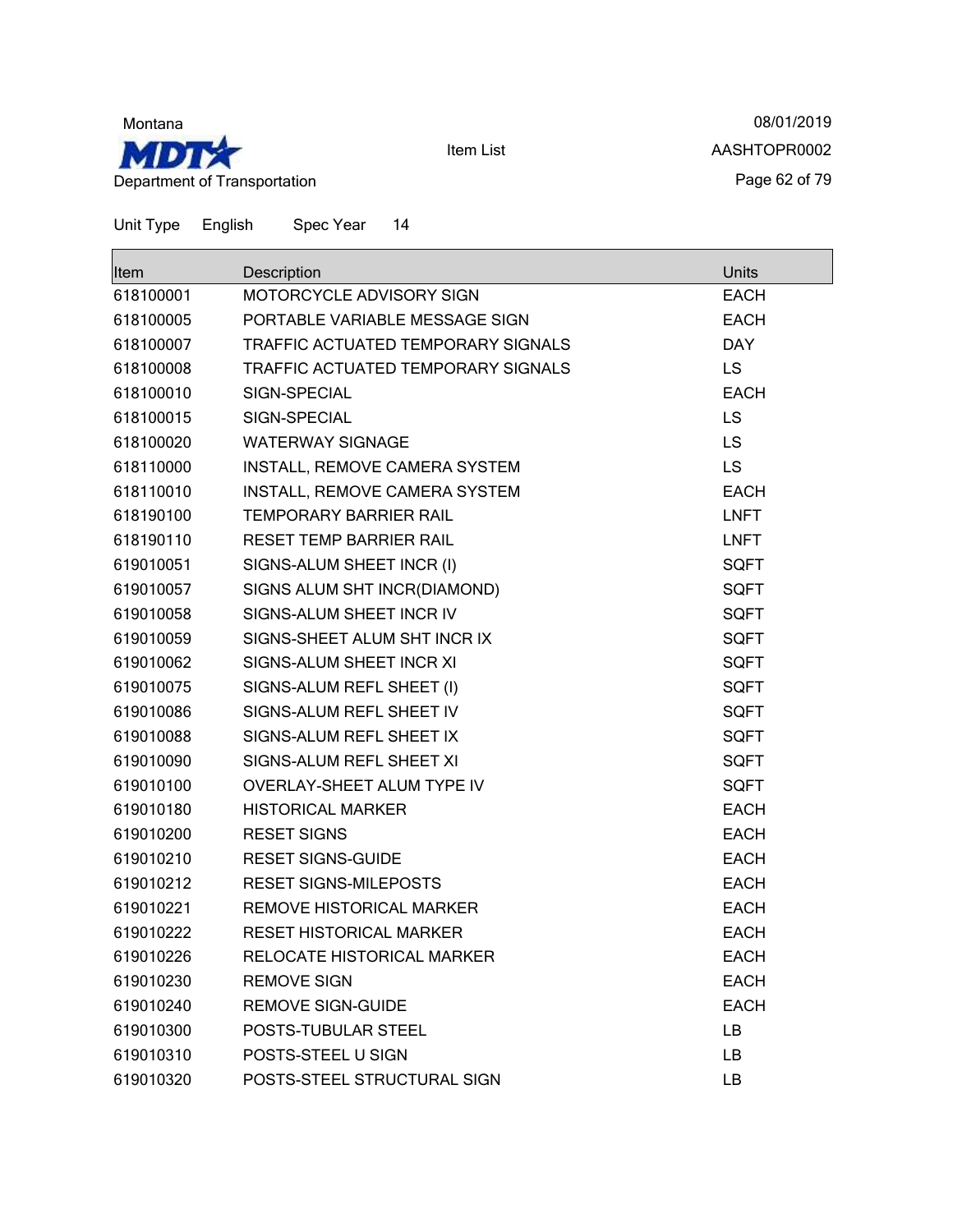

08/01/2019 AASHTOPR0002 Page 63 of 79

| <b>Item</b> | Description                              | Units       |
|-------------|------------------------------------------|-------------|
| 619010340   | POSTS-TUBULAR STEEL-SQ-PERF              | <b>LB</b>   |
| 619010480   | POLES-TREATED WOOD 4 IN                  | <b>LNFT</b> |
| 619010490   | POLES-TREATED WOOD 5 IN                  | <b>LNFT</b> |
| 619010500   | POLES-TREATED WOOD 6 IN                  | <b>LNFT</b> |
| 619010510   | OVERHEAD STRUCTURE/METAL                 | <b>EACH</b> |
| 619010521   | OVERHEAD STR/METAL-CANTILEVER            | <b>EACH</b> |
| 619010525   | OH STR/MTL CANTILEVER/LUMINAIRE          | <b>EACH</b> |
| 619010526   | REMOVE OVERHEAD STR/METAL-CANTILEVER     | <b>EACH</b> |
| 619010555   | OVERHEAD STR/METAL-BRIDGE                | <b>EACH</b> |
| 619010556   | REMOVE OVERHEAD STR/METAL-BRIDGE         | <b>EACH</b> |
| 619010560   | <b>RESET OVERHEAD STR/MTL-BR</b>         | <b>EACH</b> |
| 619010620   | <b>BARRICADES-TYPE B(1)</b>              | <b>LNFT</b> |
| 619010640   | <b>BARRICADES-TYPE B(3)</b>              | <b>LNFT</b> |
| 619010720   | FRANG SIGN POST BKWY - S3 X 5.7 (S75X8)  | <b>EACH</b> |
| 619010721   | FRANG SIGN POST BKWY-S3 X 7.7 (S75X11)   | <b>EACH</b> |
| 619010722   | FRANG SIGN POST BKWY-S4 X 7.7 (S100X11)  | <b>EACH</b> |
| 619010724   | FRANG SIGN POST BKWY-S5 X 10 (S130X15)   | <b>EACH</b> |
| 619010726   | FRANG SIGN POST BKWY-W4 X 13 (W100X19)   | <b>EACH</b> |
| 619010730   | FRANG SIGN POST BKWY-W8 X 18 (W200 X 27) | <b>EACH</b> |
| 619010732   | FRANG SIGN POST BKWY-W8 X 24(W200X34)    | <b>EACH</b> |
| 619010734   | FRANG SIGN POST BKWY-W12 X 30(W300X43)   | <b>EACH</b> |
| 619010740   | FRANG SIGN POST BKWY-3 IN RD (76 MM)     | <b>EACH</b> |
| 619010742   | FRANG SIGN POST BKWY-3.5 IN RD (89MM)    | <b>EACH</b> |
| 619010744   | FRANG SIGN POST BKWY-4 IN RD (100 MM)    | <b>EACH</b> |
| 619010770   | SQ TUBLR SLIP BASE BKWY-3 IN (76MM)      | <b>EACH</b> |
| 619010800   | PANEL DELINEATOR DESIGN A                | <b>EACH</b> |
| 619010805   | PANEL DELINEATOR DESIGN B                | <b>EACH</b> |
| 619010810   | PANEL DELINEATOR DESIGN C                | <b>EACH</b> |
| 619010815   | PANEL DELINEATOR DESIGN D                | <b>EACH</b> |
| 619010820   | PANEL DELINEATOR DESIGN F                | <b>EACH</b> |
| 619010825   | PANEL DELINEATOR DESIGN G                | <b>EACH</b> |
| 619010830   | PANEL DELINEATOR DESIGN H                | <b>EACH</b> |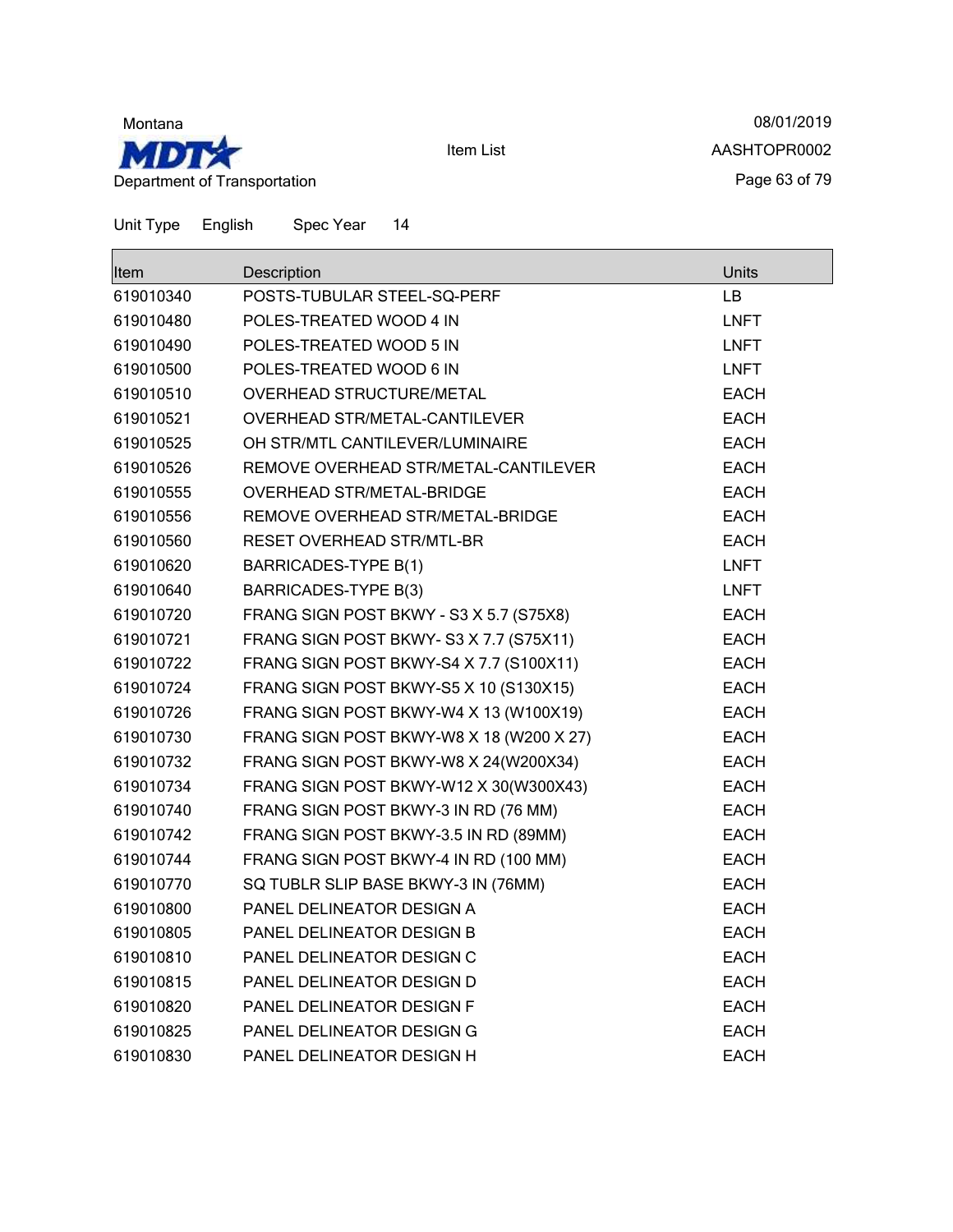

08/01/2019 AASHTOPR0002 Page 64 of 79

| lltem     | Description                             | Units       |
|-----------|-----------------------------------------|-------------|
| 619010835 | PANEL DELINEATOR DESIGN J               | <b>EACH</b> |
| 619010840 | PANEL DELINEATOR DESIGN GJ              | <b>EACH</b> |
| 619010845 | PANEL DELINEATOR DESIGN BJ              | <b>EACH</b> |
| 619010900 | PANEL DELINEATOR SNOWPOLE-DES A         | <b>EACH</b> |
| 619010910 | PANEL DELINEATOR SNOWPOLE-DES C         | <b>EACH</b> |
| 619010920 | PANEL DELINEATOR SNOWPOLE-DES F         | <b>EACH</b> |
| 619011001 | DELINEATOR SNOWPOLE-DES A               | <b>EACH</b> |
| 619011002 | DELINEATOR SNOWPOLE-DES F               | <b>EACH</b> |
| 619011003 | DELINEATOR SNOWPOLE-DES B               | <b>EACH</b> |
| 619011004 | DELINEATOR SNOWPOLE-DES C               | <b>EACH</b> |
| 619011005 | DELINEATOR SNOWPOLE-DES D               | <b>EACH</b> |
| 619011006 | DELINEATOR SNOWPOLE-DES G               | <b>EACH</b> |
| 619011007 | DELINEATOR SNOWPOLE-DES H               | <b>EACH</b> |
| 619011010 | <b>DELINEATOR DES A</b>                 | <b>EACH</b> |
| 619011020 | <b>DELINEATOR DES B</b>                 | <b>EACH</b> |
| 619011030 | <b>DELINEATOR DES C</b>                 | <b>EACH</b> |
| 619011040 | <b>DELINEATOR DES D</b>                 | <b>EACH</b> |
| 619011060 | <b>DELINEATOR DES F</b>                 | <b>EACH</b> |
| 619011070 | <b>DELINEATOR DES G</b>                 | <b>EACH</b> |
| 619011080 | <b>DELINEATOR DES H</b>                 | <b>EACH</b> |
| 619011085 | <b>DELINEATOR DES BJ</b>                | <b>EACH</b> |
| 619011087 | <b>DELINEATOR DES GJ</b>                | <b>EACH</b> |
| 619011138 | DELINEATION-LINEAR-WHITE-W-BEAM         | <b>EACH</b> |
| 619011139 | DELINEATION-LINEAR-YELLOW-W-BEAM        | <b>EACH</b> |
| 619011155 | TOP MOUNTED BARRIER WHITE DELINEATOR    | <b>EACH</b> |
| 619011158 | TOP MOUNTED W-BEAM WHITE DELINEATOR     | <b>EACH</b> |
| 619011160 | TOP MTD BARRIER DELIN-SGL FACE-YELLOW   | <b>EACH</b> |
| 619011161 | TOP MTD BARRIER DELIN-SGL FACE-WHITE    | <b>EACH</b> |
| 619011162 | TOP MTD BARRIER DELIN-DBL FACE-YELLOW   | <b>EACH</b> |
| 619011165 | TOP MTD BARRIER DELIN-DBL FACE-WHITE    | <b>EACH</b> |
| 619011172 | TOP MTD GUARDRAIL DELIN-SGL FACE-WHITE  | <b>EACH</b> |
| 619011173 | TOP MTD GUARDRAIL DELIN-DBL FACE-YELLOW | <b>EACH</b> |
| 619011176 | TOP MTD GUARDRAIL DELIN-SGL FACE-YELLOW | <b>EACH</b> |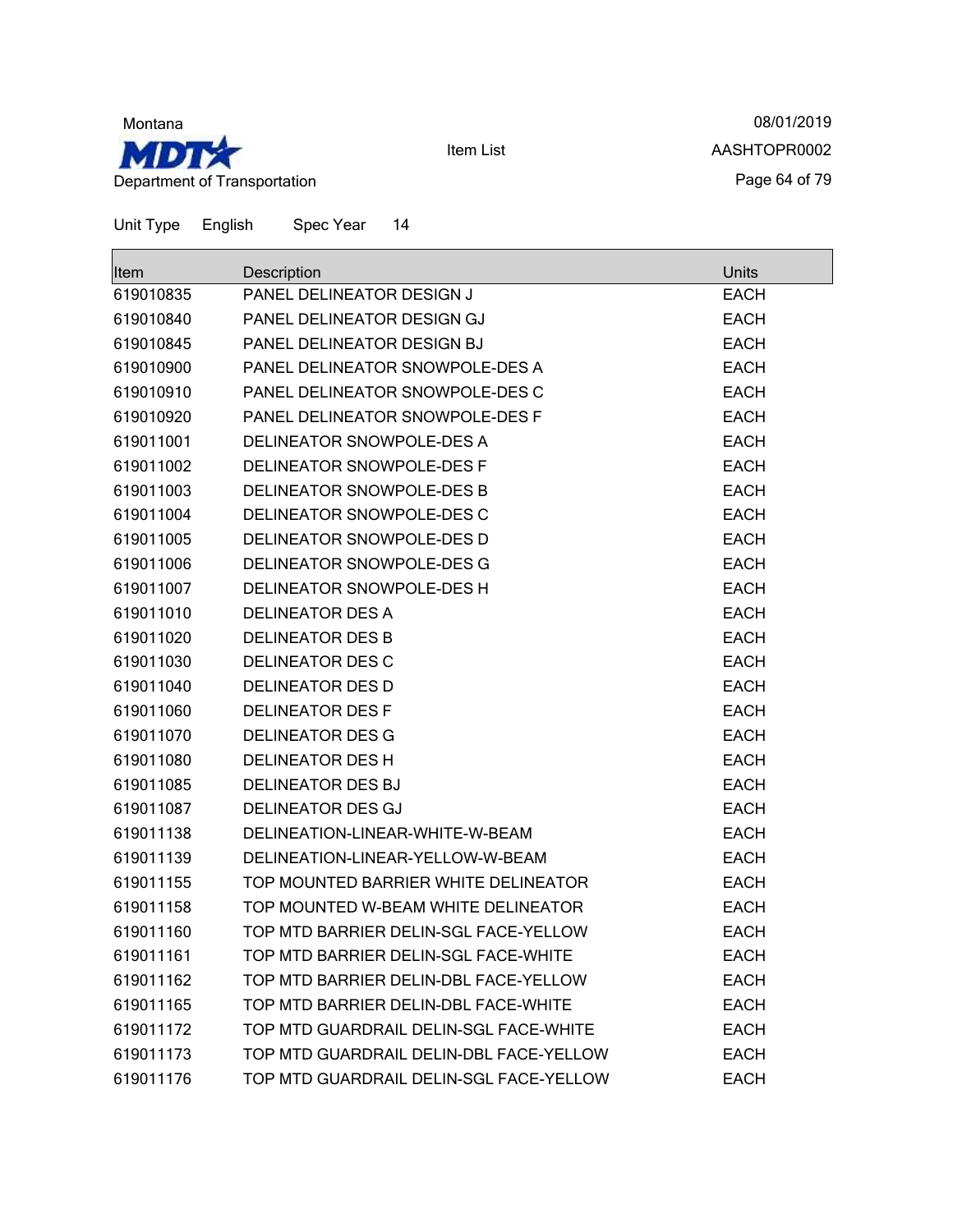

08/01/2019 AASHTOPR0002 Page 65 of 79

Unit Type English Spec Year 14

| lltem     | Description                              | <b>Units</b> |
|-----------|------------------------------------------|--------------|
| 619011177 | DELINEATOR-FLEX DRIVABLE WH              | <b>EACH</b>  |
| 619011178 | DELINEATOR-FLEX DRIVABLE YLW             | <b>EACH</b>  |
| 619011179 | DELINEATOR-FLEX SURF MTD WH              | <b>EACH</b>  |
| 619011180 | DELINEATOR-FLEX SURF MTD YLW             | <b>EACH</b>  |
| 619011200 | DELINEATION-LINEAR-BARRIER-WHITE         | <b>EACH</b>  |
| 619011205 | DELINEATION-LINEAR-BARRIER-YELLOW        | <b>EACH</b>  |
| 619011214 | DELINEATION-LINEAR-BARRIER               | <b>EACH</b>  |
| 619011248 | <b>RELOCATE SIGN</b>                     | <b>EACH</b>  |
| 619011250 | <b>REMOVE DELINEATORS</b>                | <b>EACH</b>  |
| 619011260 | REMOVE AND SALVAGE FLEXIBLE DELINEATORS  | <b>EACH</b>  |
| 619011270 | RESET FLEXIBLE DELINEATORS               | <b>EACH</b>  |
| 619018000 | <b>MISC-SIGN STRUCTURE</b>               | <b>EACH</b>  |
| 619019010 | SIGN-INSTALL                             | <b>EACH</b>  |
| 619526000 | LED CURVE SIGN PANEL 36 X 36 (914 X 914) | <b>EACH</b>  |
| 619526005 | LED CURVE SIGN PANEL 48 X 48 (1220X1220) | <b>EACH</b>  |
| 619526010 | LED CHEVRON SIGN PANEL 24X30 (610X760)   | <b>EACH</b>  |
| 619526015 | LED INTRSEC SIGN PANEL 48X48 (1220X1220) | <b>EACH</b>  |
| 619526020 | CHEVRON SIGN PANEL 24 X 30 (610X760)     | <b>EACH</b>  |
| 619526030 | SPEED PLATE SIGN PANEL 24 X 24 (600X600) | <b>EACH</b>  |
| 619526040 | RETRO-REFL STRIP-WH 4X72(100x1800)       | <b>EACH</b>  |
| 619526045 | RETRO-REFL STRIP-WH 4X48 (100X1220)      | <b>EACH</b>  |
| 619526050 | RETRO-REFL STRIP-WH 4X60 (100X1500)      | <b>EACH</b>  |
| 619526055 | RETRO-REFL STRIP-YL 4X72 (100X1800)      | <b>EACH</b>  |
| 619526060 | RETRO-REFL STRIP-YL 4X48 (100X1220)      | <b>EACH</b>  |
| 619526065 | RETRO-REFL STRIP-YL 4X60 (100X1500)      | <b>EACH</b>  |
| 619526070 | RETRO-REFL STRIP-FYG 4X72 (100X1800)     | <b>EACH</b>  |
| 619526075 | RETRO-REFL STRIP-FYG 4X60 (100X1500)     | <b>EACH</b>  |
| 619526080 | RETRO-REFL STRIP-FYG 4X48 (100X1220)     | EACH         |
| 619526085 | RETRO-REFL STRIP-RED 4X72 (100X1800)     | <b>EACH</b>  |
| 619526090 | RETRO-REFL STRIP-RED 4X60 (100X1500)     | <b>EACH</b>  |
| 619526095 | RETRO-REFL STRIP-RED 4X48 (100X1220)     | <b>EACH</b>  |
| 620010300 | <b>CURB MARKING-YELLOW PAINT</b>         | GAL          |
| 620010301 | CURB MARKING-YELLOW EPOXY                | <b>GAL</b>   |

Item List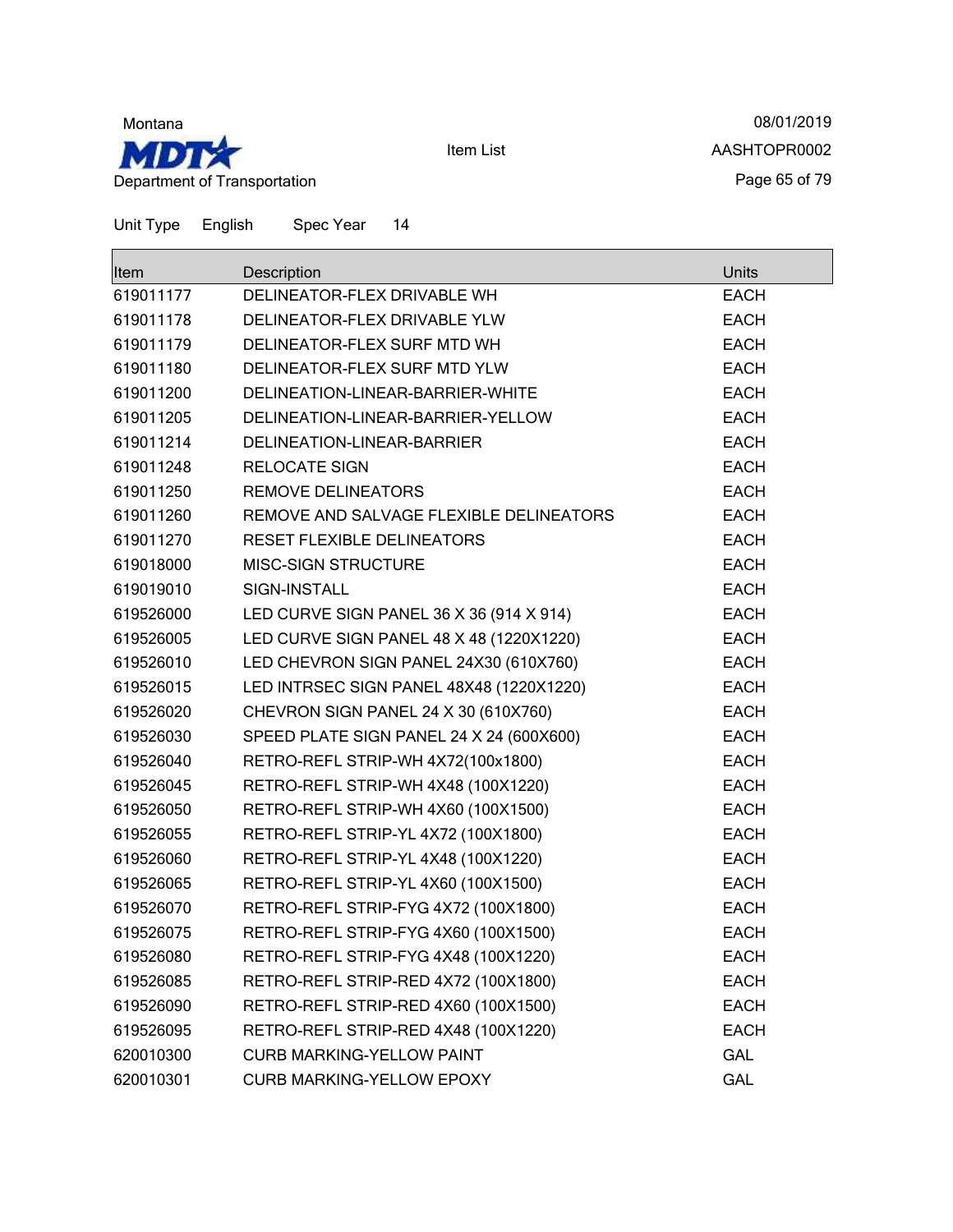

08/01/2019 AASHTOPR0002 Page 66 of 79

| <b>Item</b> | Description                           | Units       |
|-------------|---------------------------------------|-------------|
| 620010310   | CURB MARKING-BLUE PAINT               | GAL         |
| 620010311   | CURB MARKING-WHITE EPOXY              | <b>GAL</b>  |
| 620011103   | WORDS AND SYMBOLS-WHITE-HIGH DURABLE  | <b>GAL</b>  |
| 620011104   | WORDS AND SYMBOLS-YELLOW-HIGH DURABLE | <b>GAL</b>  |
| 620011105   | WORDS AND SYMBOLS-WHITE PAINT         | <b>GAL</b>  |
| 620011110   | WORDS AND SYMBOLS-YELLOW PAINT        | GAL         |
| 620011120   | WORDS AND SYMBOLS-BLUE EPOXY          | <b>GAL</b>  |
| 620011125   | WORDS AND SYMBOLS-BLUE PAINT          | <b>GAL</b>  |
| 620011200   | WORDS AND SYMBOLS-WHITE PLASTIC       | SQFT        |
| 620011260   | WORDS AND SYMBOLS-WHITE EPOXY         | <b>GAL</b>  |
| 620011265   | WORDS AND SYMBOLS-YELLOW EPOXY        | <b>GAL</b>  |
| 620011311   | WORDS AND SYMBOLS-GREEN EPOXY         | GAL         |
| 620011315   | STRIPING-WHITE TAPE 4 IN              | <b>LNFT</b> |
| 620011317   | STRIPING-BLACK TAPE 1 1/2 IN          | LNFT        |
| 620011319   | STRIPING-CONTRAST TAPE 7 IN           | <b>LNFT</b> |
| 620011325   | STRIPING-4 IN WHITE-HIGH PERF TAPE    | <b>LNFT</b> |
| 620011330   | STRIPING-4 IN YELLOW-HIGH PERF TAPE   | <b>LNFT</b> |
| 620011335   | STRIPING-6 IN WHITE-HIGH PERF TAPE    | <b>LNFT</b> |
| 620011340   | STRIPING-6 IN YELLOW-HIGH PERF TAPE   | <b>LNFT</b> |
| 620011345   | STRIPING-8 IN WHITE-HIGH PERF TAPE    | LNFT        |
| 620011350   | STRIPING-12 IN WHITE-HIGH PERF TAPE   | <b>LNFT</b> |
| 620011355   | WORDS & SYMBOLS-WHITE-HIGH PERF TAPE  | SQFT        |
| 620011360   | WORDS & SYMBOLS-YELLOW-HIGH PERF TAPE | SQFT        |
| 620012950   | <b>TEMPORARY STRIPING</b>             | MILE        |
| 620012955   | <b>TEMPORARY STRIPING</b>             | <b>LNFT</b> |
| 620013000   | STRIPING-WHITE PAINT                  | GAL         |
| 620013010   | STRIPING-WHITE PAINT-HIGH DURABLE     | GAL         |
| 620013400   | STRIPING-WH PLASTIC 4 IN              | <b>LNFT</b> |
| 620013606   | STRIPING-WH PLASTIC 6 IN              | <b>LNFT</b> |
| 620013800   | STRIPING-WH PLASTIC 8 IN              | <b>LNFT</b> |
| 620013940   | STRIPING-WHITE PLASTIC 24 IN          | <b>LNFT</b> |
| 620013950   | <b>REMOVE PLASTIC STRIPING</b>        | <b>LNFT</b> |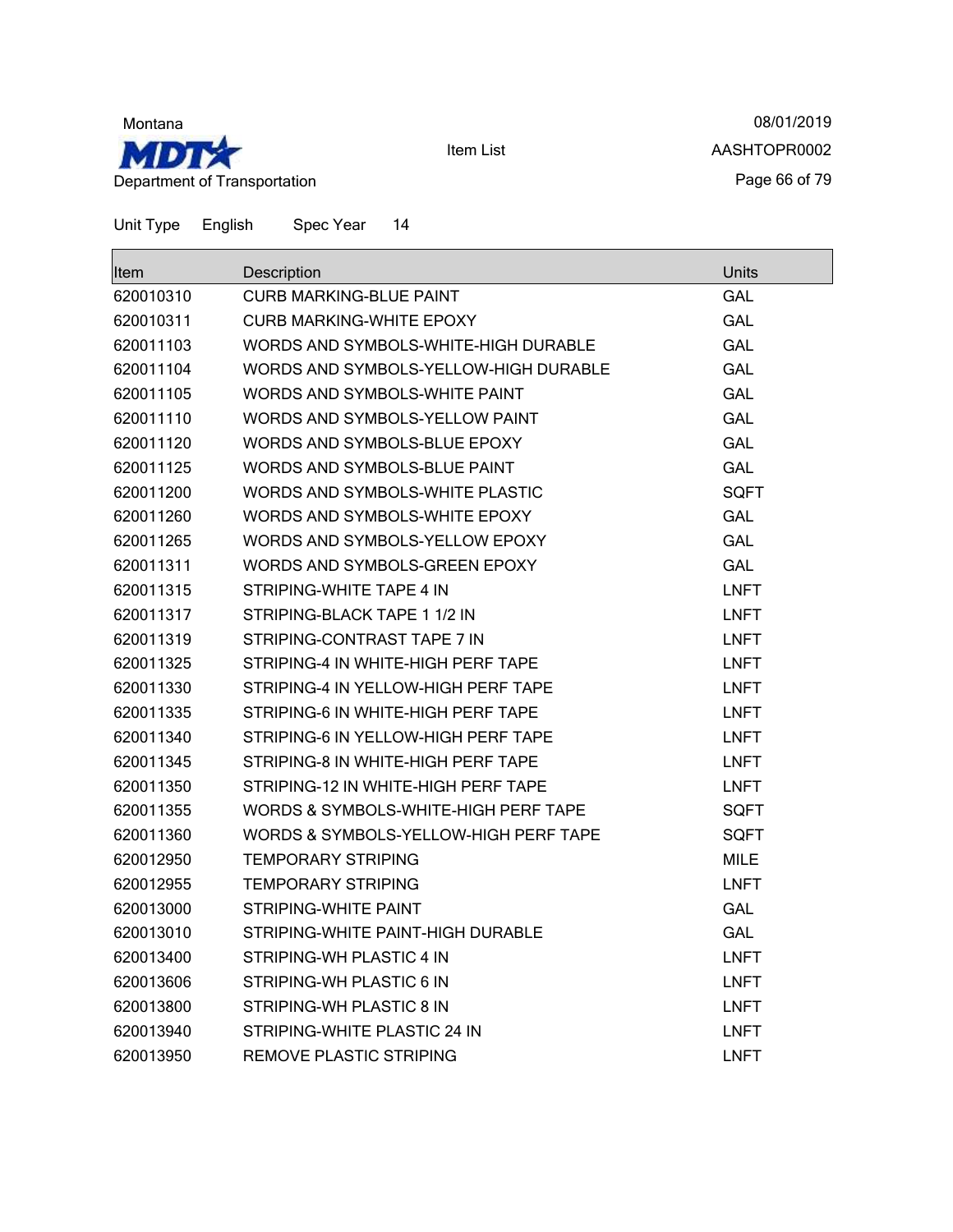

08/01/2019 AASHTOPR0002 Page 67 of 79

Unit Type English Spec Year 14

| <b>Item</b> | Description                        | <b>Units</b> |
|-------------|------------------------------------|--------------|
| 620013955   | <b>REMOVE PAVEMENT MARKINGS</b>    | <b>LNFT</b>  |
| 620013956   | REMOVE PAVEMENT MARKINGS           | <b>MILE</b>  |
| 620013957   | THERMOPLASTIC TREATMENT            | <b>LS</b>    |
| 620013960   | STRIPING-WHITE EPOXY               | <b>GAL</b>   |
| 620013965   | STRIPING-BLACK EPOXY               | <b>GAL</b>   |
| 620013970   | <b>STRIPE GROOVING</b>             | <b>LNFT</b>  |
| 620013975   | <b>STRIPE GROOVING</b>             | <b>SQFT</b>  |
| 620014000   | STRIPING-YELLOW PAINT              | <b>GAL</b>   |
| 620014010   | STRIPING-YELLOW PAINT-HIGH DURABLE | <b>GAL</b>   |
| 620014400   | STRIPING-YLW PLASTIC 4 IN          | <b>LNFT</b>  |
| 620014940   | STRIPING-YLW PLASTIC 24 IN         | <b>LNFT</b>  |
| 620014960   | STRIPING-YELLOW EPOXY              | <b>GAL</b>   |
| 620017010   | SNOW-PLOWABLE PAVEMENT MARKERS     | <b>EACH</b>  |
| 622010072   | REINFORCEMENT GEOTEXTILE           | SQYD         |
| 622010075   | <b>GEOGRID - BIAXIAL</b>           | SQYD         |
| 622010082   | <b>GEOGRID - UNIAXIAL</b>          | SQYD         |
| 622010111   | <b>WICK DRAIN</b>                  | <b>LNFT</b>  |
| 622010115   | <b>VERTICAL DRAIN</b>              | <b>LNFT</b>  |
| 622010116   | CONCRETE EDGE DRAIN OUTLET         | <b>EACH</b>  |
| 622010117   | <b>STRIP DRAIN</b>                 | <b>LNFT</b>  |
| 622011012   | SUBSURFACE DRAIN FILTER-MOD SURV   | SQYD         |
| 622011022   | SUBSURFACE DRAIN FILTER-HIGH SURV  | SQYD         |
| 622011042   | PERM EROSION CONTROL-MOD SURV      | SQYD         |
| 622011043   | PERM EROSION CONTROL-HIGH SURV     | SQYD         |
| 622011047   | <b>GEOSYNTHETIC CLAY LINER</b>     | SQYD         |
| 622011084   | <b>GEOTEXTILE STABILIZATION</b>    | SQYD         |
| 622011086   | SEPARATION GEOTEXTILE - HIGH       | SQYD         |
| 622011087   | SEPARATION GEOTEXTILE - MOD        | SQYD         |
| 622011090   | <b>WICKING GEOTEXTILE</b>          | SQYD         |
| 622011140   | <b>GEOMEMBRANE LINER</b>           | SQYD         |
| 622011144   | GEOMEMBRANE-LIQ/VAPBARRIER HVY     | SQYD         |
| 622011172   | <b>GEOCOMPOSITE DRAIN</b>          | SQYD         |
| 622011173   | <b>GEOCOMPOSITE LINER</b>          | SQYD         |

Item List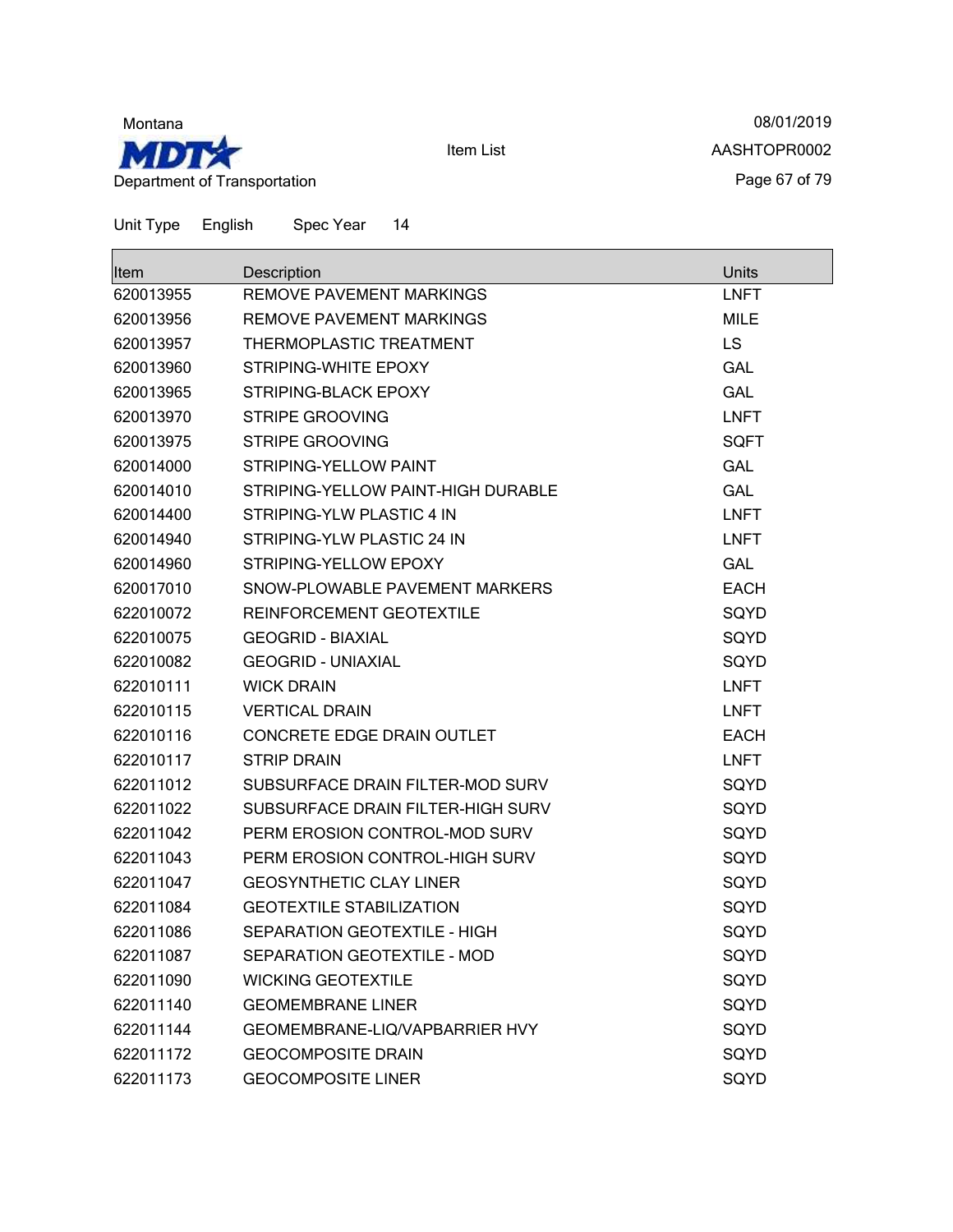

08/01/2019 AASHTOPR0002 Page 68 of 79

| <b>Item</b> | Description                   | <b>Units</b> |
|-------------|-------------------------------|--------------|
| 622011175   | <b>EDGE DRAIN</b>             | <b>LNFT</b>  |
| 622019086   | SEP GEOTEXTILE-HIGH-ST FURN   | SQYD         |
| 623000155   | <b>MAILBOX</b>                | <b>EACH</b>  |
| 623000160   | MAILBOX-SPECIAL DESIGN        | <b>EACH</b>  |
| 623000165   | MAILBOX-CLUSTER               | <b>EACH</b>  |
| 623000170   | <b>MAILBOX SUPPORTS</b>       | <b>EACH</b>  |
| 623000180   | MAILBOX-LARGE                 | <b>EACH</b>  |
| 623000190   | <b>RESET MAILBOX</b>          | <b>EACH</b>  |
| 699010000   | REHABILITATE BUILDING         | LS           |
| 699010010   | <b>STORAGE BUILDING</b>       | <b>LS</b>    |
| 699010020   | <b>BUILDING-MISC</b>          | LS           |
| 699010025   | <b>WEATHER TOWER</b>          | LS           |
| 699010100   | <b>SCALE PIT</b>              | <b>LS</b>    |
| 699010110   | <b>SCALE</b>                  | <b>LS</b>    |
| 699010120   | <b>SCALE REHABILITATION</b>   | LS           |
| 699010130   | WEIGH SCALE PURCHASE, INSTALL | LS           |
| 699010200   | <b>WATER SYSTEM</b>           | <b>LS</b>    |
| 699010210   | SANITARY SEWER SYSTEM         | <b>LS</b>    |
| 699010220   | <b>WASTE WATER TREATMENT</b>  | <b>LS</b>    |
| 699010230   | <b>SUMP</b>                   | <b>EACH</b>  |
| 699010240   | SUMP-TYPE 1                   | <b>EACH</b>  |
| 699010245   | SUMP-TYPE 2                   | <b>EACH</b>  |
| 699010250   | <b>EXTRA DEPTH SUMP</b>       | <b>LNFT</b>  |
| 699010300   | <b>ELECTRICAL</b>             | <b>LS</b>    |
| 699010310   | <b>GENERATOR</b>              | <b>LS</b>    |
| 699010320   | PROPANE SYSTEM                | LS           |
| 699010330   | <b>HVAC</b>                   | LS           |
| 699010340   | <b>PLUMBING</b>               | LS           |
| 699010350   | <b>VAULT TOILETS</b>          | <b>EACH</b>  |
| 699010360   | REHABILITATE VAULTED TOILET   | <b>EACH</b>  |
| 699010400   | PICNIC SHELTER                | <b>EACH</b>  |
| 699010410   | PICNIC TABLE                  | <b>EACH</b>  |
| 699010420   | <b>TRASH RECEPTACLE</b>       | <b>EACH</b>  |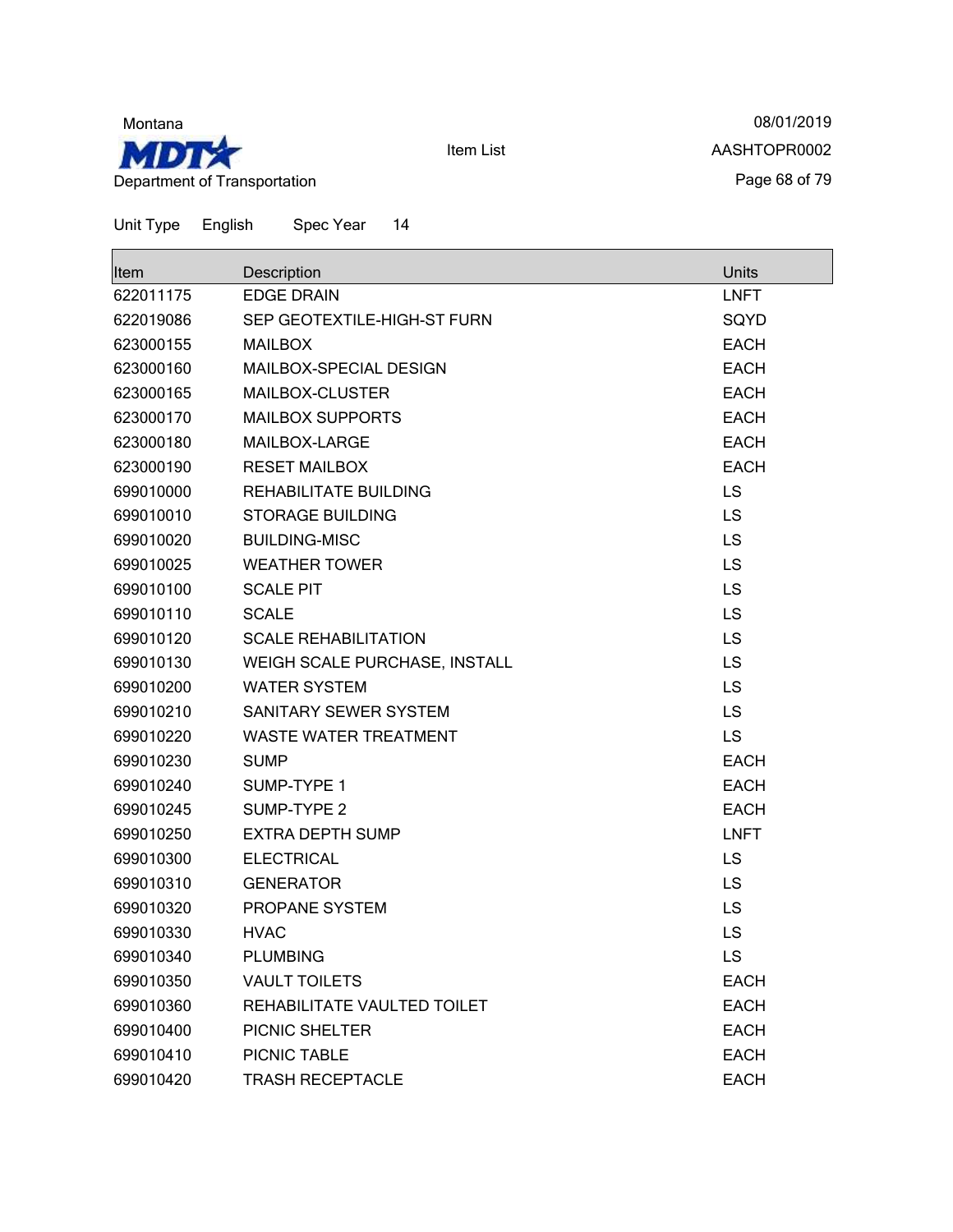

08/01/2019 AASHTOPR0002 Page 69 of 79

| <b>Item</b> | Description                      | Units       |
|-------------|----------------------------------|-------------|
| 699010430   | <b>TRASH RECEPTACLE-INTERIOR</b> | <b>EACH</b> |
| 699010440   | <b>TRASH RECEPTACLE LID</b>      | <b>EACH</b> |
| 699010450   | <b>STEEL TRASH RECEPTACLE</b>    | <b>EACH</b> |
| 699010460   | <b>BENCH</b>                     | <b>EACH</b> |
| 699010470   | <b>STEEL BENCH</b>               | <b>EACH</b> |
| 699010480   | PET HYDRANT                      | <b>EACH</b> |
| 999103000   | <b>DESIGN BUILD-AWARD</b>        | LS          |
| 999104030   | MISCELLANEOUS WORK               | <b>UNIT</b> |
| 999105100   | CONTROL AND DESIGN SURVEY        | LS          |
| 999105120   | ADMINISTRATION AND MANAGEMENT    | LS          |
| 999105135   | SITE/CIVIL DESIGN                | LS          |
| 999105136   | ROADWAY DESIGN                   | LS          |
| 999105140   | <b>AS-BUILT PLANS</b>            | LS          |
| 999105160   | <b>QUALITY MANAGEMENT PLANS</b>  | LS          |
| 999105185   | CONTRACTOR SURVEY AND LAYOUT     | LS          |
| 999105190   | <b>FIELD LAYOUT</b>              | LS          |
| 999105200   | PROJECT ADMINISTRATION           | LS          |
| 999105215   | PRELIMINARY ENGINEERING          | <b>LNFT</b> |
| 999105217   | PRELIMINARY ENGINEERING          | LS          |
| 999105220   | SCHEDULING AND DOCUMENT CONTROL  | LS          |
| 999105230   | <b>CEI COSTS</b>                 | LS          |
| 999105235   | CEI COSTS                        | <b>LNFT</b> |
| 999105237   | CEI COSTS-CONTAMINATED SEDIMENT  | LS          |
| 999105260   | <b>SAFETY</b>                    | LS          |
| 999105265   | <b>EROSION CONTROL DESIGN</b>    | LS          |
| 999105270   | DETOUR ROAD-DESIGN               | LS          |
| 999105280   | DETOUR BRIDGE-DESIGN             | LS          |
| 999105290   | PAVEMENT DESIGN                  | LS          |
| 999105295   | <b>HYDRAULIC DESIGN</b>          | LS          |
| 999105300   | <b>LANDSCAPING DESIGN</b>        | LS          |
| 999105310   | <b>BUILDING(S) DESIGN</b>        | LS          |
| 999105315   | <b>WATER SYSTEM-DESIGN</b>       | LS          |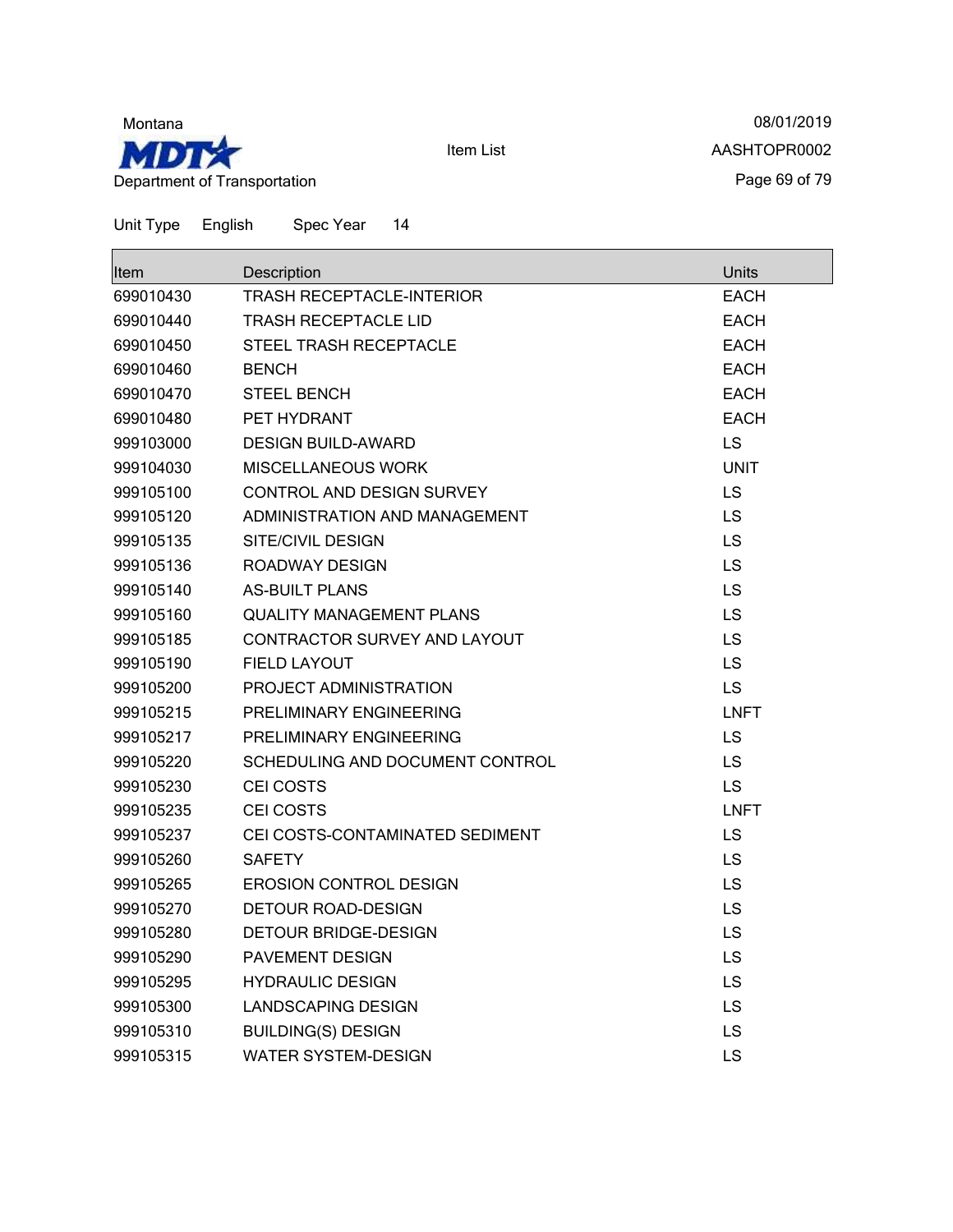

08/01/2019 AASHTOPR0002 Page 70 of 79

| lltem     | Description                       | <b>Units</b> |
|-----------|-----------------------------------|--------------|
| 999105317 | WASTE WATER SYSTEM-DESIGN         | <b>LS</b>    |
| 999105320 | <b>LIGHTING DESIGN</b>            | <b>LS</b>    |
| 999105330 | SIGNAGE-DESIGN                    | <b>LS</b>    |
| 999105340 | <b>GEOTECHNICAL SERVICES</b>      | <b>LS</b>    |
| 999105350 | <b>GEOTECHNICAL REPORT</b>        | LS           |
| 999105360 | Q/C TESTING                       | <b>LS</b>    |
| 999105370 | <b>RIGHT OF WAY DESIGN</b>        | LS           |
| 999105375 | RIGHT OF WAY CERTIFICATION        | LS           |
| 999105380 | RIGHT OF WAY APPRAISAL, PURCHASE  | LS           |
| 999105390 | <b>BRIDGE-DESIGN</b>              | <b>LS</b>    |
| 999105400 | <b>STRUCTURAL DESIGN</b>          | LS           |
| 999107000 | UTILITY RELOCATION                | LS           |
| 999107010 | <b>PUBLIC RELATIONS</b>           | LS           |
| 999107100 | PERMITS, BONDS, INSURANCE         | LS           |
| 999107190 | UTILITY DESIGN, COORDINATION      | <b>LS</b>    |
| 999107200 | ENVIRONMENTAL COORDINATION        | LS           |
| 999107207 | ENVIRONMENTAL DOCUMENTATION       | LS           |
| 999107210 | PERMITTING, UTILITY COORDINATION  | <b>LS</b>    |
| 999107300 | RIGHT OF WAY NEGOTIATIONS         | <b>LS</b>    |
| 999107350 | EXCAVATE CONTAMINATED SEDIMENT    | <b>CUYD</b>  |
| 999107360 | TRANSPORT CONTAMINATED SEDIMENT   | <b>CUYD</b>  |
| 999107370 | DISPOSE CONTAMINATED SEDIMENT     | <b>CUYD</b>  |
| 999107375 | DISPOSE CONTAMINATED SEDIMENT     | <b>TON</b>   |
| 999109200 | <b>MOBILIZATION</b>               | <b>LS</b>    |
| 999201000 | <b>CLEARING AND GRUBBING</b>      | <b>LS</b>    |
| 999201010 | <b>TREE REMOVAL</b>               | <b>EACH</b>  |
| 999202025 | <b>REMOVE EXISTING PAVEMENT</b>   | LS           |
| 999202030 | <b>REMOVE DECK</b>                | SQYD         |
| 999202050 | <b>REMOVE EXISTING STRUCTURES</b> | LS           |
| 999202100 | <b>DEMOLITION</b>                 | <b>LS</b>    |
| 999203030 | <b>EMBANKMENT IN PLACE</b>        | <b>CUYD</b>  |
| 999203033 | UNCLASSIFIED EXCAVATION           | <b>EACH</b>  |
| 999203034 | UNCLASSIFIED EXCAVATION           | <b>LS</b>    |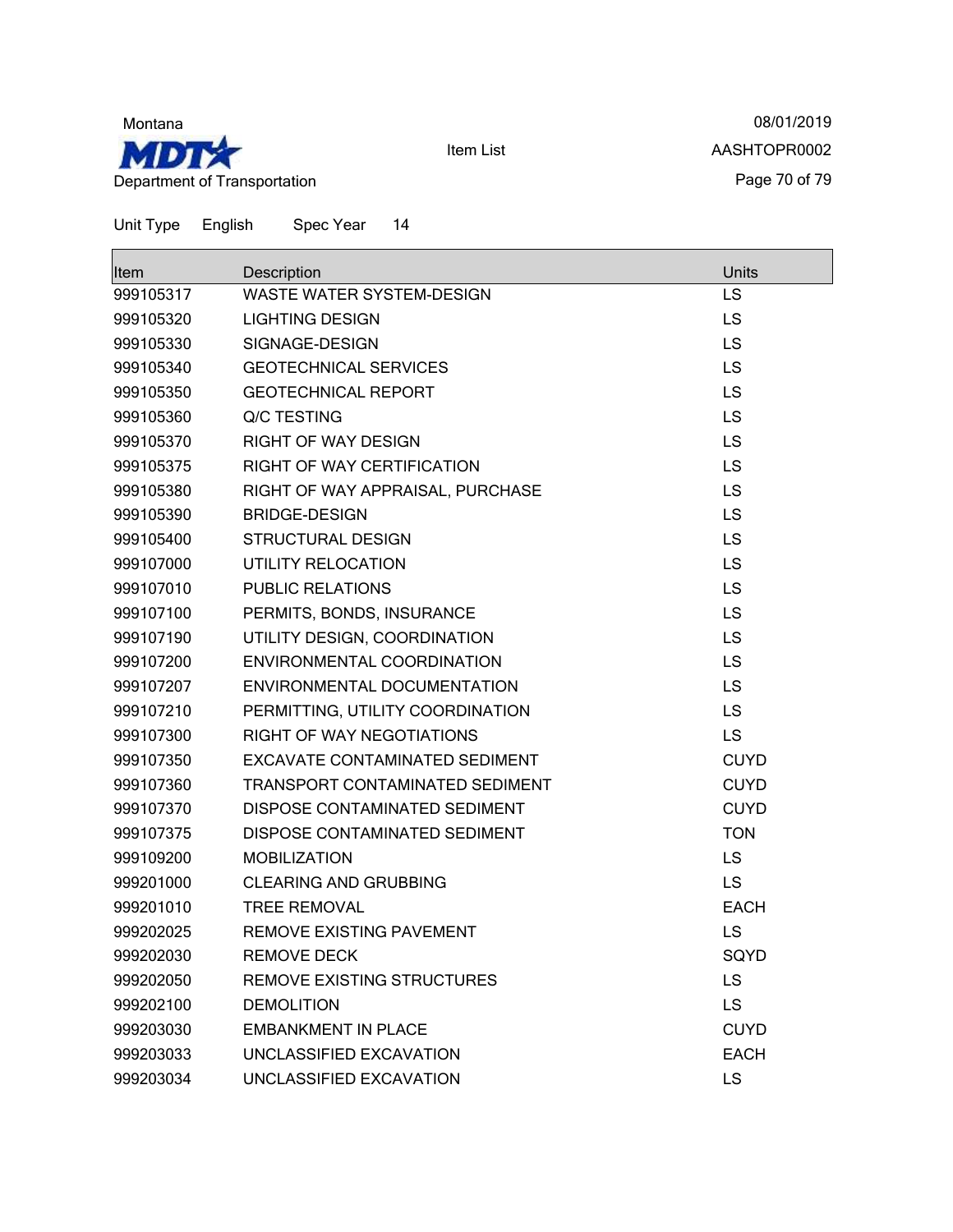

08/01/2019 AASHTOPR0002 Page 71 of 79

| Item      | Description                          | Units       |
|-----------|--------------------------------------|-------------|
| 999203035 | UNCLASSIFIED EXCAVATION              | <b>CUYD</b> |
| 999203036 | UNCLASSIFIED BORROW                  | <b>CUYD</b> |
| 999203038 | <b>SPECIAL BORROW</b>                | <b>CUYD</b> |
| 999203045 | <b>BUILDING EXCAVATION, BACKFILL</b> | <b>LS</b>   |
| 999203050 | <b>EARTH BERMS</b>                   | <b>LS</b>   |
| 999203051 | ROCKFALL ATTENUATOR                  | <b>EACH</b> |
| 999203052 | ROCK BOLT                            | LS          |
| 999203060 | TOPSOIL-SALVAGE AND PLACE            | <b>CUYD</b> |
| 999203070 | WETLAND SOIL-SALVAGE AND PLACE       | <b>CUYD</b> |
| 999203080 | <b>GEOTECHNICAL FIELD WORK</b>       | LS          |
| 999204000 | <b>ROCK SCALING</b>                  | <b>DAY</b>  |
| 999204010 | <b>ROCK SCALING</b>                  | <b>LS</b>   |
| 999204100 | PRESPLIT AND BLASTING                | LS          |
| 999206000 | <b>TEMPORARY DETOUR</b>              | LS          |
| 999206010 | REMOVE TEMPORARY DETOUR              | LS          |
| 999206020 | <b>TEMP DETOUR BRIDGE</b>            | <b>LS</b>   |
| 999208020 | <b>EROSION CONTROL</b>               | LS          |
| 999209000 | <b>TEMPORARY SHORING</b>             | LS          |
| 999210000 | <b>MOVE TRAILER</b>                  | <b>LS</b>   |
| 999301015 | <b>CRUSHED AGGREGATE COURSE</b>      | <b>CUYD</b> |
| 999301016 | <b>CRUSHED AGGREGATE COURSE</b>      | LS          |
| 999301020 | <b>BRIDGE END BACKFILL</b>           | <b>CUYD</b> |
| 999301030 | <b>DRAIN AGGREGATE</b>               | <b>CUYD</b> |
| 999302000 | PAVEMENT PULVERIZATION               | SQYD        |
| 999401020 | COMMERCIAL MIX-3/4 IN PG 58-28       | <b>TON</b>  |
| 999401025 | COMMERCIAL MIX-3/4 IN PG 64-28       | <b>TON</b>  |
| 999401030 | COMMERCIAL MIX-3/4 IN PG 70-28       | <b>TON</b>  |
| 999401031 | COMMERCIAL MIX-3/8 IN PG 58-28       | <b>TON</b>  |
| 999401032 | COMMERCIAL MIX-3/8 IN PG 58-28       | <b>EACH</b> |
| 999401035 | COMMERCIAL MIX-3/8 IN PG 64-28       | <b>TON</b>  |
| 999401040 | COMMERCIAL MIX-3/8 IN PG 70-28       | <b>TON</b>  |
| 999401045 | COMMERCIAL MIX-1/2 IN PG 70-28       | <b>TON</b>  |
| 999401050 | COMMERCIAL MIX-1/2 IN PG 64-28       | <b>TON</b>  |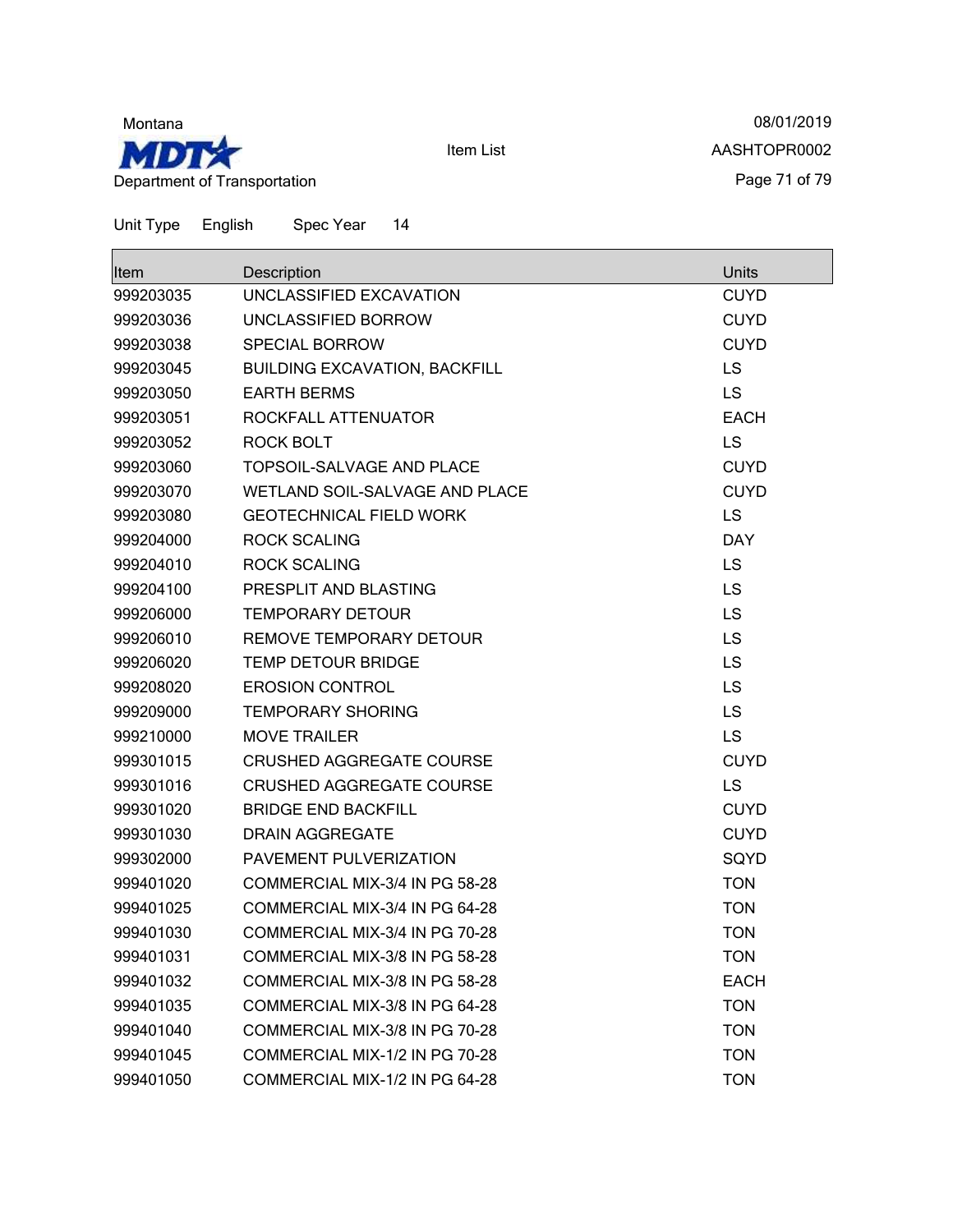

08/01/2019 AASHTOPR0002 Page 72 of 79

| Item      | Description                       | Units       |
|-----------|-----------------------------------|-------------|
| 999401062 | PLANT MIX SURF GR S               | <b>TON</b>  |
| 999401075 | PEDESTRIAN PATH                   | LS          |
| 999401080 | <b>MISC SURFACING ITEMS</b>       | <b>LS</b>   |
| 999401100 | PLANT MIX SURF GR S-3/4 IN RAP    | <b>TON</b>  |
| 999402030 | <b>ASPHALT CEMENT PG 70-28</b>    | TON         |
| 999402035 | <b>ASPHALT CEMENT PG 58-28</b>    | <b>TON</b>  |
| 999402050 | EMULSIFIED ASPHALT CRS-2P         | <b>TON</b>  |
| 999409000 | <b>SEAL AND COVER</b>             | <b>LS</b>   |
| 999409010 | COVER-TYPE 1                      | SQYD        |
| 999411000 | <b>COLD MILLING</b>               | SQYD        |
| 999501000 | <b>PCCP</b>                       | SQYD        |
| 999551010 | CONTROLLED LOW STRENGTH MATERIAL  | <b>CUYD</b> |
| 999551020 | CONTROLLED LOW STRENGTH MATERIAL  | <b>LS</b>   |
| 999551100 | CONCRETE-CLASS GENERAL            | <b>LS</b>   |
| 999551125 | <b>SITE CONCRETE</b>              | <b>LS</b>   |
| 999551130 | <b>BUILDING CONCRETE</b>          | LS          |
| 999551215 | <b>COMPACTION GROUT</b>           | LS          |
| 999551450 | CONCRETE-CLASS DRILLED SHAFT      | <b>CUYD</b> |
| 999551455 | <b>CONCRETE-CLASS DECK</b>        | LS          |
| 999551456 | <b>CONCRETE-CLASS DECK</b>        | <b>CUYD</b> |
| 999551457 | CONCRETE-CLASS GENERAL            | <b>CUYD</b> |
| 999551955 | CONCRETE-CLASS STRUCTURE          | <b>LS</b>   |
| 999551960 | CONCRETE-CLASS STRUCTURE          | <b>CUYD</b> |
| 999552105 | SUPERSTRUCTURE JACKING            | LS          |
| 999552220 | <b>BEARING BLOCKS</b>             | <b>EACH</b> |
| 999552225 | <b>MODIFY GIRDER ENDS</b>         | LS          |
| 999552230 | <b>CLEAN CAPS</b>                 | <b>EACH</b> |
| 999552235 | <b>EXPANSION JOINT</b>            | LS          |
| 999552240 | <b>BRIDGE DECK CRACK SEAL</b>     | SQYD        |
| 999552410 | TRANSVERSE DECK GROOVING          | LS          |
| 999552420 | <b>CONCRETE CORBELS</b>           | <b>EACH</b> |
| 999552450 | <b>MISCELLANEOUS BRIDGE ITEMS</b> | LS          |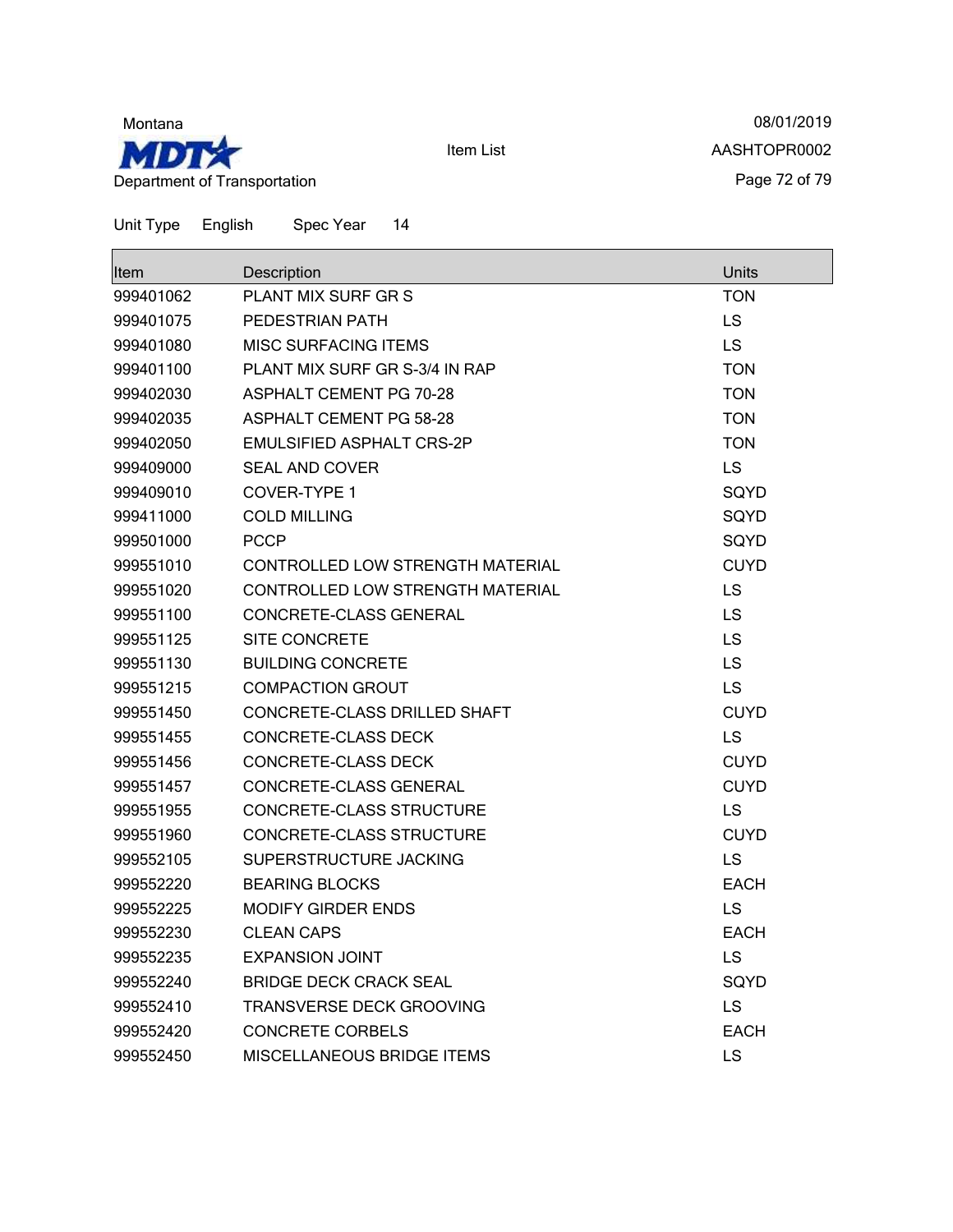

08/01/2019 AASHTOPR0002 Page 73 of 79

| ltem      | Description                       | Units       |
|-----------|-----------------------------------|-------------|
| 999553100 | PRESTRESSED BEAMS                 | <b>LS</b>   |
| 999554000 | FURNISH AND INSTALL PRECAST DECK  | <b>LS</b>   |
| 999555100 | <b>REINFORCING STEEL</b>          | <b>LS</b>   |
| 999555200 | REINFORCING STEEL-EPOXY           | LS          |
| 999555205 | REINFORCING STEEL-STAINLESS       | LS          |
| 999555207 | <b>REINFORCING STEEL-SEISMIC</b>  | <b>LS</b>   |
| 999555208 | REINFORCING STEEL-CR-CLASS 1      | LS          |
| 999556000 | STRUCTURAL AND MISC STEEL         | LS          |
| 999556010 | STRUCTURAL STEEL-GIRDER           | <b>LS</b>   |
| 999556100 | <b>WORK BRIDGE</b>                | LS          |
| 999556105 | <b>PAINT STRUCTURE</b>            | LS          |
| 999556110 | <b>STEEL TRUSS</b>                | <b>LS</b>   |
| 999557300 | <b>BRIDGE-RAILING</b>             | <b>LS</b>   |
| 999558100 | <b>DRILLED SHAFTS</b>             | LS          |
| 999558200 | <b>DRILLED SHAFT CASING</b>       | <b>LS</b>   |
| 999558300 | THERMAL INTEGRITY PROFILER        | <b>EACH</b> |
| 999559100 | <b>FURNISH PILE</b>               | <b>LS</b>   |
| 999559200 | PILE DRIVING POINTS               | <b>LS</b>   |
| 999559300 | <b>DRIVE PILE</b>                 | <b>LS</b>   |
| 999565000 | ELASTOMERIC BEARING DEVICES       | <b>EACH</b> |
| 999603312 | <b>WATER - UTILITY</b>            | <b>LS</b>   |
| 999603314 | <b>WASTE WATER - UTILITY</b>      | <b>LS</b>   |
| 999603316 | LIFT STATION                      | <b>LS</b>   |
| 999603345 | CORRUGATED POLYETHYLENE PIPE      | <b>LNFT</b> |
| 999603990 | <b>DRAINAGE STRUCTURES</b>        | <b>LS</b>   |
| 999603995 | <b>CULVERT END TREATMENTS</b>     | <b>EACH</b> |
| 999605000 | TEMP CONCRETE BARRIER RAIL        | <b>EACH</b> |
| 999605010 | <b>CONCRETE BARRIER RAIL</b>      | <b>EACH</b> |
| 999605020 | <b>CONCRETE BARRIER RAIL</b>      | <b>LS</b>   |
| 999605025 | 42 IN SS CONCRETE BARRIER RAIL-BR | <b>LNFT</b> |
| 999605030 | BARRIER RAIL-CAST IN PLACE-BR     | <b>LNFT</b> |
| 999606010 | <b>GUARDRAIL TERMINAL SECTION</b> | <b>EACH</b> |
| 999606095 | <b>GUARDRAIL</b>                  | <b>LNFT</b> |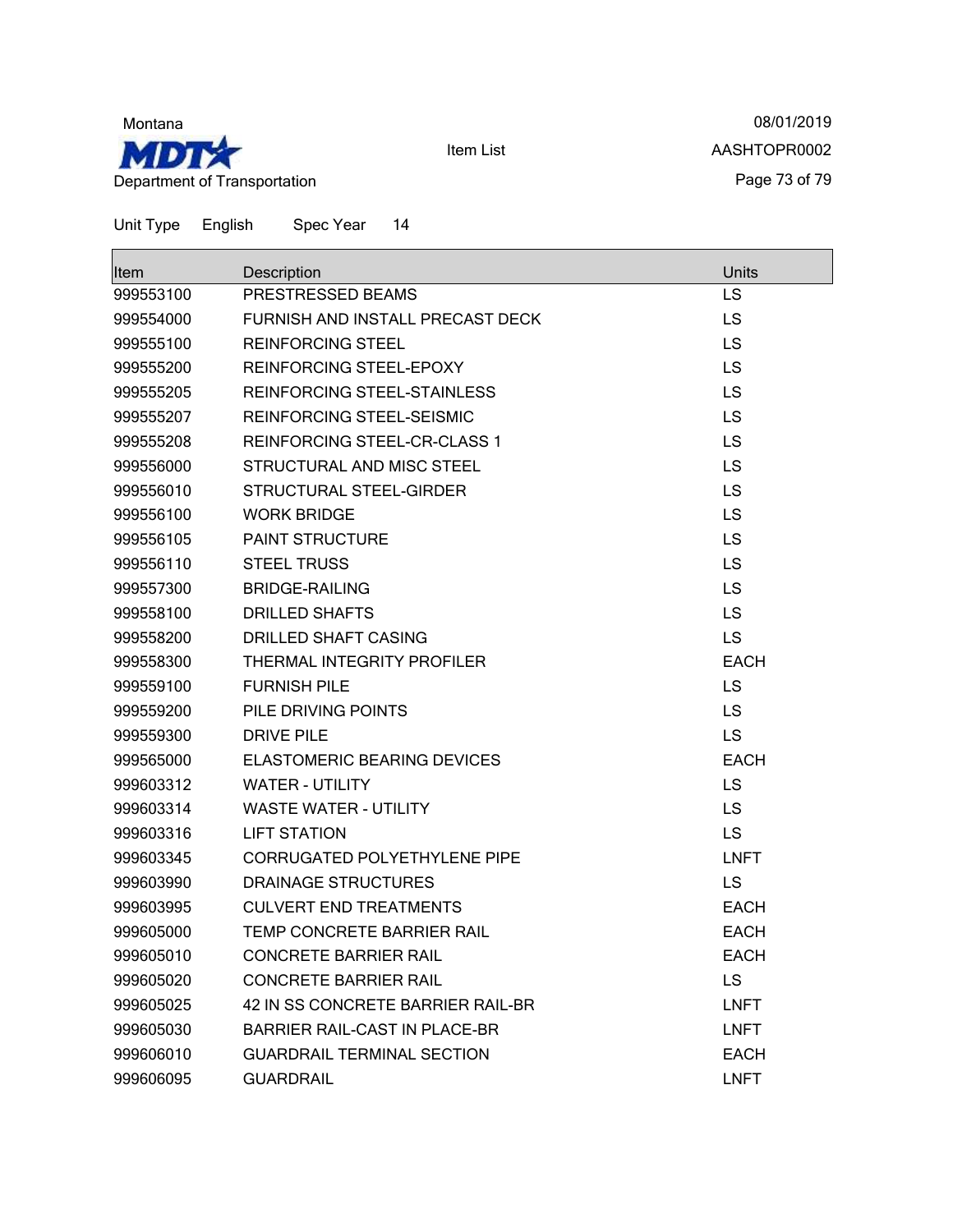

08/01/2019 AASHTOPR0002 Page 74 of 79

| Item      | Description                       | Units       |
|-----------|-----------------------------------|-------------|
| 999606100 | <b>GUARDRAIL</b>                  | LS          |
| 999606105 | BRIDGE APPROACH SECTION           | <b>EACH</b> |
| 999606112 | <b>IMPACT ATTENUATOR</b>          | <b>EACH</b> |
| 999606120 | GUARDRAIL-STEEL-ROCKFALL          | <b>LNFT</b> |
| 999607000 | PROJECT FENCING                   | LS          |
| 999607010 | <b>GUARD FENCE</b>                | LS          |
| 999607015 | <b>ROCKFALL FENCE</b>             | <b>LS</b>   |
| 999607020 | <b>ROCKFALL FENCE</b>             | <b>LNFT</b> |
| 999608000 | SIDEWALK-CONCRETE 4 IN            | SQYD        |
| 999608005 | SIDEWALK-CONCRETE 6 IN            | SQYD        |
| 999608007 | SIDEWALK-CONCRETE 8 IN            | SQYD        |
| 999608015 | DETECTABLE WARNING DEVICES        | <b>EACH</b> |
| 999608020 | <b>SIDEWALKS</b>                  | <b>LS</b>   |
| 999608030 | <b>REMOVE SIDEWALK</b>            | SQYD        |
| 999608032 | <b>REMOVE SIDEWALK</b>            | <b>LS</b>   |
| 999609010 | <b>GUTTER-CONC VALLEY</b>         | SQYD        |
| 999609020 | <b>CURB AND GUTTER</b>            | LS          |
| 999609025 | CURB AND GUTTER-CONCRETE          | <b>LNFT</b> |
| 999610100 | <b>REVEGETATION</b>               | <b>LS</b>   |
| 999610151 | LANDSCAPING                       | LS          |
| 999611000 | <b>CATTLE GUARD</b>               | <b>EACH</b> |
| 999612000 | <b>LEAD ABATEMENT</b>             | LS          |
| 999613000 | <b>RIPRAP-CLASS 2 RANDOM</b>      | <b>CUYD</b> |
| 999613010 | <b>RIPRAP-CLASS 1 RANDOM</b>      | <b>CUYD</b> |
| 999613100 | RIPRAP-CLASS 3 RANDOM             | <b>CUYD</b> |
| 999613102 | <b>REMOVE AND RESET RIPRAP</b>    | <b>CUYD</b> |
| 999613105 | SLOPE STABILIZATION-SITE 1        | <b>LNFT</b> |
| 999613110 | <b>SLOPE STABILIZATION-SITE 2</b> | <b>LNFT</b> |
| 999613115 | <b>SLOPE STABILIZATION-SITE 3</b> | <b>LNFT</b> |
| 999613135 | <b>SLOPE STABILIZATION-SITE 4</b> | <b>LNFT</b> |
| 999613145 | <b>SLOPE STABILIZATION-SITE 5</b> | <b>LNFT</b> |
| 999613150 | SLOPE STABILIZATION-SITE 6        | <b>LNFT</b> |
| 999613155 | SLOPE STABILIZATION-SITE 7        | <b>LNFT</b> |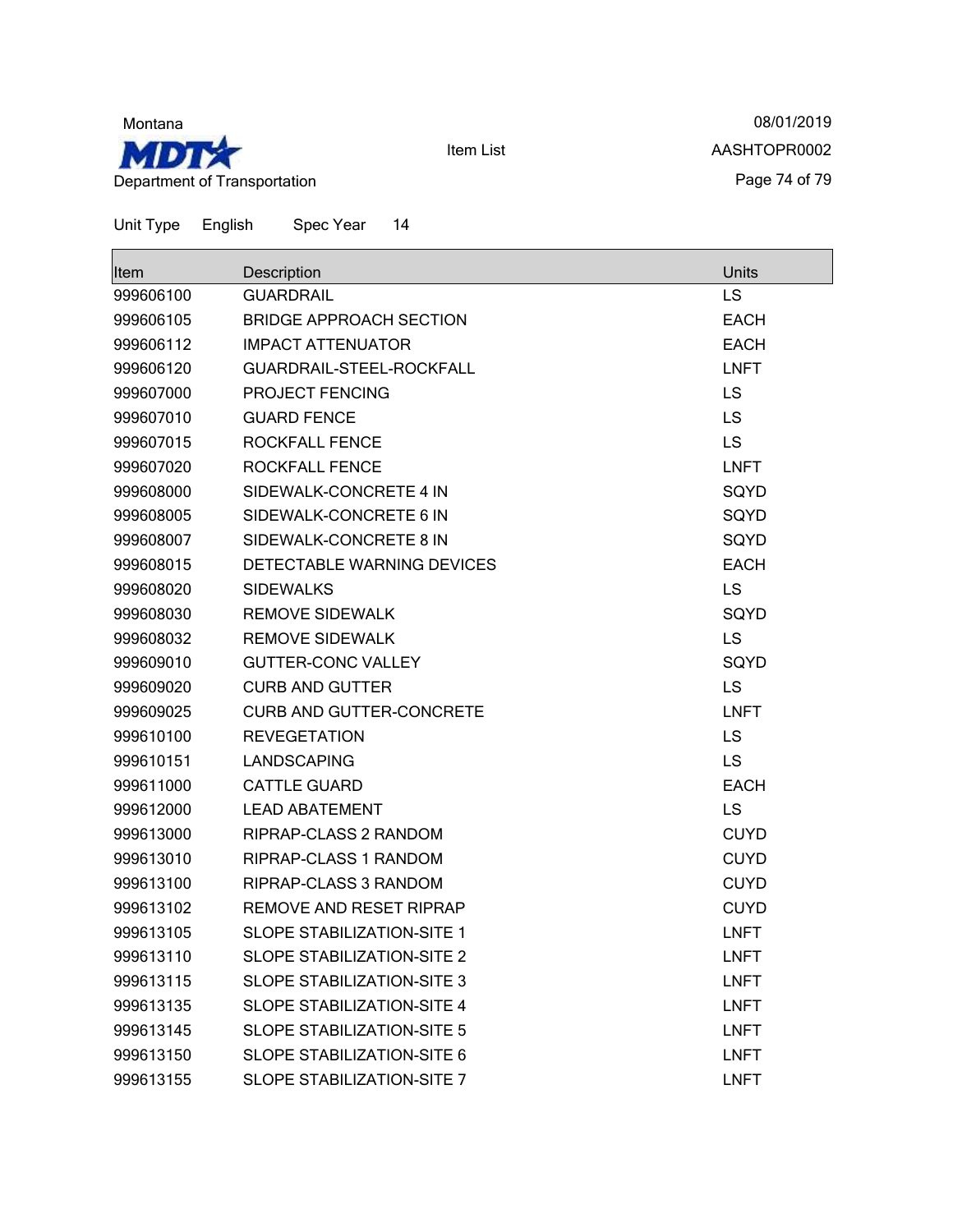

08/01/2019 AASHTOPR0002 Page 75 of 79

┑

| $1 + \ldots$      | $D = -$      |  |
|-------------------|--------------|--|
| Unit Type English | Spec Year 14 |  |

| Item      | Description                       | <b>Units</b> |
|-----------|-----------------------------------|--------------|
| 999613170 | <b>SLOPE STABILIZATION-SITE 8</b> | <b>LNFT</b>  |
| 999613190 | SLOPE STABILIZATION-SITE 9        | <b>LNFT</b>  |
| 999613200 | SLOPE STABILIZATION-SITE 10       | <b>LNFT</b>  |
| 999613210 | SLOPE STABILIZATION-SITE 11       | <b>LNFT</b>  |
| 999613220 | SLOPE STABILIZATION-SITE 12       | <b>LNFT</b>  |
| 999613225 | SLOPE STABILIZATION-SITE 13       | <b>LNFT</b>  |
| 999613230 | SLOPE STABILIZATION-SITE 14       | <b>LNFT</b>  |
| 999613300 | <b>CONCRETE BLOCK</b>             | SQYD         |
| 999614000 | <b>RETAINING WALL</b>             | SQYD         |
| 999614100 | STRAND ANCHOR                     | <b>EACH</b>  |
| 999614150 | <b>SOIL NAIL WALL</b>             | <b>LS</b>    |
| 999615100 | <b>IRRIGATION SYSTEM</b>          | <b>LS</b>    |
| 999617001 | <b>LIGHTING</b>                   | LS           |
| 999617010 | SIGNALIZATION                     | <b>LS</b>    |
| 999617050 | WIM INFRASTRUCTURE                | LS           |
| 999617100 | <b>WIM EQUIPMENT</b>              | <b>LS</b>    |
| 999617150 | CHANGEABLE MESSAGE SIGN           | <b>EACH</b>  |
| 999617200 | <b>REMOTE WEIGHT DISPLAY</b>      | <b>EACH</b>  |
| 999618030 | <b>TRAFFIC CONTROL</b>            | <b>LS</b>    |
| 999618035 | <b>TRAFFIC CONTROL</b>            | <b>DAY</b>   |
| 999618150 | TRAFFIC CONTROL DESIGN            | <b>LS</b>    |
| 999618200 | CROSSOVER-CONST, MAINTAIN, REMOVE | <b>LS</b>    |
| 999618210 | CROSSOVER-CONST, MAINTAIN         | <b>LS</b>    |
| 999618220 | CROSSOVER-CONST, MAINTAIN, CLOSE  | <b>LS</b>    |
| 999618230 | CROSSOVER-MAINTAIN, REMOVE        | <b>LS</b>    |
| 999618250 | CROSSOVER-MAINTAIN, CLOSE         | <b>LS</b>    |
| 999619100 | <b>SIGNING</b>                    | <b>LS</b>    |
| 999620110 | PAVEMENT MARKINGS                 | <b>LS</b>    |
| 999620120 | <b>TEMPORARY STRIPING</b>         | <b>MILE</b>  |
| 999622130 | <b>GEOTEXTILE</b>                 | <b>LS</b>    |
| 999699100 | FOUNDATION(S)                     | LS           |
| 999699105 | <b>FOUNDATION</b>                 | <b>CUYD</b>  |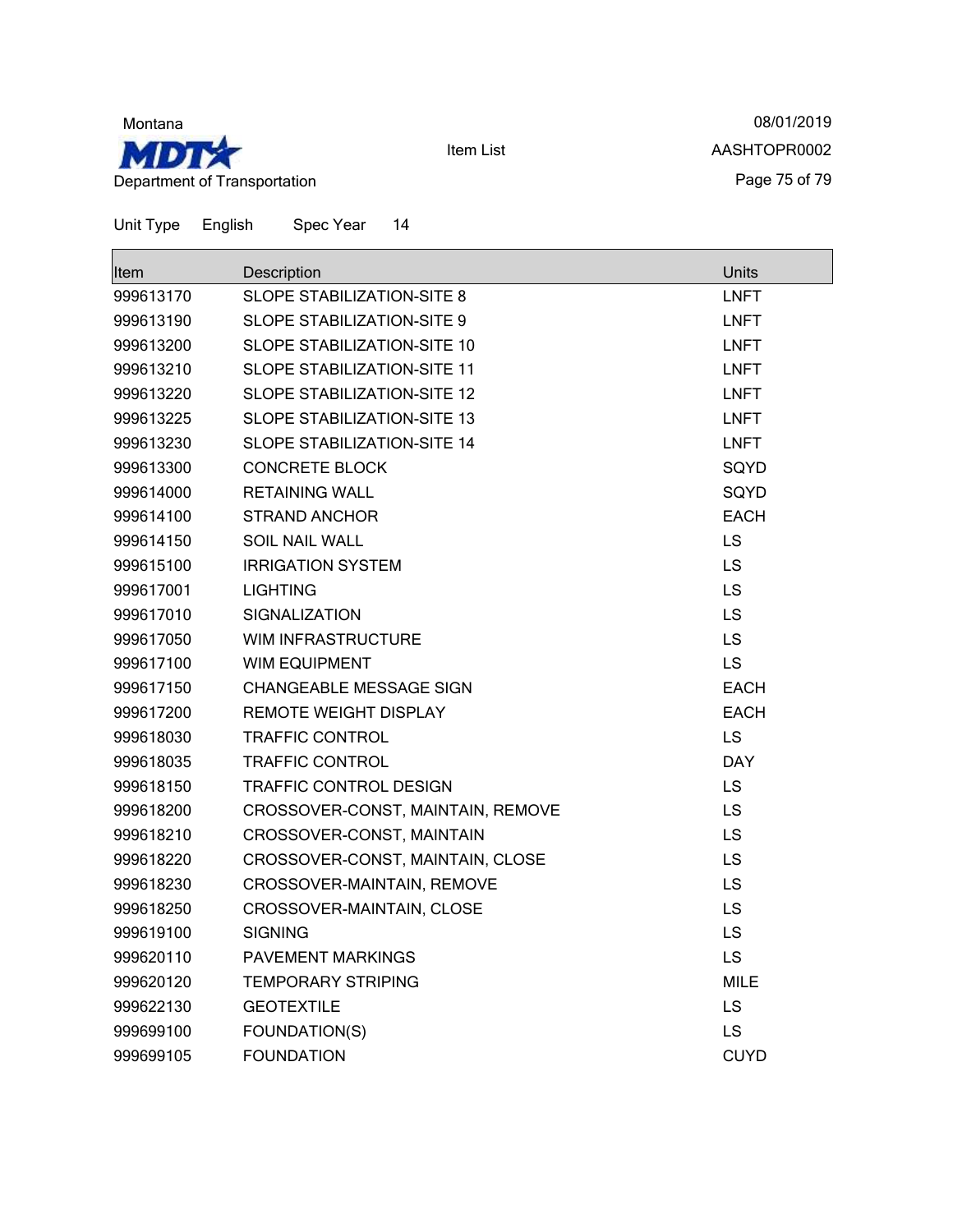

08/01/2019 AASHTOPR0002 Page 76 of 79

| <b>Item</b> | Description                         | Units       |
|-------------|-------------------------------------|-------------|
| 999699110   | FOOTING(S)                          | LS          |
| 999699115   | <b>FOOTING</b>                      | <b>CUYD</b> |
| 999699120   | <b>SLAB ON GRADE</b>                | <b>LS</b>   |
| 999699125   | <b>SLAB ON GRADE</b>                | <b>CUYD</b> |
| 999699200   | <b>ROOF SYSTEM</b>                  | LS          |
| 999699210   | <b>ROOF FRAMING</b>                 | LS          |
| 999699220   | <b>WALL FRAMING</b>                 | LS          |
| 999699230   | <b>FINISH CARPENTRY</b>             | LS          |
| 999699240   | <b>EXTERIOR FINISH</b>              | LS          |
| 999699250   | <b>METAL SIDING AND SOFFITS</b>     | <b>LS</b>   |
| 999699260   | <b>MASONRY</b>                      | <b>LS</b>   |
| 999699300   | <b>SITE ELECTRICAL</b>              | LS          |
| 999699310   | <b>ELECTRICAL</b>                   | <b>LS</b>   |
| 999699320   | <b>PLUMBING</b>                     | LS          |
| 999699330   | <b>HVAC</b>                         | LS          |
| 999699340   | PROPANE SYSTEM                      | LS          |
| 999699500   | <b>INSULATION AND DRYWALL</b>       | LS          |
| 999699510   | <b>COLUMN WRAPS</b>                 | LS          |
| 999699520   | <b>TAPE AND PAINT</b>               | <b>LS</b>   |
| 999699530   | <b>QUARRY TILE</b>                  | LS          |
| 999699540   | STAINED CONCRETE FLOOR              | LS          |
| 999699550   | <b>DOOR AND HARDWARE</b>            | LS          |
| 999699560   | <b>OVERHEAD DOOR</b>                | LS          |
| 999699570   | <b>GLASS AND GLAZING</b>            | LS          |
| 999699580   | <b>MISC BUILDING ITEMS</b>          | LS          |
| 999699581   | PRECAST PANEL CONSTRUCTION          | LS          |
| 999699590   | <b>INTERIOR FIXTURES AND FINISH</b> | LS          |
| 999699600   | <b>DISPLAY CASES</b>                | LS          |
| 999699610   | <b>FLAG POLE</b>                    | LS          |
| 999699620   | PICNIC SHELTERS AND TABLES          | LS          |
| 999699630   | <b>TRASH RECEPTACLES</b>            | LS          |
| 999699700   | <b>COMMUNICATION SYSTEM</b>         | LS          |
| 999699710   | RADIO TOWER                         | LS          |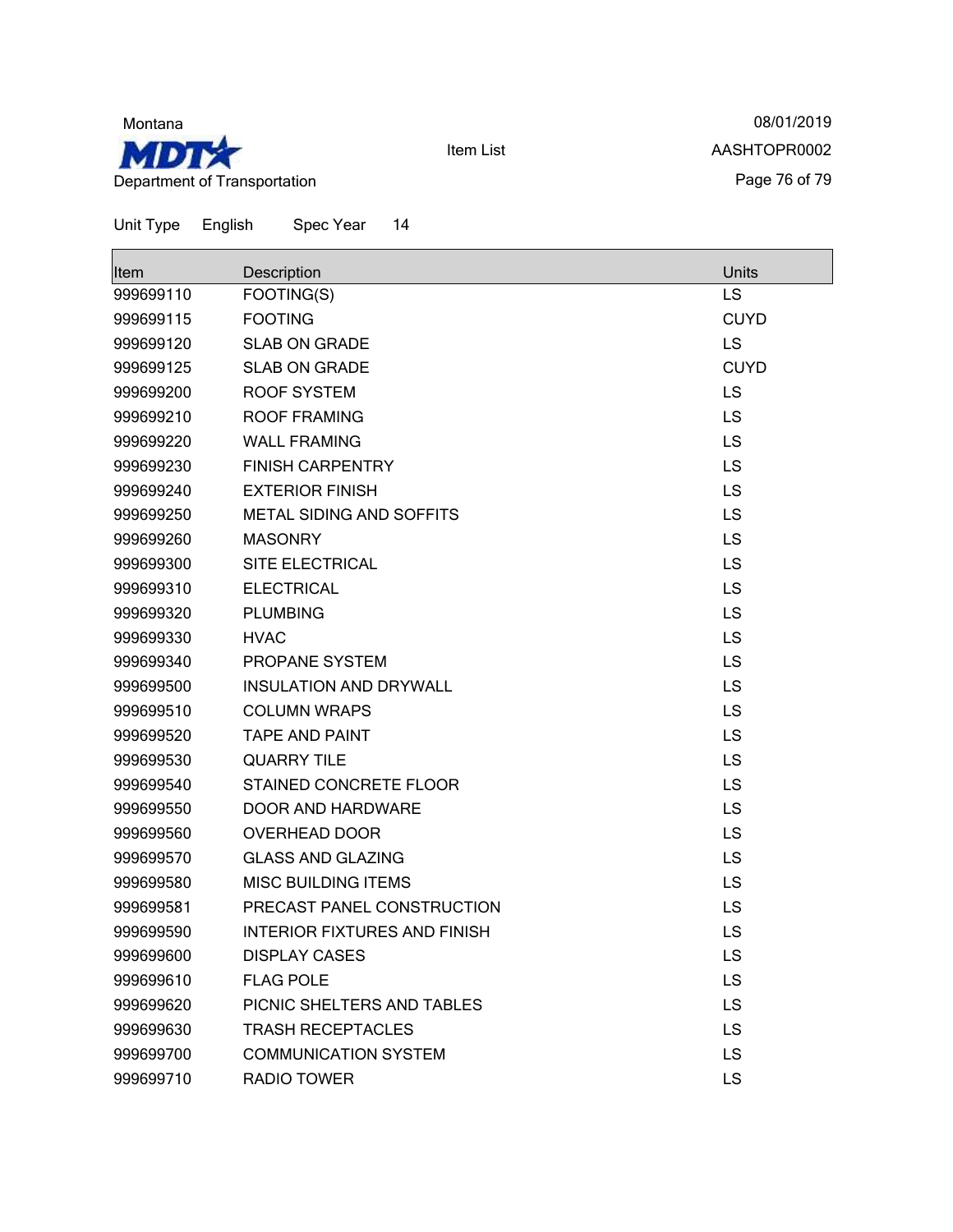

08/01/2019 AASHTOPR0002 Page 77 of 79

Unit Type English Spec Year 14

| Item      | Description                       | Units       |
|-----------|-----------------------------------|-------------|
| 999699720 | SURVEILLANCE, RECORDING SYSTEMS   | LS          |
| 999699800 | <b>SCALE PIT</b>                  | LS          |
| 999699810 | <b>SCALE</b>                      | LS          |
| JOC103000 | <b>ESCROW OF BID DOCS</b>         | LS          |
| JOC104000 | <b>MISCELLANEOUS WORK</b>         | <b>UNIT</b> |
| JOC105140 | CONTRACTOR SURVEY AND LAYOUT      | <b>LS</b>   |
| JOC107000 | RAILROAD FLAGGING                 | <b>UNIT</b> |
| JOC107100 | <b>PUBLIC RELATIONS</b>           | LS          |
| JOC107150 | <b>CONTAMINATED SOIL</b>          | <b>UNIT</b> |
| JOC109000 | <b>MOBILIZATION</b>               | LS          |
| JOC202000 | SHRUB CLEARING, REMOVAL, DISPOSAL | <b>ACRE</b> |
| JOC202050 | SHRUB CLEARING, REMOVAL, DISPOSAL | <b>EACH</b> |
| JOC202100 | TREE CLEARING, REMOVAL, DISPOSAL  | <b>EACH</b> |
| JOC202150 | TREE CLEARING, REMOVAL, DISPOSAL  | <b>ACRE</b> |
| JOC208010 | <b>TEMPORARY EROSION CONTROL</b>  | <b>UNIT</b> |
| JOC552000 | <b>EXPANSION JOINT STRIP SEAL</b> | <b>LNFT</b> |
| JOC552011 | <b>JOINT SEALS-POLYURETHANE</b>   | <b>LNFT</b> |
| JOC552020 | <b>JOINT SEALS-SILICONE</b>       | <b>LNFT</b> |
| JOC552240 | <b>BRIDGE DECK CRACK SEAL</b>     | SQYD        |
| JOC559000 | <b>FRP PILE JACKET</b>            | <b>SQFT</b> |
| JOC561000 | <b>BRIDGE DECK MILLING</b>        | SQYD        |
| JOC561010 | EXPANSION JOINT-PRECOMPRESSED     | <b>LNFT</b> |
| JOC562000 | <b>CLASS A BRIDGE DECK REPAIR</b> | SQYD        |
| JOC562010 | <b>CLASS B BRIDGE DECK REPAIR</b> | SQYD        |
| JOC563000 | POLYMER OVERLAY                   | SQYD        |
| JOC563005 | POLYMER OVERLAY PRIMER            | SQYD        |
| JOC563010 | PREPARE DECK                      | SQYD        |
| JOC563020 | CONCRETE-CLASS OVERLAY            | <b>CUYD</b> |
| JOC605000 | TEMP CONCRETE BARRIER RAIL        | <b>EACH</b> |
| JOC606000 | <b>TEMP IMPACT ATTENUATOR</b>     | <b>EACH</b> |
| JOC607000 | <b>FENCE-WILDLIFE</b>             | <b>LNFT</b> |
| JOC607010 | FENCE-PANEL/SINGLE-WILDLIFE       | <b>EACH</b> |
| JOC607020 | FENCE-PANEL/DOUBLE-WILDLIFE       | <b>EACH</b> |

Item List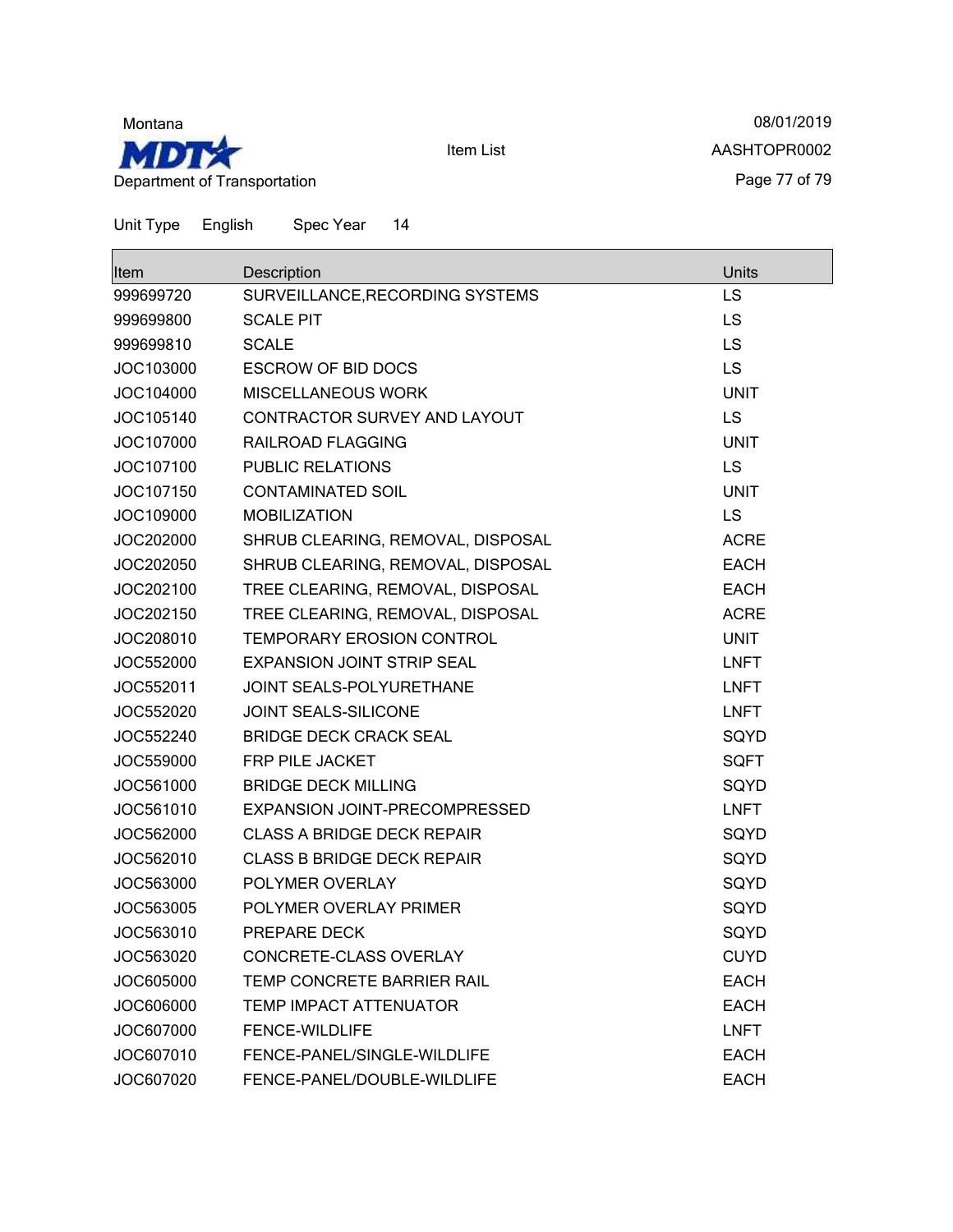

08/01/2019 AASHTOPR0002 Page 78 of 79

| <b>Item</b> | Description                           | Units       |
|-------------|---------------------------------------|-------------|
| JOC607025   | <b>GATE-WILDLIFE</b>                  | <b>EACH</b> |
| JOC607030   | WILDLIFE-JUMPOUT                      | <b>EACH</b> |
| JOC607035   | FARM FENCE-TYPE F2W F2M-32 IN         | <b>LNFT</b> |
| JOC607040   | <b>FARM FENCE-PANEL/SINGLE FM</b>     | <b>EACH</b> |
| JOC607045   | FARM FENCE-PANEL/DOUBLE FM            | <b>EACH</b> |
| JOC607050   | <b>DEADMAN</b>                        | <b>EACH</b> |
| JOC610650   | TREE REMOVAL-CAT 1                    | <b>EACH</b> |
| JOC610655   | TREE REMOVAL-CAT 2                    | <b>EACH</b> |
| JOC610660   | TREE REMOVAL-CAT 3                    | <b>EACH</b> |
| JOC610665   | <b>TREE REMOVAL-CAT 4</b>             | <b>EACH</b> |
| JOC611000   | REMOVE AND SALVAGE CATTLE GUARD       | <b>EACH</b> |
| JOC617000   | <b>FOUNDATION CONCRETE</b>            | <b>CUYD</b> |
| JOC617100   | SIG STANDARD TYPE 1-200               | <b>EACH</b> |
| JOC617150   | SOLAR SIG-TRAF 1 COLOR-1 WAY 12       | <b>EACH</b> |
| JOC617200   | RADAR VEHICLE DETECTION               | <b>EACH</b> |
| JOC618000   | TRAFFIC CONTROL DEVICES-CB            | <b>UNIT</b> |
| JOC618100   | <b>TRAFFIC CONTROL-EACH</b>           | <b>EACH</b> |
| JOC618150   | <b>TRAFFIC CONTROL-LS</b>             | LS          |
| JOC618175   | <b>TRAFFIC CONTROL-FIXED</b>          | <b>UNIT</b> |
| JOC618250   | ONE-WAY MULTI-LANE TRAFFIC CONTROL    | <b>EACH</b> |
| JOC618299   | BI-DIRECTIONAL BRIDGE TRAFFIC CONTROL | <b>EACH</b> |
| JOC618300   | BI-DIRECTIONAL TRAFFIC CONTROL        | <b>EACH</b> |
| JOC619000   | SIGNS-ALUM REFL SHEET IV              | <b>SQFT</b> |
| JOC619010   | SIGNS-ALUM REFL SHEET IX              | <b>SQFT</b> |
| JOC619020   | SIGNS-ALUM SHEET INCR IV              | <b>SQFT</b> |
| JOC619030   | SIGNS-ALUM SHEET INCR IX              | <b>SQFT</b> |
| JOC619040   | OVERLAY-SHEET ALUM TYPE IX            | SQFT        |
| JOC619045   | OVERLAY-SHEET ALUM TYPE IV            | SQFT        |
| JOC619048   | SIGNS-ALUM REFL SHEET XI              | <b>SQFT</b> |
| JOC619050   | <b>REMOVE SIGNS</b>                   | <b>EACH</b> |
| JOC619055   | <b>REMOVE SIGNS-GUIDE</b>             | <b>EACH</b> |
| JOC619060   | POSTS-STEEL U SIGN                    | LB.         |